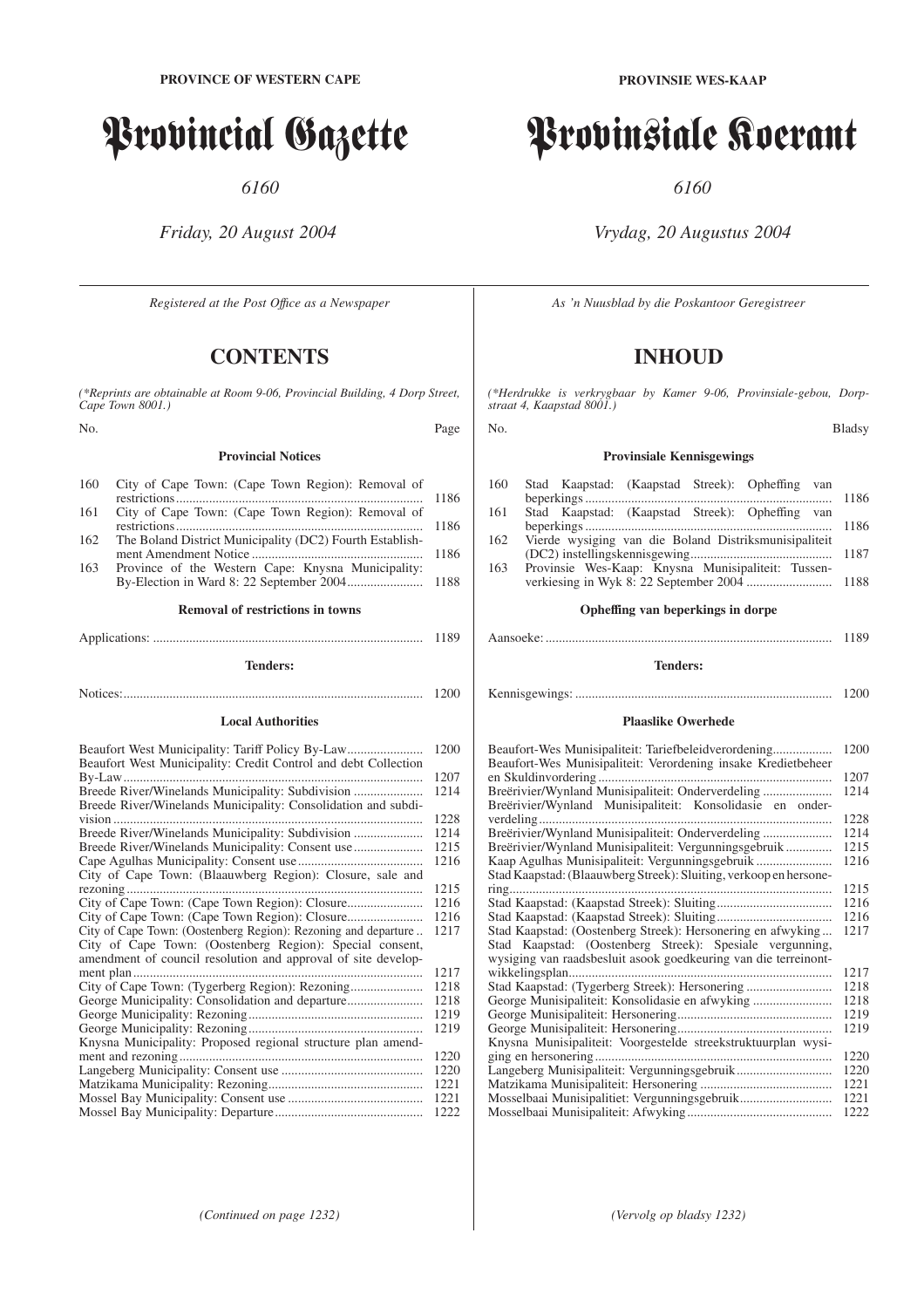#### **PROVINCIAL NOTICES**

The following Provincial Notices are published for general information.

G. A. LAWRENCE, DIRECTOR-GENERAL

Provincial Building, Wale Street, Cape Town.

P.N. 160/2004 20 August 2004

#### CITY OF CAPE TOWN

#### CAPE TOWN ADMINISTRATION

#### REMOVAL OF RESTRICTIONS ACT, 1967

I, Gerhard van Lille, in my capacity as acting Assistant Director in the Department of Environmental Affairs and Development Planning: Western Cape, acting in terms of the powers contemplated by section  $2(\tilde{1})$ of the Removal of Restrictions Act, 1967 (Act 84 of 1967), duly delegated to me in terms of section 1 of the Western Cape Delegation of Powers Law, 1994, and on application by the owner of Erf 158907, Cape Town at Claremont, removes condition III.C.(a) in Deed of Transfer No. T.1027 of 2002.

P.N. 161/2004 20 August 2004

#### CITY OF CAPE TOWN

#### CAPE TOWN ADMINISTRATION

#### REMOVAL OF RESTRICTIONS ACT, 1967

I, Gerhard van Lille, in my capacity as acting Assistant Director in the Department of Environmental Affairs and Development Planning: Western Cape, acting in terms of the powers contemplated by section  $2(1)$ of the Removal of Restrictions Act, 1967 (Act 84 of 1967), duly delegated to me in terms of section 1 of the Western Cape Delegation of Powers Law, 1994, and on application by the owner of Erf 1288, Green Point, amends condition A.A.(c) in Deed of Transfer No. T.15627 of 1976, to read as follows:

''That not more than two dwelling units be erected on this Lot and that not more than one half the area of the said Lot be built upon.''

P.N. 162/2004 20 August 2004

#### **LOCAL GOVERNMENT: MUNICIPAL STRUCTURES ACT, 1998 (ACT 117 OF 1998)**

#### **THE BOLAND DISTRICT MUNICIPALITY (DC2) FOURTH ESTABLISHMENT AMENDMENT NOTICE**

By virtue of the powers vested in me by section 16 of the Local Government: Municipal Structures Act, 1998 (Act 117 of 1998), I hereby give notice of the fourth amendment of the Boland District Municipality (DC2) Establishment Notice on the terms set out in the Schedule hereto.

Dated this 20th day of August 2004.

#### **ML FRANSMAN, PROVINCIAL MINISTER OF LOCAL GOVERNMENT AND HOUSING**

#### **SCHEDULE**

#### **Amendment of the principal Notice**

1. The Schedule to the Boland District Municipality (DC2) Establishment Notice (hereinafter referred to as the principal Notice) is hereby amended by the substitution of the following words ''Boland District Municipality'' with the words ''Cape Winelands District Municipality''.

#### **Application of this Notice**

2. As a result of the legal, practical and other consequences of this Notice, the following Provincial Notices are hereby amended by substituting the words ''Boland District Municipality'' with the words ''Cape Winelands District Municipality'':

#### **PROVINSIALE KENNISGEWINGS**

Die volgende Provinsiale Kennisgewings word vir algemene inligting gepubliseer.

G. A. LAWRENCE, DIREKTEUR-GENERAAL

Provinsiale-gebou, Waalstraat, Kaapstad.

P.K. 160/2004 20 Augustus 2004

#### STAD KAAPSTAD

#### KAAPSTAD ADMINISTRASIE

#### WET OP OPHEFFING VAN BEPERKINGS, 1967

Ek, Gerhard van Lille, in my hoedanigheid as waarnemende Assistent-Direkteur in die Departement van Omgewingsake en Ontwikkelingsbeplanning: Wes-Kaap, handelende ingevolge die bevoegdheid beoog in artikel 2(1) van die Wet op Opheffing van Beperkings, 1967 (Wet 84 van 1967), behoorlik aan my gedelegeer ingevolge artikel 1 van die Wes-Kaapse Wet op die Delegasie van Bevoegdhede, 1994, en op aansoek van die eienaar van Restant Erf 158907, Kaapstad te Claremont, hef voorwaarde III.C.(a) in Transportakte Nr. T.1027 van 2002, op.

P.K. 161/2004 20 Augustus 2004

#### STAD KAAPSTAD

#### KAAPSTAD ADMINISTRASIE

WET OP OPHEFFING VAN BEPERKINGS, 1967

Ek, Gerhard van Lille, in my hoedanigheid as waarnemende Assistent-Direkteur in die Departement van Omgewingsake en Ontwikkelingsbeplanning: Wes-Kaap, handelende ingevolge die bevoegdheid beoog in artikel 2(1) van die Wet op Opheffing van Beperkings, 1967 (Wet 84 van 1967), behoorlik aan my gedelegeer ingevolge artikel 1 van die Wes-Kaapse Wet op die Delegasie van Bevoegdhede, 1994, en op aansoek van die eienaar van Erf 1288, Groenpunt, wysig voorwaarde A.A.(c) in Transportakte Nr. T.15627 van 1976, om soos volg te lees:

"That not more than two dwelling units be erected on this Lot and that not more than one half the area of the said Lot be built upon.''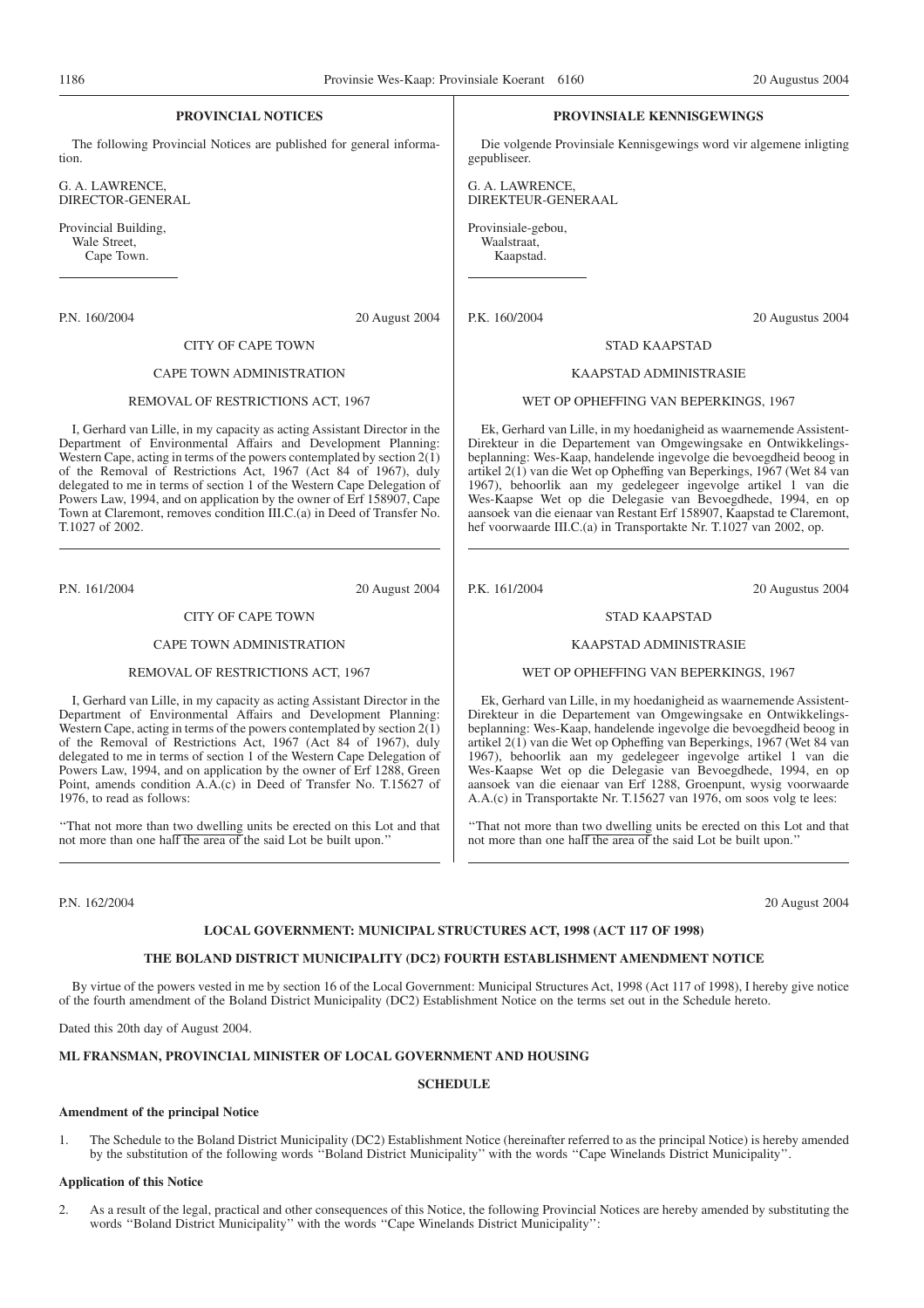- (a) Provincial Notices 486, 487, 488, 489, 490, and 491 published in Provincial Gazette Extraordinary No. 5590 of 22 September 2000;
- (b) Provincial Notices 672, 673, 674, 675, 676 and 677 published in Provincial Gazette Extraordinary No. 5642 of 4 December 2000;
- (c) Provincial Notice 453 published in Provincial Gazette Extraordinary No. 5968 of 19 December 2002;
- (d) Provincial Notice 181 published in Provincial Gazette Extraordinary No. 6020 of 28 May 2003; and
- (e) any other relevant Provincial Notice.

#### **Short title and commencement**

3. This notice is called the Boland District Municipality (DC2) Fourth Establishment Amendment Notice and comes into operation on the date of publication.

P.K. 162/204 20 Augustus 2004

#### **WET OP PLAASLIKE REGERING: MUNISIPALE STRUKTURE, 1998 (WET 117 VAN 1998)**

#### **VIERDE WYSIGING VAN DIE BOLAND DISTRIKSMUNISIPALITEIT (DC2) INSTELLINGSKENNISGEWING**

Uit die hoofde van die gesag aan my verleen by artikel 16 van die Wet op Plaaslike Regering: Munisipale Strukture, 1998 (Wet 117 van 1998), gee ek hierby kennis van die vierde wysiging van die Boland Distriksmunisipaliteit (DC2) Instellingskennisgewing op die voorwaardes wat in die Bylaag hiervan uiteengesit word.

Gedateer op hierdie 20ste dag van Augustus 2004.

#### **ML FRANSMAN, PROVINSIALE MINISTER VAN PLAASLIKE REGERING EN BEHUISING**

#### **BYLAAG**

#### **Wysiging van die Hoofkennisgewing**

1. Die Bylaag van die Boland Distriksmunisipaliteit (DC2) Instellingskennisgewing (hierna die Hoofkennisgewing genoem), word hierby gewysig deur die volgende woorde ''Boland Distriksmunisipaliteit'' met die woorde ''Kaapse Wynland Distriksmunisipaliteit'' te vervang.

#### **Toepassing van hierdie Kennisgewing**

- 2. As gevolg van die regs-, praktiese en ander gevolge van hierdie Kennisgewing, word die volgende Provinsiale Kennisgewings gewysig deur die woorde ''Boland Distriksmunisipaliteit'' met die woorde ''Kaapse Wynland Distriksmunisipaliteit'' te vervang:
	- (a) Provinsiale Kennisgewings 486, 487, 488, 489, 490 en 491 soos gepubliseer in Buitengwone Provinsiale Koerant No. 5590 van 22 September 2000;
	- (b) Provinsiale Kennisgewings 672, 673, 674, 675, 676, en 677 soos gepubliseer in Buitengewone Provinsiale Koerant No. 5642 van 4 Desember 2000;
	- (c) Provinsiale Kennisgewing 453 soos gepubliseer in Buitengewone Provinsiale Koerant No. 5968 van 19 Desember 2002;
	- (d) Provinsiale Kennisgewing 181 soos gepubliseer in Buitengewone Provinsiale Koerant No. 6020 van 28 Mei 2003; en
	- (e) enige ander relevante Provinsiale Kennisgewing.

#### **Kort titel en inwerkingtreding**

3. Hierdie Kennisgewing heet die Vierde Wysigingskennisgewing van die Boland Distriksmunisipaliteit (DC2) Instellingskennisgewing en tree in werking op die datum van publikasie.

#### P.N. 162/2004 20 Agasti 2004

#### **UMTHETHO, ILOCAL GOVERNMENT: MUNICIPAL STRUCTURES ACT, 1998 (ACT 117 OF 1998)**

#### **ISAZISO SOLUNGISO NGOKOMISELO LWESINE LOMASIPALA WESITHILI SASEBOLAND (DC2)**

Ngokwamagunya endiwanikiweyo ngokwecandelo 16 lomthetho, iLocal Government: Municipal Structures Act, 1998 (Act 117 of 1998), ndikhupha isaziso soLungiso ngokoMiselo lwesiNe loMasipala weSithili saseBoland (DC2) ngokwemiqathango ekhankanywe kule Shedyuli.

Ngomhla we- 20 Agasti 2004.

#### **U-ML FRANSMAN, UMPHATHISWA WEPHONDO WOOMASIPALA NEZINDLU**

#### **ISHEDYULI**

#### **Ulungiso lweSaziso esiyintloko**

1. Ishedyuli ebhekiselele kwisaziso soLungiso ngokoMiselo lwesiNe loMasipala weSithili saseBoland (DC2) (ekubhekiselelwa kuyo apha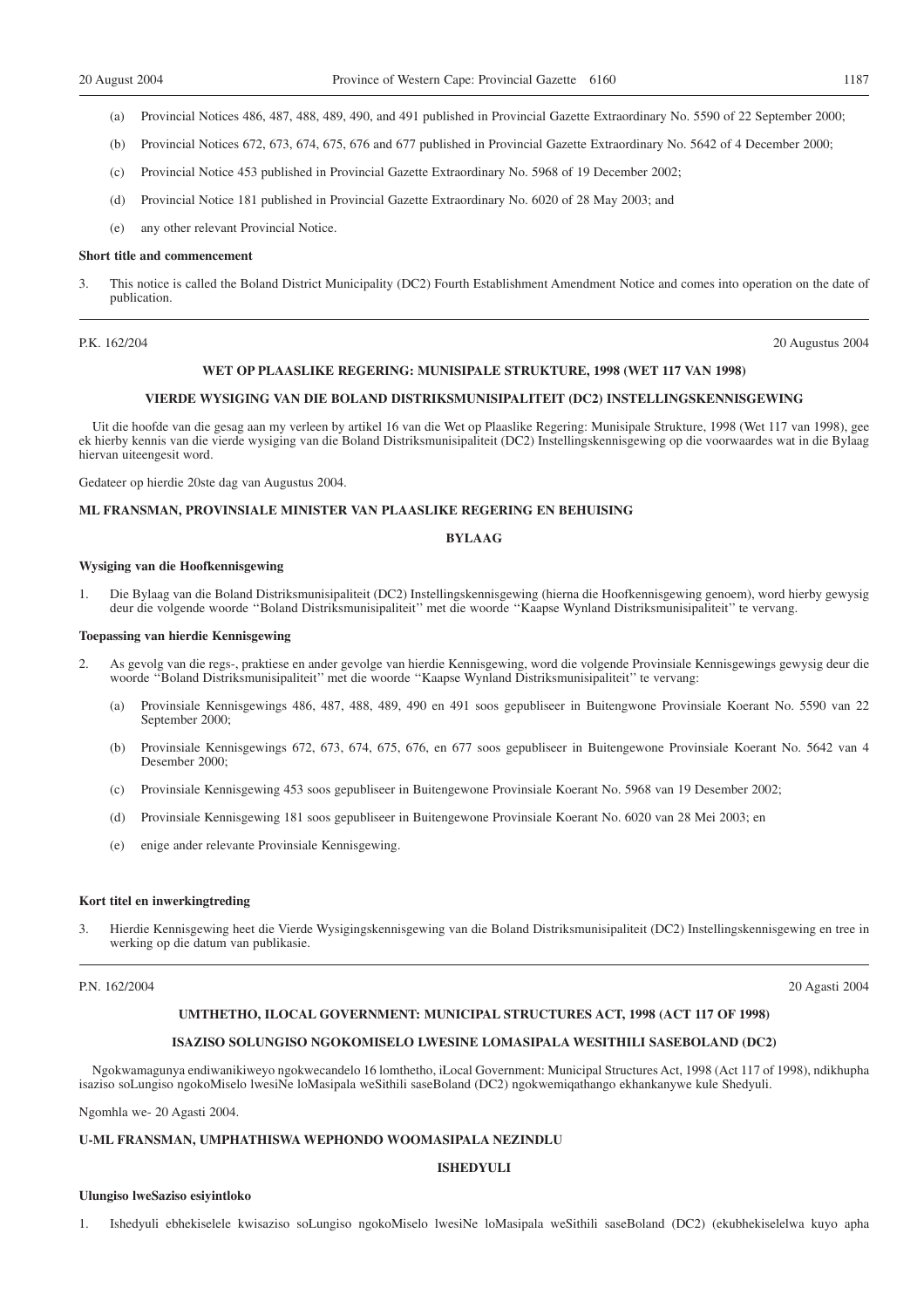ngasezantsi njengeSaziso esiyintloko) siyalungiswa ngokufakelwa kwala magama alandelayo athi, ''uMasipala weSithili saseBoland'' endaweni yathi, ''uMasipala weSithili saseCape Winelands''.

#### **Ukusetyenziswa kwesi Saziso**

- 2. Ngokwesiphumo esisemthethweni, izinto ezenziwayo nezinye iimpembelelo zesi Saziso, ezi Zaziso zePhondo ziyalungiswa ngokufakela amagama athi, ''uMasipala weSithili saseBoland'' endaweni yathi, ''uMasipala weSithili saseCape Winelands'':
	- (a) IZaziso zePhondo 486, 487, 488, 489, no-491 ezapapashwa kwiGazethi eyoNgezelelweyo yePhondo enguNomb. 5590 yangomhla wama-22 kuSeptemba 2000;
	- (b) IZaziso zePhondo 672, 673, 674, 675, 676, no-677 ezapapashwa kwiGazethi eyoNgezelelweyo yePhondo enguNomb. 5642 no- 4 kuDisemba 2000;
	- (c) IZaziso zePhondo 453 ezapapashwa kwiGazethi eyoNgezelelweyo yePhondo enguNomb. 5968 ngomhla we-19 Disemba 2002;
	- (d) IZaziso zePhondo 181 ezapapashwa kwiGazethi eyoNgezelelweyo yePhondo enguNombolo 6020 ngomhla wama-28 Meyi 2003; ndawonye;
	- (e) nasiphi na esinye iSaziso sePhondo esichaphazelekayo.

#### **Isihloko esifutshane nokuqalisa**

3. Esi saziso sibizwa ngokuba siSaziso soLungiso ngokoMiselo lwesiNe loMasipala weSithili saseBoland (DC2) nesiya kusebenza ngomhla esiya kupapashwa ngaso.

P.N. 163/2004 20 August 2004

#### **PROVINCE OF THE WESTERN CAPE**

#### **KNYSNA MUNICIPALITY**

#### **BY-ELECTION IN WARD 8: 22 SEPTEMBER 2004**

Notice is hereby given in terms of Section 25(4) of the Local Government: Municipal Structures Act, 1998 (Act 117 of 1998) that a by-election will be held in Ward 8 of the Knysna Municipality on Wednesday, 22 September 2004, to fill the vacancy that developed as a result of the resignation of the ward councillor concerned.

Furthermore, notice is hereby given in terms of Section 11(1)(b) of the Local Government: Municipal Electoral Act, 2000 (Act 27 of 2000) that the timetable for the by-election will soon be published in the Provincial Gazette of the Western Cape Province by the Independent Electoral Commission.

For any enquiries, please contact Mr. D Daniels, PO Box 21, Knysna, 6570, at tel. 044 302 6300.

Signed on this 20th day of August 2004.

#### **M L FRANSMAN, PROVINCIAL MINISTER OF LOCAL GOVERNMENT AND HOUSING**

P.K. 163/2004 20 Augustus 204

#### **PROVINSIE WES-KAAP**

#### **MUNISIPALITEIT KNYSNA**

#### **TUSSENVERKIESING IN WYK 8: 22 SEPTEMBER 2004**

Kennis geskied hiermee ingevolge Artikel 25(4) van die Wet op Plaaslike Regering: Munisipale Strukture, 1998 (Wet 117 van 1998) dat 'n tussenverkiesing in Wyk 8 van die Munisipaliteit Knysna gehou sal word op Woensdag, 22 September 2004, om die vakature te vul wat ontstaan het as gevolg van die bedanking van die betrokke wyksraadslid.

Kennis geskied hiermee verder ingevolge Artikel 11(1)(b) van die Wet op Plaaslike Regering: Munisipale Verkiesing, 2000 (Wet 27 van 2000) dat die tydtafel vir die tussenverkiesing eersdaags deur die Onafhanklike Verkiesingskommissie in die Provinsiale Koerant van die Provinsie Wes-Kaap gepubliseer sal word.

Enige navrae kan intussen gerig word aan Mnr. D Daniels, Posbus 21, Knysna, 6750, by telefoonnommer 044 302 6300.

Geteken op hierdie 20ste dag van Augustus 2004.

#### **M L FRANSMAN, PROVINSIALE MINISTER VAN PLAASLIKE REGERING EN BEHUISING**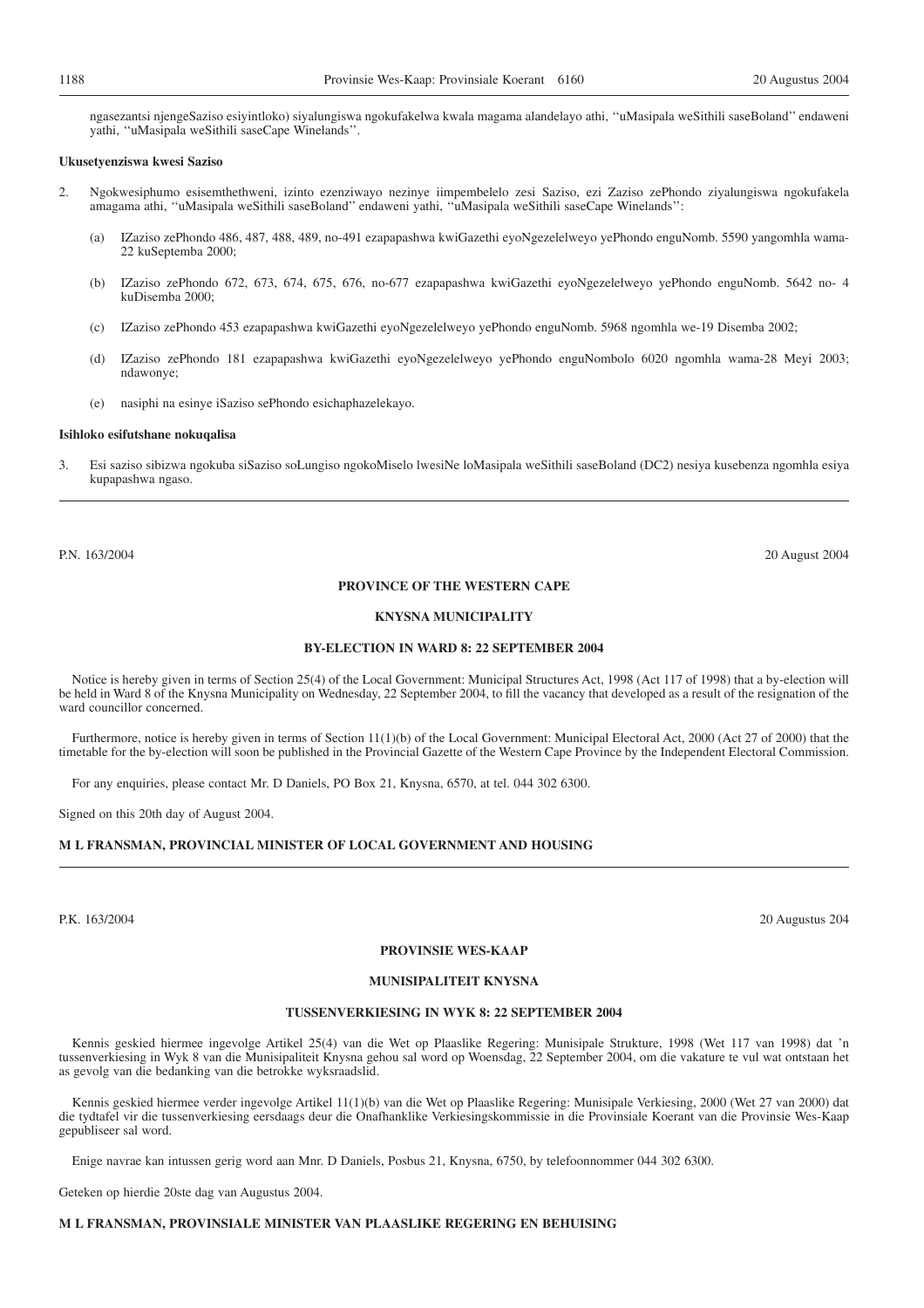P.N. 163/2004 20 Agasti 2004

#### **IPHONDO LENTSHONA KOLONI**

#### **UMASIPALA WASE KNYSNA**

#### **UNYULO LOVALO-SIKHEWU KUWADI 8: NGE 22 KUSEPTEMBA KA2004**

Ngolu xwebhu kwaziswa, ngokweCandelo 25(4) loMthetho wooRhulumente beNgingqi: amaSebe ooMasipala, 1998 (uMthetho 117 wonyaka we-1998), ukuba kuza kubanjwa unyulo lovalo sikhewu kuWadi 8 kummandla woMasipala wase Knysna ngoLwesithathu umhla we-22 kuSeptemba ka2004, ukuvala isikhewu esithe savela ngenxa yokurhoxa kwelungu ebelimele iwadi leyo.

Ngaphezu koko, ngolu xwebhu kwaziswa, ngokweCandelo 11(1)(b) loMthetho wooRhulumente beeNgingqi: Unyulo looMasipala, 2000 (uMthetho 27 wonyaka wama-2000), ukuba uludwe lwamaxesha okubanjwa konyulo lovalo sikhewu luya kupapashwa ngokukhawuleza yiKomishoni eZimeleyo yoNyulo kwiGazethi yePhondo leNtshona Koloni.

Nayiphi na imibuzo ekhoyo ingabhekiswa kuMnu D Daniels, PO Box 21, Knysna, 6570, kwinombolo yefowuni ethi 044 302 6300.

Lusayinwe ngalo mhla we-20 kuAgasti 2004.

#### **M L FRANSMAN, UMPHATISWA WEPHONDO WORHULUMENTE WEEDOLOPHU NEZEZINDLU**

#### CITY OF CAPE TOWN (CAPE TOWN REGION)

#### REMOVAL OF RESTRICTIONS AND DEPARTURES: ERF 1115, FRESNAYE

Notice is hereby given in terms of Section 3(6) of the Removal of Restrictions Act (Act 84/1967) and in terms of Section 15(3) of the Zoning Scheme Regulations, as well as in terms of Section  $15(2)(a)$  of the Land Use Planning Ordinance 15 of 1985 that the undermentioned application has been received and is open for inspection at the office of the Manager: Land Use Management Branch, City of Cape Town, 14th Floor, Tower Block, Civic Centre, 12 Hertzog Boulevard, Cape Town, 8001 from 08:00-12:30 (Monday to Friday), and at the office of the Director: Land Development Management, Provincial Administration of the Western Cape, at Room 604, 1 Dorp Street, Cape Town from 08:00-12:30 and 13:00-15:30 (Monday to Friday). Telephonic enquiries in this regard may be made at (021) 483-4589. The Directorate's fax number is (021) 483-4372.

Any objections with full reasons, should be lodged in writing at the office of the abovementioned Director: Land Development Management, Private Bag X9086, Cape Town, 8000, with a copy to the office of the Manager, Land Use Management Branch, City of Cape Town, PO Box 4529, Cape Town, 8000, faxed to (021) 421-1963 or e-mailed to trevor.upsher@capetown.gov.za on or before 21 September 2004, quoting the above Act, Scheme Regulations, Ordinance and the objector's name erf and phone numbers. Any comments received after the aforementioned closing date may be disregarded.

*Erf 1115, Fresnaye*

*File no:* SG 18/1115 & LM 1627

*Owner:* 20 Avenue Saint Bartholomew CC

*Erf:* 1115, Fresnaye

*Location:* 20 Avenue St Bartholomew

*Suburb:* Fresnaye

*Nature of application:* Removal of restriction applicable to Erf 1115, No 20 Avenue St Bartholomew, Fresnaye, to enable the owner to legalise the triple garage, with the first floor patio and planter on the property. The street building line will be encroached.

Departures from the following Sections of the Scheme Regulations are also required:

Section 47(1): To permit the triple garage at ground floor and patio at first floor setback 0,0 m in lieu of 4,5m from Avenue St Bartholomew.

Section 54(2): First floor patio with overlooking features 0,0 m in lieu of 2,5 m from the north boundary.

WA Mgoqi, City Manager

#### STAD KAAPSTAD (KAAPSTAD-STREEK)

#### OPHEFFING VAN BEPERKINGS EN AFWYKINGS: ERF 1115, FRESNAYE

Kennis geskied hiermee ingevolge artikel 3(6) van die Wet op Opheffing van Beperkings (Wet 84 van 1967), artikel 15(3) van die Soneringskemaregulasies en ingevolge artikel 15(2)(a) van die Ordonnansie op Grondgebruikbeplanning, nr 15 van 1985 dat die onderstaande aansoek ontvang is en tussen 08:00-12:30 (Maandag tot Vrydag) by die kantoor van die Bestuurder: Grondgebruikbestuurstak, Stad Kaapstad, 14de Verdieping, Burgersentrum, Hertzogboulevard 12, Kaapstad, 8001 ter insae beskikbaar is en ook vanaf 08:00-12:30 en 13:00-15:30 (Maandag tot Vrydag) by die kantoor van die Direkteur: Grondontwikkelingsbestuur, Provinsiale Administrasie van die Wes-Kaap, Kamer 604, Dorpstraat 1, Kaapstad. Telefoniese navrae in hierdie verband kan gerig word aan (021) 483-4589 en die Direktoraat se faksnommer is (021) 483-4372.

Enige besware moet skriftelik, tesame met volledige redes, voor of op 21 September 2004 by die kantoor van die bogemelde Direkteur: Grondontwikkelingsbestuur, Privaat Sak X9086, Kaapstad, 8000, met 'n afskrif aan die Bestuurder: Grondgebruikbestuur, Stad Kaapstad, Posbus 4529, Kaapstad, 8000 ingedien word of per faks gerig word aan (021) 421-1963 of e-pos trevor.upsher@capetown.gov.za, met vermelding van bogenoemde wet en ordonnansie en die beswaarmaker se erf- en telefoonnommers. Enige kommentaar wat na die voormelde sluitingsdatum ontvang word, mag buite rekening gelaat word.

*Erf 1115, Fresnaye*

*Lêer nr:* SG 18/1115 & LM 1627

*Eienaar:* 20 Avenue Saint Bartholomew BK

*Erf:* 1115, Fresnaye

*Ligging:* Avenue St Bartholomew 20

*Voorstad:* Fresnaye

*Aard van aansoek:* Opheffing van beperkende titelvoorwaarde van toepassing op Erf 1115, Avenue St Bartholomew 20, Fresnaye, om die eienaar in staat te stel om die driedubbele motorhuis met die patio en plantbak op die eiendom te wettig.

Die straatboulyn sal oorskry word. Afwykings van die volgende artikels van die skemaregulasies word ook verlang:

Artikel 47(1): Om 'n inspringing toe te laat ten opsigte van die driedubbele motorhuis op grondverdieping en patio op eerste verdieping van 0,0 m in plaas van 4,5 m vanaf Avenue St Bartholomew.

Artikel 54(2): Patio op eerste verdieping met uitkykkenmerke van 0.0 m in plaas van 2,5 m vanaf die noordelike grens.

WA Mgoqi, Stadsbestuurder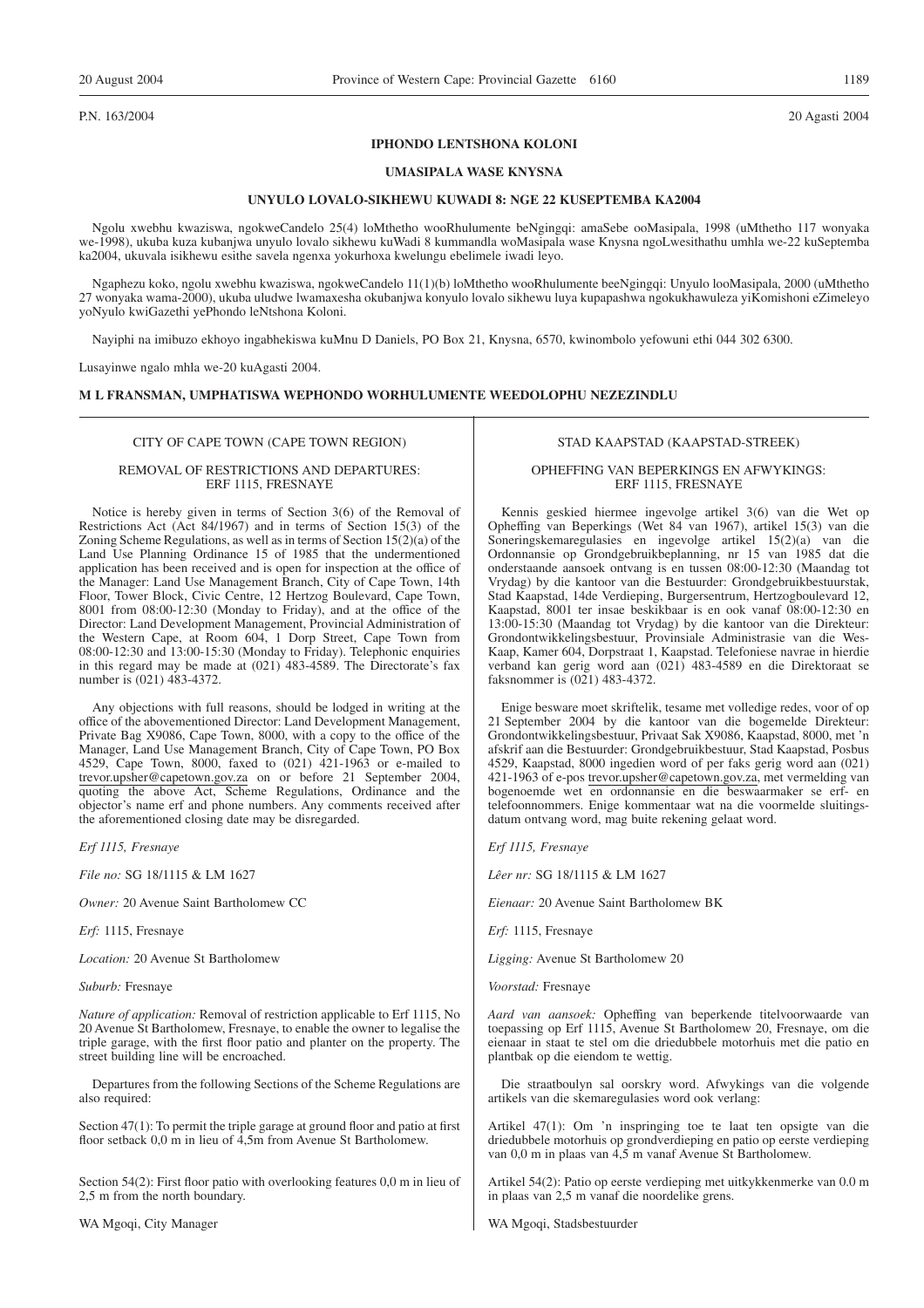#### CITY OF CAPE TOWN (CAPE TOWN REGION)

#### REMOVAL OF RESTRICTIONS, REZONING AND SUBDIVISION: ERF 60487, CAPE TOWN AT LANSDOWNE

Notice is hereby given in terms of Section 3(6) of the Removal of Restrictions Act No 84 of 1967 and Sections 17(2)(a) and 24(2)(a) of the Land Use Planning Ordinance No 15 of 1985 that the undermentioned application has been received and is open for inspection at the office of the Manager: Land Use Management, City of Cape Town, 14th Floor, Tower Block, Civic Centre, Hertzog Boulevard, Cape Town, from 08:30 to 12:30 (Monday to Friday) and at the office of the Director: Land Development Management, Department of Environmental Affairs & Development Planning, Provincial Government of the Western Cape, at Room 604, 1 Dorp Street, Cape Town from 08:00-12:30 and 13:00-15:30 (Monday to Friday). Any objections or comments with full reasons, must be lodged in writing at the office of the abovementioned Director: Land Development Management, Private Bag X9086, Cape Town, 8000, with a copy to the Manager: Land Use Management, City of Cape Town, PO Box 4529, Cape Town, 8000, or faxed to (021) 421-1963 on or before the closing date, quoting, the above Act and Ordinance, the below-mentioned reference number, and the objector's erf and phone numbers and address. Objections and comments may also be hand-delivered to the abovementioned street addresses by no later than the closing date. If your response is not sent to these addresses and/or fax number, and if, as a consequence it arrives late, it will be deemed to be invalid. The closing date for objections and comments is 20 September 2004.

*Erf 60487, Cape Town at Lansdowne*

*File no:* LM 1929

*Owner:* City of Cape Town

*Erf:* 60487, Cape Town at Lansdowne

*Address:* Kritzwald Road

*Nature of application:* The removal of restrictive title conditions applicable to Erf 60487, to enable the subdivision of the property into two portions (Portion 1:  $\pm$  390 m<sup>2</sup> and Remainder:  $\pm$  1 234 m<sup>2</sup>) and to consolidate Portion 1 with Erf 62443. Rezoning of Portion 1 of the abovementioned subdivision from General Business B1 to Single Dwelling Residential.

WA Mgoqi, City Manager

#### CITY OF CAPE TOWN (CAPE TOWN REGION)

#### REMOVAL OF RESTRICTIONS: ERF 2655, CAMPS BAY

Notice is hereby given in terms of Section 3(6) of the Removal of Restrictions Act (Act 84/1967) that the undermentioned application has been received and is open for inspection at the office of the Manager: Land Use Management Branch, City of Cape Town, 14th Floor, Tower Block, Civic Centre, 12 Hertzog Boulevard, Cape Town, 8001 from 08:00-12:30 (Monday to Friday), and at the office of the Director: Land Development Management, Department of the Environmental Affairs & Development Planning, Provincial Government of the Western Cape, at Room 10-12, 27 Wale Street, Cape Town from 08:00-12:30 and 13:00-15:30 (Monday to Friday). Any objections or comments with full reasons, should be lodged in writing at the office of the abovementioned Director: Land Development Management, Private Bag X9086, Cape Town, 8000, with a copy to the office of the Manager, Land Use Management Branch, City of Cape Town, PO Box 4529, Cape Town, 8000 or faxed to (021) 421-1963 on or before the closing date, quoting the above Act, the below-mentioned reference number and the objector's erf and phone numbers and address. Objections and comments may also be hand-delivered to the abovementioned street addresses by no later than the closing date. If your response is not sent to these addresses and/or fax number, and if, as a consequence it arrives late, it will be deemed to be invalid. The closing date for objections and comments is 20 September 2004.

*Erf 2655, Camps Bay*

*File no:* SG 6 / 2655 & LM 1717

*Owner:* Margo Investments CC

*Erf:* 2655, Camps Bay

*Address:* 13 Totnes Avenue, Camps Bay

*Nature of application:* Amendment of the restrictive title conditions applicable to Erf 2655, 13 Totnes Avenue, Camps Bay, to enable the use of the property for office (business and clinic purposes), in addition to the shop and residential use of the property.

WA Mgoqi, City Manager

#### STAD KAAPSTAD (KAAPSTAD-STREEK)

#### OPHEFFING VAN BEPERKINGS, HERSONERING EN ONDERVERDELING: ERF 60487, KAAPSTAD TE LANSDOWNE

Kennis geskied hiermee ingevolge artikel 3(6) van die Wet op Opheffing van Beperkings (Wet 84/1967) en artikels 17(2)(a) en 24(2)(a) van die Ordonnansie op Grondgebruikbeplanning, nr 15 van 1985 dat die onderstaande aansoek ontvang is en van 08:30-12:30 (Maandag tot Vrydag) ter insae beskikbaar is by die kantoor van die Bestuurder: Grondgebruikbestuurtak, Stad Kaapstad, 14de Verdieping, Toringblok, Burgersentrum, Hertzog-Boulevard 12, Kaapstad, 8001, en by die kantoor van die Direkteur: Grondontwikkelingsbestuur, Departement Omgewingsake en Ontwikkelingsbeplanning, Provinsiale Regering van die Wes-Kaap, in Kamer 604, Dorpstraat 1, Kaapstad vanaf 08:00-12:30 en 13:00-15:30 (Maandag tot Vrydag). Enige besware of kommentaar, met die volledige redes daarvoor, moet skriftelik ingedien word by die kantoor van bogenoemde Direkteur: Grondontwikkelingsbestuur, Privaat Sak X9086, Kaapstad, 8000, met 'n afskrif aan die kantoor van die Bestuurder: Grondbestuurstak, Stad Kaapstad, Posbus 4529, Kaapstad, 8000 of gefaks na (021) 421-1963 voor of op die sluitingsdatum, met vermelding van bogenoemde Wet en die beswaarmaker se erf- en telefoonnommer en adres. Besware en kommentaar kan ook per hand afgelewer word by bogenoemde straatadresse teen nie later nie as die sluitingsdatum. Indien u reaksie nie na hierdie adresse en/of faksnommer gestuur word nie en gevolglik laat ontvang word, sal dit ongeldig geag word. Die sluitingsdatum vir besware en kommentaar is 20 September 2004.

*Erf 60487, Kaapstad te Lansdowne*

*Lêer nr:* LM 1929

*Eienaar:* Stad Kaapstad

*Erf:* 60487, Kaapstad te Lansdowne

*Adres:* Kritzwaldweg

*Aard van aansoek:* Die opheffing van beperkende titelvoorwaardes van toepassing op Erf 60487, om die onderverdeling van die eiendom in twee gedeeltes (gedeelte  $1: \pm 390$  m<sup>2</sup> en restant  $\pm 1$  234 m<sup>2</sup>) en die konsolidering van gedeelte 1 met Erf 62443 toe te laat. Hersonering van gedeelte 1 van bogenoemde onderverdeling vanaf algemeensake B1 na enkelwoning-residensieel.

WA Mgoqi, Stadsbestuurder

#### STAD KAAPSTAD (KAAPSTAD-STREEK)

#### OPHEFFING VAN BEPERKINGS: ERF 2655, KAMPSBAAI

Kennis geskied hiermee ingevolge artikel 3(6) van die Wet op Opheffing van Beperkings (Wet 84/1967) dat die onderstaande aansoek ontvang is en van 08:00-12:30 (Maandag tot Vrydag) ter insae beskikbaar is by die kantoor van die Bestuurder: Grondgebruikbestuurtak, Stad Kaapstad, 14de Verdieping, Toringblok, Burgersentrum, Hertzog-Boulevard 12, Kaapstad, 8001, en by die kantoor van die Direkteur: Grondontwikkelingsbestuur, Departement Omgewingsake en Ontwikkelingsbeplanning, Provinsiale Regering van die Wes-Kaap, in Kamer 10-12, Waalstraat, Kaapstad vanaf 08:00-12:30 en 13:00-15:30 (Maandag tot Vrydag). Enige besware of kommentaar, met die volledige redes daarvoor, moet skriftelik ingedien word by die kantoor van bogenoemde Direkteur: Grondontwikkelingsbestuur, Privaat Sak X9086, Kaapstad, 8000, met 'n afskrif aan die kantoor van die Bestuurder: Grondbestuurstak, Stad Kaapstad, Posbus 4529, Kaapstad, 8000 of gefaks na (021) 421-1963 voor of op die sluitingsdatum, met vermelding van bogenoemde Wet en die beswaarmaker se erf- en telefoonnommer en adres. Besware en kommentaar kan ook per hand afgelewer word by bogenoemde straatadresse teen nie later nie as die sluitingsdatum. Indien u reaksie nie na hierdie adresse en/of faksnommer gestuur word nie en gevolglik laat ontvang word, sal dit ongeldig geag word. Die sluitingsdatum vir besware en kommentaar is 20 September 2004.

*Erf 2655, Kampsbaai*

*Lêer nr:* SG 6/2655 & LM 1717

*Eienaar:* Margo Investments BK

*Erf:* 2655, Kampsbaai

*Adres:* Totneslaan 13, Kampsbaai

*Aard van aansoek:* Wysiging van die beperkende titelvoorwaardes van toepassing op Erf 2655, Totneslaan 13, Kampsbaai, om die gebruik van die eiendom vir kantore (sake- en kliniekdoeleindes) toe te laat, bo en behalwe die winkel- en residensiële gebruik van die eiendom.

WA Mgoqi, Stadsbestuurder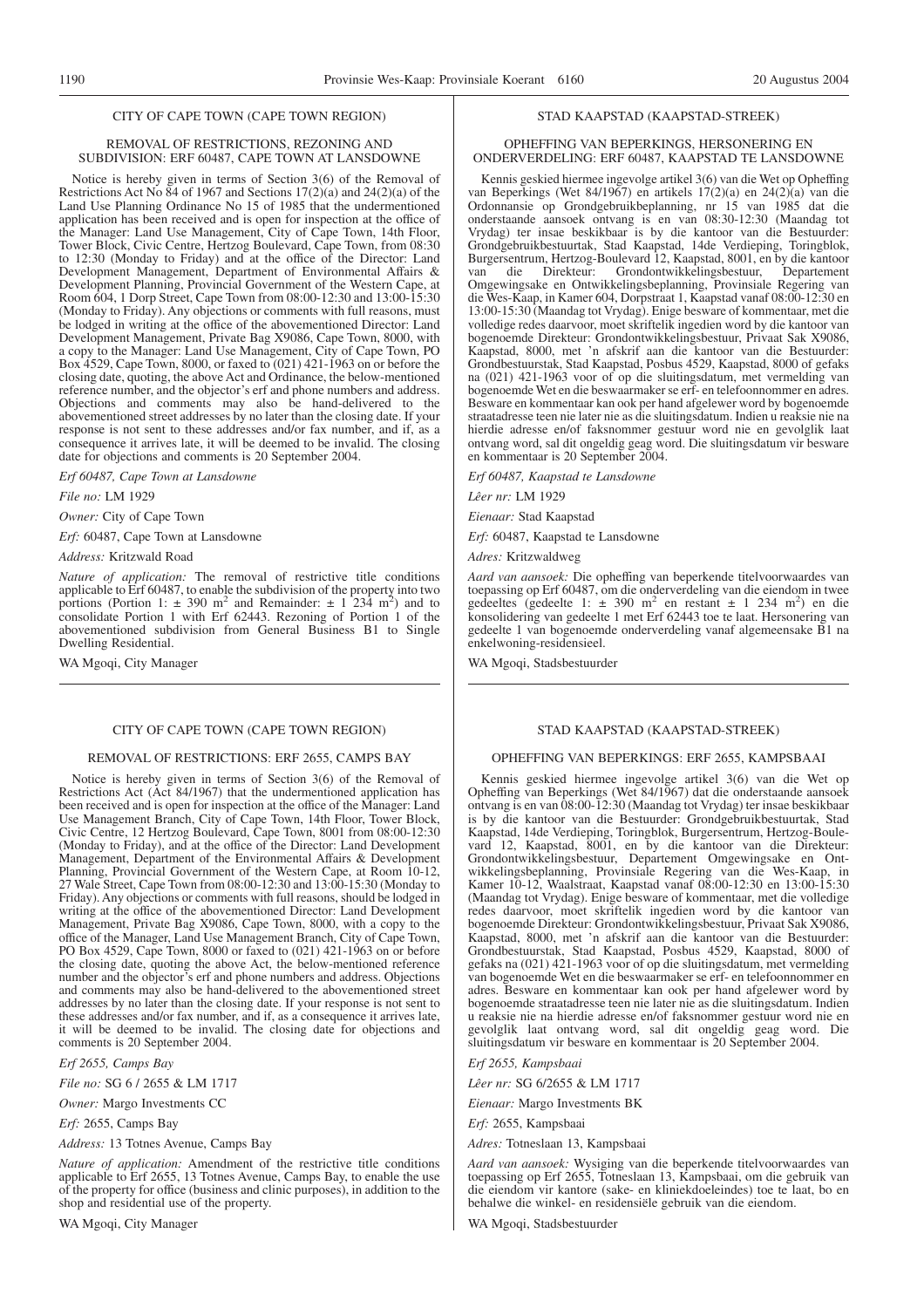#### SWARTLAND MUNICIPALITY

#### NOTICE 29/04/05

#### REMOVAL OF RESTRICTIONS ACT, 1967 (ACT 84 OF 1967)

#### ERF 334, RIEBEECK WEST

Notice is hereby given in terms of section 3(6) of the above Act that the undermentioned application has been received and is open to inspection at the office of the Municipal Manager, Swartland Municipality, and any enquiries may be directed to the Chief: Planning and Development, Church Street, Private Bag X52, Malmesbury, swartland@swartland.org.za, tel: 022-487 9400, faks: 022-487 9440.

The application is also open to inspection at the office of the Director, Integrated Environmental Management: Region B2, Provincial Government of the Western Cape, at Room 604, 1 Dorp Street, Cape Town, from 08:00-12:30 and 13:00-15:30 (Monday to Friday). Telephonic enquiries in this regard may be made at 021-483 4589 and the directorate's fax number is 021-483 4372.

Any objections, with full reasons therefor, should be lodged in writing at the office of the abovementioned Director: Integrated Environmental Management: Region B2, Private Bag X9086, Cape Town, 8000, with a copy to the abovementioned Municipal Manager on or before 27 September 2004, quoting the above Act and the objector's erf number. Any comments received after the aforementioned closing date may be disregarded.

#### *Applicant Nature of Application*

J E J van der Merwe A E van der Merwe Removal of restrictive title conditions applicable to Erf 334, Kachelhoff Street, Riebeeck West, to enable the owners to erect an industrial building on the property.

C F J van Rensburg, Municipal Manager

Municipal Office, Private Bag X52, Malmesbury, 7299

20 August 2004

#### CITY OF CAPE TOWN

#### (SOUTH PENINSULA REGION)

#### NOTICE OF INTENTION TO DESIGNATE LAND FOR LESS FORMAL SETTLEMENT

Notice is hereby given of the intention to make application to the Minister of Housing, Province of the Western Cape, for the designation in terms of section 3 of the Less Formal Township Establishment Act, 1991 (Act 113 of 1991) of land made available by the City of Cape Town in terms of section 2(2) of Act 113 of 1991, and described below, as land for less formal settlement. The application is open for inspection at the Hout Bay Library and the offices of the City of Cape Town: South Peninsula Region, 1st Floor, Victoria Road, Plumstead (tel. (021) 710-8202: Mr Moosa Barnes). Any enquiries may be directed to the Director: Land Use Management, Private Bag X5, Plumstead, 7801 or e-mail: moosa.barnes@capetown.gov.za. Any objections, with full reasons therefor, should be lodged in writing at the abovementioned address on or before 20 September 2004.

Any comments received after the closing date may be disregarded.

*Description of property:* Portion 1 of Remainder Erf 2848, Hout Bay as indicated/shown more fully on the plans, Figures 3 and 7.

*Applicant:* Chittenden Nicks de Villiers, urban and environmental planners and landscape architects, on behalf of the City of Cape Town

#### *Nature of application/Proposal*

Application to the Minister of Housing, Province of the Western Cape, for the designation in terms of section 3 of Act 113 of 1991 of land made available by the City of Cape Town in terms of section 2(2) of Act 113 of 1991, as described above, as land for less formal settlement.

It is proposed to develop the designated land in the manner set out in plan no. 7, namely 172 residential erven, roads and open space. WA Mgoqi, City Manager

#### SWARTLAND MUNISIPALITEIT

#### KENNISGEWING 29/04/05

WET OPHEFFING VAN BEPERKINGS, 1967 (WET 84 VAN 1967)

#### ERF 334, RIEBEECK-WES

Kragtens artikel 3(6) van bostaande Wet word hiermee kennis gegee dat die onderstaande aansoek ontvang is en ter insae lê by die kantoor van die Munisipale Bestuurder, Swartland Munisipaliteit, en enige navrae kan gerig word aan die Hoof: Beplanning en Ontwikkeling, Kerkstraat, Privaatsak X52, Malmesbury, swartland@swartland.org.za, telefoon: 022-487 9400, faks: 022-487 9440.

Die aansoek lê ook ter insae by die Kantoor van die Direkteur, Geïntegreerde Omgewingsbestuur: Streek B2, van die Wes-Kaap, by Kamer 604, Dorpstraat 1, Kaapstad, vanaf 08:00-12:30 en 13:00-15:30 (Maandag tot Vrydag). Telefoniese navrae in hierdie verband kan gerig word aan 021-483 4589 en die Direktoraat se faksnommer is 021-483 4372.

Enige besware, met die volledige redes daarvoor, moet skriftelik by die kantoor van die bogenoemde Direkteur: Geïntegreerde Omgewingsbestuur: Streek B2, Privaatsak X9086, Kaapstad, 8000, met 'n afskrif aan die bogenoemde Munisipale Bestuurder, ingedien word op of voor 27 September 2004 met vermelding van bogenoemde Wet en die beswaarmaker se erfnommer. Enige kommentaar wat na die voorgemelde sluitingsdatum ontvang word, mag moontlik nie in ag geneem word nie.

*Aansoeker Aard van Aansoek*

J E J van der Merwe A E van der Merwe

Opheffing van beperkende titelvoorwaardes van toepassing op Erf 334, Kachelhoffstraat, Riebeeck-Wes ten einde die eienaars in staat te stel om 'n nywerheidsgebou op die eiendom op te rig.

C F J van Rensburg, Munisipale Bestuurder

Munisipale Kantore, Privaatsak X52, Malmesbury, 7299

20 Augustus 2004

#### STAD KAAPSTAD

#### (SUID-SKIEREILAND-STREEK)

#### KENNISGEWING VAN VOORNEME OM GROND VIR MINDER FORMELE DORPSTIGING AAN TE WYS

Kennis geskied hiermee van die voorneme om aansoek te doen by die Minister van Behuising, Wes-Kaap Provinsie, om die aanwys ingevolge artikel 3 van die Wet op Minder Formele Dorpstigting, 1991 (Wet 113 van 1991) van grond wat beskikbaar gestel is deur die Stad Kaapstad ingevolge artikel 2(2) van Wet 113 van 1991, soos beskryf hieronder, as grond vir minder formele dorpstigting. Die aansoek lê ter insae by die Houtbaai Biblioteek en by die kantore van Stad Kaapstad; Suid-Skiereilandstreek, 1ste Verdieping, Victoriaweg, Plumstead (tel. (021) 710-8202: mnr Moosa Barnes). Enige navrae kan gerig word aan die Direkteur: Grondgebruikbestuur, Privaatsak X5, Plumstead, 7801 of e-pos moosa.barnes@capetown.gov.za. Enige besware, met volledige redes daarvoor, moet skriftelik by bogenoemde adres ingedien word op of voor 20 September 2004.

Enige kommentaar wat na die voorgemelde sluitingsdatum ontvang word, mag moontlik nie in ag geneem word nie.

*Beskrywing van eiendom:* Gedeelte 1 van restant Erf 2848, Houtbaai soos aangedui op die planne, Figure 3 en 7.

*Aansoeker:* Chittenden Nicks de Villiers, stedelike- en omgewingsbeplanners en landskapargitekte, namens die Stad Kaapstad

#### *Aard van aansoek/Voorstel*

Aansoek om die Minister van Behuising, Wes-Kaap Provinsie, vir die aanwys ingevolge artikel 3 van die Wet op Minder Formele Dorpstigting, 1991 (Wet 113 van 1991) van grond wat beskikbaar gestel is deur die Stad Kaapstad ingevolge artikel 2(2) van Wet 113 van 1991, soos beskryf hieronder, as grond vir minder formele dorpstigting.

Daar word beoog om die aangewese grond te ontwikkel soos aangedui op plan no. 7, naamlik 172 residensiële erwe, paaie en oop ruimtes.

WA Mgoqi, Stadsbestuurder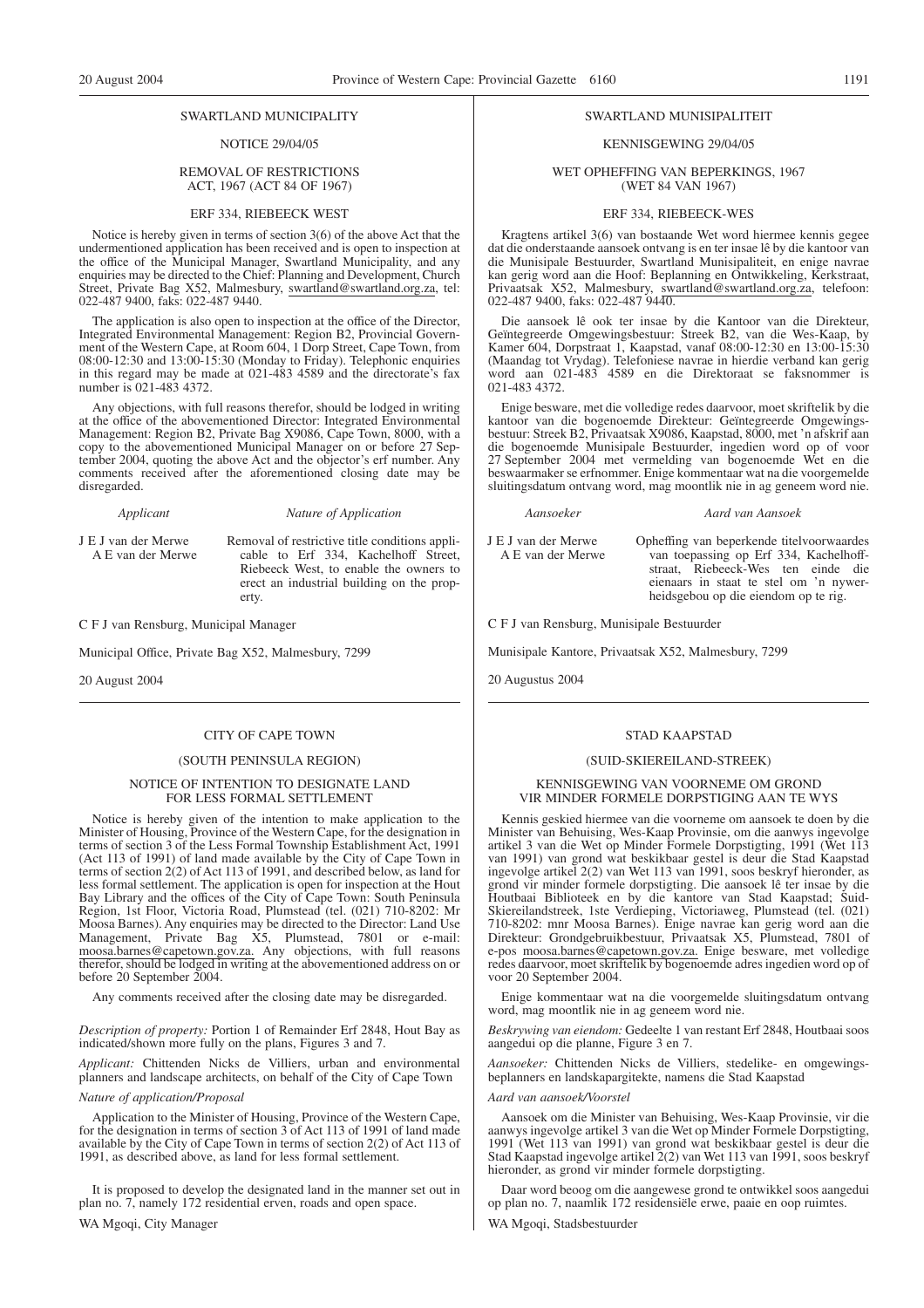# MUNISIPALITEIT MOSSELBAAI WET OF OPHEFFING VAN BEPERKINGS, 1967 (WET 84 VAN 1967)

#### ORDONNANSIE OP GRONDGEBRUIKBEPLANNING, 1985 (ORD. 15 VAN 1985)

WET OP PLAASLIKE REGERING: MUNISIPALE STELSELS, 2000 (WET 32 VAN 2000)

#### ERF 68 GROOT-BRAKRIVIER: OPHEFFING VAN BEPERKINGS

Kragtens Artikel 3(6) van bogenoemde Wet word hiermee kennis gegee dat die onderstaande aansoek ontvang is en ter insae lê by die kantoor van die Munisipale Bestuurder, Posbus 25, Mosselbaai, 6500 en enige navrae kan gerig word by telefoonnommer (044) 606 5000 of faksnommer (044) 606 5062.

Die aansoek lê ook ter insae by die kantoor van die Direkteur: Grondontwikkelingsbestuur, Provinsiale Administrasie van die Wes-Kaap, Kamer 601, Waalstraat 27, Kaapstad vanaf 08:00-12:30 en 13:00-15:30 (Maandag tot Vrydag). Telefoniese navrae in hierdie verband kan gerig word by (021) 483 8788 en die Direktoraat se faksnommer (02l) 483 3633.

Enige besware, met volledige redes daarvoor, moet skriftelik voor of op Maandag, 20 September 2004 by die kantoor van bogenoemde Direkteur: Grondontwikkelingsbestuur, Privaatsak X9086, Kaapstad, 8000 met 'n afskrif aan bogenoemde Plaaslike Owerheid ingedien word met vermelding van bogenoemde Wet en beswaarmaker se erfnommer. Enige kommentaar wat na die voorgemelde sluitingsdatum ontvang word, mag moontlik nie in ag geneem word nie.

In terme van Artikel 21 van Wet 32 van 2000 word persone wat nie kan lees of skryf nie, versoek om gedurende normale kantoorure enige van die vyf Klantediensbestuurders van die Raad te Mosselbaai. D'Almeida, Kwanonqaba, Hartenbos en Groot-Brakrivier onderskeidelik, te nader waar sodanige persoon gehelp sal word om sy/haar kommentaar of besware op skrif te stel.

#### *Aansoeker Aard van Aansoek*

GR Pauw namens Die Rian en Les Fauw Familie Trust Opheffing van beperkende titelvoorwaardes van toepassing op Erf 68 Groot-Brakrivier, ten einde die eienaar in staat te stel om 'n tweede wooneenheid op die erf te wettig.

E17/2/2/2/AG13/Erf: 68 (Groot-Brakrivier)

Lêer Verwysing: 15/4/34/1

E Tyatya, Wnde. Munisipale Bestuurder

#### MUNISIPALITEIT OVERSTRAND

#### HERMANUS ADMINISTRASIE

HERMANUS: AANSOEK OM HERSONERING EN AFWYKINGS, ERF 453, HOOFWEG 24: SM VILJOEN

Kennis geskied hiermee kragtens Artikels 15 en 17 van Ordonnansie 15 van 1985 dat die Raad 'n aansoek ontvang het vir die:

- 1. Hersonering vanaf Enkelwoonsone na Medium digtheid woonsone ten einde 10 dubbelverdieping eenhede op die perseel op te rig, en
- 2. Afwykings ten einde die straatboulyn, syboulyne en agterste boulyn te oorskry.

Planne en verdere besonderhede is beskikbaar by die Stadsbeplanner gedurende normale kantoorure.

Enige besware teen die voorstel moet die ondergetekende skriftelik bereik voor of op Donderdag, 23 September 2004.

Enige persoon wat nie kan skryf nie kan sy/haar beswaar mondelings by die Raad se kantoor aflê waar 'n personeellid sal help om die kommentaar op skrif te stel.

JF Koekemoer, Munisipale Bestuurder

Navrae: Me L Bruiners (028) 313 8179

Kennisgewing nr. 72/2004

Munisipale Kantore, Hermanus

20 Augustus 2004

#### MOSSEL BAY MUNICIPALITY

REMOVAL OF RESTRICTIONS ACT, 1967 (ACT 84 OF 1967)

ORDINANCE ON LAND USE PLANNING, 1985 (ORD. 15 OF 1985)

LOCAL GOVERNMENT ACT: MUNICIPAL SYSTEMS, 2000 (ACT 32 OF 2000)

#### ERF 68 GREAT BRAK RIVER: REMOVAL OF RESTRICTIONS

Notice is hereby given in terms of Section 3(6) of the above Act that the undermentioned application has been received and is open for inspection at the office of the Municipal Manager, P.O. Box 25, Mossel Bay, 6500 and any enquiries may be directed to telephone number (044) 606 5000 or fax number (044) 606 5062.

The application is also open to inspection at the office of the Director: Land Development Management, Provincial Administration of the Western Cape, Room 601, 27 Wale Street, Cape Town from 08:00-12:30 and 13.00-15:30 (Monday to Friday). Telephonic enquiries in this regard may be made at telephone number (021) 483 8788 and the Directorate's fax number is (021) 483 3633.

Any objections, with full reasons therefor, should be lodged in writing at the Office of the abovementioned Director: Land Development Management, Private Bag X9086, Cape Town, 8000 with a copy to the abovementioned Local Authority on or before Monday, 20 September 2004 quoting the above Act and the objector's erf number. Any comments received after the aforementioned closing date may be disregarded.

In terms of Section 21 of Act 32 of 2000 persons who cannot write or read are invited to come to any one of the five Customer Care Managers of Council at Mossel Bay. D'Almeida, Kwanonqaba, Hartenbos and Great Brak River where assistance will be given to transcribe their comments or objections.

#### *Applicant Nature of Application*

GR Pauw on behalf of The Rian and Les Pauw Family Trust Removal of restrictive title conditions applicable to Erf 68 Great Brak River to enable the owner to legalise a second dwelling on the property.

E17/2/2/2/AG13/Erf: 68 (Great Brak River)

File Reference: 15/4/34/1

E Tyatya, Acting Municipal Manager

#### OVERSTRAND MUNICIPALITY

#### HERMANUS ADMINISTRATION

#### APPLICATION FOR REZONING AND DEPARTURES, ERF 453, 24 MAIN ROAD: SM VILJOEN

Notice is hereby given in terms of Sections 15 and 17 of Ordinance 15 of 1985 that the Council has received an application for:

- 1. Rezoning from Single Residential Zone to Intermediate Residential Zone in order to erect 10 double storey units on the property, and
- 2. Departures in order to exceed the street, lateral and rear building lines.

Plans and further details of the proposal may be inspected at the office of the Town Planner during normal office hours.

Any objections to the proposal must reach the undersigned in writing on or before Thursday, 23 September 2004.

Any person who is unable to write may submit their objection verbally to the council's offices where they will be assisted by a staff member to put their comments in writing.

JF Koekemoer, Municipal Manager

Enquiries: Miss L Bruiners (028) 313 8179

Notice no. 72/2004

Municipal Offices, Hermanus

20 August 2004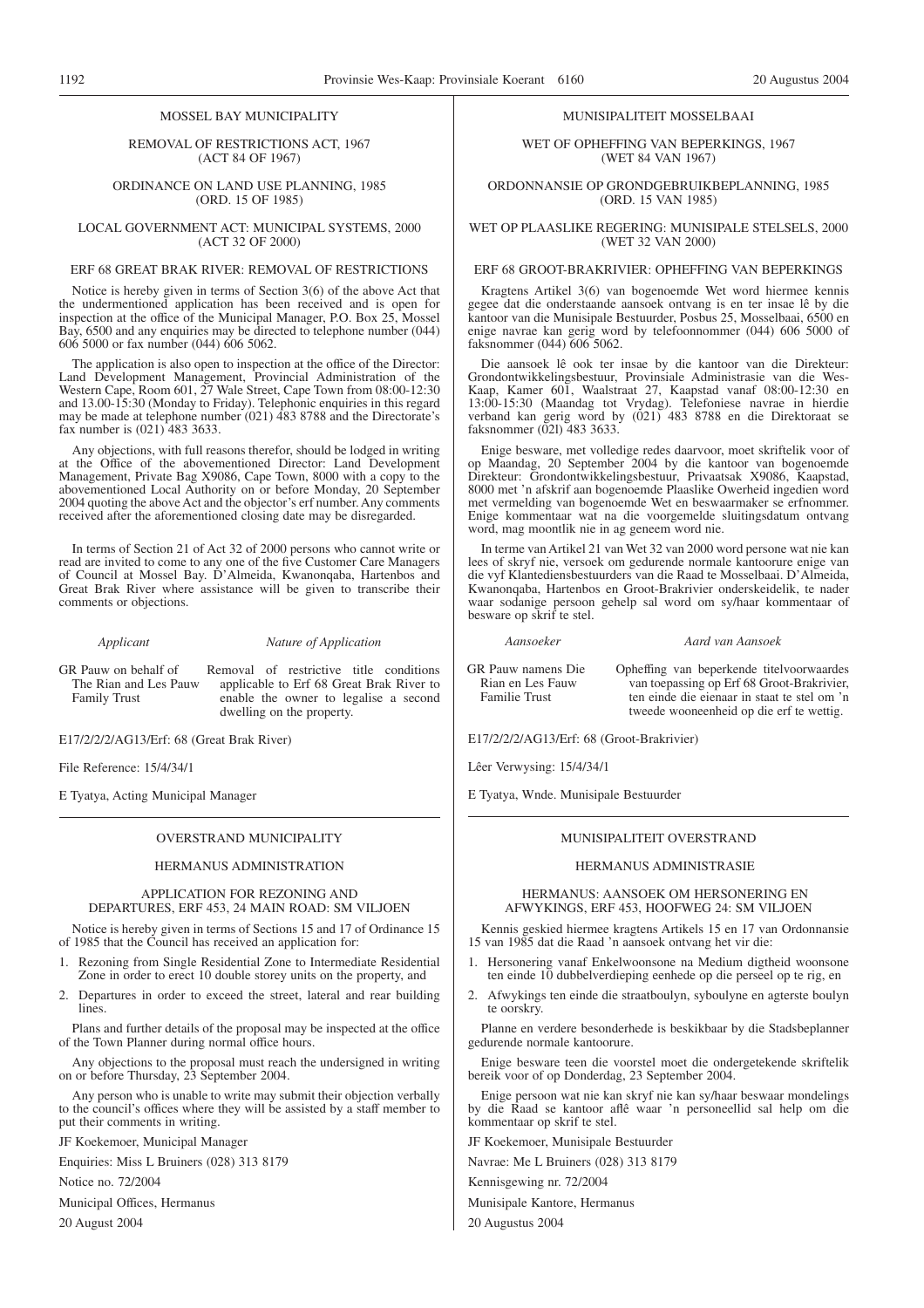#### CITY OF CAPE TOWN

## (SOUTH PENINSULA REGION)

#### APPLICATION FOR REMOVAL OF RESTRICTIONS AND SUBDIVISION: ERF 75, OAK AVENUE, CONSTANTIA

#### 1) *Removal of Restrictions Act, 1967 (Act 84 of 1967):*

Notice is hereby given in terms of Section 3(6) of the above Act, that the undermentioned application has been received and is open to inspection at the office of the City Manager, City of Cape Town, 1st Floor, 3 Victoria Road, Plumstead from 08:00-12:30 (Monday to Friday). Enquiries: Ms D Samaai, tel. (021) 710-8249). This application is also open for inspection at the offices of the Director: Integrated Environmental Management, Region B1, Provincial Government of the Western Cape, 6th Floor, Room 601, Utilitas Building, 1 Dorp Street, Cape Town from 08:00-12:30 and 13:00-15:30 (Monday to Friday). Telephonic enquiries in this regard may be made at (021) 483-4634 and the Directorate's fax number is (021) 483-4372.

Any objections, with full reasons, should be lodged in writing at the office of the abovementioned Director: Integrated Environmental Management, Region B1 at Private Bag X9086, Cape Town, 8000, with a copy to the abovementioned City Manager at Private Bag X5, Plumstead, 7800 or forwarded to fax (021) 710-8283 on or before 27 September 2004, quoting the above Act and the objector's erf number. Any comments received after the aforementioned closing date may be disregarded.

# *Applicant:* David Hellig & Abrahamse (on behalf of Capoprop (Pty) Ltd)

#### *Ref:* E17/2/2/2/AC 10/ERF 75 (PAWC)

*Nature of application:* Removal of restrictive title conditions applicable to Erf 75, Oak Avenue, Hohenhort, Constantia to enable the owner to subdivide the property into two (2) portions (Portion  $1 \pm 4000$  m<sup>2</sup> and Remainder  $\pm 4.106$  m<sup>2</sup>) for single residential purposes.

#### 2) *Land Use Planning Ordinance No 15 of 1985:*

Notice is hereby given in terms of Section 24(2) of the Land Use Planning Ordinance of 1985 that the undermentioned application is being considered. Opportunity is given for public participation in respect of proposals under consideration by the Council. Any comment or objection together with reasons, must be lodged in writing, preferably by registered mail, with reference quoted, to the City Manager, Private Bag X5, Plumstead 7801 or forwarded to fax (021) 710-8283 by no later than 27 September 2004.

Details are available for inspection from 08:00-12:30 at the City of Cape Town, 1st Floor, 3 Victoria Road, Plumstead, 7800 (tel. (021) 710-8249 — Enquiries: D Samaai).

*Nature of application:* Subdivision of Erf 75 into 2 portions.

#### *Ref:* LUM/16/75

In terms of Section 21(4) of the Municipal Systems Act, Act 32 of 2000 any person who cannot write may come during office hours to the above office and will be assisted to transcribe their comment or representations.

WA Mgoqi, City Manager

#### MOSSEL BAY MUNICIPALITY

#### REMOVAL OF RESTRICTIONS ACT, 1967 (ACT 84 OF 1967)

#### ORDINANCE ON LAND USE PLANNING, 1985 (ORD. 15 OF 1985)

#### LOCAL GOVERNMENT ACT: MUNICIPAL SYSTEMS, 2000 (ACT 32 OF 2000)

#### ERF 432 HARTENBOS: REMOVAL OF RESTRICTIONS AND SUBDIVISION

Notice is hereby given in terms of Section 3(6) of the above Act that the undermentioned application has been received and is open for inspection at the office of the Municipal Manager, P.O. Box 25, Mossel Bay, 6500 and any enquiries may be directed to telephone number (044) 606 5000 or fax number (044) 606 5062.

#### STAD KAAPSTAD

#### (SUIDSKIEREILAND-STREEK)

#### AANSOEK OM OPHEFFING VAN BEPERKINGS EN ONDERVERDELING: ERF 75, OAKLAAN, CONSTANTIA

#### 1) *Wet op die Opheffıng van Beperkings, 1967 (Wet 84 van 1967):*

Kennis geskied hiermee ingevolge artikel 3(6) van die bogenoemde wet dat die ondergenoemde aansoek ontvang is en ter insae is vir inspeksie by die kantoor van die Stadsbestuurder, Stad Kaapstad, Eerste Verdieping, Victoriaweg 3, Plumstead tussen 08:30-12:30 (Maandag tot Vrydag). Navrae: Me. D Samaai, tel. (021) 710-8249). Hierdie aansoek is ook ter insae vir inspeksie by die kantoor van die Direkteur: Geïntegreerde Omgewingsbestuur, Streek 131, Wes-Kaapse Provinsiale Regering, 6de Verdieping, Kamer 601, Utilitas-gebou, Dorpstraat 1, Kaapstad, van 08:00-12:30 en 13:00-15:30 (Maandag tot Vrydag). Telefoniese navrae kan gerig word aan (021) 483-4634 en die direktoraat se faksnommer is (021) 483-4372.

Enige besware, met volledige redes, moet skriftelik ingedien word by die kantoor van die bogenoemde Direkteur: Geïntegreerde Omgewingsbestuur, Streek B1 by Privaat Sak X9086, Kaapstad, 8000, met 'n afskrif aan die bogenoemde Stadsbestuurder, Privaat Sak X5, Plumstead, 7800 of gefaks word aan (021) 710-8283 op of voor 27 September 2004, met verwysing na die bogenoemde Wet en die beswaarmaker se erfnommer. Enige kommentaar wat na die voorgenoemde sluitingsdatum ontvang word, kan buite rekening gelaat word.

*Aansoeker:* David Hellig & Abrahamse (namens Capoprop (Edms) Bpk) *Verw:* E17/2/2/2/AC 10/ERF 75 (PAWC)

*Aard van aansoek:* Opheffing van beperkende titelvoorwaardes van toepassing op Erf 75 Oaklaan, Hohenhort, Constantia om die eienaar in staat te stel om die eiendom in twee (2) gedeeltes te onderverdeel (gedeelte  $1 \pm 4$  000 m<sup>2</sup> en restant  $\pm 4$  106 m<sup>2</sup>) vir enkelresidensiële doeleindes.

#### 2) *Ordonnansie op Grondgebruikbeplanning, nr 15 van 1985:*

Kennis geskied hiermee ingevolge artikel 24(2) van die Ordonnansie op Grondgebruikbeplanning, nr 15 van 1985 dat die onderstaande aansoek oorweeg word. Geleentheid word gebied vir openbare deelname ten opsigte van voorstelle wat deur die Raad oorweeg word. Enige kommentaar of beswaar, met redes, moet skriftelik, verkieslik per aangetekende pos, ingedien word by die Stadsbestuurder, Privaat Sak X5, Plumstead, 7801 of gefaks word na (021) 710-8283 teen nie later nie as 27 September 2004.

Besonderhede is vanaf 08:00-12:30 ter insae beskikbaar by die Stad Kaapstad, 1ste Verdieping, Victoriaweg 3, Plumstead, 7800 (tel. (021) 710-8249 — navrae: D Samaai).

*Aard van aansoek:* Onderverdeling van Erf 75 in 2 gedeeltes.

#### *Verw:* LUM/16/75

Ingevolge artikel 21(4) van die Wet op Munisipale Stelsels, Wet 32 van 2000 kan enige persoon wat nie kan lees of skryf nie, gedurende kantoorure na bogenoemde kantoor kom waar hy/sy gehelp sal word om sy/haar kommentaar of vertoë neer te skryf.

WA Mgoqi, Stadsbestuurder

#### MUNISIPALITEIT MOSSELBAAI

#### WET OP OPHEFFING VAN BEPERKINGS, 1967 (WET 84 VAN 1967)

#### ORDONNANSIE OP GRONDGEBRUIKBEPLANNING, 1985 (ORD. 15 VAN 1985)

#### WET OP PLAASLIKE REGERING: MUNISIPALE STELSELS, 2000 (WET 32 VAN 2000)

#### ERF 432 HARTENBOS: OPHEFFING VAN BEPERKINGS EN ONDERVERDELING

Kragtens Artikel 3(6) van bogenoemde Wet word hiermee kennis gegee dat die onderstaande aansoek ontvang is en ter insae lê by die kantoor van die Munisipale Bestuurder, Posbus 25, Mosselbaai, 6500 en enige navrae kan gerig word by telefoonnommer (044) 606 5000 of faksnommer (044) 606 5062.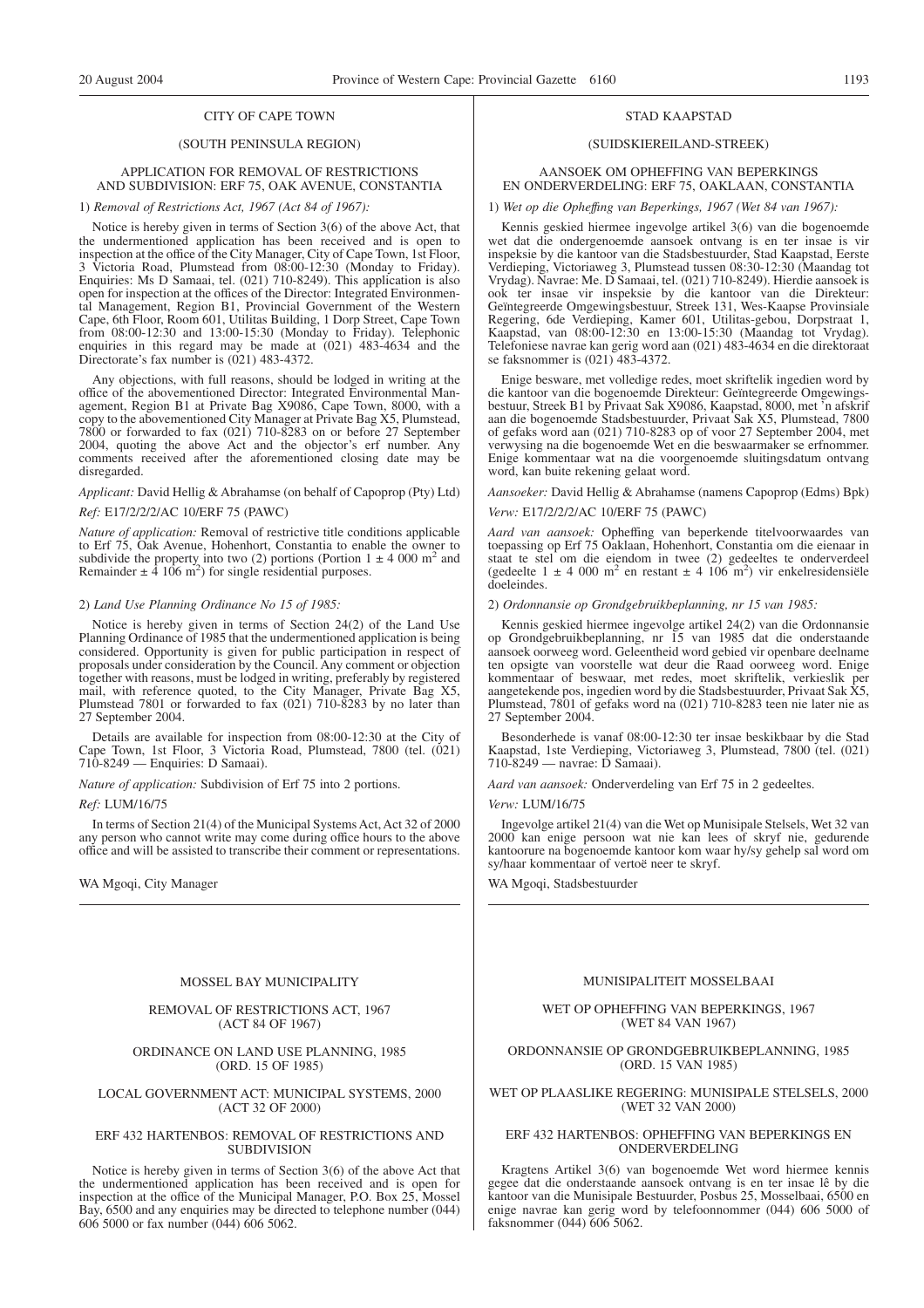The application is also open to inspection at the office of the Director: Land Development Management, Provincial Administration of the Western Cape, Room 601, 27 Wale Street, Cape Town from 08:00-12:30 and 13:00-15:30 (Monday to Friday). Telephonic enquiries in this regard may be made at telephone munber (021) 483 8788 and the Directorate's fax number is (021) 483 3633.

Any objections, with full reasons therefor, should be lodged in writing at the Office of the abovementioned Director: Land Development Management, Private Bag X9086, Cape Town, 8000 with a copy to the abovementioned Local Authority on or before Monday, 20 September 2004 quoting the above Act and the objector's erf number. Any comments received after the aforementioned closing date may be disregarded.

In terms of Section 21 of Act 32 of 2000 persons who cannot write or read are invited to come to any one of the five Customer Care Managers of Council at Mossel Bay, D'Almeida, Kwanonqaba, Hartenbos and Great Brak River where assistance will be given to transcribe their comments or objections.

#### *Applicant Nature of Application*

CFI Erasmus on behalf of The Karel Cooper Family Trust.

Removal of restrictive title conditions applicable to Erf 432 Hartenbos, to enable the owner to subdivide the property into 2 Portions in order to utilise the properties for industrial purposes.

*Subdivision*

Application is also made in terms of Section 24 of the Ordinance on Land Use Planning, 1985 (Ord. 15 of 1985) for the subdivision of Erf 432, Hartenbos for industrial purposes.

E17/2/2/2/AH 5/Erf: 432 (Hartenbos)

File Reference: 15/4/21/2

E Tyatya, Acting Municipal Manager

#### MOSSEL BAY MUNICIPALITY

#### REMOVAL OF RESTRICTIONS ACT, 1967 (ACT 84 OF 1967)

#### ORDINANCE ON LAND USE PLANNING, 1985 (ORD. 15 OF 1985)

#### LOCAL GOVERNMENT ACT: MUNICIPAL SYSTEMS, 2000 (ACT 32 OF 2000)

#### ERF 3267 MOSSEL BAY: REMOVAL OF RESTRICTIONS AND **SUBDIVISION**

Notice is hereby given in terms of Section 3(6) of the above Act that the undermentioned application has been received and is open for inspection at the office of the Municipal Manager, P.O. Box 25, Mossel Bay, 6500 and any enquiries may be directed to telephone number (044) 606 5000 or fax number (044) 606 5062.

The application is also open to inspection at the office of the Director: Land Development Management, Provincial Administration of the Western Cape, Room 601, 27 Wale Street, Cape Town from 08:00-12:30 and 13:00-15:30 (Monday to Friday). Telephonic enquiries in this regard may be made at telephone number (021) 483 8788 and the Directorate's fax number is (021) 483 3633.

Any objections, with full reasons therefor, should be lodged in writing at the Office of the abovementioned Director: Land Development Management, Private Bag X9086, Cape Town, 8000 with a copy to the abovementioned Local Authority on or before Monday, 20 September 2004 quoting the above Act and the objector's erf number. Any comments received after the aforementioned closing date may be disregarded.

Die aansoek lê ook ter insae by die kantoor van die Direkteur: Grondontwikkelingsbestuur, Provinsiale Administrasie van die Wes-Kaap, Kamer 601, Waalstraat 27, Kaapstad vanaf 08:00-12:30 en 13:00-15:30 (Maandag tot Vrydag). Telefoniese navrae in hierdie verband kan gerig word by (021) 483 8788 en die Direktoraat se faksnommer (021) 483 3633.

Enige besware, met volledige redes daarvoor, moet skriftelik voor of op Maandag, 20 September 2004 by die kantoor van bogenoemde Direkteur: Grondontwikkelingsbestuur, Privaatsak X9086, Kaapstad, 8000 met 'n afskrif aan bogenoemde Plaaslike Owerkheid ingedien word met vermelding van bogenoemde Wet en beswaarmaker se erfnommer. Enige kommentaar wat na die voorgemelde sluitingsdatum ontvang word, mag moontlik nie in ag geneem word nie.

In terme van Artikel 21 van Wet 32 van 2000 word persone wat nie kan lees of skryf nie, versoek om gedurende normale kantoorure enige van die vyf Klantediensbestuurders van die Raad te Mosselbaai, D'Almeida, Kwanonqaba, Hartenbos en Groot-Brakrivier onderskeidelik, te nader waar sodanige persoon gehelp sal word om sy/haar kommentaar of besware op skrif te stel.

*Aansoeker Aard van Aansoeker*

Karel Cooper Familiestrust.

CH Erasmus namens Die Opheffing van beperkende titelvoorwaardes van toepassing op Erf 432, Hartenbos, ten einde die eienaar in staat te stel om die erf te onderverdeel in 2 Gedeeltes ten einde die erwe vir industriële doeleindes aan te wend.

*Onderverdeling*

Daar word ook aansoek gedoen kragtens Artikel 24 van die Ordonnansie op Grondgebruikbeplanning, 1985 (Ord. 15 van 1985) vir die onderverdeling van Erf 432 Hartenbos vir Industriële doeleindes.

E17/2/2/2/AH 5/Erf: 432 (Hartenbos)

Lêer Verwysing: 15/4/21/2

E Tyatya, Wnde. Munisipale Bestuurder

#### MUNISIPALITEIT MOSSELBAAI

WET OP OPHEFFING VAN BEPERKINGS, 1967 (WET 84 VAN 1967)

ORDONNANSIE OP GRONDGEBRUIKSBEPLANNING, 1985 (ORD. 15 VAN 1985)

#### WET OP PLAASLIKE REGERING: MUNISIPALE STELSELS, 2000 (WET 32 VAN 2000)

#### ERF 3267 MOSSELBAAI: OPHEFFING VAN BEPERKINGS EN ONDERVERDELING

Kragtens Artikel 3(6) van bogenoemde Wet word hiermee kennis gegee dat die onderstaande aansoek ontvang is en ter insae lê by die kantoor van die Munisipale Bestuurder, Posbus 25, Mosselbaai, 6500 en enige navrae kan gerig word by telefoonnommer (044) 606 5000 of faksnommer (044) 606 5062.

Die aansoek lê ook ter insae by die kantoor van die Direkteur: Grondontwikkelingsbestuur, Provinsiale Administrasie van die Wes-Kaap, Kamer 601, Waalstraat 27, Kaapstad vanaf 08:00-12:30 en 13:00-15:30 (Maandag tot Vrydag). Telefoniese navrae in hierdie verband kan gerig word by (021) 483 8788 en die Direktoraat se faksnommer (021) 483 3633.

Enige besware, met volledige redes daarvoor, moet skriftelik voor of op Maandag, 20 September 2004 by die kantoor van bogenoemde Direkteur: Grondontwikkelingsbestuur, Privaatsak X9086, Kaapstad, 8000 met 'n afskrif aan bogenoemde Plaaslike Owerheid ingedien word met vermelding van bogenoemde Wet en beswaarmaker se erfnommer. Enige kommentaar wat na die voorgemelde sluitingsdatum ontvang word, mag moontlik nie in ag geneem word nie.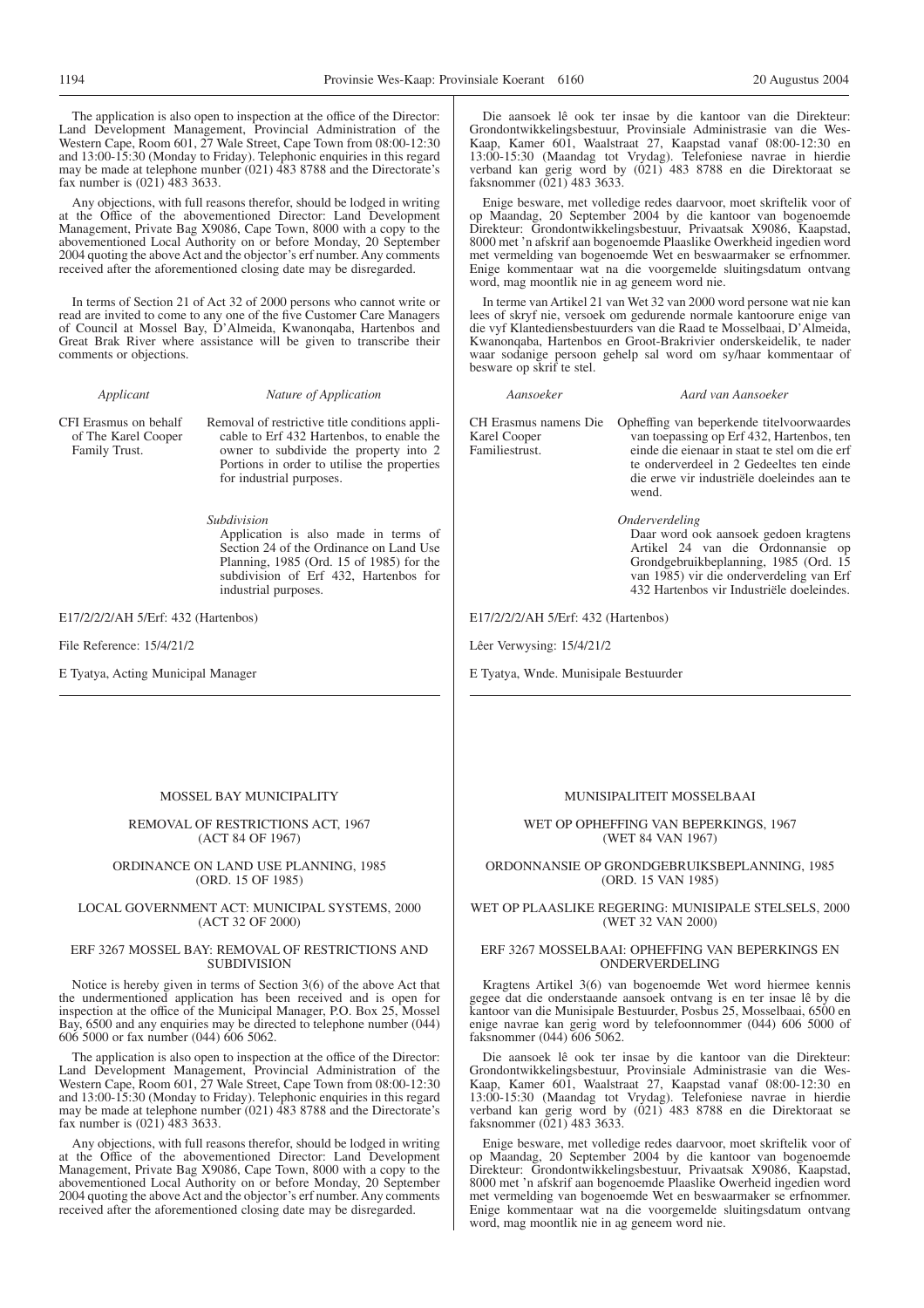In terms of Section 21 of Act 32 of 2000 persons who cannot write or read are invited to come to any one of the five Customer Care Managers of Council at Mossel Bay, D'Almeida. Kwanonqaba, Hartenbos and Great Brak River where assistance will be given to transcribe their comments or objections.

*Applicant Nature of Application*

F Rademan Removal of restrictive title conditions applicable to Erf 3267, Mossel Bay, to enable the owner to subdivide the property into 2 Portions in order to utilize the properties for residential purposes.

> Application is also made in terms of Section 24 of the Ordinance on Land Use Planning, 1985 (Ord. 15 of 1985) for the subdivision of Erf 3267, Mossel Bay for single residential purposes.

E17/2/2/2/AM 18/Erf: 3267 (Mossel Bay)

File Reference: 15/4/1/1

E Tyatya, Acting Municipal Manager

#### BITOU MUNICIPALITY

#### ERF 1977, PLETTENBERG BAY:

#### REMOVAL OF RESTRICTIONS ACT, 1967 (ACT 84 OF 1967), PROPOSED DEPARTURE AND SUBDIVISION

Notice is hereby given in terms of Section 3(6) of the above Act and Sections 15 and  $\tilde{24}$  of the Land Use Planning Ordinance, 1985 (Ordinance 15 of 1985) that the undermentioned application has been received and is open to inspection at the Directorate: Public Works, Bitou Municipality (Marine Way, Plettenberg Bay) during normal office hours. The application is also open to inspection at the office of the Director, Land Development Management, Provincial Government of the Western Cape, at Room 601, 27 Wale Street, Cape Town, from 08:00-12:30 and 13:30-15:30 (Monday to Friday). Telephonic enquiries in this regard may be directed to the Town Planner, Bitou Municipality (Tel: 044- 501 3274/Fax: 044-533 3487) and the fax number of the Directorate: Land Development Management is (021) 483-3633.

Any objections, with full reasons therefore, should be lodged in writing at the office of the above-mentioned Director: Land Development Management, Private Bag X9083, Cape Town, 8000, with a copy to the undermentioned Municipal Manager on or before Friday, 1 October 2004, quoting the above Act and the objector's erf number. Any comments received after the aforementioned closing date may be disregarded.

A person who cannot read or write but wishes to comment on the proposal may visit the Directorate: Public Works where a member of staff would assist them to formalise their comment.

#### *Applicant Nature of Application*

McMillan and Floyd Removal of restrictive title conditions applicable to Erf 1977, Hopwood Street, Plettenberg Bay, to enable the owner to subdivide the property concerned into three portions and to encroach the street building line.

G.M. Seitisho, Municipal Manager, Bitou Municipality, Private Bag X1002, Plettenberg Bay, 6600

Municipal Notice No. 100/2004

In terme van Artikel 21 van Wet 32 van 2000 word persone wat nie kan lees of skryf nie, versoek om gedurende normale kantoorure enige van die vyf Klantediensbestuurders van die Raad te Mosselbaai, D'Almeida, Kwanonqaba, Hartenbos en Groot-Brakrivier onderskeidelik, te nader waar sodanige persoon gehelp sal word om sy/haar kommtaar of besware op skrif te stel.

#### *Aansoeker Aard van Aansoeker*

F Rademan Opheffing van beperkende titelvoorwaardes van toepassing op Erf 3267, Mosselbaai, ten einde die eienaar in staat te stel om die erf te onderverdeel in 2 Gedeeltes ten einde die erwe vir residensiële doeleindes aan te wend.

> Daar word ook aansoek gedoen kragtens Artikel 24 van die Ordonnansie op Grondgebruikbeplanning, 1985 (Ord. 15 van 1985) vir die onderverdeling van Erf 3267, Mosselbaai vir enkel residensiële doeleindes.

E17/2/2/2/AM 18/Erf: 3268 (Mosselbaai)

Lêer Verwysing: 15/4/1/1

E Tyatya, Wnde. Munisipale Bestuurder

#### BITOU MUNISIPALITEIT

#### ERF 1977, PLETTENBERGBAAI:

#### WET OP OPHEFFING VAN BEPERKINGS, 1967 (WET 84 VAN 1967), VOORGESTELDE AFWYKING EN ONDERVERDELING

Kragtens Artikel 3(6) van bostaande Wet sowel as Artikels 15 en 24 van die Ordonnansie op Grondgebruikbeplanning, 1985 (Ordonnansie 15 van 1985) word hiermee kennis gegee dat die onderstaande aansoek ontvang is en ter insae lê by die Direktoraat: Publieke Werke, Bitou Munisipaliteit (Marieneweg, Plettenbergbaai) gedurende normale kantoorure. Die aansoek lê ook ter insae by die Kantoor van die Direkteur, Grondontwikkelingsbestuur, Provinsiale Regering van die Wes-Kaap, by Kamer 601, Waalstraat 27, Kaapstad vanaf 08:00-12:30 en 13:00-15:30 (Maandag tot Vrydag). Telefoniese navrae in hierdie verband kan gerig word aan die Stadsbeplanner, Bitou Munisipaliteit (Tel: 044-501 3274/Faks: 044-533 3487) en die Direktoraat: Grondontwikkelingsbestuur se faksnommer is (021) 483-3633.

Enige besware, met die volledige redes daarvoor, moet skriftelik by die kantoor van bogenoemde Direkteur: Grondontwikkelingsbestuur, Privaatsak X9086, Kaapstad, 8000, met 'n afskrif aan die ondergenoemde Munisipale Bestuurder, ingedien word op of voor Vrydag, 1 Oktober 2004, met vermelding van bogenoemde Wet en die beswaarmaker se erfnommer. Enige kommentaar wat na die voorgemelde sluitingsdatum ontvang word, mag moontlik nie in ag geneem word nie.

Persone wat wil kommentaar lewer maar nie kan lees of skryf nie mag die Direktoraat: Publieke Werke besoek waar hul deur 'n amptenaar bygestaan sal word ten einde hul kommentaar te formaliseer.

#### *Aansoeker Aard van Aansoek*

McMillan en Floyd Opheffing van 'n beperkende titelvoorwaarde van toepassing op Erf 1977, Hopwoodstraat, Plettenbergbaai, ten einde die eienaar in staat te stel om die betrokke eiendom te onderverdeel in drie gedeeltes en die straat boulyn te oorskry.

G.M. Seitisho, Munisipale Bestuurder, Bitou Munisipaliteit, Privaatsak X1002, Plettenbergbaai, 6600

Munisipale Kennisgewing Nr. 100/2004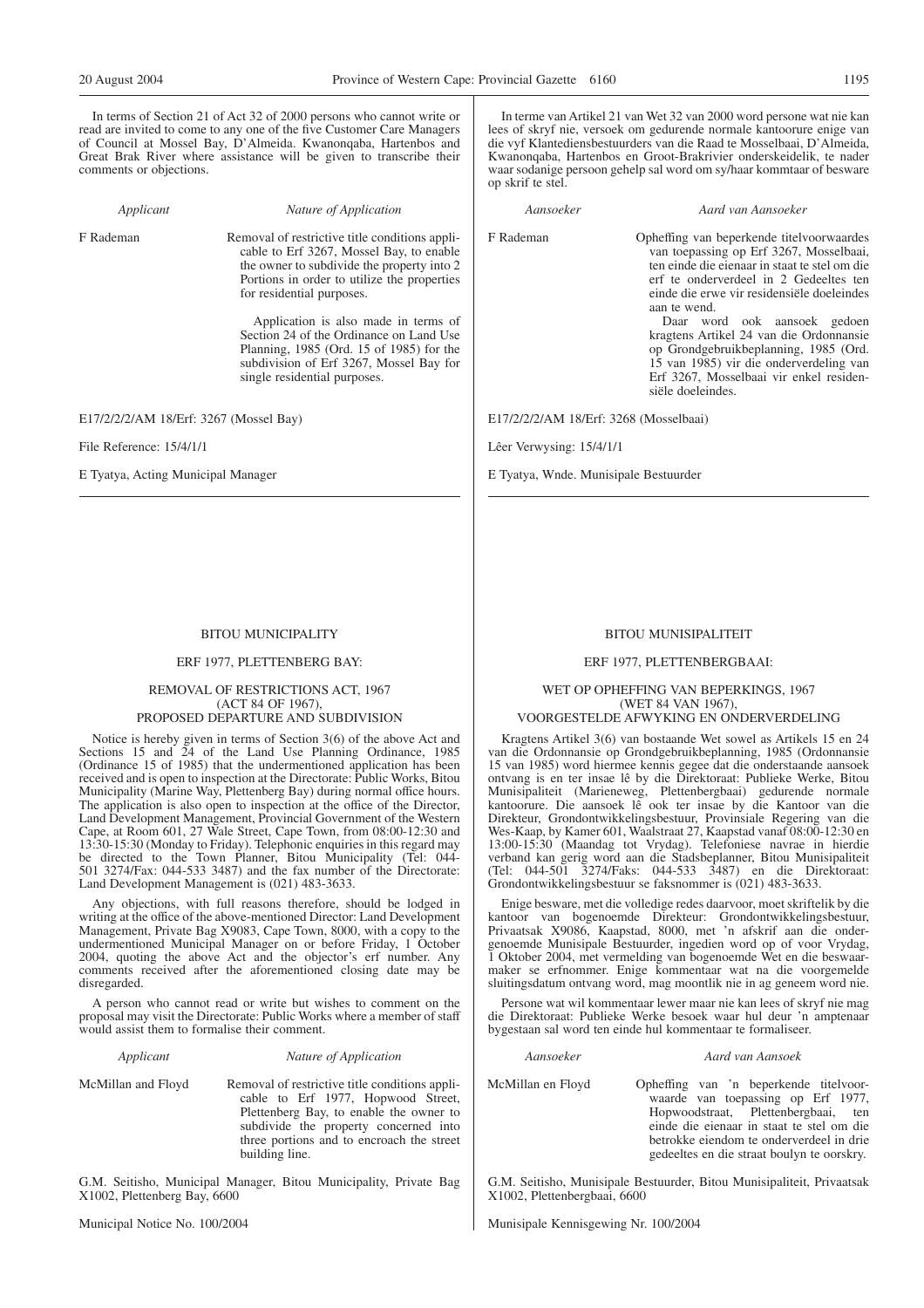#### GEORGE MUNICIPALITY

#### NOTICE NO: 167/2004

#### REMOVAL OF RESTRICTIONS ACT, 1967 (ACT 84 OF 1967), AND CONSENT USE: ERF 377, WILDERNESS

Notice is hereby given in terms of section 3(6) of the above Act that the undermentioned application has been received and is open for inspection at the office of the Deputy Director: Planning, Bloemhof Centre, York Street, George (Tel: (044) 801 9171, Fax: (044) 801 9196 & e-mail: stadsbeplanning@george.org.za) and at the office of the Director: Land Development Management, Provincial Government of the Western Cape, 27 Wale Street, Cape Town from 08:00-12:30 and 13:00-15:30 (Monday to Friday) in Room 601. Telephonic enquiries in this regard may be made to M Abrahams, Tel: (021) 483 8788 and Fax: (021) 483 3633.

Any objections, with full reasons therefore should be lodged in writing at the office of the abovementioned Director: Land Development Management, Private Bag X9086, Cape Town, 8000, with a copy to the George Municipality on or before 23 September 2004 quoting the above Act and the objector's Erf number. Any comments received after the aforementioned closing date may be disregarded.

*Applicant Nature of Application*

JS Rossouw & J Strauss Removal of restrictive title conditions applicable to Erf 377, Waterside Road, Wilderness, to enable the owner to utilise the property for business purposes, as well as a consent use application for a four bedroom guest-house in terms of paragraph 4.6 of the Wilderness Scheme Regulations.

G W Louw, Acting Municipal Manager

Civic Centre, York Street, George, 6530

Tel: 044-8019171

Fax: 044-8019196

E-mail: stadsbeplanning@george.org.za

#### MOSSEL BAY MUNICIPALITY

REMOVAL OF RESTRICTIONS ACT, 1967 (ACT 84 OF 1967)

#### ORDINANCE ON LAND USE PLANNING, 1985 (ORD. 15 OF 1985)

#### LOCAL GOVERNMENT ACT: MUNICIPAL SYSTEMS, 2000 (ACT 32 OF 2000)

#### ERF 3267 MOSSEL BAY: REMOVAL OF RESTRICTIONS AND SUBDIVISION

Notice is hereby given in terms of Section 3(6) of the above Act that the undermentioned application has been received and is open for inspection at the office of the Municipal Manager, P.O. Box 25, Mossel Bay, 6500 and any enquiries may be directed to telephone number (044) 606 5000 or fax number (044) 606 5062.

The application is also open to inspection at the office of the Director: Land Development Management, Provincial Administration of the Western Cape, Room 601, 27 Wale Street, Cape Town from 08:00-12:30 and 13:00-15:30 (Monday to Friday). Telephonic enquiries in this regard may be made at telephone number (021) 483 8788 and the Directorate's fax number is (021) 483 3633.

Any objections, with full reasons therefor, should be lodged in writing at the Office of the abovementioned Director: Land Development Management, Private Bag X9086, Cape Town, 8000 with a copy to the abovementioned Local Authority on or before Monday, 20 September 2004 quoting the above Act and the objector's erf number. Any comments received after the aforementioned closing date may be disregarded.

#### MUNISIPALITEIT GEORGE

#### KENNISGEWING NR 167/2004

#### WET OP OPHEFFING VAN BEPERKINGS, 1967 (WET 84 VAN 1987), EN VERGUNNING: ERF 377, WILDERNIS

Kennis geskied hiermee ingevolge artikel 3(6) van bogenoemde Wet dat die onderstaande aansoek ontvang is en by die Adjunk- Direkteur: Beplanning, Bloemhofsentrum, York Straat, George (Tel: (044) 801 9171, Faks: (044) 801 9196 & e-pos: stadsbeplanning@george.org.za en by die kantoor van die Direkteur: Grondontwikkelingsbestuur, Provinsiale Regering van die Wes-Kaap, Waalstraat 27, Kaapstad vanaf 08:00-12:30 en 13:00-15:30 (Maandag tot Vrydag) ter insae lê in Kamer 601. Telefoniese navrae in hierdie verband kan gerig word aan M Abrahams, Tel: (021) 483 8788 en Faks: (021) 483 3633.

Enige besware, met redes, moet skriftelik voor of op 23 September 2004 by die kantoor van bogenoemde Direkteur: Grondontwikkelingsbestuur, Privaatsak X9086, Kaapstad, 8000, met 'n afskrif aan die George Munisipaliteit, ingedien word met vermelding van bogenoemde Wet en beswaarmaker se erfnommer. Enige kommentaar wat na die voorgemelde sluitingsdatum ontvang word, mag moontlik nie in ag geneem word nie.

*Aansoeker Aard van Aansoek*

JS Rossouw & J Strauss Opheffing van beperkende titelvoorwaardes van toepassing op Erf 377, Waterside Road, Wildernis ten einde die eienaar in staat te stel om die erf vir besigheidsdoeleindes aan te wend, asook 'n vergunningsgebruik aansoek vir 'n vier kamer gastehuis ingevolge paragraaf 4.6 van die Wildernis Skemaregulasies.

GW Louw, Waarnemende Munisipale Bestuurder

Burgersentrum, Yorkstraat, George, 6530

Tel: 044-8019171

Faks: 044-8019196

E-mail: stadsbeplanning@george.org.za

#### MUNISIPALITEIT MOSSELBAAI

WET OP OPHEFFING VAN BEPERKINGS, 1967 (WET 84 VAN 1967)

ORDONNANSIE OP GRONDGEBRUIKBEPLANNING, 1985 (ORD. 15 VAN 1985)

#### WET OP PLAASLIKE REGERING: MUNISIPALE STELSELS, 2000 (WET 32 VAN 2000)

#### ERF 3267 MOSSELBAAI: OPHEFFING VAN BEPERKINGS EN ONDERVERDELING

Kragtens Artikel 3(6) van bogenoemde Wet word hiermee kennis gegee dat die onderstaande aansoek ontvang is en ter insae lê by die kantoor van die Munisipale Bestuurder, Posbus 25, Mosselbaai, 6500 en enige navrae kan gerig word by telefoonnommer (044) 606 5000 of faksnommer (044) 606 5062.

Die aansoek lê ook ter insae by die kantoor van die Direkteur: Grondontwikkelingsbestuur, Provinsiale Administrasie van die Wes-Kaap, Kamer 601, Waalstraat 27, Kaapstad vanaf 08:00-12:30 en 13:00-15:30 (Maandag tot Vrydag). Telefoniese navrae in hierdie verband kan gerig word by (021) 483 8788 en die Direktoraat se faksnommer (021) 483 3633.

Enige besware, met volledige redes daarvoor, moet skriftelik voor of op Maandag, 20 September 2004 by die kantoor van bogenoemde Direkteur: Grondontwikkelingsbestuur, Privaatsak X9086, Kaapstad, 8000 met 'n afskrif aan bogenoemde Plaaslike Owerheid ingedien word met vermelding van bogenoemde Wet en beswaarmaker se erfnommer. Enige kommentaar wat na die voorgemelde sluitingsdatum ontvang word, mag moontlik nie in ag geneem word nie.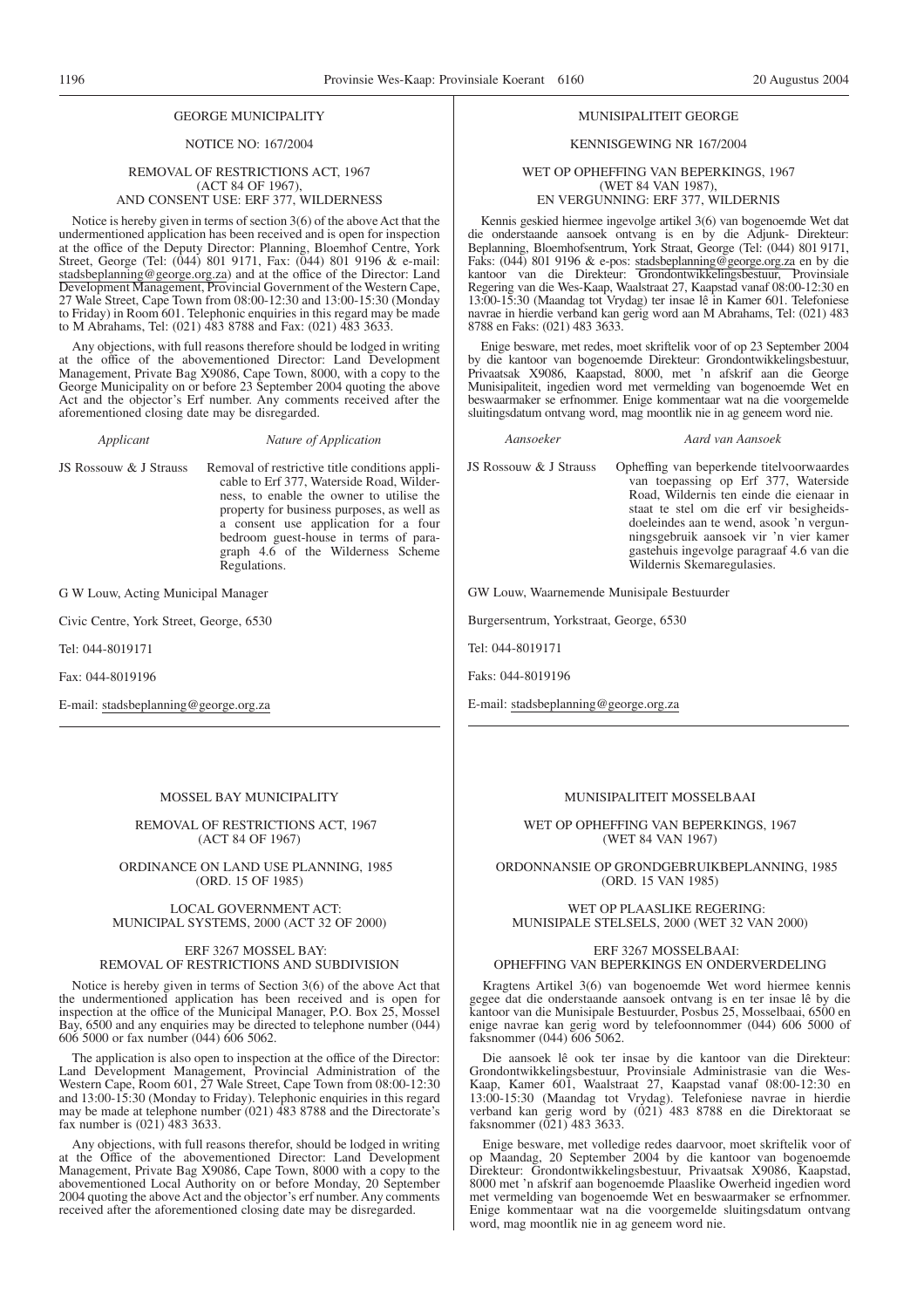In terms of Section 21 of Act 32 of 2000 persons who cannot write or read are invited to come to any one of the five Customer Care Managers of Council at Mossel Bay, D'Almeida, Kwanonqaba, Hartenbos and Great Brak River where assistance will be given to transcribe their comments or objections.

*Applicant Nature of Application*

F Rademan Removal of restrictive title conditions applicable to Erf 3267, Mossel Bay, to enable the owner to subdivide the property into 2 Portions in order to utilise the properties for residential purposes.

> Application is also made in terms of Section 24 of the Ordinance on Land Use Planning, 1985 (Ord. 15 of 1985) for the subdivision of Erf 3267, Mossel Bay for single residential purposes.

E17/2/2/2/AM 18/Erf: 3267 (Mossel Bay)

File Reference: 15/4/1/1

E Tyatya, Acting Municipal Manager

#### MOSSEL BAY MUNICIPALITY

REMOVAL OF RESTRICTIONS ACT, 1967 (ACT 84 OF 1967)

ORDINANCE ON LAND USE PLANNING, 1985 (ORD. 15 OF 1985)

#### LOCAL GOVERNMENT ACT: MUNICIPAL SYSTEMS, 2000 (ACT 32 OF 2000)

#### ERF 68 GREAT BRAK RIVER: REMOVAL OF RESTRICTIONS

Notice is hereby given in terms of Section 3(6) of the above Act that the undermentioned application has been received and is open for inspection at the office of the Municipal Manager, P.O. Box 25, Mossel Bay, 6500 and any enquiries may be directed to telephone number (044) 606 5000 or fax number (044) 606 5062.

The application is also open to inspection at the office of the Director: Land Development Management, Provincial Administration of the Western Cape, Room 601, 27 Wale Street, Cape Town from 08:00-12:30 and 13:00-15:30 (Monday to Friday). Telephonic enquiries in this regard may be made at telephone number (021) 483 8788 and the Directorate's fax number is (021) 483 3633.

Any objections, with full reasons therefor, should be lodged in writing at the Office of the abovementioned Director: Land Development Management, Private Bag X9086, Cape Town, 8000 with a copy to the abovementioned Local Authority on or before Monday, 20 September 2004 quoting the above Act and the objector's erf number. Any comments received after the aforementioned closing date may be disregarded.

In terms of Section 21 of Act 32 of 2000 persons who cannot write or read are invited to come to any one of the five Customer Care Managers of Council at Mossel Bay, D'Almeida, Kwanonqaba, Hartenbos and Great Brak River where assistance will be given to transcribe their comments or objections.

#### *Applicant Nature of Application*

GR Pauw on behalf of The Rian and Les Pauw Family Trust

Removal of restrictive title conditions applicable to Erf 68 Great Brak River to enable the owner to legalise a second dwelling on the property.

E17/2/2/2/AG13/Erf: 68 (Great Brak River)

File Reference: 15/4/34/1

E Tyatya, Acting Municipal Manager

In terme van Artikel 21 van Wet 32 van 2000 word persone wat nie kan lees of skryf nie, versoek om gedurende normale kantoorure enige van die vyf Klantediensbestuurders van die Raad te Mosselbaai, D'Almeida, Kwanonqaba, Hartenbos en Groot-Brakrivier onderskeidelik, te nader waar sodanige persoon gehelp sal word om sy/haar kommentaar of besware op skrif te stel.

*Aansoeker Aard van Aansoeker*

F Rademan Opheffing van beperkende titelvoorwaardes van toepassing op Erf 3267, Mosselbaai, ten einde die eienaar in staat te stel om die erf te onderverdeel in 2 Gedeeltes ten einde die erwe vir residensiële doeleindes aan te wend.

> Daar word ook aansoek gedoen kragtens Artikel 24 van die Ordonnansie op Grondgebruikbeplanning, 1985 (Ord. 15 van 1985) vir die onderverdeling van Erf 3267, Mosselbaai vir enkel residensiële doeleindes.

E17/2/2/2/AM 18/Erf: 3268 (Mosselbaai)

Lêer Verwysing: 15/4/1/1

E Tyatya, Wnde. Munisipale Bestuurder

#### MUNISIPALITEIT MOSSELBAAI

#### WET OP OPHEFFING VAN BEPERKINGS, 1967 (WET 84 VAN 1967)

ORDONNANSIE OP GRONDGEBRUIKBEPLANNING, 1985 (ORD. 15 VAN 1985)

#### WET OP PLAASLIKE REGERING: MUNISIPALE STELSELS, 2000 (WET 32 VAN 2000)

#### ERF 68 GROOT-BRAKRIVIER: OPHEFFING VAN BEPERKINGS

Kragtens Artikel 3(6) van bogenoemde Wet word hiermee kennis gegee dat die onderstaande aansoek ontvang is en ter insae lê by die kantoor van die Munisipale Bestuurder, Posbus 25, Mosselbaai, 6500 en enige navrae kan gerig word by telefoonnommer (044) 606 5000 of faksnommer (044) 606 5062.

Die aansoek lê ook ter insae by die kantoor van die Direkteur: Grondontwikkelingsbestuur, Provinsiale Administrasie van die Wes-Kaap, Kamer 601, Waalstraat 27, Kaapstad vanaf 08:00-12:30 en 13:00-15:30 (Maandag tot Vrydag). Telefoniese navrae in hierdie verband kan gerig word by (021) 483 8788 en die Direktoraat se faksnommer (021) 483 3633.

Enige besware, met volledige redes daarvoor, moet skriftelik voor of op Maandag, 20 September 2004 by die kantoor van bogenoemde Direkteur: Grondontwikkelingsbestuur, Privaatsak X9086, Kaapstad, 8000 met 'n afskrif aan bogenoemde Plaaslike Owerheid ingedien word met vermelding van bogenoemde Wet en beswaarmaker se erfnommer. Enige kommentaar wat na die voorgemelde sluitingsdatum ontvang word, mag moontlik nie in ag geneem word nie.

In terme van Artikel 21 van Wet 32 van 2000 word persone wat nie kan lees of skryf nie, versoek om gedurende normale kantoorure enige van die vyf Klantediensbestuurders van die Raad te Mosselbaai, D'Almeida, Kwanonqaba, Hartenbos en Groot-Brakrivier onderskeidelik, te nader waar sodanige persoon gehelp sal word om sy/haar kommentaar of besware op skrif te stel.

wettig.

# *Aansoeker Aard van Aansoek*

GR Pauw namens Die Rian en Les Pauw Opheffing van beperkende titelvoorwaardes van toepassing op Erf 68 Groot-Brakrivier, ten einde die eienaar in staat te stel om 'n tweede wooneenheid op die erf te

E17/2/2/2/AG13/Erf: 68 (Groot-Brakrivier)

Lêer Verwysing: 15/4/34/1

Familie Trust

E Tyatya, Wnde. Munisipale Bestuurder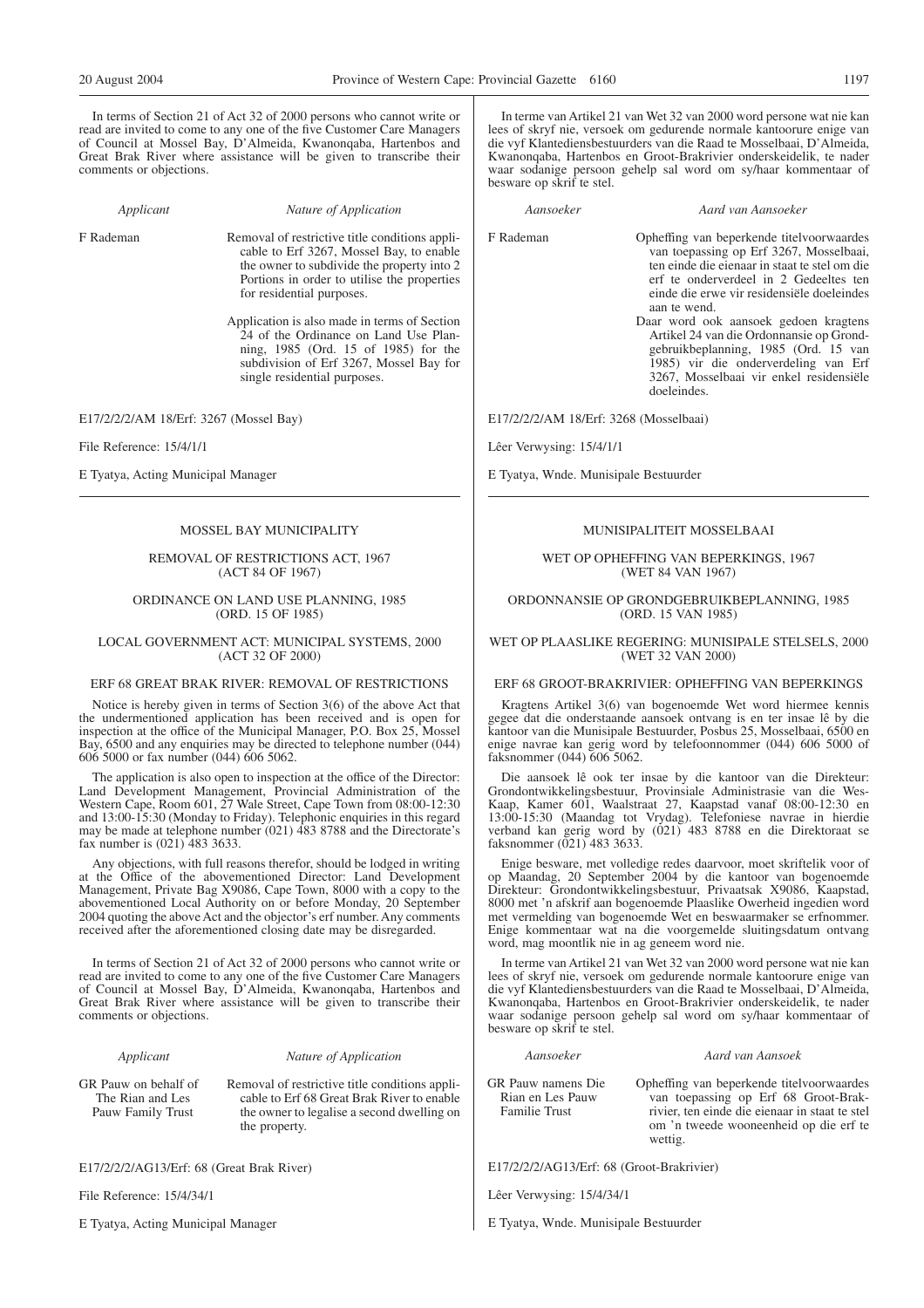#### MOSSEL BAY MUNICIPALITY

REMOVAL OF RESTRICTIONS ACT, 1967 (ACT 84 OF 1967)

ORDINANCE ON LAND USE PLANNING, 1985 (ORD. 15 OF 1985)

LOCAL GOVERNMENT ACT: MUNICIPAL SYSTEMS, 2000 (ACT 32 OF 2000)

#### ERF 432 HARTENBOS: REMOVAL OF RESTRICTIONS AND SUBDIVISION

Notice is hereby given in terms of Section 3(6) of the above Act that the undermentioned application has been received and is open for inspection at the office of the Municipal Manager, P.O. Box 25, Mossel Bay, 6500 and any enquiries may be directed to telephone number (044) 606 5000 or fax number (044) 606 5062.

The application is also open to inspection at the office of the Director: Land Development Management, Provincial Administration of the Western Cape, Room 601, 27 Wale Street, Cape Town from 08:00-12:30 and 13:00-15:30 (Monday to Friday). Telephonic enquiries in this regard may be made at telephone number (021) 483 8788 and the Directorate's fax number is (021) 483 3633.

Any objections, with full reasons therefor, should be lodged in writing at the Office of the abovementioned Director: Land Development Management. Private Bag X9086, Cape Town, 8000 with a copy to the abovementioned Local Authority on or before Monday, 20 September 2004 quoting the above Act and the objector's erf number. Any comments received after the aforementioned closing date may be disregarded.

In terms of Section 21 of Act 32 of 2000 persons who cannot write or read are invited to come to any one of the five Customer Care Managers of Council at Mossel Bay, D'Almeida, Kwanonqaba, Hartenbos and Great Brak River where assistance will be given to transcribe their comments or objections.

*Applicant Nature of Application*

CH Erasmus on behalf of The Karel Cooper Family Trust

Removal of restrictive title conditions applicable to Erf 432 Hartenbos, to enable the owner to subdivide the property into 2 Portions in order to utilise the properties for industrial purposes.

*Subdivision*

Application is also made in terms of Section 24 of the Ordinance on Land Use Planning, 1985 (Ord. 15 of 1985) for the subdivision of Erf 432 Hartenbos for industrial purposes.

E17/2/2/2/AH 5/Erf: 432 (Hartenbos)

File Reference: 15/4/21/2

E Tyatya, Acting Municipal Manager

#### GEORGE MUNICIPALITY

#### NOTICE NO: 168/2004

#### REMOVAL OF RESTRICTIONS ACT, 1967 (ACT 84 OF 1967) AND CONSENT USE: ERF 375, WILDERNESS

Notice is hereby given in terms of section 3(6) of the above Act that the undermentioned application has been received and is open for inspection at the office of the Deputy Director: Planning, Bloemhof Centre, York Street, George (Tel: (044) 801 9171, Fax: (044) 801 9196 & e-mail, stadsbeplanning@george.org.za) and at the office of the Director: Land Development Management, Provincial Government of the Western Cape, 27 Wale Street, Cape Town from 08:00-12:30 and 13:00-15:30 (Monday to Friday) in Room 601. Telephonic enquiries in this regard may be made to M Abrahams, Tel: (021) 483 8788 and Fax: (021) 483 3633.

#### MUNISIPALITEIT MOSSELBAAI

WET OP OPHEFFING VAN BEPERKINGS, 1967 (WET 84 VAN 1967)

ORDONNANSIE OP GRONDGEBRUIKBEPLANNING, 1985 (ORD. 15 VAN 1985)

WET OP PLAASLIKE REGERING: MUNISIPALE STELSELS, 2000 (WET 32 VAN 2000)

#### ERF 432 HARTENBOS: OPHEFFING VAN BEPERKINGS EN ONDERVERDELING

Kragtens Artikel 3(6) van bogenoemde Wet word hiermee kennis gegee dat die onderstaande aansoek ontvang is en ter insae lê by die kantoor van die Munisipale Bestuurder, Posbus 25, Mosselbaai, 6500 en enige navrae kan gerig word by telefoonnommer (044) 606 5000 of faksnommer (044) 606 5062.

Die aansoek lê ook ter insae by die kantoor van die Direkteur: Grondontwikkelingsbestuur, Provinsiale Administrasie van die Wes-Kaap, Kamer 601, Waalstraat 27, Kaapstad vanaf 08:00-12:30 en 13:00-15:30 (Maandag tot Vrydag). Telefoniese navrae in hierdie verband kan gerig word by (021) 483 8788 en die Direktoraat se faksnommer (021) 483 3633.

Enige besware, met volledige redes daarvoor, moet skriftelik voor of op Maandag, 20 September 2004 by die kantoor van bogenoemde Direkteur: Grondontwikkelingsbestuur, Privaatsak X9086, Kaapstad, 8000 met 'n afskrif aan bogenoemde Plaaslike Owerheid ingedien word met vermelding van bogenoemde Wet en beswaarmaker se erfnommer. Enige kommentaar wat na die voorgemelde sluitingsdatum ontvang word, mag moontlik nie in ag geneem word nie.

In terme van Artikel 21 van Wet 32 van 2000 word persone wat nie kan lees of skryf nie, versoek om gedurende normale kantoorure enige van die vyf Klantediensbestuurders van die Raad te Mosselbaai, D'Almeida, Kwanonqaba, Hartenbos en Groot-Brakrivier onderskeidelik, te nader waar sodanige persoon gehelp sal word om sy/haar kommentaar of besware op skrif te stel.

*Aansoeker Aard van Aansoek*

CH Erasmus namens Die Karel Cooper Familiestrust

Opheffing van beperkende titelvoorwaardes van toepassing op Erf 432, Hartenbos, ten einde die eienaar in staat te stel om die erf te onderverdeel in 2 Gedeeltes ten einde die erwe vir industriële doeleindes aan te wend.

*Onderverdeling*

Daar word ook aansoek gedoen kragtens Artikel 24 van die Ordonnansie op Grondgebruikbeplanning, 1985 (Ord. 15 van 1985) vir die onderverdeling van Erf 432, Hartenbos vir Industriële doeleindes.

E17/2/2/2/AH 5/Erf: 432 (Hartenbos)

Lêer Verwysing: 15/4/21/2

E Tyatya, Wnde. Munisipale Bestuurder

### MUNISIPALITEIT GEORGE

#### KENNISGEWING NR 168/2004

WET OP OPHEFFING VAN BEPERKINGS, 1967 (WET 84 VAN 1967), EN VERGUNNING: ERF 375, WILDERNESS

Kennis geskied hiermee ingevolge artikel 3(6) van bogenoemde Wet dat die onderstaande aansoek ontvang is en by die Adjunk-Direkteur: Beplanning, Bloemhofsentrum, Yorkstraat, George (Tel: (444) 801 9171, Faks: (044) 801 9196 & e-pos: stadsbeplanning@george.org.za) en by die kantoor van die Direkteur: Grondontwikkelingsbestuur, Provinsiale Regering van die Wes-Kaap, Waalstraat 27, Kaapstad vanaf 08:00-12:30 en 13:00-15:30 (Maandag tot Vrydag) ter insae lê in Kamer 601. Telefoniese navrae in hierdie verband kan gerig word aan M Abrahams, Tel: (021) 483 8788 en Faks: (021) 483 3633.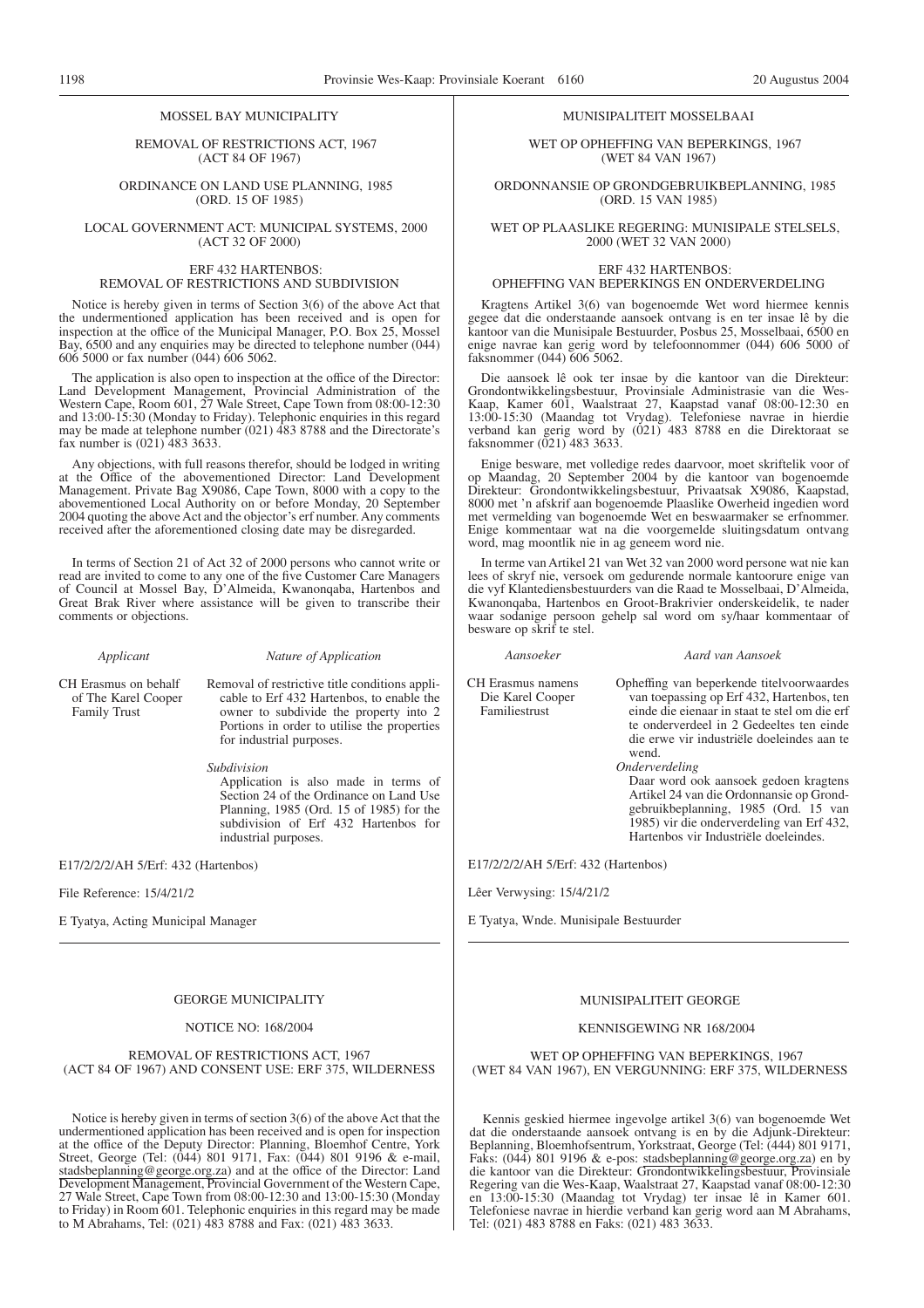Any objections, with full reasons therefore should be lodged in writing at the office of the abovementioned Director: Land Development Management, Private Bag X9086, Cape Town, 8000, with a copy to the George Municipality on or before 23 September 2004 quoting the above Act and the objector's erf number. Any comments received after the aforementioned closing date may be disregarded.

*Applicant Nature of Application*

Attorneys on behalf of Dr JT Loubser

Messrs. Cilliers Odendaal Removal of restrictive title conditions applicable to Erf 375, Limberlost Lane, Wilderness, to enable the owner to utilise the property far business purposes, as well as a consent use application for a three bedroom guest-house in terms of paragraph 4.6 of the Wilderness Scheme Regulations.

TI Lötter, Acting Municipal Manager

Civic Centre, York Street, George, 6530

Tel: 044-8019171

Fax: 044-8019196

E-mail: stadsbeplanning@george.org.za

OVERSTRAND MUNICIPALITY

#### HERMANUS ADMINISTRATION

#### REMOVAL OF RESTRICTIONS ACT, 1967 (ACT 84 OF 1967)

Notice is hereby given in terms of section 3 (6) of the above Act that the undermentioned application has been received and is open to inspection at the office of the Municipal Manager, Overstrand, and any enquiries may be directed to L Bruiners, P O Box 20, Hermanus, 7200, (028) 313 8179 and at fax number (028) 312 1894.

The application is also open to inspection at the office of the Director, Integrated Environmental Management, Provincial Government of the Western Cape, at Room 601, 1 Dorp Street, Utilitas Building, Cape Town, from 08:00-12:30 and 13:00-15:30 (Monday to Friday). Telephonic enquiries in this regard may be made at (021) 483 4634 and the Directorate's fax number is  $(021)$  483 4372.

Any objections, with full reasons therefore should be lodged in writing at the Office of the abovementioned Director: Integrated Environmental Management at Private Bag X9086, Cape Town, 8000, with a copy to the abovementioned Municipal Manager, on or before 1 October 2004 quoting the above Act and the objector's erf number. Any comments received after the aforementioned closing date may be disregarded.

|  | Applicant |
|--|-----------|

Ltd

#### *Applicant Nature of Application*

dwelling ''granny flat'' on the property.

GLC Development (Pty) Removal of restrictive title conditions applicable to Erf 505, c/o Vermont Drive and Pelican Street, Vermont, to enable the owner to erect a double storey second

J F Koekemoer, Municipal Manager

Notice no. 70/2004

Municipal Offices, Hermanus

20 August 2004

Enige besware, met redes, moet skriftelik voor of op 23 September 2004 by die kantoor van bogenoemde Direkteur: Grondontwikkelingsbestuur, Privaatsak X9086, Kaapstad, 8000, met 'n afskrif aan die George Munisipaliteit, ingedien word met vermelding van bogenoemde Wet en beswaarmaker se erfnommer. Enige kommentaar wat na die voorgemelde sluitingsdatum ontvang word, mag moontlik nie in ag geneem word nie.

*Aansoeker Aard van Aansoeker* Mnre Cilliers Odendaal Prokureurs namens Dr JT Loubser Opheffing van beperkende titelvoorwaardes van toepassing op Erf 375, Limberloststeeg, Wilderniss ten einde die eienaar in staat te stel om die erf vir besigheidsdoeleindes aan te wend, asook 'n vergunningsgebruik vir 'n drie kamer gastehuis ingevolge paragraaf 4.6 van die Wildernis Skemaregulasies.

GW Louw, Waarnemende Munisipale Bestuurder

Burgersentrum, Yorkstraat, George, 6530

Tel: 044-8019171

Faks: 044-8019196

E-mail: stadsbeplanning@george.org.za

MUNISIPALITEIT OVERSTRAND

#### HERMANUS ADMINISTRASIE

#### WET OP OPHEFFING VAN BEPERKINGS, 1967 (WET 84 VAN 1967)

Kragtens artikel 3 (6) van bostaande Wet word hiermee kennis gegee dat die onderstaande aansoek ontvang is en ter insae lê by die kantoor van die Munisipale Bestuurder, Overstrand, en enige navrae kan gerig word aan L Bruiners, Posbus 20, Hermanus, 7200 (028) 313 8179 en by faksnommer (028) 312 1894.

Die aansoek lê ook ter insae by die kantoor van die Direkteur, Geïntegreerde Omgewingsbestuur, Provinsiale Regering van die Wes-Kaap, by Kamer 601, Dorpstraat 1, Utilitas Gebou, Kaapstad, vanaf 08:00-12:30 en 13:00-15:30 (Maandag tot Vrydag). Telefoniese navrae in hierdie verband kan gerig word aan (021) 483 4634 en die Direktoraat se faksnommer is (021) 483 4372.

Enige besware, met die volledige redes daarvoor, moet skriftelik by die kantoor van die bogenoemde Direkteur: Geïntegreerde Omgewingsbestuur, Privaatsak X9086, Kaapstad, 8000 met 'n afskrif aan die bogenoemde Munisipale Bestuurder, ingedien word op of voor l Oktober 2004 met vermelding van bogenoemde Wet en die beswaarmaker so erfnommer. Enige kommentaar wat na die voorgemelde sluitingsdatum ontvang word, mag moontlik nie in ag geneem word nie.

GLC Development (Edms) Bpk

*Aansoeker Aard van Aansoek*

woonstel'' op die eiendom op te rig.

Opheffing van beperkende titelvoorwaardes van toepassing op Erf 505, h/v Vermontrylaan en Pelicanstraat, Vermont, ten einde die eienaar in staat te stel om 'n dubbelverdieping tweede woning ''ouma-

J F Koekemoer, Munisipale Bestuurder

Kennisgewing no. 70/2004

Munisipale Kantoor, Hermanus

20 Augustus 2004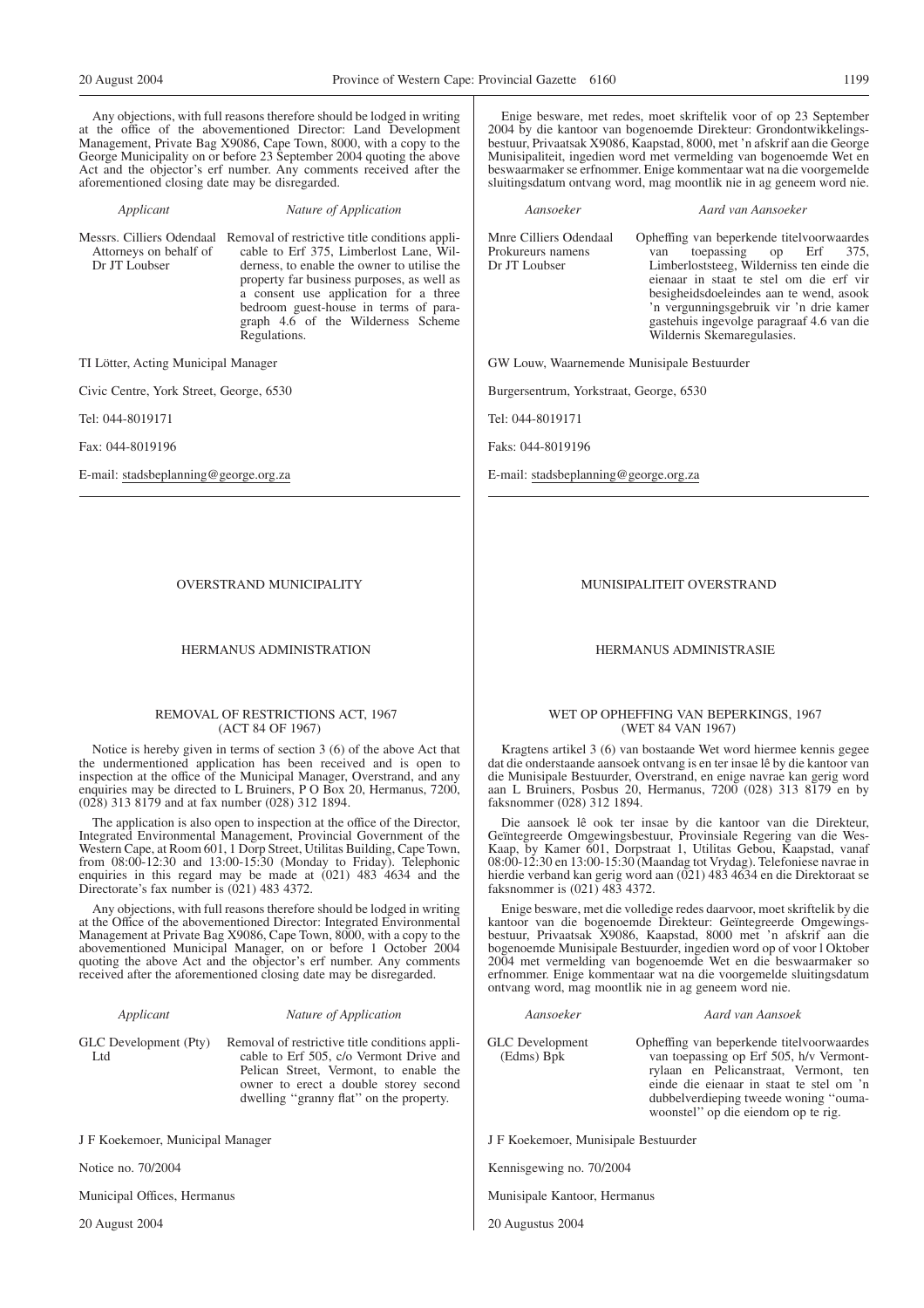#### **TENDERS**

**N.B.** Tenders for commodities/services, the estimated value of which exceeds R20 000, are published in the Government Tender Bulletin, which is obtainable from the Government Printer, Private Bag X85, Pretoria, on payment of a subscription.

#### **MUNICIPALITY OF BEAUFORT WEST**

#### Notice No. 54/2004

The Council of the Municipality of Beaufort West published the sub-joined by-law relating to the tariff policy of the Municipality of Beaufort West immovable property for general notice.

#### **TARIFF POLICY BY-LAW**

To give effect to the implementation and enforcement of the tariff policy of the municipality, as required in terms of Section 75 of the Local Government: Municipal Systems Act, No 32 of 2000.

#### **PREAMBLE**

**Whereas** the council of the municipality has the right to finance the business of the municipality by the levying of fees for services; and to impose surcharges on fees, rates on property and to the extent authorised by national legislation, to impose other taxes, levies and duties;

**Whereas** the council of the municipality is obliged to strive to ensure that municipal services are provided to the local community in a financially and environmentally sustainable manner;

**Whereas** the municipality must adopt and implement a tariff policy in regard to the imposition of fees for municipal services;

**The council adopts** this By-law and the tariff policy contained therein and be it therefore enacted by the Municipality as follows:—

#### **1. Definitions**

In this by-law, unless inconsistent with the context:—

**''Council''** means the municipal council of the municipality;

**''indigent households''** means a debtor is considered indigent if the total monthly household income is equal to the sum of two times the amount of state funded social pensions or less;

**''municipality''** means the Municipality of Beaufort West;

**''municipal services''** means services rendered, or which may be rendered, by the municipality in terms of its powers and functions, to or for the benefit of the local community;

"policy" means the council's tariff policy as contained in the Schedule;

**''Systems Act''** means the Local Government: Municipal Systems Act, No 32 of 2000, and

**''tariff''** means moneys, fees or charges in respect of any function or service of the municipality;

**''this By-law''** also includes the Schedule; and

**''user''**means the person to whom the municipality renders a basic municipal service or other services.

#### **2. Municipal Services**

The council will—

#### **TENDERS**

**L.W.** Tenders vir kommoditeite/dienste waarvan die beraamde waarde meer as R20 000 beloop, word in die Staatstenderbulletin gepubliseer wat by die Staatsdrukker, Privaatsak X85, Pretoria, teen betaling van 'n intekengeld verkrygbaar is.

## **NOTICES BY LOCAL AUTHORITIES EXERCISE ASSESSED ASSESSED AT A RENNISGEWINGS DEUR PLAASLIKE OWERHEDE**

#### **MUNISIPALITEIT BEAUFORT-WES**

Kennisgewing Nr. 54/2004

Die Raad van die Munisipaliteit van Beaufort-Wes publiseer onderstaande verordening, met betrekking tot die tariefbeleid van die Munisipaliteit van Beaufort-Wes, vir algemene kennisname.

#### **TARIEFBELEIDVERORDENING**

Om uitvoering te gee aan die implementering en toepassing van die munisipaliteit se tariefbeleid, soos vereis ingevolge artikel 75 van die Wet op Plaaslike Regering: Munisipale Stelsels, No. 32 van 2000.

#### **AANHEF**

**Nademaal** die munisipaliteit die reg het om die sake van die munisipaliteit te finansier deur gelde vir dienste te hef; en bobelasting op gelde, eiendomsbelasting en, in die mate deur nasionale wetgewing daartoe gemagtig, ander belastings, heffings en aksyns te hef;

**Nademaal** die raad van die munisipaliteit die verpligting het om daarna te streef om te verseker dat munisipale dienste op 'n finansieel en omgewings-volhoubare wyse aan die plaaslike gemeenskap verskaf word; en

**Nademaal** die munisipaliteit 'n tariefbeleid moet aanneem en implementeer ten opsigte van die heffing van gelde vir munisipale dienste;

**Aanvaar** die raad die hierdie Verordening en die tariefbeleid daarin vervat en verorden die Munisipaliteit van Beaufort-Wes soos volg:—

#### **1. Definisies**

In hierdie Verordening, tensy uit die samehang anders blyk, beteken:—

**''beleid''** die raad se tariefbeleid soos vervat in die bylae;

**''deernishuishoudings''** huishoudings in die munisipale gebied waarvan die totale maandelikse huishoudelike inkomste gelyk is aan die som van twee maal staatsgefinansierde maatskaplike pensioene of minder;

**''gebruiker''** die persoon aan wie die munisipaliteit basiese munisipale dienste of ander dienste lewer;

**''hierdie Verordening''** ook die bylae daartoe;

**''munisipale dienste''** dienste wat deur die munisipaliteit ingevolge sy bevoegdhede en funksies voorsien word, of voorsien kan word, aan of tot voordeel van die plaaslike gemeenskap;

**''munisipaliteit''** die munisipaliteit van Beaufort-Wes;

**''Raad''** die munisipale raad van die munisipaliteit;

**''Stelselswet''** die Wet op Plaaslike Regering: Munisipale Stelsels, No. 32 van 2000;

"tarief" gelde, kostes of fooie ten opsigte van enige funksie of diens van die munisipaliteit.

#### **2. Munisipale Dienste**

Die raad sal—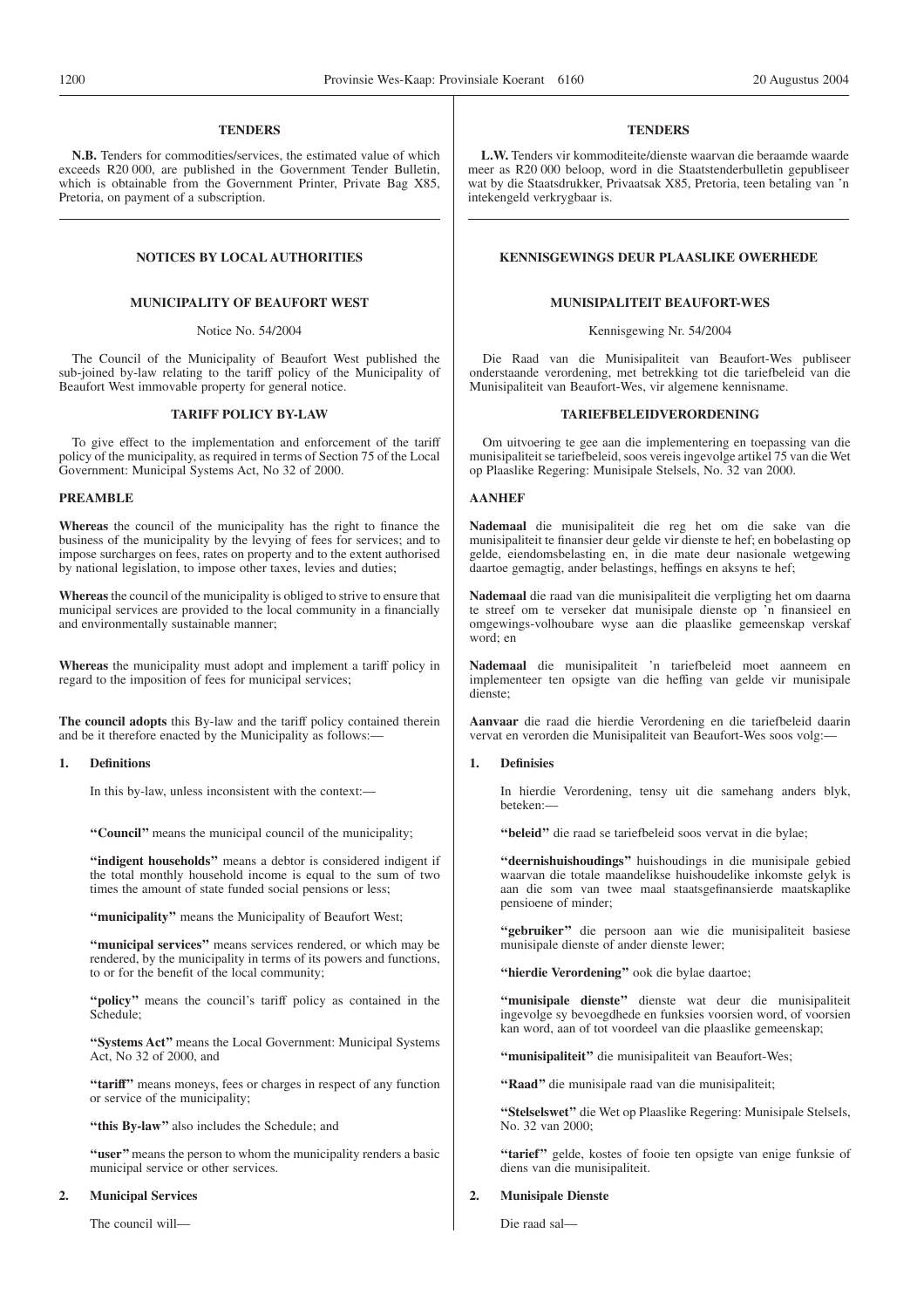- strive to ensure that municipal services are rendered to the local community in a financially and environmentally sustainable manner;
- (b) consult the local community in respect of—
	- (i) the level, quality, range and impact of municipal services provided by the municipality, either directly or through another service provider; and
	- (ii) the available options for service delivery;
- (c) give members of the local community equitable access to the municipal services to which they are entitled.

#### **3. Tariffs**

- (1) The council levies, in terms of the policy, tariffs to finance municipal services.
- (2) It is the purpose of the policy to ensure that—
	- (a) users of municipal services are treated equitably in the application of tariffs;
	- (b) the amount individual users pay for services is generally in proportion to their use of that service;
	- (c) poor households are given access to at least basic services, by—
		- (i) tariffs that cover only operating and maintenance costs;
		- (ii) special tariffs or life line tariffs for low levels of use or consumption of services or for basic levels of service; or
		- (iii) any other direct or indirect method of subsidisation of tariffs for poor households;
	- (d) tariffs reflect the costs reasonably associated with rendering the service, including capital, operating, maintenance, administration and replacement costs, and interest charges;
	- (e) tariffs are set at levels that facilitate the financial sustainability of the service, taking into account subsidisation from sources other than the service concerned;
	- (f) provision may be made in appropriate circumstances for a surcharge on the tariff for a service;
	- (g) provision may be made for the promotion of local economic development through special tariffs for categories of commercial and industrial users;
	- (h) the economical, efficient and effective use of resources, the recycling of waste, and other appropriate environmental objectives are encouraged;
	- (i) the extent of subsidisation of tariffs for poor households and other categories of users are fully disclosed.
- (3) The Council differentiates in the policy between different categories of users, debtors, service providers, services, service standards, geographical areas and other matters in a manner that does not amount to unfair discrimination.
- (4) The Council will consult the local community on strategic decisions which relates to the planning and provision of municipal services and the influence thereof on tariffs.
- daarna te streef om te verseker dat munisipale dienste op 'n finansieel en omgewingsvolhoubare wyse aan die plaaslike gemeenskap verskaf word;
- (b) die plaaslike gemeenskap raadpleeg oor—
	- (i) die vlak, kwaliteit, bestek en omvang van munisipale dienste wat deur die munisipaliteit voorsien word, óf direk óf deur middel van 'n ander diensverskaffer; en
	- (ii) die beskikbare opsies vir diensverskaffing;
- (c) lede van die plaaslike gemeenskap billike toegang verleen tot die munisipale dienste waarop hulle geregtig is.

#### **3. Tariewe**

- (1) Die raad hef, ooreenkomstig die beleid, tariewe om munisipale dienste te finansier.
- (2) Die beleid het ten doel om te verseker dat—
	- (a) gebruikers van munisipale dienste billik behandel word by die toepassing van tariewe;
	- (b) die bedrag wat individuele gebruikers vir dienste betaal in die algemeen in verhouding moet wees met hul gebruik van daardie diens;
	- (c) arm huishoudings minstens toegang gegee word tot basiese dienste, deur—
		- (i) tariewe wat bloot bedryfs- en instandhoudingskoste dek;
		- (ii) spesiale tariewe of lewenslyntariewe vir lae vlakke van gebruik of verbruik van dienste of vir basiese diensvlakke; of
		- (iii) enige ander regstreekse of onregstreekse metode van subsidiëring van tariewe vir arm huishoudings;
	- (d) tariewe die koste weerspieël wat redelikerwys met die lewering van die diens in verband gebring word, insluitende kapitaal-, bedryfs-, instandhoudings-, administrasie- en vervangingskoste, en renteheffings;
	- (e) tariewe teen vlakke gestel word wat die finansiële volhoubaarheid van die diens fasiliteer, met inagneming van subsidiëring uit bronne anders dan die betrokke diens;
	- (f) voorsiening in toepaslike omstandighede gemaak kan word vir 'n bobelasting op die tarief vir 'n diens;
	- (g) voorsiening gemaak kan word vir die bevordering van plaaslike ekonomiese ontwikkeling deur spesiale tariewe vir kategorieë of kommersiële en nywerheidsgebruikers;
	- (h) die ekonomiese, doeltreffende en effektiewe gebruik van hulpbronne, die herwinning van afval, en ander toepaslike omgewingsoogmerke aangemoedig moet word;
	- (i) die mate van subsidiëring van tariewe vir arm huishoudings en ander kategorieë gebruikers volledig openbaar gemaak moet word.
- (3) Die Raad onderskei in die beleid tussen verskillende kategorieë gebruikers, debiteure, diensverskaffers, dienste, diensstandaarde, geografiese gebiede en ander aangeleenthede, op 'n wyse wat nie neerkom op onbillike diskriminasie nie.
- (4) Die Raad raadpleeg die plaaslike gemeenskap oor strategiese besluite wat betrekking het op die beplanning en verskaffing van munisipale dienste en die invloed daarvan op tariewe.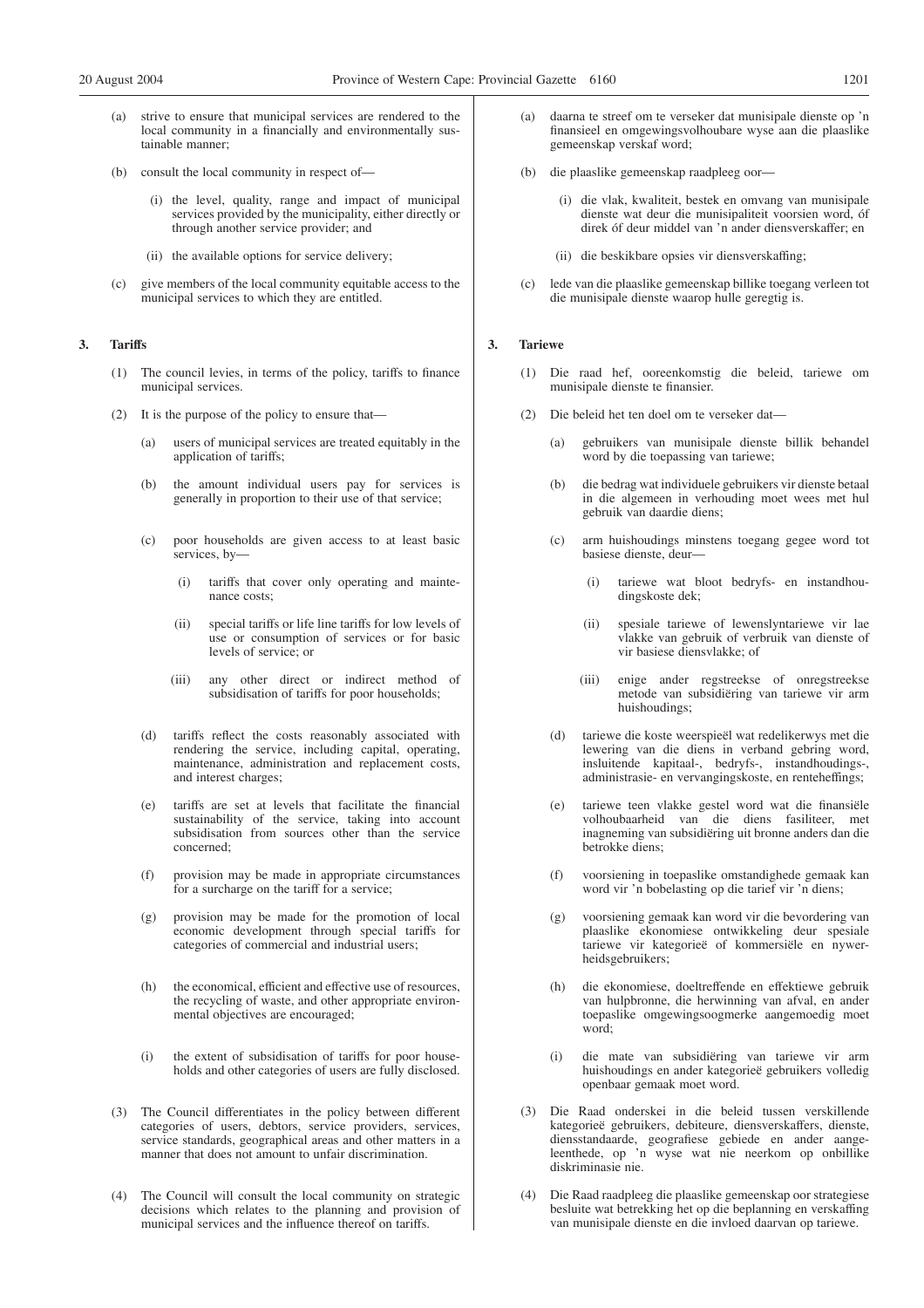(5) The Council has the right to impose, revise or to adjust tariffs in terms of the tariff policy.

#### **4. Application**

This by-law is also applicable to the levying of tariffs for municipal services which are rendered by means of service delivery agreements, and which complies with the provisions of the Systems Act and any other applicable legislation.

#### **5. Revocation**

The following by-law is hereby repealed in whole:—

1. By-law relating to the Levying of Availability Charges, PN 1209/1977 dated 15 December 1977.

#### **SCHEDULE**

#### **1. Principles**

- (1) The Council determines tariffs in accordance with applicable legislation, during the consideration of the budget and, except where the council determines otherwise, such tariffs shall come into effect on 1 July of each year.
- (2) When tariffs are determined the ability of the various categories of users to pay is taken into consideration, in order to stimulate growth in the area of the municipality.
- (3) The Council may revise tariffs when it becomes clear that—
	- (a) the budgeted income for a particular service will not be realised, or
	- (b) the budgeted expenditure in respect of a particular service, owing to factors outside the control of the Council, will increase to such an extent that it will exceed the income or result in a lesser budgeted surplus.
- (4) The tariffs are based on actual costs, but provision is made for the subsidisation of other services.
- (5) Electricity is always measured in units (Kwh) and maximum demand (in KVA) and water in kilolitre. The Council endeavours to furnish a correct monthly account to consumers by reading meters monthly.
- Users are billed for actual consumption only. In cases where, due to unforeseen circumstances, it was impossible to read the meters and an average consumption was used for billing purposes, the necessary adjustment will be made in the following month.
- (7) Strict action is taken against defaulters in terms of the Council's credit control policy.
- (8) All domestic users, except indigent households, must remit the full amount in respect of services rendered.
- (9) The economic, efficient and effective use of resources, the recycling of waste, and other apposite environmental aims, are encouraged by the Council.
- (10) The financial stability of the Council is important and the tariffs are therefore determined in a manner that, while taking into account the level of non-payment for services, will be sufficient to cover costs.
- (11) The Council may in appropriate circumstances, make provision for a surcharge on the tariff for a service.

#### **2. Property Rates**

(1) All properties in the jurisdiction of the municipality are assessed at least every four (4) years.

(5) Die Raad het die reg om die tariewe vas te stel, te hersien of aan te pas ingevolge sy tariefbeleid.

#### **4. Toepassing**

Hierdie verordening geld ook ten opsigte van die heffing van tariewe vir munisipale dienste wat deur middel van diensleweringsooreenkomste, verskaf word, en wat aan die bepalings van Stelselswet en enige ander toepaslike wetgewing voldoen.

#### **5. Herroepings**

Die volgende verordening word hierby in geheel herroep:—

Verordening insake die Heffing van Beskikbaarheidsgelde, PK 1209/1977 gedateer 15 Desember 1977.

#### **BYLAE**

#### **1. Beginsels**

- (1) Die Raad stel tariewe ooreenkomstig die toepaslike wetgewing vas tydens die oorweging van die begroting en sodanige tariewe tree in werking op 1 Julie van elke jaar, tensy die raad anders besluit.
- (2) Tydens die vasstelling van die tariewe word die betalingsvermoë van die verskillende kategorieë gebruikers inaggeneem ten einde groei in die munisipaliteit te stimuleer.
- (3) Die Raad kan tariewe wysig wanneer dit blyk—
	- (a) dat die begrote inkomste ten opsigte van 'n betrokke diens nie sal realiseer nie; of
	- (b) in gevalle waar die begrote uitgawes ten opsigte van 'n betrokke diens, weens faktore buite die beheer van die Raad sodanig verhoog dat dit die inkomste sal oorskry of dat dit 'n verminderde begrote surplus teweeg sal bring.
- (4) Die tariewe word gebaseer op werklike koste maar voorsiening word gemaak vir die subsidiëring van ander dienste.
- (5) Elektrisiteit word altyd gemeet in eenhede (Kwh), maksimum aanvraag in (KVA) en water in kiloliter. Die Raad streef daarna om 'n korrekte rekening maandeliks aan die gebruikers te lewer deur die meters maandeliks te lees.
- (6) Gebruikers word slegs vir werklike verbruik aangeslaan. In gevalle waar dit, weens onvoorsiene omstandighede, nie vir die Raad moontlik was om meters te lees nie en daar van 'n gemiddelde verbruik gebruik gemaak word, word die nodige regstelling die volgende maand gedoen.
- (7) Streng optrede teen wanbetalers word ingevolge die kredietbeheerbeleid van die Raad toegepas.
- (8) Alle huishoudelike gebruikers, behalwe in die geval van deernishuishoudings, moet vir die volle koste van die diens aan hulle gelewer betaal.
- (9) Die ekonomiese, doeltreffende en effektiewe gebruik van hulpbronne, die herwinning van afval, en ander toepaslike omgewingsoogmerke word deur die Raad aangemoedig.
- (10) Die finansiële stabiliteit van die Raad is belangrik en derhalwe word tariewe op so 'n wyse bepaal dat dit voldoende sal wees om die uitgawes te dek inaggenome die vlak van wanbetaling vir dienste gelewer.
- (11) Die raad kan in toepaslike omstandighede voorsiening maak vir 'n bobelasting op die tarief vir 'n diens.

#### **2. Eiendomsbelasting**

(1) Alle eiendom binne die regsgebied van die munisipaliteit word ten minste elke vier (4) jaar gewaardeer.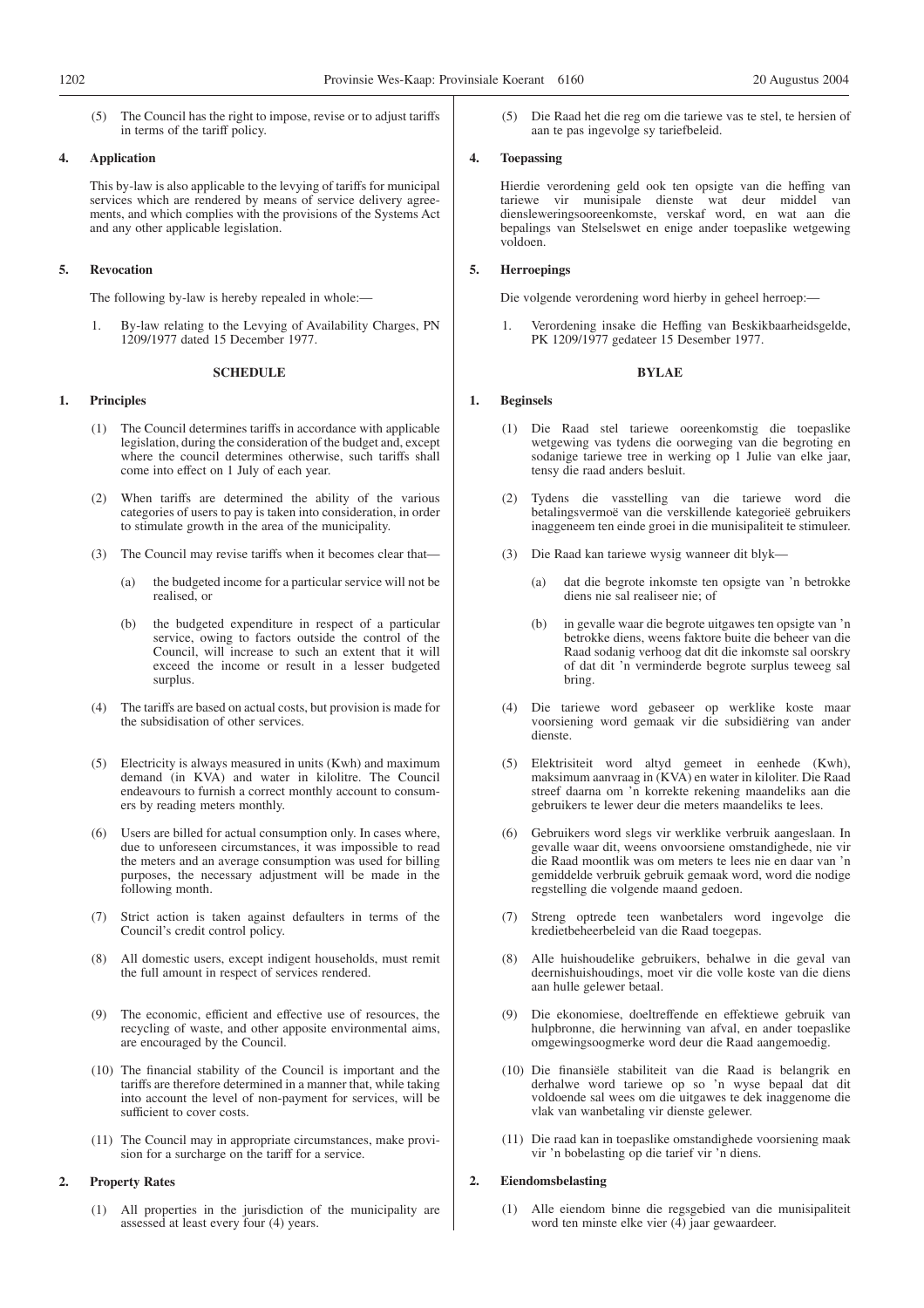- Different tariffs in the Rand are applied in the following four areas:
	- (a) Beaufort West,
	- (b) Merweville
	- (c) Nelspoort; and
	- (d) Rural area.
- (3) Tax rebates are granted in the following cases:
	- (a) Homeowners of single residential properties or who own more than one house or semi-detached house, provided that:
		- (i) the homeowner must occupy the property;
		- (ii) a rebate will only be granted in respect of one house or that part of a semi-detached dwelling occupied by themselves;
		- (iii) the homeowner is over the age of sixty (60) years;
		- (iv) the rebates are based on the total income received from all sources (including the monthly income of the spouse of the owner), as set out hereunder:

| $R950,00$ and less                             | 35% |
|------------------------------------------------|-----|
| R951,00 to R1 180,00                           | 25% |
| R <sub>1</sub> 180,00 to R <sub>1</sub> 700,00 | 20% |

- (v) the municipal valuation of the house concerned in the case of Beaufort West and the Rural area is less than R80 000 and, in the case of Merweville and Nelspoort, less than R15 000.
- (vi) the rebates may also be granted to persons in receipt of a social or disability grant.
- (b) Owners of National Monuments qualify for a rebate of 10%, provided that the rebate will only be granted if—
	- (i) the building is in a satisfactory condition, and
	- (ii) the Director Engineering Services has during the second month of each financial year submitted a report that the buildings are in a satisfactory condition, in order that the Council may consider whether or not to grant a rebate.
- (4) The tariff in the Rand as well as the rebates are considered and approved by the Council during the consideration of the annual budget.
- (5) The tariff in the Rand is determined in respect of one financial year and takes effect on 1 July of the year in which the budget for the next financial year is approved.
- (6) Rates is calculated on the total value (land and improvements) as indicated in the valuation roll and is payable in twelve (12) equal payments or in a single amount before or on 30 September of the year in respect of which the tax was determined.
- (7) The property tax payable by indigent households are subsidised on a sliding scale basis in relation to the total income of the household concerned.

#### **3. Electricity**

(1) All electricity tariffs must be approved by the National Electricity Regulator.

- (2) Verskillende tariewe in die Rand word in die volgende vier gebiede toegepas:
	- (a) Beaufort-Wes;
	- (b) Merweville;
	- (c) Nelspoort; en
	- (d) Landelike gebied.
- (3) Belastingkortings word in die volgende gevalle toegestaan:
	- (a) Huiseienaars van of enkelwoning eiendomme of wat meer as een woning of wat 'n skakelhuis besit, met dien verstande:
		- (i) dat hulle die eiendom self moet bewoon;
		- (ii) dat slegs op een woning of die gedeelte van die skakelhuis wat hulle self bewoon, 'n korting toegestaan word;
		- (iii) dat hulle bo die ouderdom van sestig (60) jaar is;
		- (iv) dat die kortings gebaseer word op die totale inkomste verkry uit alle bronne (insluitend 'n inkomste per maand van die wederhelf van die eienaar) soos hieronder uiteengesit:

| R950,00 en minder       | 35% |
|-------------------------|-----|
| R951.00 tot R1 180.00   | 25% |
| R1 180.00 tot R1 700.00 | 20% |

- hierdie kortings sal slegs geld indien die munisipale waardasie van die betrokke woning minder as R80 000,00 is in die geval van Beaufort-Wes en die Landelike gebied en in die geval van Merweville en Nelspoort R15 000,00.
- (vi) hierdie korting ook toegestaan kan word aan persone wat welsyns- of ongeskiktheidstoelae ontvang.
- (b) Eienaars van Nasionale Gedenkwaardighede kwalifiseer vir 'n 10% korting, met dien verstande dat die korting slegs toegestaan sal word indien—
	- (i) die gebou in 'n bevredigende toestand is, en
	- (ii) die Direkteur: Ingenieursdienste gedurende die tweede maand van elke belasting jaar, 'n bevredigende verslag oor die toestand van sodanige geboue indien vir oorweging deur die Raad vir die toestaan van 'n belastingkorting, al dan nie.
- (4) Die tarief in die Rand sowel as die kortings word deur die Raad oorweeg en goedgekeur tydens die bespreking van die jaarlikse begroting.
- (5) Die tarief in die Rand word vasgestel vir een finansiële boekjaar met inwerkingtreding 1 Julie van die jaar waarin die begroting vir die volgende finansiële jaar goedgekeur word.
- (6) Belasting word bereken op die totale waarde (grond en verbeterings) soos aangedui in die waardasierol en is betaalbaar in twaalf (12) gelyke paaiemente of eenmalig voor of op 30 September van die jaar waarin die tarief vasgestel is.
- (7) Die eiendomsbelasting betaalbaar deur deernishuishoudings word op 'n glyskaalbasis gesubsidieer na aanleiding van die totale inkomste van die betrokke huishouding.

#### **3. ELEKTRISITEIT**

(1) Alle elektrisiteitstariewe moet deur die Nasionale Elektrisiteitsreguleerder goedgekeur word.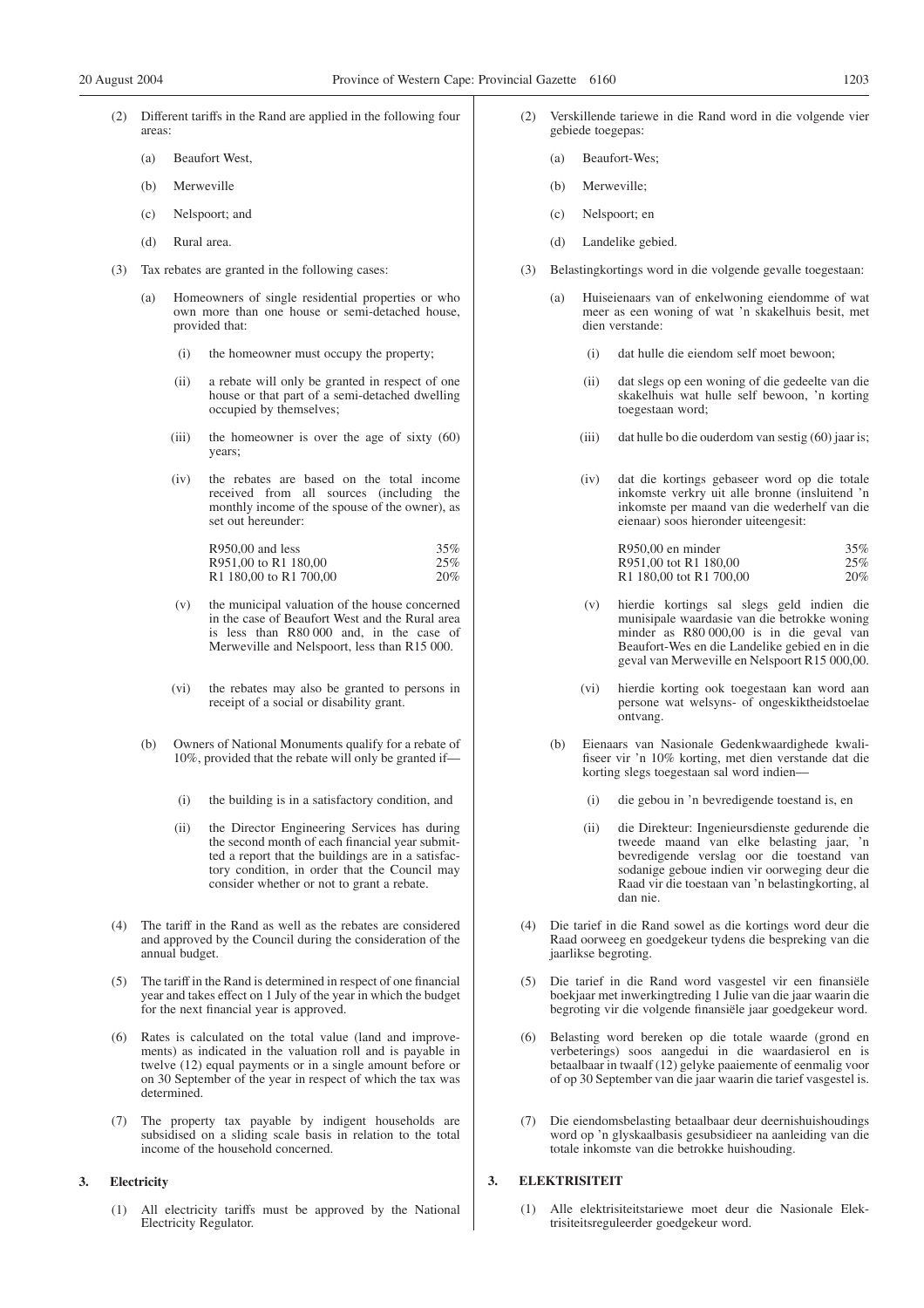- 
- (2) Tariffs shall be approved by the Council at least one (1) month before coming into effect and is applicable to the various categories of users as set out hereunder:
	- (a) *Domestic, Commercial, Industrial and Rural consumers*

Domestic, Commercial and Industrial and Rural consumers are assessed at an energy rate, a basic levy as well as a capacity service fee.

(b) *Commercial and Industrial consumers: Bulk consumers*

Bulk consumers are assessed at an energy rate, a basic service fee as well as a demand levy (KVA).

(c) *Commercial and Industrial consumers: Small power consumers*

Small power consumers with a low electricity consumption have a choice between the electricity tariffs as applicable to item  $(2)(a)$  or a fixed monthly levy and an energy levy.

(d) *Departmental electricity consumption*

Departmental electricity consumption is levied as follows:

- (i) Street lights and pylon lights: a monthly levy as well as an energy rate tariff as set out in the tariff structure.
- (ii) Water pumps, drinking water municipality: a basic levy as well as a tariff per 5 Amps or part thereof, with a minimum of 60 Amps at an energy rate as set out in the tariff structure.
- (e) *Smallholdings*

The tariff for small holdings is based on the tariff for domestic consumers plus a surcharge of 10% provided that if the demand and consumption of a small holding is equal to that of a bulk consumer such tariffs applicable to bulk consumers shall apply to such small holding.

- (3) Tariffs for indigent households are subsidised on the basis of the income of the permanent occupant of the property concerned who receives a monthly services account from the municipality.
- (4) Only persons/households who comply with the provisions as set out in the credit policy of the Council, will qualify for the subsidy of fifty (50) units of electricity.
- A surcharge as approved by the Council is added to each account which remains unpaid on the payment date as determined by the Council and indicated on the account, or the first day on which the Council's offices are open if the payment date falls on a Saturday, Sunday or a public holiday; provided that for the purposes of this provision, a part of a month is considered to be a month.
- (6) A deposit is payable in terms of the Council's by-laws relating to electricity supply.
- (7) Service connections and other tariffs relating to electricity services are addressed in the tariff structures.
- (8) Availability fees are levied on vacant erven with an area of 200 square metres or more, in cases where services are available. Availability fees are also levied in cases where services have been discontinued for six (6) months and longer.
- (2) Die bepaling van tariewe word ten minste een (1) maand voor implementering deur die Raad goedgekeur en is van toepassing op die verskillende kategorieë gebruikers soos hieronder uiteengesit:
	- (a) *Huishoudelike-, Handels-, Nywerheids- en landelike gebruikers*

Huishoudelike-, Handels-, Nywerheids- en landelike gebruikers word teen 'n energiekoers, 'n basiese heffing asook 'n kapasiteitsdiensgeld aangeslaan.

(b) *Handels- en Nywerheidsgebruikers: Grootmaatgebruikers*

> Grootmaatgebruikers word teen 'n energiekoers, 'n basiese heffing asook 'n aanvraag heffing (KVA) aangeslaan.

(c) *Handels- en Nywerheidsgebruikers: Kleinmaatgebruikers*

> Kleinmaatgebruikers met 'n lae elektrisiteitsverbruik het 'n keuse tussen die elektrisiteitstariewe soos van toepassing in item  $(2)(a)$  of 'n vaste maandelikse heffing en 'n energiekoersheffing.

(d) *Departementele Elektrisiteitsverbruik*

Departementele elektrisiteitsverbruik word op die volgende wyse gehef:

- (i) Straatligte en Hoëmasligte: 'n maandelikse heffing asook 'n energiekoerstarief soos in die tariefstruktuur uiteengesit.
- (ii) Waterpompe, Drinkwater Munisipaliteit: 'n basiese heffing asook 'n tarief per 5 Amps of gedeelte met 'n minimum van 60 Amps teen die energiekoers soos in die tariefskedule uiteengesit.
- (e) *Kleinhoewes*

Die tarief van kleinhoewes word gebaseer op die tarief van huishoudelike gebruikers plus 'n toeslag van 10% met dien verstande dat indien 'n kleinhoewe se aanvraag en verbruik gelykstaande is aan die van 'n grootmaat gebruiker sodanige tariewe soos van toepassing op grootmaat gebruikers, op sodanige kleinhoewe van toepassing sal wees.

- (3) Tariewe van deernishuishoudings word gesubsideer tot die mate van die inkomste van die voltydse inwoner van die betrokke eiendom wat 'n maandelikse diensterekening van die Munisipaliteit ontvang.
- (4) Slegs persone/huishoudings wat voldoen aan die bepalings soos uiteengesit in die kredietbeleid van die Raad, kwalifiseer vir die subsidiëring van vyftig (50) eenhede elektrisiteit.
- 'n Toeslag soos deur die Raad goedgekeur word gevoeg by elke rekening wat nie voor of op die betaaldag soos deur die Raad bepaal, en op die rekening aangetoon, by die Raad se kantore betaal is nie, of die eerste dag waarop die Raad se kantore oop is as die betaaldag op 'n Saterdag , Sondag of 'n openbare feesdag val; met dien verstande dat 'n gedeelte van 'n maand vir die toepassing van hierdie bepaling, geag word 'n maand te wees.
- (6) 'n Deposito is ingevolge die Raad se verordeninge insake elektrisiteitsvoorsiening betaalbaar.
- (7) Diensaansluitings en ander tariewe rakende elektrisiteitsdienste word in die tariefstrukture aangespreek.
- Beskikbaarheidsgelde word op onbeboude erwe van 200 m<sup>2</sup> en groter, in gevalle waar dienste beskikbaar is, gehef. Beskikbaarheidsgelde word ook gehef in gevalle waar die dienste vir 'n tydperk van ses (6) maande en langer gestaak is.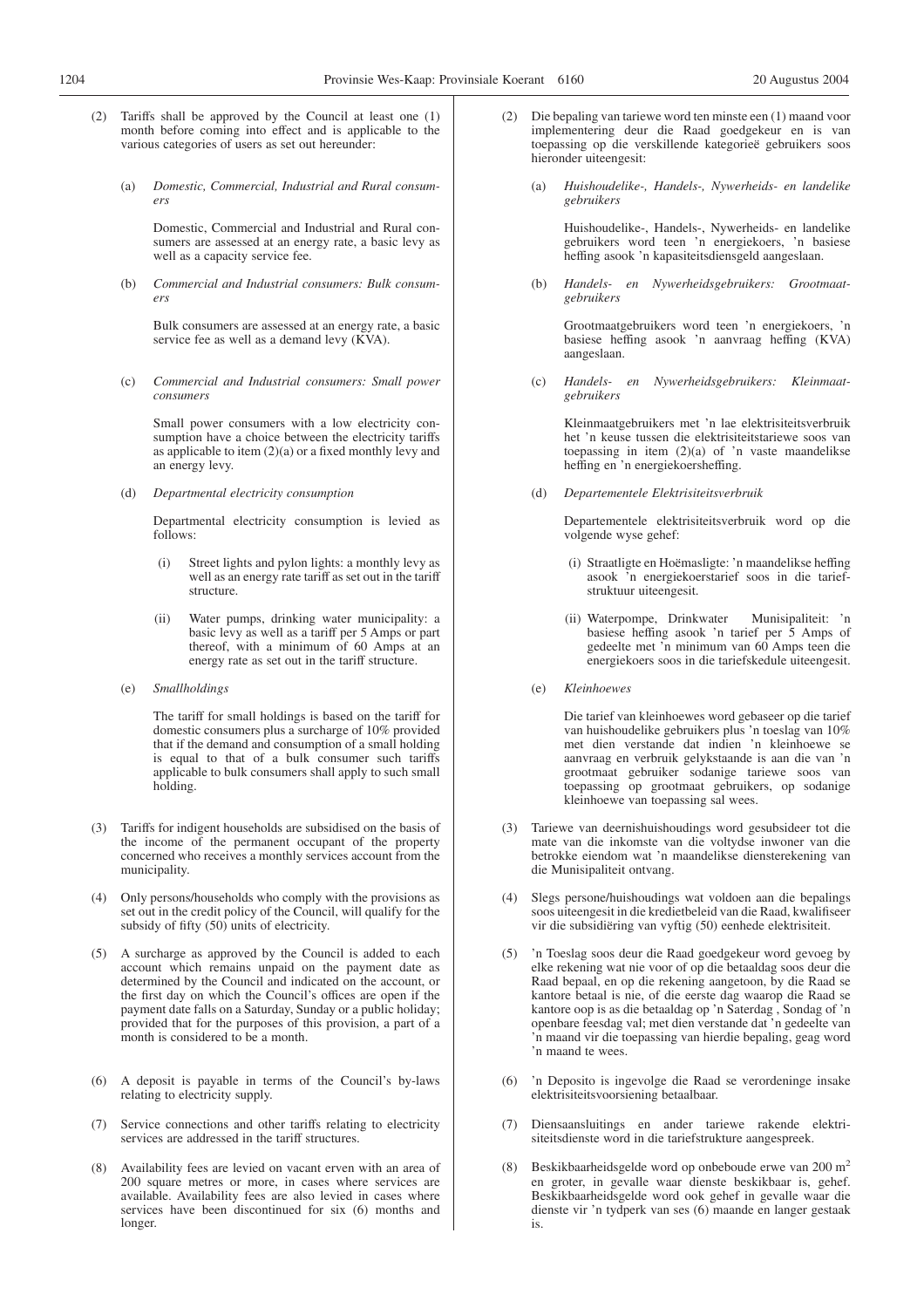In calculation of the availability fees the following are taken into account:—

- (i) operating costs;
- (ii) Amp strength of circuit-breaker(s).
- (9) The installation of pre-paid electricity meters rests within the exclusive discretion of the Council. Pre-paid electricity meters shall, subject to availability of such meters, also be provided to consumers (household and business) on request, provided that all connections must be single fase or must be changed to a single fase connection at the costs of the consumer and that businesses will be limited to a maximum demand of 20 Ampere.

Businesses that need a higher demand than 20 Ampere shall not qualify for the installation of a pre-paid electricity meter.

#### **4. Water**

- (1) The water consumption of indigent households is subsidised to the level of six (6) kilolitres of water per household. The subsidy is applicable to households where the total monthly household income is equal to the sum of two times the amount of state funded social pensions or less.
- (2) The determination of tariffs shall be approved by the Council at least one (1) month before coming into effect and is applicable to the various categories of users as set out hereunder:
	- (a) A minimum monthly levy is applicable to all domestic and industrial consumers.
	- (b) Availability fees are levied on vacant erven with an area of 200 square metres or more, in cases where services are available. Availability fees are also levied in cases where services have been discontinued for six (6) months and longer. In the calculation of the availability fees the following is taken into account:—
		- (i) Operational costs.
	- (c) A levy per consumer is also applicable in the case of pillar taps.
	- (d) Additional basic levies are applicable to flats where the individual units are not metered.
	- (e) A sliding scale in respect of actual kilolitres consumed, is applicable to all domestic consumers.
	- (f) The consumption in respect of businesses and Transnet is levied in terms of the tariff per kilolitre of tariff 3 of the sliding scale.
	- (g) A sliding scale is also applicable in cases where consumers are using pre-paid water meters.
- (3) Consumers in Merweville are assessed at a basic levy as well as a fixed tariff per kilolitre consumed.
- (4) Sundry and other levies are indicated in the tariff structure.
- (5) The installation of pre-paid water meters rests within the exclusive discression of the Council. Pre-paid water meters can, subject to availability of such meters, also be provided to consumers (household and business) on request, provided that the diameter of the connection shall not exceed 20 mm. Businesses that require a water connection in excess of 20 mm in diameter, shall therefore not qualify for the installation of a pre-paid water meter.

By die berekening van die beskikbaarheidsgelde word die volgende in ag geneem:—

- (i) Bedryfsuitgawes
- (ii) Ampere sterkte van stroombreker(s).
- (9) Die installasie van vooruitbetaalde elektrisiteitsmeters berus by die uitsluitlike diskressie van die Raad. Vooruitbetaalde elektrisiteitsmeters sal ook aan verbruikers (huishoudelik en besighede) op versoek beskikbaar gestel word onderhewig aan die beskikbaarheid van sodanige meters met dien verstande dat alle aansluitings enkelfasig moet wees of omgeskakel moet word na 'n enkelfase aansluiting op die koste van die verbruiker en dat besighede beperk word tot 'n maksimum aanvraag van 20 ampere.

Besighede wat dus 'n aanvraag van meer as 20 ampere benodig sal nie kwalifiseer vir die voorsiening van 'n vooruitbetaalde elektrisiteitsmeter nie.

#### **4. Water**

- (1) Die waterverbruik van deernishuishoudings word gesubsidieer tot die vlak van ses (6) kiloliter water per huishouding. Die subsidie word toegepas op huishoudings waar die gesamentlike maandelikse huishoudelike inkomste gelyk is aan die som van 2 maal staatsgefinansierde maatskaplike pensioene of minder.
- (2) Die bepaling van die tariewe word ten minste een (1) maand voor implementering deur die Raad oorweeg en goedgekeur en is op die verskillende kategorieë gebruikers, soos hieronder uiteengesit, van toepassing:
	- (a) 'n Minimum heffing per maand word op alle huishoudelike- en industriële gebruikers gehef.
	- (b) Beskikbaarheidsgelde word op onbeboude erwe van 200 vierkante meter en groter, in gevalle waar dienste beskikbaar is, gehef. Beskikbaarheidsgelde word ook gehef in gevalle waar die dienste vir 'n tydperk van ses (6) maande en langer gestaak is. By die berekening van die beskikbaarheidsgelde word die volgende in ag geneem:—
		- Bedryfsuitgawes.
	- (c) 'n Heffing ten opsigte van staankrane word ook per maand per verbruiker gehef.
	- (d) Addisionele basiese heffings word op woonstelle gehef waar die onderskeie woonstelle nie gemeter word nie.
	- (e) 'n Glyskaal ten opsigte van werklike kiloliters water verbruik is op alle huishoudelike gebruikers van toepassing.
	- (f) Die verbruik ten opsigte van besighede en Transnet word aangeslaan ingevolge die tarief per kiloliter van tarief 3 van die glyskaal.
	- (g) 'n Glyskaal is ook van toepassing in gevalle waar gebruikers van vooruitbetaalwatermeters gebruik maak.
- (3) Gebruikers in Merweville word aangeslaan teen 'n basiese heffing asook 'n vaste tarief per kiloliter wat verbruik word.
- (4) Diverse- en ander heffings word in die tariefstruktuur weergegee.
- (5) Die installasie van vooruitbetaalde watermeters berus by die uitsluitlike diskressie van die Raad. Vooruitbetaalde watermeters kan ook aan verbruikers (huishoudelik en besighede) op versoek beskikbaar gestel word onderhewig aan beskikbaarheid van sodanige meters en sal die maksimum grootte van die aansluiting nie meer wees as 20 mm in deursnit nie. Besighede wat 'n groter wateraansluiting dan 20 mm benodig, sal dus nie kwalifiseer vir die voorsiening van 'n vooruitbetaalde watermeter nie.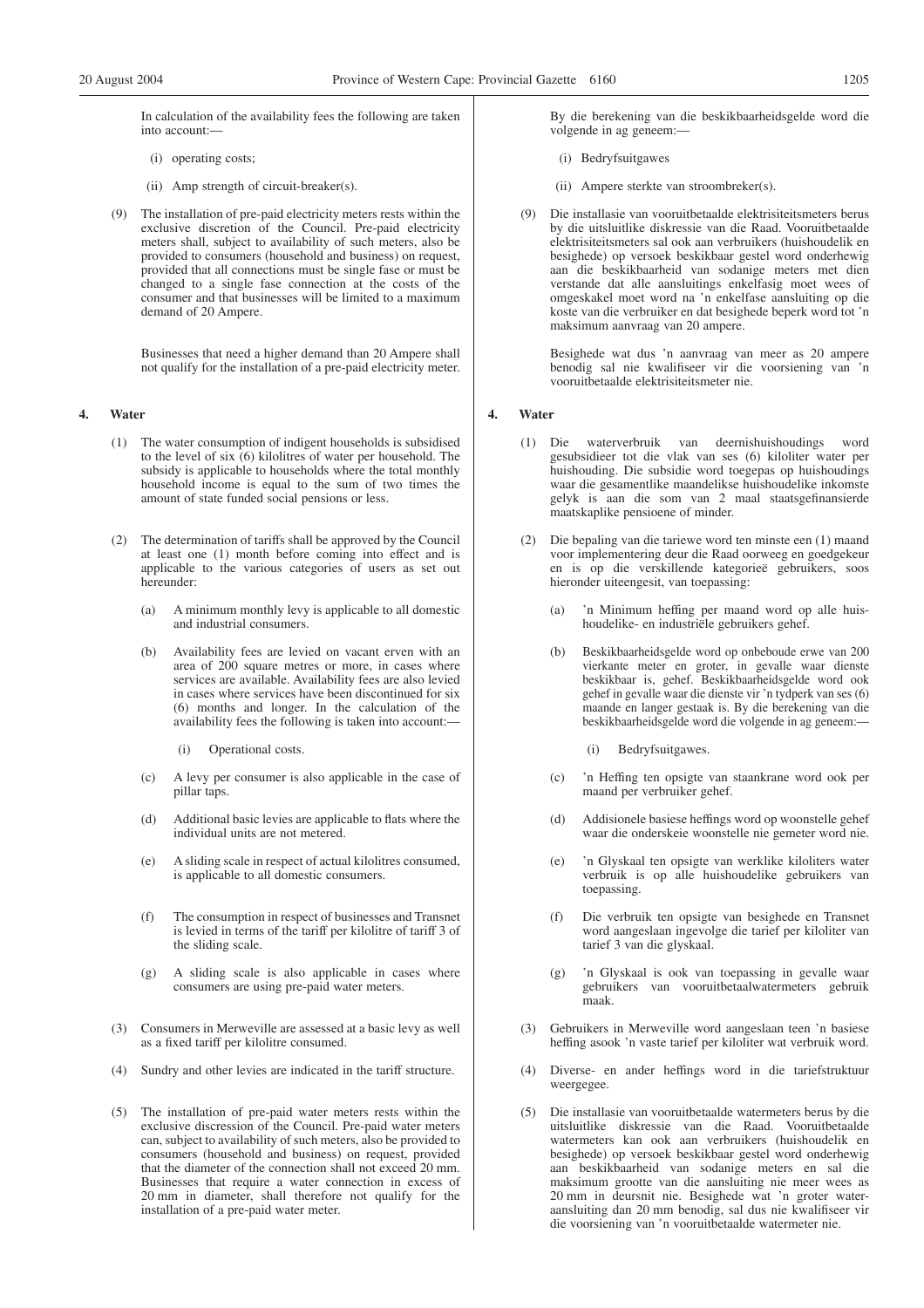#### **5. Refuse**

- (1) No basic levies or availability fees are applicable to undeveloped erven.
- (2) The Council levies monthly fees on each consumer in respect of refuse removal.
- (3) The monthly tariff in respect of residential premises is calculated in terms of the volume of refuse removed, expressed in units. One unit is the equivalent of the volume of three black bags.
- (4) Refuse is removed on a weekly basis.
- (5) The tariff for refuse removals payable by indigent households are subsidised on a sliding scale basis in relation to the total income of the household concerned.
- (6) The tariff for removals at businesses and industries is calculated according to the volume of the refuse receptacles.
- (7) Sundry and other levies are indicated in the tariff structure.

#### **6. Sewage**

- (1) Levies are applicable to each owner or occupier of premises, regardless of whether such premises is connected to the municipal sewage system or not.
- (2) The sewage charges payable by indigent households are subsidised on a sliding scale basis in relation to the total income of the household concerned.
- (3) Sundry and other levies are indicated in the tariff structure.
- (4) The Council levy annually or monthly a sewerage charge or availability fee in respect of each premises. In the calculation of the sewerage charge or availability fees the following are taken into account:
	- (a) operational costs;
	- (b) the number of sewerage points.
- (5) Availability fees are levied on vacant erven with an area of 200 square metres or more, in cases where the services are available. Availability fees are also levied where services has been discontinued for six (6) months and longer.
- (6) The monthly levy is calculated by multiplying the tariff per kilolitre with a predetermined percentage of the water consumption.

#### **7. Other Tariffs**

In the calculation of tariffs for other services provided by the municipality, the following cost factors are taken into account—

- (a) interest and redemption;
- (b) operating costs, and
- (c) subsidies.
- D. E. Welgemoed, Municipal Manager, Municipal Office, 15 Church Street, Beaufort West 6970. 7472

#### **5. Vullis**

- (1) Geen basiese heffing of beskikbaarheidsgelde word ten opsigte van onontwikkelde persele gehef nie.
- (2) Die Raad hef maandeliks gelde vir die verwydering van vullis ten opsigte van iedere verbruiker.
- (3) Die maandelikse tarief ten opsigte van residensiële persele word bereken volgens volume afval wat verwyder word, uitgedruk in eenhede. Een eenheid is die ekwivalent van drie swart sakke vullis per volume.
- (4) Die vullisverwyderingsdiens geskied op 'n weeklikse basis.
- (5) Die vullisverwyderingsgelde betaalbaar ten opsigte van deernishuishouding word op 'n glyskaalbasis gesubsidieer na aanleiding van die totale inkomste van die betrokke huishouding.
- (6) Die tarief verwyderings by besighede en nywerhede word bereken volgens die inhoudsvolume van die die vullishouers.
- (7) Diverse- en ander heffings word in die tariefstruktuur weergegee.

#### **6. Riool**

- (1) Heffings vind plaas ten opsigte van elke eienaar of okkupeerder van 'n perseel wat by die munisipale rioolnetwerkstelsel aangesluit is al dan nie.
- (2) Die rioolgelde betaalbaar ten opsigte van deernishuishoudings word op 'n glyskaalbasis gesubsidieer na aanleiding van die totale inkomste van die betrokke huishouding.
- (3) Diverse- en ander heffings word in die tariefstruktuur weergegee.
- (4) Die raad hef jaarliks of maandeliks 'n riooltarief of beskikbaarheidsgelde op elke perseel. By die berekening van die riooltarief of beskikbaarheidsgelde word die volgende in ag geneem—
	- (i) Bedryfsuitgawes; en
	- (ii) Aantal rioolpunte.
- (5) Beskikbaarheidsgelde word op onbeboude erwe van 200 vierkante meter en groter, in gevalle waar dienste beskikbaar is, gehef. Beskikbaarheidsgelde word ook gehef in gevalle waar die dienste vir 'n tydperk van ses (6) maande en langer gestaak is.
- (6) Die maandelikse heffing word uitgewerk deur die tarief per kiloliter te vermenigvuldig met 'n voorafbepaalde presentasie van die waterverbruik.

#### **7. Ander Tariewe**

By die berekening van tariewe vir ander dienste wat die munisipaliteit verskaf word die volgende koste-elemente in ag geneem—

- (a) rente en delging;
- (b) bedryfskoste;
- (c) subsidies.

D. E. Welgemoed, Munisipale Bestuurder, Munisipale Kantore, Kerkstraat 15, Beaufort-Wes 6970. 7472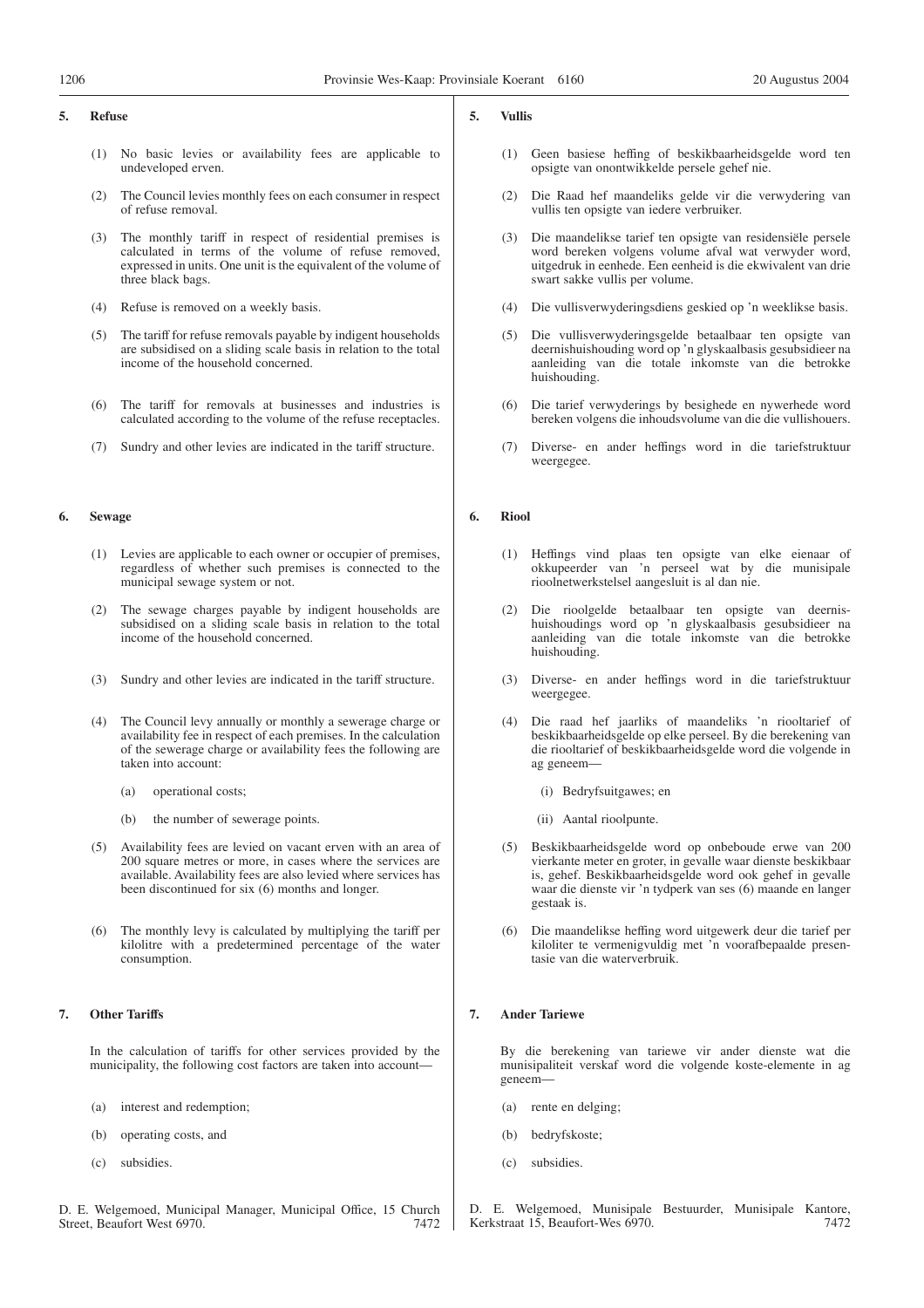#### **MUNICIPALITY OF BEAUFORT WEST**

Notice No. 55/2004

#### **CREDIT CONTROL AND DEBT COLLECTION BY-LAW**

The Council of the Municipality of Beaufort West published the sub-joined by-law relating to the credit control and debt collection of the Municipality of Beaufort West for general notice.

#### *BY-LAW RELATING TO CREDIT CONTROL AND DEBT COLLECTION*

#### **INTRODUCTION**

**WHEREAS** the Municipality of Beaufort West is vested with legislative authority in terms of the Constitution of the Republic of South Africa, 1996, (Act 108 of 1996)

**AND WHEREAS** in terms of Section 96 of the Local Government: Municipal Systems Act, Act no. 32 of 2000 the Municipality is compelled to adopt, maintain and implement a credit control and debt collection policy and to give effect to the Council's credit control and debt collection policy, its implementation and enforcement, as required by Section 98 of the Municipal Systems Act, 32 of 2000, and to give effect to the duty imposed by Section 96 of the Municipal Systems Act to collect all money that is due and payable to the Council.

Be it therefore enacted by the Municipality of Beaufort West as follows:—

#### **1. Definitions**

Unless inconsistent with the context:—

"arrangement" means a written agreement entered into between the Council and a debtor where specific parameters for the payment of a debt are agreed to;

**''Council''** means the municipal council of the Municipality of Beaufort West;

**''debt''** means any monies owing to the Council in respect of the rendering of services, and includes monies owing in regard to property rates;

**''debtor''** means any person who owes a debt to the Council;

**''due date''** in the absence of any express agreement and in relation to—

- (a) rates, other than rates which are being paid by instalments, means the first day of July of the financial year for which such rate is determined, and
- (b) any service and rates which are being paid by instalments, means the date stipulated on the account and determined by the Council as the last date on which the account can be paid;

**''municipal manager''** means the person appointed by the Council as the Municipal Manager in terms of the Local Government: Municipal Systems Act, 1998;

**''Municipality''** means Municipality of Beaufort West;

**''policy''** means the Council's credit control and debt collection policy as contained in the schedule, and which forms part of this by-law;

**''service''** means any service rendered by the Council, in respect of which an account may be rendered, and

"user" means a person to whom Council provides a service whether or not such a person has entered into an agreement with the Council for the supply of any service.

#### **MUNISIPALITEIT BEAUFORT-WES**

Kennisgewing Nr. 55/2004

#### **KREDIETBEHEER EN SKULDINVORDERINGSVERORDENING**

Die Raad van die Munisipaliteit van Beaufort-Wes publiseer onderstaande verordening, met betrekking tot die kredietbeheer en skuldinvordering van die Munisipaliteit van Beaufort-Wes, vir algemene kennisname.

#### *VERORDENING INSAKE KREDIETBEHEER EN SKULDINVORDERING*

#### **INLEIDING**

**AANGESIEN** die Munisipaliteit van Beaufort-Wes ingevolge die Grondwet van die Republiek van Suid-Afrika (Wet 108 van 1996) wetgewende bevoegdheid het;

**EN AANGESIEN** daar ingevolge Artikel 96 van die Wet op Plaaslike Regering: Munisipale Stelsels, Wet no. 32 van 2000 'n regsplig op die Munisipaliteit rus om 'n Kredietbeheer en Skuldinvorderingsbeleid aan te neem, instand te hou en te implementeer en om gevolg te gee aan die Raad se kredietbeheer- en skuldinvorderingsbeleid en die implementering en uitvoering daarvan soos vereis deur Artikel 98 van die Wet op Plaaslike Regering: Munisipale Stelsels, Wet 32 van 2000, en om gevolg te gee aan die plig wat Artikel 96 van die Wet op Plaaslike Regering: Munisipale Stelsels, Wet 32 van 2000, plaas om alle gelde wat aan die Raad verskuldig en betaalbaar is, in te vorder.

Verorden die Munisipaltieit van Beaufort-Wes soos volg:—

#### **1. Woordbepaling**

Tensy onbestaanbaar met die sinsverband, beteken:—

**''beleid''** die raad se kredietbeheer- en skuldinvorderingsbeleid, soos vervat in die bylae, en wat deel uitmaak van hierdie verordening;

**''diens''** enige diens wat deur die Raad gelewer word en ten opsigte waarvan 'n rekening gelewer word, en

**''gebruiker''** 'n persoon aan wie die Raad 'n diens lewer, hetsy of so 'n persoon 'n ooreenkoms met die Raad aangegaan het vir die voorsiening van so 'n diens, al dan nie;

**''munisipale bestuurder''** die persoon wat deur die Raad as Munisipale Bestuurder ingevolge die bepalings van die Wet op Plaaslike Regering: Munisipale Strukture, 1998, aangestel is;

**''Munisipaliteit''** die Munisipaliteit van Beaufort-Wes;

**''Raad''** die munisipale raad van die Munisipaliteit;

**''reëling''**'n skriftelike ooreenkoms aangegaan deur die Raad en 'n skuldenaar waar tot spesifieke bedinge vir die betaling van skuld ooreengekom word;

**''skuld''** enige geld wat aan die Raad verskuldig is vir die lewering van dienste, en sluit gelde in wat verskuldig is ten opsigte van eiendomsbelasting;

**''skuldenaar''** enige persoon wat by die Raad in skuld is;

**''vervaldatum''** by gebrek aan enige uitdruklike ooreenkoms en ten opsigte van—

- (a) belastings, behalwe belastings wat in paaiemente afbetaal word, die eerste dag van Julie van die finansiële jaar waarvoor sodanige belasting bepaal is, en
- enige diens en belastings wat in paaiemente afbetaal word, die datum wat op die rekening aangedui word en deur die Raad bepaal is as die laaste datum waarop die rekening betaal kan word.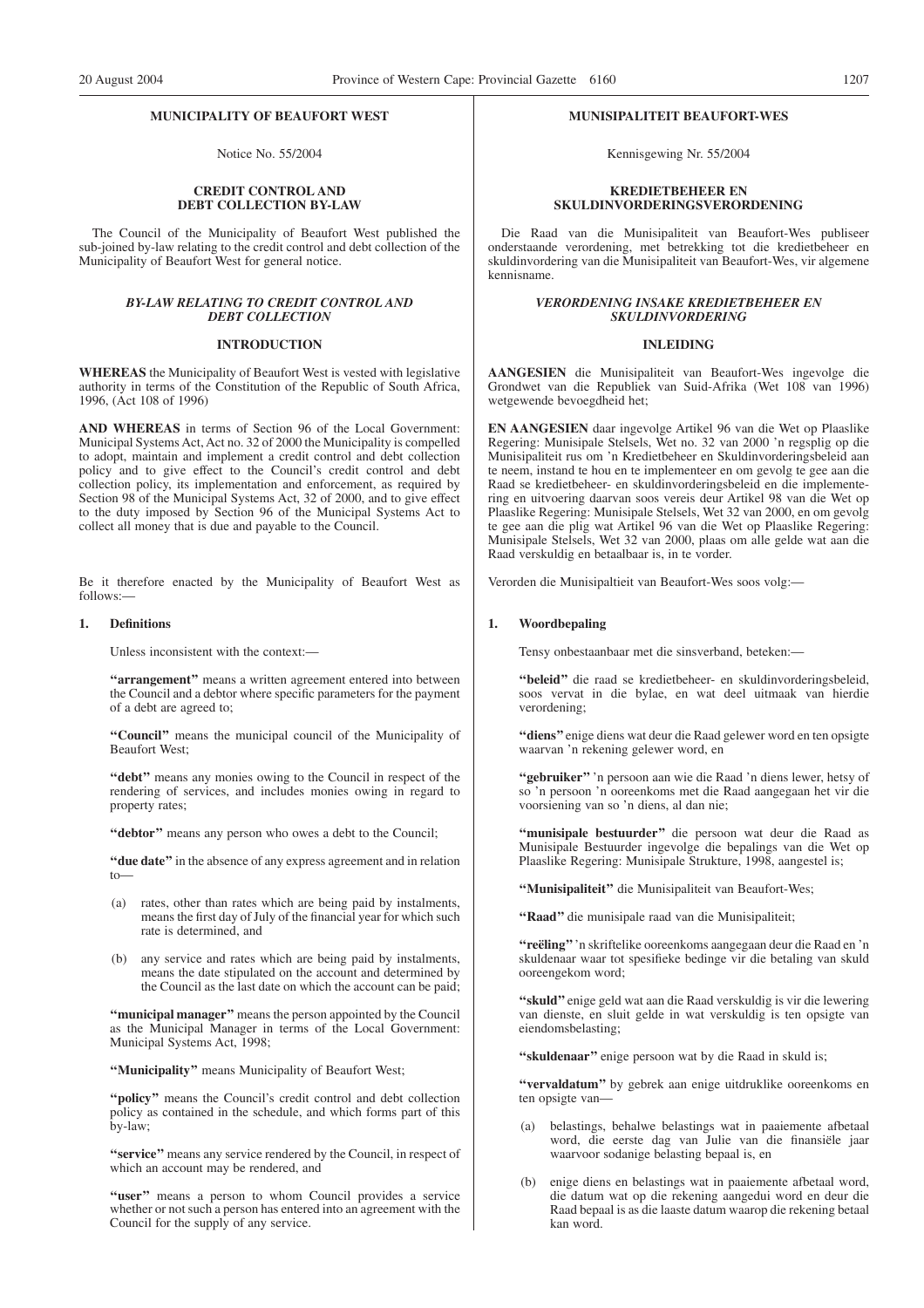#### **2. Accounts**

- (1) The municipal manager will bill a user of services at regular intervals, as set out in the policy.
- (2) The municipal manager will post or hand deliver accounts to users before the due date.

#### **3. Duty to collect debts**

All debts owing to the Council will be collected in accordance with the policy and no deviation is permissible without amendment to the policy.

#### **4. Duty to pay accounts**

- (1) A user must pay, in full, the account rendered on or before the due date.
- (2) Accounts may be paid at any of the offices of the Council where a cash receipting facility is available.

#### **5. Provision of services**

New applications for services and the provision of new services will be dealt with as set out in the policy.

#### **6. Service agreement**

- (1) Except as otherwise determined in the policy, no supply of services shall be given until a service agreement has been entered into between the Council and the user.
- (2) The municipal manager is authorized to enter into a service agreement with a user.

#### **7. Deposits**

The Council may require the payment of deposits for the provision of new services and the reconnection of services, or may adjust the amount of any existing deposit, as set out in the policy.

#### **8. Interest charges**

The municipal manager will charge and recover interest in respect of any arrear debt as set out in the policy.

#### **9. Arrangements to pay arrears**

- The municipal manager may make arrangements with a debtor to pay any arrear debt under conditions as set out in the policy.
- (2) Should any dispute arise as to the amount of the arrear debt, the debtor must nevertheless continue to make regular payments, in terms of the arrangement until such time as the dispute has been settled.
- (3) The municipal manager is authorized to enter into agreements with a debtor to formalize an arrangement.

#### **10. Power to restrict or disconnect supply of services**

The municipal manager may restrict or disconnect the supply of water, gas or electricity, or discontinue any other service to the premises of any user under conditions as set out in the policy.

#### **11. Power of Council to recover costs**

The municipal manager must recover the following costs, in instances where such costs are incurred by or on behalf of the Council—

(a) costs and administration fees where payments made to the Council by negotiable instruments are dishonoured by banks when presented for payment;

#### **2. Rekeninge**

- (1) Die munisipale bestuurder sal gereeld 'n rekening aan 'n gebruiker stuur, soos uiteengesit in die beleid.
- Die munisipale bestuurder sal voor die vervaldatum rekeninge aan gebruikers pos of per hand laat aflewer.

#### **3. Plig om skuld in te vorder**

Alle skuld aan die Raad sal ingevorder word in navolging van die beleid en geen afwyking daarvan is toelaatbaar sonder dat die beleid eers gewysig is nie.

#### **4. Betaling van rekeninge**

- (1) 'n Gebruiker moet 'n rekening wat gelewer word, ten volle betaal voor die vervaldatum.
- (2) Rekeninge kan betaal word by enige kantoor van die Raad waar geriewe is vir die aanvaarding van kontant.

#### **5. Lewering van dienste**

Aansoeke vir dienste en die voorsiening van nuwe dienste sal hanteer word soos uiteengesit in die beleid.

#### **6. Diensooreenkoms**

- (1) Behalwe soos andersins bepaal in die beleid, sal geen dienste gelewer word alvorens 'n diensooreenkoms tussen die Raad en die gebruiker aangegaan is nie.
- (2) Die munisipale bestuurder is gemagtig om 'n diensooreenkoms met 'n gebruiker aan te gaan.

#### **7. Deposito's**

Die Raad kan vereis dat deposito's vir die lewering van nuwe dienste en die heraansluiting van dienste betaal word, of kan die bedrag van enige bestaande deposito aanpas, soos uiteengesit in die beleid.

#### **8. Rente**

Die munisipale bestuurder sal rente hef en invorder ten opsigte van enige agterstallige skuld, soos uiteengesit in die beleid.

#### **9. Reëlings vir die betaling van agterstallige skuld**

- (1) Die munisipale bestuurder kan reëlings tref met 'n skuldenaar om enige agterstallige skuld onder voorwaardes soos in die beleid uiteengesit, te betaal.
- Indien daar enige dispuut ontstaan oor die bedrag van die agterstallige skuld, moet die skuldenaar nogtans voortgaan om gereelde betalings ingevolge die reëling te maak, tot tyd en wyl die dispuut uit die weggeruim is.
- (3) Die munisipale bestuurder is gemagtig om ooreenkomste met 'n skuldenaar aan te gaan ten einde 'n reëling waartoe ooreengekom is, te formaliseer.

#### **10. Bevoegdheid om die voorsiening van dienste te beperk of af te sny**

Die munisipale bestuurder kan die voorsiening van water, gas of elektrisiteit beperk of afsny, of die voorsiening van enige ander diens aan die perseel van 'n gebruiker staak, ingevolge die voorwaardes soos uiteengesit in die beleid.

#### **11. Bevoegdheid van Raad om koste te verhaal**

Die munisipale bestuurder moet, die volgende koste wat deur of namens die Raad aangegaan is, verhaal—

(a) onkoste en adminstrasiefooie waar betalings aan die Raad deur middel van verhandelbare dokumente deur banke dishonoreer is toe dit vir betaling aangebied is;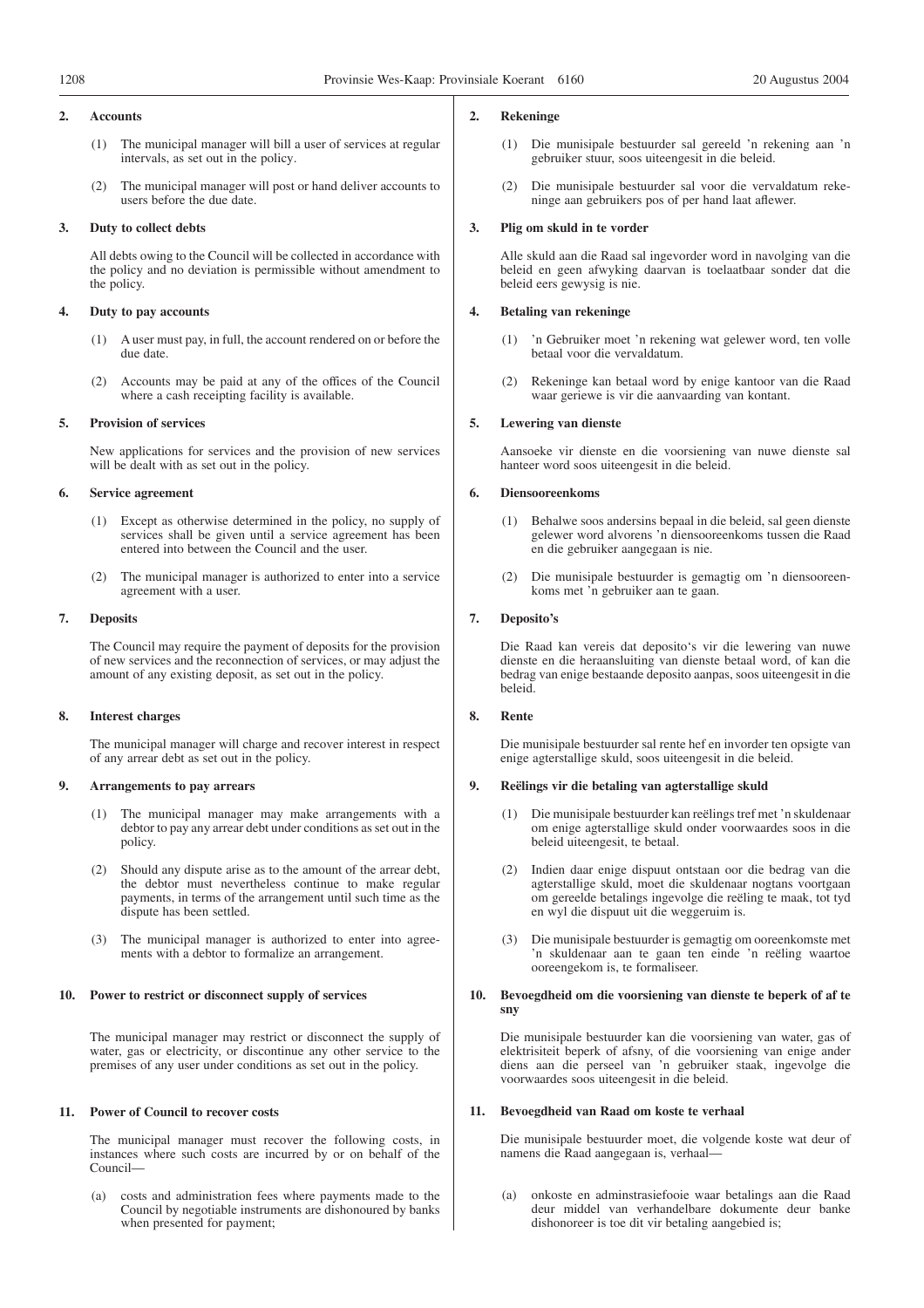- legal and administration costs, including attorney-and-client costs and tracing fees incurred in the recovery of debts;
- (c) disconnection and reconnection fees, where any service has been disconnected as a result of non-compliance with these by-laws, and
- (d) any losses the Council may suffer as a result of tampering with Council equipment or meters.

#### **12. Consolidation and crediting of accounts**

The municipal manager is authorized to—

- (a) consolidate any separate accounts of a debtor;
- (b) credit a payment by such a debtor against any account of that debtor; and
- (c) appropriate any payment by a user, firstly to the costs referred to in item 11, secondly to any interest charges due, and thereafter to the outstanding amount.

#### **13. Attachment**

The municipal manager may, in order to recover debt, as a last resort, attach the debtor's property on the following progressive basis:—

- 1. Movable property.
- 2. Fixed property.

#### **14. Claim on rental for property rates**

The municipal manager must apply to a court for the attachment of any rent, due in respect of any rate able property, to cover in part or in full any amount in respect of property rates outstanding for a period longer than three months after the fixed date of payment.

#### **15. Full and final settlement payments**

- (1) Any amount tendered in defrayment of a debt, will be accepted at any cash receiving office of the Council.
- (2) No offer of payment in full and final settlement of a debt, when such amount is less than the outstanding amount, shall be accepted, unless confirmed in writing by the municipal manager.
- (3) Notwithstanding subsection (2), the payment so offered shall nevertheless be credited against the debtor's account.

#### **16. Indigents**

A debtor, who can prove indigence, will be dealt with as set out in the policy.

#### **17. Delegations**

- (1) The municipal manager may delegate any power or duty conferred on the municipal manager in terms of this by-law to a member of the municipal staff.
- (2) A delegation in terms of subsection (1)—
	- (a) must be in writing;
	- (b) is subject to any limitations, conditions and directions the municipal manager may impose;
	- (c) may include the power to sub-delegate a delegated power or duty;
- (b) regs- en administrasiekostes, insluitende prokureur en -kliëntkoste en opsporingsgelde wat aangegaan is in die verhaling van skulde;
- (c) afsny- en heraansluitingsfooie, waar enige diens gestaak is as gevolg van die nie-nakoming van hierdie verordening, en
- (d) enige verliese wat die Raad mag ly as gevolg van peutering met raadstoerusting of meters.

#### **12. Konsolidasie en kreditering van rekeninge**

Die munisipale bestuurder is gemagtig om—

- (a) die afsonderlike rekeninge van 'n skuldenaar te konsolideer, en
- (b) 'n betaling wat deur so'n skuldenaar gemaak is, teen enige rekening van so 'n skuldenaar te krediteer.
- (c) Die munisipale bestuurder is gemagtig om enige betaling van 'n gebruiker toe te wys, eerstens aan die kostes waarna in artikel 11 verwys word, tweedens aan enige rente wat opgeloop het, en daarna aan die uitstaande bedrag.

#### **13. Beslaglegging**

Die munisipale bestuurder kan, ten einde skuld in te vorder en, as 'n laaste uitweg, beslag laat lê op die eiendom van 'n skuldenaar, op die volgende progressiewe basis:—

- 1. Roerende bates.
- 2. Vaste bates.

#### **14. Reg op huurgeld vir eiendomsbelasting**

Die munisipale bestuurder moet by 'n hof aansoek doen om beslag te lê op enige huurgeld betaalbaar ten opsigte van enige belasbare eiendom, vir die gedeeltelike of gehele verhaling van eiendomsbelasting wat vir meer as drie maande na die vervaldatum ten opsigte van sodanige eiendom uitstaande is.

#### **15. Volle en finale vereffenings**

- (1) Enige bedrag wat vir die delging van skuld aangebied word, sal aanvaar word by enige kontantkantoor van die Raad.
- (2) Geen aanbod vir volle en finale vereffening van skuld, teen 'n bedrag minder as die uitstaande bedrag, sal aanvaar word nie, tensy dit skriftelik deur die munisipale bestuurder bevestig is.
- (3) Ondanks die bepalings van subartikel (2), sal die betaling aldus aangebied nogtans teen die rekening van die skuldenaar krediteer word.

#### **16. Hulpbehoewendes**

'n Skuldenaar wat hulpbehoewendheid kan bewys, sal hanteer word soos in die beleid uiteengesit.

#### **17. Delegasies**

- (1) Die munisipale bestuurder mag enige bevoegdheid of plig wat ingevolge die bepalings van hierdie verordening aan die munisipale bestuurder opgedra is, aan 'n lid van die munisipaliteit se personeel delegeer.
- (2) 'n Delegasie ingevolge subartikel (1)—
	- (a) moet skriftelik wees;
	- (b) is onderworpe aan enige beperkings, voorwaardes en lasgewings wat die munisipale bestuurder mag oplê;
	- (c) kan die bevoegdheid insluit om 'n gedelegeerde bevoegdheid te sub-delegeer;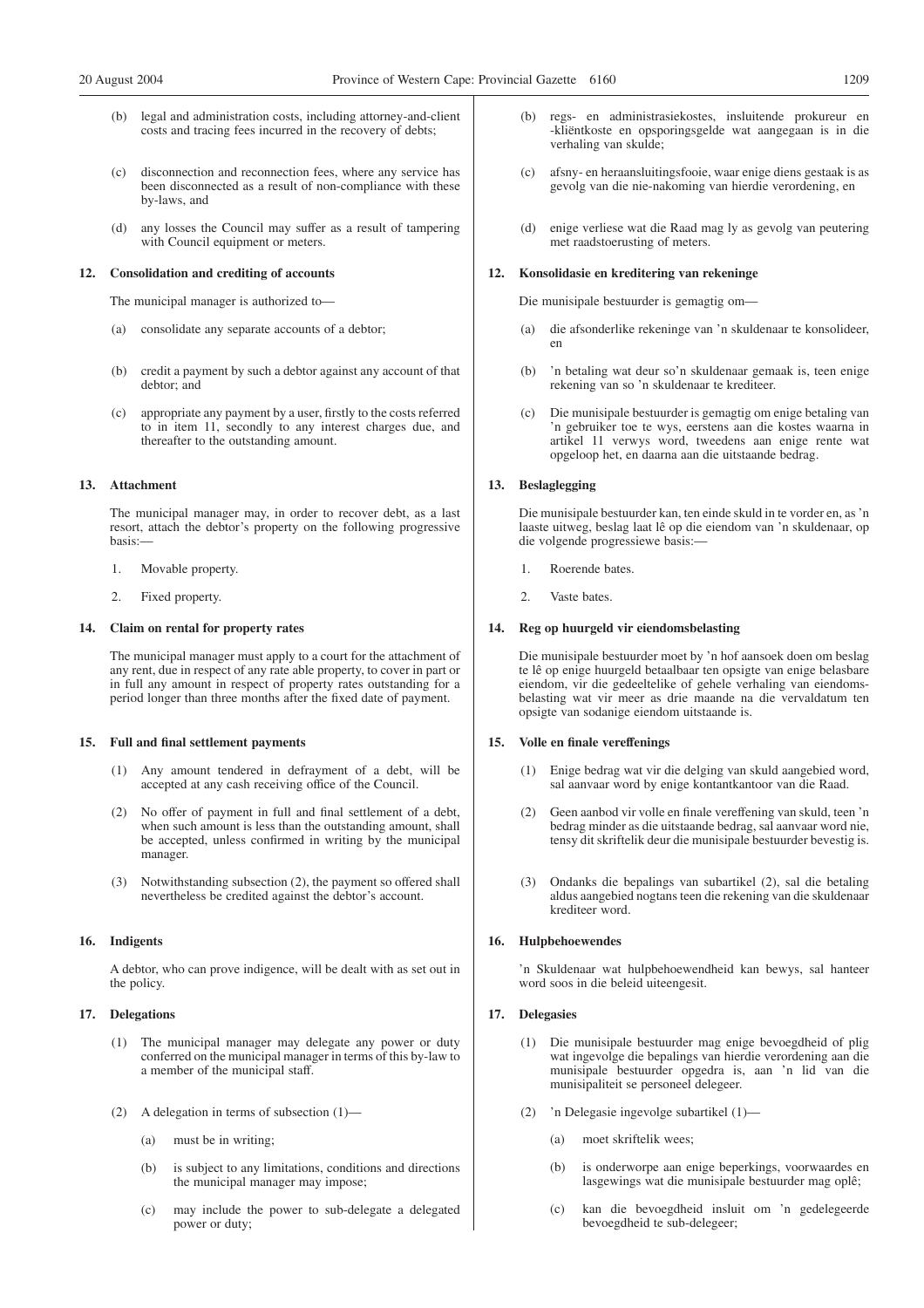(d) does not divest the municipal manager of the responsibility concerning the exercise of the power or the performance of the duty.

#### **18. Application**

This by-law does not apply to the lease of Council's immovable property or any other immovable property administered by Council on behalf of an organ of state in another sphere of government.

#### **19. Offences and penalties**

Any person who—

- (a) obstructs or hinders any councillor or official of the Council in the execution of his or her duties under this by-law;
- (b) uses or interferes with Council equipment or consumption of services supplied;
- (c) tampers with any Council equipment or breaks any seal on a meter;
- (d) contravenes or fails to comply with the provisions of this by-law or the policy, or
- (e) fails to comply with a notice served in terms of this by-law;

shall be guilty of an offence and liable on conviction to pay a fine.

#### **SCHEDULE**

#### **1. Rates**

- (1) All rates assessed in respect of any rate determined by the Council shall become due and payable on the due date for such rate; provided that any rate assessed in respect of immovable property becoming rateable after the due date, shall become due and payable on the date on which notice of the assessment thereof is served on the owner.
- (2) The owner of rateable property is on the due date, in the financial year for which any rate is made, liable for the payment of all rates assessed thereon in respect of such rate; provided that in the case of immovable property becoming rateable after such due date, the owner on the date on which it so becomes rateable shall be liable to pay such rates.
- (3) If any rates, other than rates which are being paid in instalments, remain unpaid after a period of three months from the date upon which such rates became due and payable, interest thereon is calculated from the day following the expiration of such period.
- (4) If any rates, other than rates which are being paid in instalments remain unpaid after a period of three months from the date on which such rates became due and payable, the municipal manager must—
	- (a) demand payment of the amount due and payable within a period of fourteen days, and
	- (b) if after the expiration of the aforementioned period of fourteen days such rates have not been paid, cause legal proceedings to be instituted for the recovery thereof
- (5) (a) An owner of rateable property may pay all rates in respect of such property by instalments. For this purpose application in writing must be made to the municipal manager not later than the thirty-first day of May in any financial year. The municipal manager may

(d) ontneem nie die munisipale bestuurder die verantwoordelikheid betreffende die uitoefening van die bevoegdheid of die verrigting van die plig nie.

#### **18. Toepassing**

Hierdie verordening is nie van toepassing op die verhuring van onroerende raadseiendom of enige ander onroerende eiendom wat deur die Raad namens enige ander staatsorgaan in 'n ander sfeer van regering administreer word nie, in soverre dit betrekking het op die verhaal van huurgeld.

#### **19. Strafbepaling**

Enige persoon wat—

- (a) 'n raadslid of amptenaar van die Raad in die uitvoering van sy of haar pligte ingevolge hierdie verordening weerstaan of hinder;
- (b) die Raad se toerusting gebruik of daarmee inmeng of met die verbruik van dienste inmeng;
- (c) met die Raad se toerusting peuter of enige seël op 'n meter breek;
- (d) die bepalings van hierdie verordening of die beleid oortree of nalaat om daaraan te voldoen; of
- (e) nalaat om aan 'n kennisgewing wat ingevolge hierdie verordening uitgereik is, te voldoen,

is skuldig aan 'n misdryf en by skuldigbevinding strafbaar met die betaling van 'n boete.

#### **BYLAE**

#### **1. Belastings**

- (1) Alle belastings wat opgelê word ten opsigte van enige koers wat die Raad bepaal, word verskuldig en betaalbaar op die vervaldatum vir so 'n belasting; met dien verstande dat enige belasting wat opgelê word ten opsigte van onroerende eiendom wat belasbaar geword het na die vervaldatum, verskuldig en betaalbaar word op die datum waarop kennis van die oplegging daarvan op die eienaar gedien word.
- (2) Die eienaar van belasbare eiendom is op die vervaldatum in die finansiële jaar waarvoor die belastingkoers vasgestel word, verantwoordelik vir die betaling van alle belastings wat daarvolgens opgelê word; met dien verstande dat in die geval van belasbare eiendom wat belasbaar word na die vervaldatum, die eienaar verantwoordelik sal wees vir die betaling van sulke belastings op die datum waarop dit belasbaar word.
- (3) As enige belastings, behalwe belastings wat in paaiemente afbetaal word, onbetaald bly na 'n tydperk van drie maande vanaf die datum waarop die belastings verskuldig en betaalbaar geword het, word rente daarop gehef vanaf die dag wat volg op die datum waarop die tydperk verval het.
- (4) As enige belastings, behalwe belastings wat in paaiemente afbetaal word, onbetaald bly vir 'n tydperk van drie maande nadat sulke belastings verskuldig en betaalbaar geword het, moet die munisipale bestuurder—
	- (a) betaling van die bedrag wat verskuldig en betaalbaar is binne 'n tydperk van veertien dae vereis, en
	- (b) indien die belastings na afloop van die gemelde tydperk van veertien dae steeds onbetaald is, regstappe instel vir die verhaling daarvan.
- (5) (a) 'n Eienaar van belasbare eiendom kan alle belastings ten opsigte van so 'n eiendom in paaiemente afbetaal. Vir hierdie doel moet skriftelik by die munisipale bestuurder aansoek gedoen word, nie later nie as die een-en-dertigste dag van Mei in enige finansiële jaar.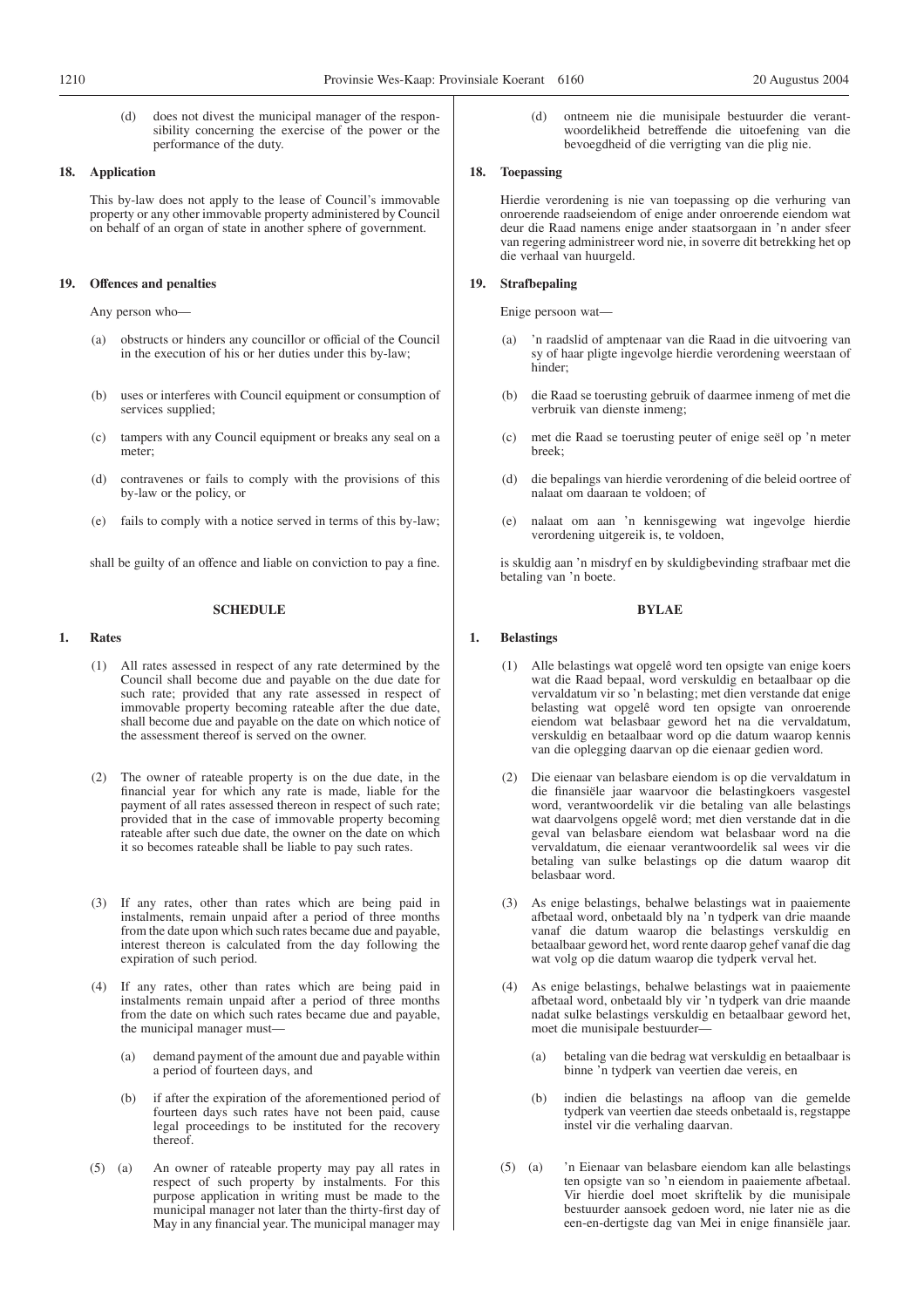agree to an extension of such date. Payment will then be in twelve equal instalments and shall be due and payable on the last day of each month commencing with the month in which the relevant due date falls.

- (b) An indigent household will automatically pay all rates in respect of the property by means of monthly instalments.
- (6) If any instalment referred to in sub-item (5) remains unpaid after the seventh day of the month immediately succeeding the month on the last day of which such instalment became due and payable, the council—
	- (a) shall charge and recover interest thereon from the day following the expiration of such seven days for each month for which such instalment remains unpaid, and
	- (b) shall apart from the stipulations of paragraph  $1(5)(2)$ , if more than three instalments, whether consecutive or not, are so unpaid or paid in arrear during any financial year, withdraw the owner's right to pay rates by instalments.
- (7) If rates which are being paid in instalments have not been paid in full after the expiration of a period of twelve months from the date on which such rates became due and payable, the municipal manager must—
	- (a) demand payment of the amount due and payable within a period of fourteen days, and
	- (b) if after the expiration of the aforementioned period of fourteen days such rates have not been paid, cause legal proceedings to be instituted for the recovery thereof.
- (8) An account for rates, other than rates which are being paid in instalments, will during the first month of the financial year be sent to the owner of rateable property.
- (9) An account for rates which are being paid in instalments will monthly be sent to the owner of rateable property.

#### **2. Services**

- (1) All services rendered by the municipality shall become due and payable by the user on the due date.
- (2) The user of a service is on the due date liable for the payment of such service.
- (3) A monthly account for services will be sent to the user of such services.
- (4) If an account for any services remains unpaid on the date upon which such services became due and payable, the municipal manager must levy interest thereon.
- (5) If an account for any service remains unpaid after a period of three months from the date on which such account became due and payable, the municipal manager must—
	- (a) demand payment of the amount due and payable within a period of fourteen days, and
	- (b) afford the debtor the opportunity to make an arrangement in terms of item 3.
- (6) If the debtor is unwilling to make an arrangement or if the debtor with whom an arrangement has been made fails to pay three instalments, whether consecutive or not, the municipal manager must demand payment of the amount due and payable within a period of fourteen days, and may—

Die munisipale bestuurder kan instem tot 'n verlenging van die afsnydatum. Betaling sal dan geskied in twaalf gelyke paaiemente wat verskuldig en betaalbaar sal wees op die laaste dag van elke maand, vanaf die maand waarin die betrokke vervaldatum val.

- (b) 'n Deernishoushouding sal outomaties alle belastings met betrekking tot die eiendom by wyse van maandelikse paaiemente betaal.
- (6) As enige paaiemente waarna in sub-item (5) verwys word, onbetaald bly na die sewende dag van die maand wat direk volg op die maand waarop so 'n paaiement verskuldig en betaalbaar is, sal die raad—
	- (a) rente daarop hef en verhaal vanaf die dag wat volg na afloop van die sewe dae tydperk vir elke maand wat so 'n paaiement onbetaald bly, en
	- (b) behoudens die bepalings van paragraaf 1(5)(2), indien gedurende enige finansiële jaar, meer as drie (3) paaiemente agtereenvolgend aldan nie, onbetaald bly of agterstallig betaal word, die eienaar se vergunning om belasting in paaiemente te betaal, te herroep.
- (7) Indien belastings wat in paaiemente afbetaal word nie ten volle vereffen is nie na verstryking van twaalf maande vanaf die datum waarop die belastings verskuldig en betaalbaar geword het, moet die munisipale bestuurder
	- betaling van die bedrag wat verskuldig en betaalbaar is, binne 'n tydperk van veertien dae vereis, en
	- (b) indien daar na afloop van die gemelde tydperk van veertien dae, die belastings steeds onbetaald is, regstappe instel vir die verhaling daarvan.
- (8) 'n Rekening vir belastings, behalwe belastings wat in paaiemente afbetaal word, sal gedurende die eerste maand van die finansiële jaar aan die eienaar van belasbare eiendom gestuur word.
- (9) 'n Rekening vir belastings wat in paaiemente afbetaal word, sal maandeliks aan die eienaar van belasbare eiendom gestuur word.

#### **2. Dienste**

- (1) Alle dienste wat deur die munisipaliteit gelewer word, is verskuldig en betaalbaar deur die gebruiker op die vervaldatum.
- (2) Die gebruiker van 'n diens moet op die vervaldatum vir sodanige diens betaal.
- (3) 'n Rekening sal maandeliks aan die gebruiker van dienste gestuur word.
- (4) Indien 'n rekening onbetaald bly op die datum waarop sulke dienste verskuldig en betaalbaar word, moet die munisipale bestuurder rente daarop hef.
- (5) Indien 'n rekening vir enige diens onbetaald bly na die verstryking van 'n tydperk van drie maande nadat so 'n rekening verskuldig en betaalbaar geword het, moet die munisipale bestuurder—
	- (a) betaling van die bedrag wat verskuldig en betaalbaar is, binne 'n tydperk van veertien dae vereis, en
	- (b) die skuldenaar die geleentheid bied om 'n reëling te tref ingevolge item 3.
- (6) Indien die skuldenaar ongeneë is om 'n reëling te tref, of indien 'n skuldenaar met wie 'n reëling getref is, nalaat om drie paaiemente, hetsy agtereenvolgens al dan nie, te vereffen, moet die munisipale bestuurder vereis dat die bedrag wat verskuldig en betaalbaar is, binne veertien dae vereffen word en kan die munisipale bestuurder—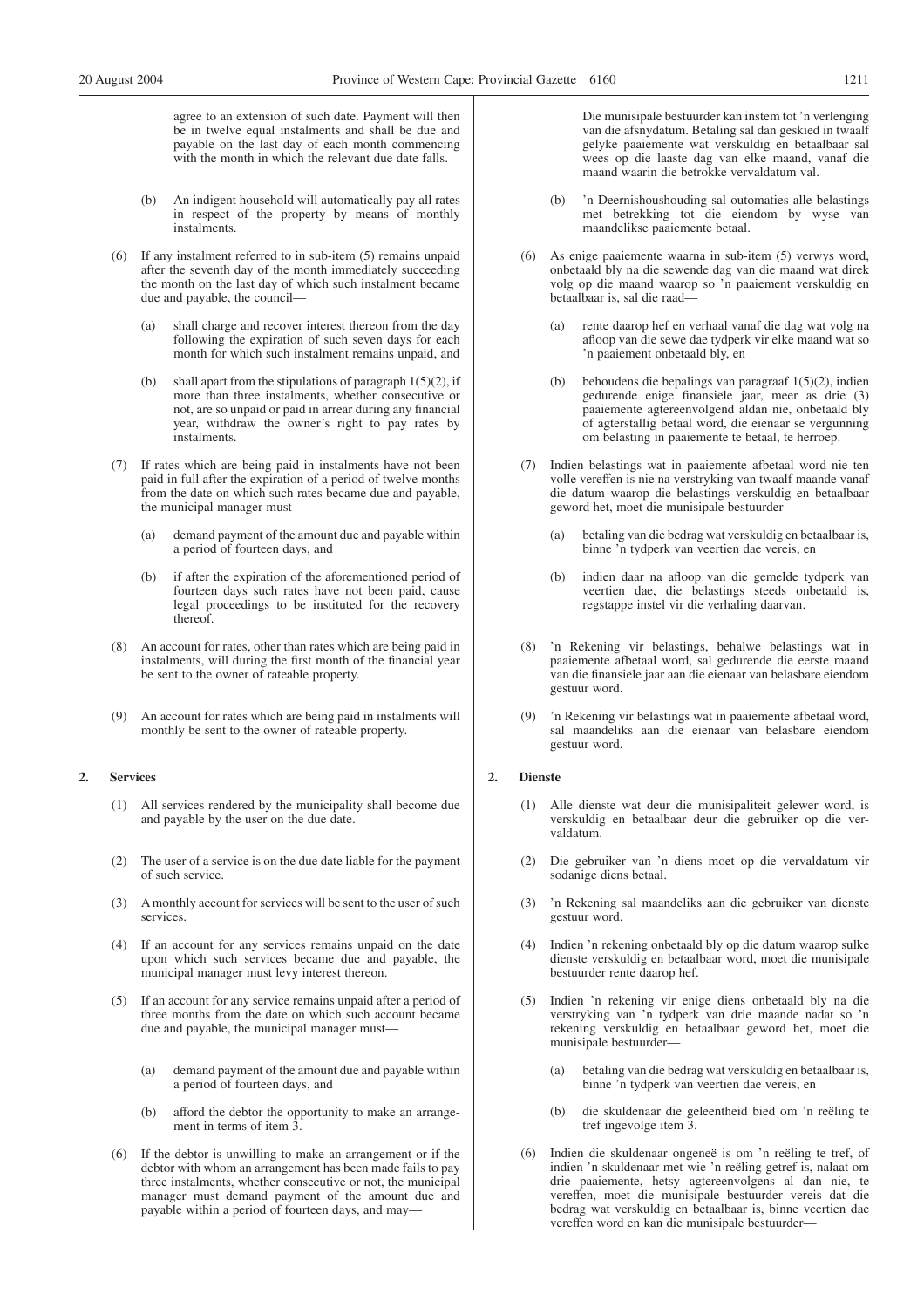- (a) conclude an agreement with the debtor's employer in terms of item 4; or
- (b) restrict or disconnect the supply of services.
- (7) If an agreement with the debtor's employer cannot be concluded, and the debtor cannot prove indigence, the municipal manager must cause legal proceedings to be instituted for the recovery of the debt.

#### **3. Arrangements**

- (1) A debtor may in writing request the Council to—
	- (a) extend the time within which to pay any outstanding amount for services, or
	- (b) pay the arrear debt by instalments.
- (2) Arrangements take the form of a written agreement between the Council and a debtor for—
	- (a) the extension of the time within which to pay any outstanding amount for services, by not more than three months;
	- (b) the payment in regular and consecutive monthly instalments of the outstanding balance, costs and interest on it; provided that a single instalment may not be less than the average monthly levy for the specific service for the preceding six months.
- (3) A debtor who is employed may not arrange to pay off debt, unless the debtor signs a stop order that provides for deduction from salary of arrears as well as the current account over the agreed period.
- (4) The municipal manager is authorized to enter into agreements with a debtor as mentioned in sub-item (2).

#### **4. Agreements with employers**

A debtor's employer may, with the consent of the debtor, enter into an agreement with Council for the deduction of any outstanding amounts due by the debtor to the Council, or any regular monthly amounts as may be agreed, from the salary or wage of the debtor.

#### **5. Restriction or disconnection of supply of services**

- (1) The Council may restrict or disconnect the supply of water, gas or electricity, or discontinue any other service to the premises of any user whenever such user of a service:
	- (a) fails to make payment on the due date,
	- (b) fails to comply with an arrangement, or
	- (c) fails to comply with a condition of supply imposed by the Council.
- (2) The Council shall reconnect and restore full levels of supply of any of the restricted or discontinued services only after the arrear debt, including the costs of disconnection or reconnection, if any, have been paid in full and any other conditions of the Council has been complied with.
- (3) The Council reserves the right to restrict, disconnect or discontinue any service in respect of any arrear debt.

#### **6. Deposits**

(1) The Council may, in any service agreement, determine and require a deposit from the user, as security, equivalent to the charge for one month's estimated supply of the particular service to the particular user, or as determined by the Council from time to time.

- (a) 'n reëling tref met die werkgewer van die skuldenaar ingevolge die bepalings van item 4, of
- (b) voorsiening van die dienste beperk of afsny.
- (7) Indien 'n reëling met die skuldenaar se werkgewer nie getref kan word nie, en die skuldenaar nie hulpbehoewendheid kan bewys nie, moet die munisipale bestuurder regstappe instel om die skuld te verhaal.

#### **3. Reëlings**

- (1) 'n Skuldenaar kan die Raad skriftelik versoek om—
	- (a) die tydperk waarbinne 'n uitstaande bedrag vir dienste vereffen moet word, te verleng, of
	- (b) die uitstaande skuld in paaiemente terug te betaal.
- (2) Reëlings is in die vorm aan van 'n geskrewe ooreenkoms tussen die Raad en 'n skuldenaar vir—
	- (a) die verlenging van die tydperk waarbinne 'n uitstaande bedrag vir dienste vereffen moet word, wat nie langer as drie maande mag wees nie;
	- (b) die betaling in gereelde en agtereenvolgende maandelikse paaiemente van 'n uitstaande balans, asook die koste en rente daaraan verbonde; met dien verstande dat 'n enkele paaiement nie minder mag wees as die gemiddelde maandelikse heffing vir die betrokke diens oor die voorafgaande ses maande nie.
- (3) 'n Skuldenaar wat in diens is, mag nie 'n reëling tref om skuld af te betaal nie, tensy so 'n skuldenaar 'n aftrekorder teken wat voorsiening maak vir 'n aftrekking van sy/haar salaris vir agterstallige skuld asook die lopende rekening oor die ooreengekome tydperk.
- (4) Die munisipale bestuurder is gemagtig om ooreenkomste met 'n skuldenaar aan te gaan soos gemeld in sub-item (2).

#### **4. Ooreenkomste met werkgewers**

'n Skuldenaar se werkgewer kan, met die instemming van die skuldenaar, 'n ooreenkoms met die Raad aangaan vir die aftrekking van die salaris of loon van die skuldenaar van enige uitstaande bedrae wat die skuldenaar aan die Raad verskuldig is, of enige gereelde maandelikse bedrae soos ooreengekom mag word.

#### **5. Beperking op of afsny van voorsiening van dienste**

- (1) Die Raad kan die voorsiening van water, gas of elektrisiteit beperk of afsny of die voorsiening van dienste aan die perseel van 'n gebruiker staak, wanneer ookal die gebruiker nalaat om—
	- (a) 'n betaling op die vervaldatum te maak;
	- (b) aan 'n reëling te voldoen, of
	- (c) te voldoen aan 'n voorwaarde wat deur die Raad gestel is.
- (2) Die Raad sal dienste wat beperk of gestaak is ten volle heraansluit en voorsiening herstel, slegs nadat die agterstallige skuld, met inbegrip van enige afsny- of heraansluitingskoste, indien enige, ten volle vereffen is en enige voorwaardes wat deur die Raad gestel is, nagekom is.
- (3) Die Raad behou die reg voor om ten opsigte van agterstallige skuld enige diens te beperk, af te sny of te staak.

#### **6. Deposito's**

(1) Die Raad kan, in enige diensooreenkoms, 'n deposito gelykstaande aan die verwagte maandelikse verbruik van die betrokke diens deur die betrokke gebruiker, of enige ander bedrag soos wat van tyd tot tyd bepaal word, van die gebruiker as sekuriteit vereis.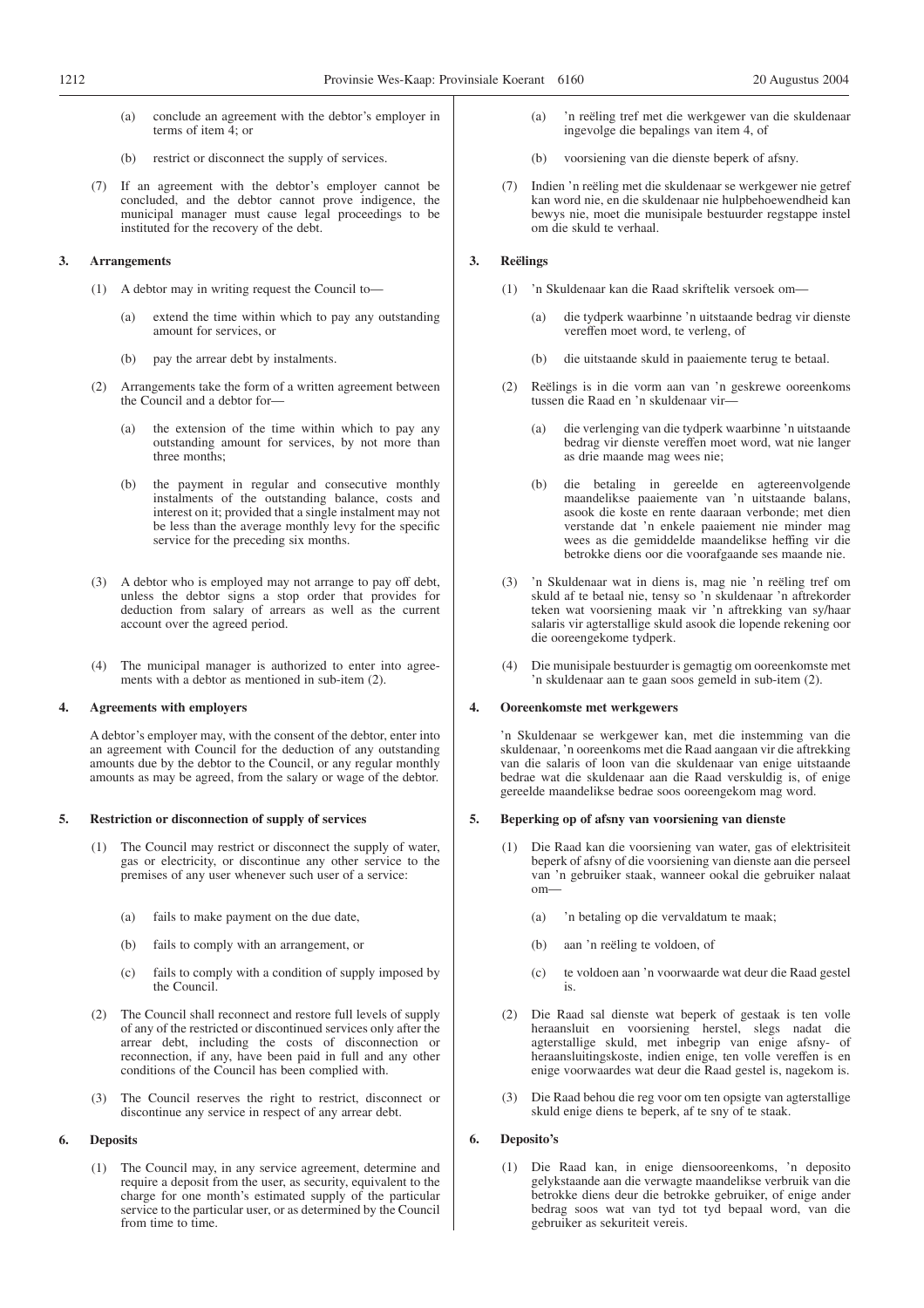- The form of the deposit is cash or bank guarantee, or as determined by the Council from time to time.
- (3) The Council renders no service before a deposit has been paid in full.
- (4) The Council may increase the deposit required from the user for the supply of a service, to a greater amount as may be determined by the Council, after the disconnection of services to a user before resuming the supply to a user of a service. The increased deposit may be required in addition to a reconnection fee.

#### **7. Interest charges**

All amounts outstanding after the due date for payment bear interest at the rate of interest, determined by council from time to time, as from the due date for payment.

#### **8. Pre-paid services**

The municipal manager may conclude an agreement with the user of a pre-paid service to appropriate no more than 50 percent of pre-payments to any other outstanding debt of such user.

#### **9. Indigents**

- (1) A debtor is considered indigent if the total monthly household income is equal to two times the amount of state funded social pensions or less.
- (2) The indigent debtor who is in arrears will be required to pay a nominal amount to confirm his liability to the council and that the arrears debt has not been written off.
- (3) Until an arrangement is made to pay arrears debt, interest will be charged on all overdue accounts.
- (4) Subject to the Council funding available, indigent households will be subsidized as follows—
	- Property Rates: A monthly amount determined by Council from time to time.
	- (b) Water: Households will receive 6kl free each month.
	- (c) Electricity: Households will receive 50 units free each month.
	- (d) Sewerage: The indigent debtor will be granted a monthly amount as determined by Council from time to time.
	- (e) Refuse Removal: The indigent debtor will be granted a monthly amount as determined by Council from time to time.
- (5) A debtor must make application for indigent benefits on a prescribed application form.
- A debtor who qualifies for indigent benefits must reapply every 12 (twelve) months in order for Council to determine whether or not the debtor's financial circumstances have changed. Failure to comply will result in their indigent status being revoked and standard tariffs reinstated.

D. E. Welgemoed, Municipal Manager, Municipal Office, 15 Church Street, Beaufort West 6970 7473

- (2) Die deposito is in die vorm van kontant of 'n bankwaarborg, of in die vorm soos van tyd tot tyd deur die Raad bepaal.
- (3) Die Raad voorsien geen diens alvorens die deposito ten volle betaal is nie.
- (4) Die Raad kan, nadat dienste aan 'n gebruiker afgesny is en voordat die voorsiening van dienste aan die gebruiker voortgesit word, enige deposito wat van die gebruiker vereis is vir die voorsiening van 'n diens, na 'n groter bedrag soos deur die Raad bepaal, verhoog. Die verhoogde deposito kan vereis word bo en behalwe die aansluitingsfooi.

#### **7. Rente**

Rente, soos van tyd tot tyd deur die Raad bepaal word vanaf die vervaldatum, op alle uitstaande bedrae wat na die vervaldatum nog verskuldig is, gehef.

#### **8. Voorafbetaalde dienste**

Die munisipale bestuurder kan 'n ooreenkoms met die gebruiker van 'n voorafbetaalde diens aangaan om nie meer nie as 50 persent van voorafbetalings vir die afbetaling van uitstaande skuld van so 'n gebruiker aan te wend.

#### **9. Hulpbehoewendes**

- (1) 'n Skuldenaar word geag 'n deernisgeval te wees as die totale maandelikse huishoudelike inkomste van die huishouding gelyk is aan die som van twee (2) maal staatsgefinansierde maatskaplike pensioene of minder.
- (2) Daar sal van 'n deernis skuldenaar wat agterstallig is vereis word om 'n nominale bedrag te betaal as erkenning van sy/haar verpligting teenoor die Raad en die feit dat die agterstallige skuld nie afgeskryf is nie.
- (3) Totdat 'n reëling getref is om agterstallige skuld te vereffen, sal rente op alle uitstaande rekeninge gehef word.
- (4) Onderhewig aan die beskikbaarheid van raadsfondse, sal deenishuishoudings soos volg subsidieer word—
	- (a) Eiendomsbelasting: 'n Maandelikse bedrag soos van tyd tot tyd deur die Raad bepaal word.
	- (b) Water: Huishoudings sal 6kl gratis water per maand ontvang.
	- (c) Elektrisiteit: Huishoudings sal 50 eenhede gratis per maand ontvang.
	- (d) Riool: 'n Maandelikse bedrag soos van tyd tot tyd deur die Raad bepaal word, sal aan die deernis skuldenaar toegestaan word.
	- (e) Vullisverwydering: 'n Maandelikse bedrag soos van tyd tot tyd deur die Raad bepaal word, sal aan die deernis skuldenaar toegestaan word.
- (5) 'n Skuldenaar moet op 'n voorgeskrewe aansoekvorm aansoek doen om deernis voordele.
- (6) 'n Skuldenaar wat kwalifiseer vir deernis voordele, moet elke twaalf (12) maande heraansoek doen daarvoor sodat die Raad kan bepaal of die skuldenaar se finansiële omstandighede verander het. Indien daar nagelaat word om so 'n aansoek te rig, sal die deernis status herroep word en die standaard tariewe heringestel word.

D. E. Welgemoed, Munisipale Bestuurder, Munisipale Kantore, Kerkstraat 15, Beaufort-Wes 6970 7473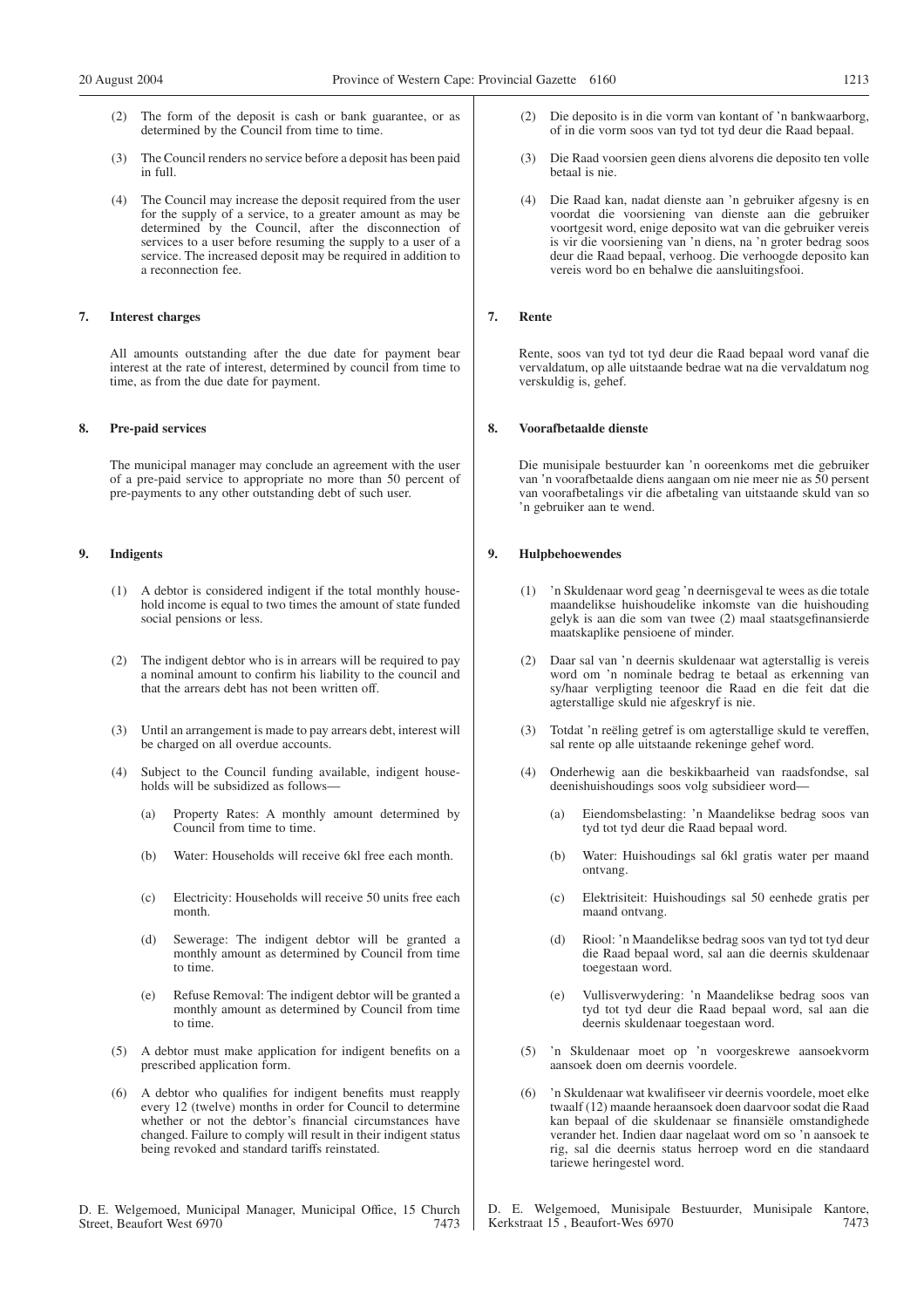#### BREEDE RIVER/WINELANDS MUNICIPALITY

#### MCGREGOR OFFICE

#### MN NR. 68/2004

#### PROPOSED SUBDIVISION OF ERF 431, CNR PLEIN & MILL STREETS, McGREGOR

(Ordinance 15 of 1985, Land Use Planning)

Notice is hereby given in terms of the provisions of sections 24(1) of the Land Use Planning Ordinance, 1985 (Ordinance 15 of 1985), that the Council has received an application from Spronk Theron & Associates on behalf of H & GM Minshall for the subdivision of erf 431, McGregor into four portions  $(\pm 1066 \text{ m}^2 \text{ each})$ .

The application for the subdivision will be open for inspection at the McCregor Office during normal office hours. Written legal and fully motivated objections/comments, if any, must be lodged with the undersigned before or on 13 September 2004. Further details are obtainable from Mr Jack van Zyl (023-614 8000) during office hours.

Any person who cannot write may come to the office mentioned above, during office hours where a staff member of the municipality will assist that person to transcribe his/her comments or representations.

N Nel, Municipal Manager

Municipal Office, Private Bag X2, Ashton, 6715

20 August 2004 7474

#### MUNISIPALITEIT BREËRIVIER/WYNLAND

#### MCGREGOR KANTOOR

#### MK NR. 68/2004

VOORGESTELDE ONDERVERDELING VAN ERF 431, H/V PLEIN- EN MEULSTRAAT, MCGREGOR

(Ordonnansie 15 van 1985, Grondgebruikbeplanning)

Kennis geskied hiermee ingevolge Artikel 24(1) van die Ordonnansie op Grondgebruikbeplanning, 1985 (Ordonnansie 15 van 1985) dat 'n aansoek ontvang is van Spronk Theron & Medewerkers namens H & GM Minshall vir die onderverdeling van erf 431, McGregor in vier dele  $(\pm 1066 \text{ m}^2 \text{ elk}).$ 

Die aansoek insake die voorgenome onderverdeling lê ter insae gedurende kantoorure in die McGregor Kantoor en skriftelike regsgeldige en goed gemotiveerde besware/kommentaar, indien enige moet nie later as 13 September 2004 skriftelik by die ondergetekende ingedien word nie. Navrae kan gerig word aan mnr Jack van Zyl by telefoonnommer 023-614 8000.

'n Persoon wat nie kan skryf nie kan gedurende kantoorure na bogenoemde kantoor kom waar 'n personeellid van die Munisipaliteit daardie persoon sal help om sy/haar kommentaar of vertoë af te skryf.

N Nel, Munisipale Bestuurder

Munisipale Kantoor, Privaatsak X2, Ashton, 6715

20 Augustus 2004 7474

#### BREEDE RIVER/WINELANDS MUNICIPALITY

# MONTAGU OFFICE

#### MN NR. 69/2004

#### PROPOSED SUBDIVISION OF ERF 675, 10 BERG STREET, MONTAGU

(Montagu Zoning Scheme Regulations)

Notice is hereby given in terms of section 24(1) of the Land Use Planning Ordinance, 1985 (Ordinance 15 of 1985), that the Council has received an application from Spronk Theron and Associates on behalf of Mr JJ Roux for the subdivision of erf 675, Montagu, in two portions (Portion A—500 m<sup>2</sup> and Remainder—2 444 m<sup>2</sup>).

The application will be open for inspection at the Montagu Office during normal office hours. Written legal and fully motivated objections/ comments, if any, must be lodged with the Municipal Manager, Private Bag X2, Ashton, 6715, before or on 13 September 2004. Further details are obtainable from Mr Jack van Zyl (023-614 8000) during office hours.

Any person who cannot write may come to the office mentioned above, during office hours where a staff member of the municipality will assist that person to transcribe his/her comments or representations.

N Nel, Municipal Manager

Municipal Office, Private Bag X2, Ashton, 6715

20 August 2004 7475

#### MUNISIPALITEIT BREËRIVIER/WYNLAND

#### MONTAGU KANTOOR

#### MK NR. 69/2004

#### VOORGESTELDE ONDERVERDELING VAN ERF 675, BERGSTRAAT 10, MONTAGU

(Montagu Sonering Skemaregulasies)

Kennis geskied hiermee ingevolge Artikel 24(1) van die Ordonnansie op Grondgebruikbeplanning, 1985 (Ordonnansie 15 van 1985) dat 'n aansoek ontvang is van Spronk Theron en Medewerkers namens Mnr JJ Roux vir die onderverdeling van erf 675, Montagu, in twee dele (Gedeelte A—500 m<sup>2</sup> en Restant—2 444 m<sup>2</sup>).

Die aansoek lê ter insae gedurende kantoorure in die Montagu Kantoor en skriftelike regsgeldige en goed gemotiveerde besware/kommentaar, indien enige moet nie later as 13 September 2004 skriftelik by die Munisipale Bestuurder, Privaatsak X2, Ashton, 6715, ingedien word nie. Navrae kan gerig word aan mnr Jack van Zyl by telefoonnommer 023-614 8000.

'n Persoon wat nie kan skryf nie kan gedurende kantoorure na bagenoemde kantoor kom waar 'n personeellid van die Munisipaliteit daardie persoon sal help om sy/haar kommentaar of vertoë af te skryf.

N Nel, Munisipale Bestuurder

Munisipale Kantoor, Privaatsak X2, Ashton, 6715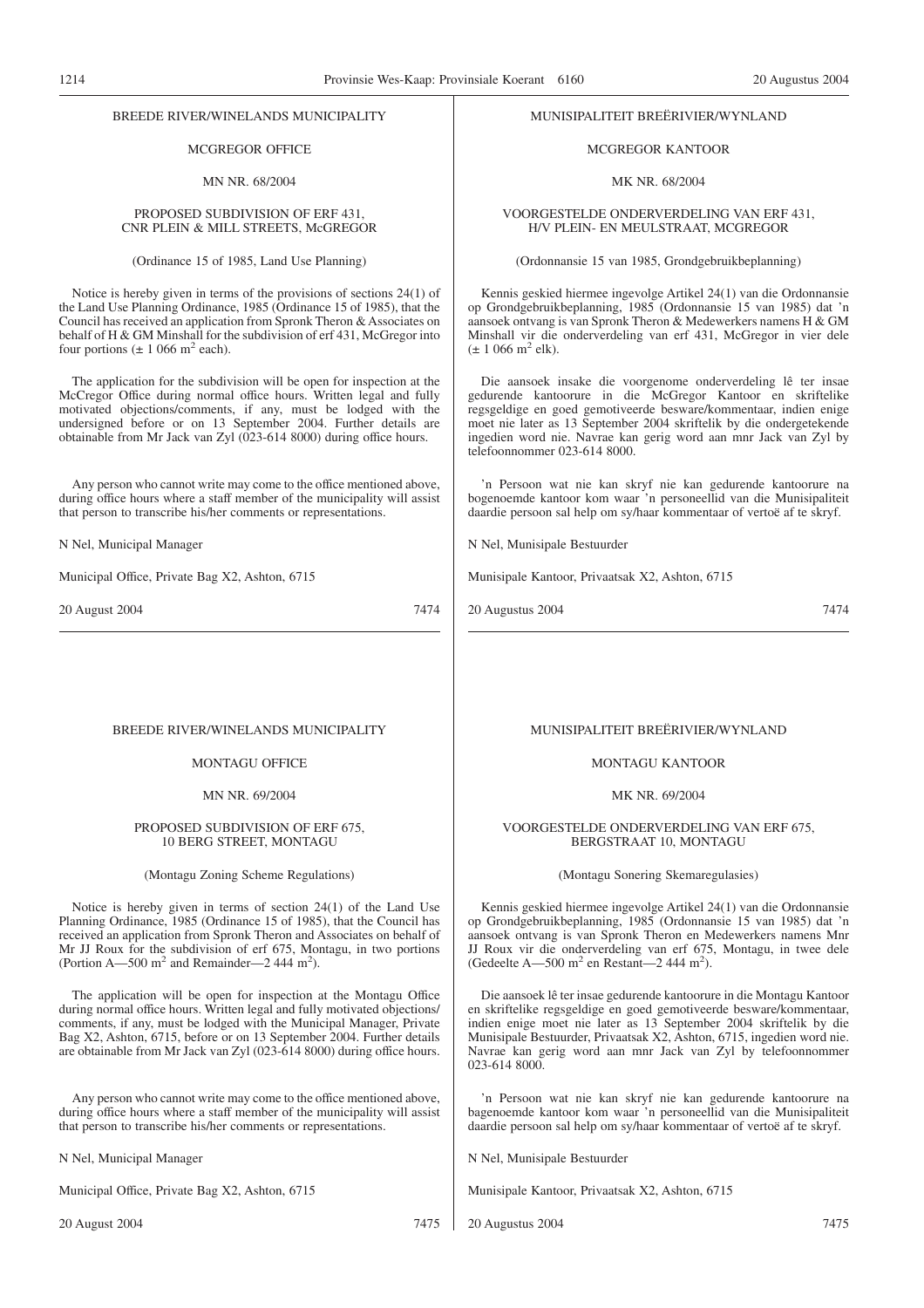#### BREEDE RIVER/WINELANDS MUNICIPALITY

#### MONTAGU OFFICE

#### MN NR. 71/2004

#### PROPOSED CONSENT USE ERF 3906, 20 STEVENS STREET, MONTAGU

#### (Montagu Zoning Scheme Regulations)

Notice is hereby given in terms of the Land Use Planning Ordinance no 15 of 1985 that Council has received an application for consent use from Ms JL Horne, to run a Bed and Breakfast on erf 3901, Montagu.

The application for the proposed consent use will be open for inspection at the Montagu Office during normal office hours. Written legal and fully motivated objections/comments, if any, must be lodged with the Municipal Manager, Private Bag X2, Ashton, 6715, before or on 13 September 2004.

Further details are obtainable from Mr Jack van Zyl (023-614 8000) during office hours. Any person who cannot write may come to the office mentioned above, during office hours where a staff member of the municipality will assist that person to transcribe his/her comments or representations.

N Nel, Municipal Manager

Municipal Office, Private Bag X2, Ashton, 6715

20 August 2004 7476

#### MUNISIPALITEIT BREËRIVIER/WYNLAND

MONTAGU KANTOOR

MK NR. 71/2004

VOORGESTELDE VERGUNNINGSGEBRUIK ERF 3906, STEVENSSTRAAT 20, MONTAGU

(Montagu Sonering Skemaregulasies)

Kennis geskied hiermee ingevolge die Ordonnansie op Grondgebruikbeplanning Ordonnansie nr 15 van 1985, dat die Raad 'n aansoek om vergunningsgebruik ontvang het van Me JL Horne, ten einde 'n Bed en Ontbyt te bedryf op erf 3906, Montagu.

Die aansoek insake die voorgenome vergunningsgebruik lê ter insae gedurende kantoorure in die Montagu Kantoor en skriftelike regsgeldige en goed gemotiveerde besware/kommentaar, indien enige moet nie later as 13 September 2004 skriftelik by die Munisipale Bestuurder, Privaatsak X2, Ashton, 6715, ingedien word nie.

Navrae kan gerig word aan mnr Jack van Zyl by telefoonnommer 023-614 8000. 'n Persoon wat nie kan skryf nie kan gedurende kantoorure na bogenoemde kantoor kom waar 'n personeellid van die Munisipaliteit daardie persoon sal help om sy/haar kommentaar of vertoë af te skryf.

N Nel, Munisipale Bestuurder

Munisipale Kantoor, Privaatsak X2, Ashton, 6715

20 Augustus 2004 7476

# CITY OF CAPE TOWN

#### (BLAAUWBERG REGION)

#### CLOSURE, SALE AND REZONING: PORTION OF PUBLIC OPEN SPACE, ERF 5247, BREEKBERG CRESCENT, WESFLEUR

Notice is hereby given in terms of Section 137(2) of Ordinance no 20 of 1974 and Section 17 of Ordinance 15 of 1985, that this Council intends closing and rezoning (from Public Open Space to Single Residential 2), a portion of erf 5247, for the purposes of alienation in order to be consolidated with erf 5246 for Single Residential Use. Application for this proposal is also made in terms of Regulation 4(6) of the Regulations published by Government Notice No R1183 under Section 21, 22, 26 and 28A of the Environmental Conservation Act (Act 73 of 1989). Details of the proposal are open for inspection during normal office hours at Milpark Centre (Ground Floor), Cnr Koeberg & Ixia Roads, Milnerton. Any objections, with full reasons, should be lodged in writing with the City Manager, PO Box 35, Milnerton 7435 by no later than 10 September 2004, quoting the objector's erf number.

*Ref no:* B14/3/4/3/176

*Applicant:* Mr D Joshua

WA Mgoqi, City Manager

20 August 2004 7478

#### STAD KAAPSTAD

#### (BLAAUWBERG-STREEK)

#### SLUITING, VERKOOP EN HERSONERING: GEDEELTE OPENBARE OOPRUIMTE, ERF 5247, BREEKBERGSINGEL, WESFLEUR

Kennis geskied hiermee ingevolge artikel 137(2) van die Ordonnansie 20 van 1974 en artikel 17 van Ordonnansie 15 van 1985, dat die Raad van vooorneme is om gedeelte van erf 5247 te sluit en te hersoneer (van openbare oopruimte na enkelresidensieel 2) met die doel om dit te verkoop en met erf 5246 te konsolideer vir enkelresidensiële gebruik. Aansoek om hierdie voorstel geskied ook ingevolge regulasie 4(6) gepubliseer in die Regeringskennisgewing nr R1183 kragtens afdelings 21, 22, 26 en 28A van die Wet op Omgewingsbewaring, 1989 (Wet 73 van 1989). Besonderhede van die voorstel lê gedurende normale kantoorure ter insae beskikbaar by Milpark-sentrum (Grondverdieping), h.v. Koeberg- en Ixiastraat, Milnerton. Enige besware, met volledige redes daarvoor, moet teen nie later nie as 10 September 2004 skriftelik by die Stadsbestuurder, Posbus 35, Milnerton 7435 ingedien word met vermelding van die beswaarmaker se erfnommer.

*Verw nr:* B14/3/4/3/176

*Aansoeker:* Mnr D Joshua

WA Mgoqi, Stadsbestuurder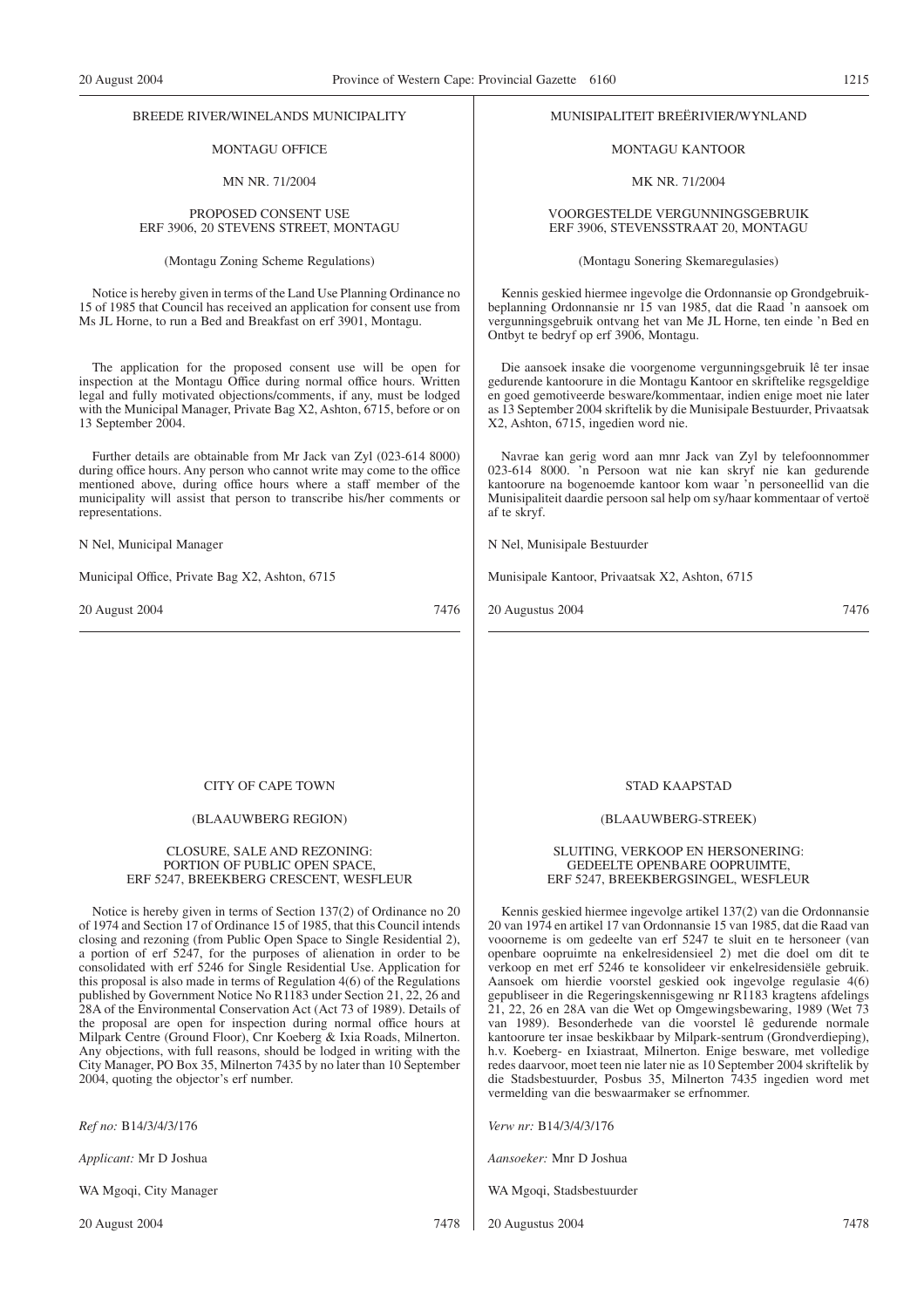#### CAPE AGULHAS MUNICIPALITY

#### APPLICATION FOR CONSENT USE: ERF 51, D-MALL, L'AGULHAS

Notice is hereby given in terms of the Land Use Planning Ordinance, 1985 (Ordinance no. 15 of 1985) that Council has received an application for a consent use from Mr P Maré in order to trade as a liquor store on erf 51, D-Mall, L'Agulhas.

In terms of section 21(4) of the Local Government Act: Municipal Systems, 2000 (Act 32 of 2000) notice is hereby given that persons who can not read or write may request that an employee at any of the reception offices of the Cape Agulhas Municipality assist in the formulation and writing of input, comments or objections.

Further particulars are available for inspection in the office of the undersigned during office hours and written objections, if any, must reach him not later than 13 September 2004.

K Jordaan, Municipal Manager

P O Box 51, Bredasdorp, 7280

20 August 2004 7477

#### CITY OF CAPE TOWN

#### CAPE TOWN REGION

#### CLOSURE OF PORTION OF PUBLIC STREET CANTERBURY DRIVE, BISHOPSCOURT (L.7/13/180-BP) (Sketch Plan STC. 1721)

Portion of Public street adjacent to Canterbury Drive at Bishopscourt, shown lettered ABCDEFG on Sketch Plan STC 1721 is hereby closed in terms of Section 6 of Council Bylaw LA 12783 Promulgated 28 February 2003. (S/3817/25 v2 p.669)

Cape Town Administration, Civic Centre, Cape Town

20 August 2004 7479

#### MUNISIPALITEIT KAAP AGULHAS

#### AANSOEK OM VERGUNNINGSGEBRUIK: ERF 51, D-MALL, L'AGULHAS

Kennis geskied hiermee ingevolge die Ordonnansie op Grondgebruikbeplanning, 1985 (Ordonnansie no. 15 van 1985) dat die Raad 'n aansoek van mnr P Maré ontvang het vir 'n vergunningsgebruik ten einde 'n drankwinkel op erf 51, D-Mall, L'Agulhas te bedryf.

Ingevolge artikel 21(4) van die Wet op Plaaslike Regering: Munisipale Stelsels, 2000 (Wet 32 van 2000) word kennis gegee dat persone wat nie kan lees of skryf nie enige munisipale personeellid by enige ontvangskantore van die Raad te Kaap Agulhas kan nader vir hulpverlening om u kommentaar, beswaar of inset op skrif te stel.

Verdere besonderhede van bogenoemde lê ter insae in die kantoor van die ondergetekende en skriftelike besware, indien enige, moet hom nie later as 13 September 2004 bereik nie.

K Jordaan, Munisipale Bestuurder

Posbus 51, Bredasdorp, 7280

20 Augustus 2004 7477

#### STAD KAAPSTAD

#### KAAPSTADSTREEK

#### SLUITlNG VAN GEDEELTE VAN PUBLIEKEWEG CANTERBURYRYLAAN, BISHOPSCOURT (L.7/13/180-BP) (Sketsplan STC. 1721)

Gedeelte van Publiekestraat aangrensend aan Canterburyrylaan te Bishopscourt, wat met die letters ABCDEFG op Sketsplan STC. 1721 aangetoon word, word hiermee ingevolge Artikel 6 van Ordonnansie LA. 12783 geproklameer 28 Februarie 2003 gesluit. (S/3817/25 v2 p.669)

Kaapstad Administrasie, Burgersentrum, Kaapstad

20 Augustus 2004 7479

#### CITY OF CAPE TOWN

#### CAPE TOWN REGION

#### CLOSURE OF PUBLIC STREET PORTION ERF 320 ADJOINING ERF 2223 PINELANDS (L7/7/359/SEC) (Sketch Plan SZC 911)

The portion of Public Street Erf 320 Pinelands shown lettered DCHG on Sketch Plan SZC 911 is hereby closed in terms of Section 6 of Council Bylaw LA 12783 promulgated on 28 February 2003 (S/14448/34 v1 p. 20).

Wallace Mgoqi, City Manager

Civic Centre, Cape Town

20 August 2004 7480

## STAD KAAPSTAD

#### KAAPSTADSTREEK

#### SLUITING VAN GEDEELTE VAN OPENBARE PAD ERF 320 AANGRENSEND AAN ERF 2223 PINELANDS (L7/7/359/SEC) (Sketsplan SZC 911)

Die gedeelte van openbare pad Erf 320 aangrensend aan Erf 2223 Pinelands wat met die letters DCHG op Sketsplan SZC 911 aangetoon word, word hiermee ingevolge Artikel 6 van Ordonnansie LA 12783 geproklameer op 28 Februarie 2003, gesluit. (S/14448/34 v1 p.20)

Wallace Mgoqi, Stadsbestuurder

Burgersentrum, Kaapstad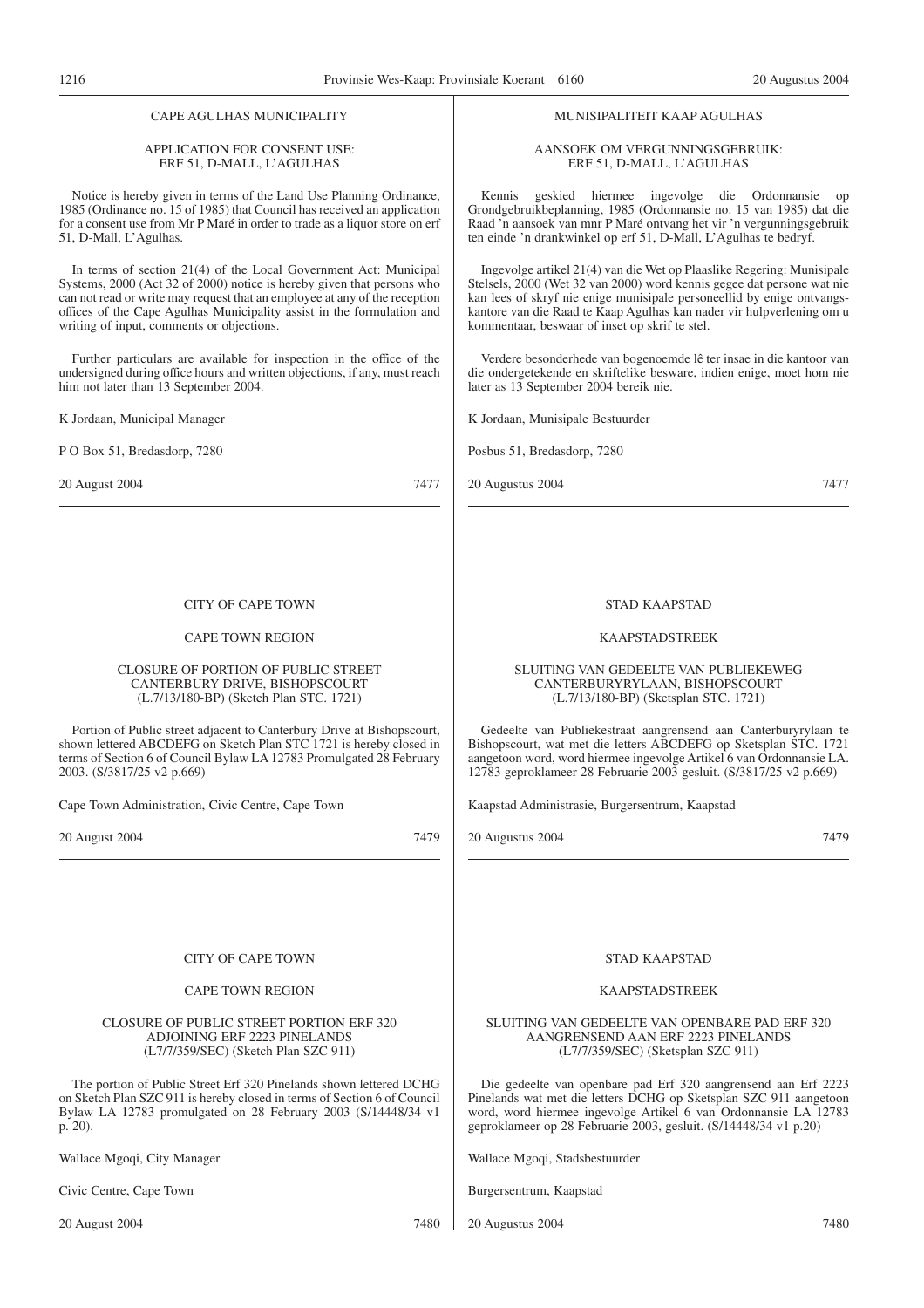#### CITY OF CAPE TOWN

#### (OOSTENBERG REGION)

#### REZONING AND DEPARTURE: ERF 646, 17 NIEMAN STREET, PEERLESS PARK WEST, KRAAIFONTEIN

Notice is hereby given that Council has received an application for the:

*Rezoning* in terms of Section 17 of the Land Use Planning Ordinance, No. 15 of 1985, from Single Residential to General Residential in order to accommodate a single storey block of flats (3 flats) on Erf 646, 17 Nieman Street, Peerless Park West, Kraaifontein;

*Permanent departure* in terms of Section 15 of the Land Use Planning Ordinance, No. 15 of 1985, from the:

a) applicable erf size from 992  $m^2$  to 496  $m^2$ ;

b) lateral building line from 4,5 m to 1,5 m; north-eastern street building line (Nieman Street) from 7,6 m to 6,2 m and the south-western street building line (Horak Street) from 7,6 m to 4,5 m.

Further details of the proposal are open for inspection during normal office hours at Council's offices in Brighton Road, Kraaifontein. Written comments and/or objections against the proposal, with reasons, must be submitted to The City Manager, City of Cape Town (for attention: Miss) C Lambrechts), Private Bag X16, Kuils River 7579 (94 Van Riebeeck Road) on or before 20 September 2004.

WA Mgoqi, City Manager

(Notice no 51/2004) 20 August 2004 7481

#### CITY OF CAPE TOWN

#### (OOSTENBERG REGION)

SPECIAL CONSENT, AMENDMENT OF COUNCIL RESOLUTION AND APPROVAL OF SITE DEVELOPMENT PLAN: ERF 18528, INDUSTRIAL STREET, KRAAIFONTEIN INDUSTRIAL AREA

Invitation for your comment: Notice is hereby given that Council has received the following application:

For *special consent* in terms of Clause 6(i) of the Kraaifontein Scheme Regulations, in order to market and sell newly assembled Volvo mechanical-powered vehicles (shops selling products manufactured on the site) as well as repairing and maintenance of Volvo mechanicalpowered vehicles and the selling of related parts (public garage) on Erf 18528, Industrial Street, Kraaifontein.

For the *amendment of condition* 2(c) of Council's Resolution dated 11 December 1997 in regard to Erf 18528 only in terms of Section 42(3)(a) of the Land Use Planning Ordinance, No 15 of 1985;

to relax the 6 m street building line to 3 m from the street reserve to allow the guard room, as depicted on the site development plan (Volvo Southern Africa) Plan no: SDP—001 (A)\* dated 3 August 2004.

The *approval of the site development plan* (Volvo Southern Africa) Plan no: SDP—001 (A)\* dated 3 August 2004.

Further details of the proposal are open for inspection during normal office hours at Council's offices in Brighton Road, Kraaifontein. Written comments and/or objections against the proposal, with reasons, must be submitted to The City Manager, City of Cape Town (for attention: Ms A Joubert), Private Bag X16, Kuils River 7579 (94 Van Riebeeck Road) on or before 10 September 2004.

WA Mgoqi, City Manager

(Notice no 52/2004) 20 August 2004 7482

#### STAD KAAPSTAD

#### (OOSTENBERG-STREEK)

HERSONERING EN AFWYKING: ERF 646, NIEMANSTRAAT 17, PEERLESS PARK-WES, KRAAIFONTEIN

Kennis geskied hiermee dat die Raad 'n aansoek ontvang het om die:

*Hersonering* ingevolge artikel 17 van die Ordonnansie op Grondgebruikbeplanning, nr. 15 van 1985, vanaf enkelresidensieel na algemeneresidensieel ten einde voorsiening te maak vir 'n enkelverdiepingblok woonstelle (3 woonstelle) op Erf 646, Niemanstraat 17, Peerless Park-Wes, Kraaifontein;

*Permanente afwyking* ingevolge artikel 15 van die Ordonnansie op Grondgebruikbeplanning, nr. 15 van 1985, van die:

- a) toepaslike erfgrootte vanaf 992 m<sup>2</sup> na 496 m<sup>2</sup>;
- b) syboulyn vanaf 4,5 m na 1,5 m; noord-oostelike straatboulyn (Niemanstraat) vanaf 7,6 m na 6,2 m en die suid-westelike straatboulyn (Horakstraat) vanaf 7,6 m na 4,5 m.

Nadere besonderhede van die aansoek lê gedurende normale kantoorure ter insae by die Raad se kantore te Brightonweg, Kraaifontein. Skriftelike kommentaar en/of besware teen die aansoek, met redes daarvoor, moet voor of op 20 September 2004 aan Die Stadsbestuurder, Stad Kaapstad (vir aandag: mej C Lambrechts), Privaat Sak X16, Kuilsrivier 7579 (Van Riebeeckweg 94), voorgelê word.

WA Mgoqi, Stadsbestuurder

(Kennisgewingnr 51/2004) 20 Augustus 2004 7481

#### STAD KAAPSTAD

#### (OOSTENBERG-STREEK)

#### SPESIALE VERGUNNING, WYSIGING VAN RAADSBESLUIT ASOOK GOEDKEURING VAN DIE TERREINONTWIKKELINGSPLAN: ERF 18528, INDUSTRIALRYLAAN, KRAAIFONTEIN INDUSTRIËLE GEBIED

Uitnodiging vir u kommentaar: Kennis geskied hiermee dat die Raad die volgende aansoek ontvang het:

'n *Spesiale vergunning* ingevolge Klousule 6(i) van die Kraaifonteinskemaregulasies ten einde nuut gemonteerde, meganiesaangedrewe Volvo-voertuie te bemark en verkoop (winkels wat produkte op perseel vervaardig en verkoop) asook die herstel en instandhouding van meganiesaangedrewe Volvo-voertuie en die verkope van gepaardgaande onderdele (openbare motorhawe) op Erf 18528, Industrialrylaan, Kraaifontein, te magtig.

*Wysiging van voorwaarde* 2(c) van die Raadsbesluit van 11 Desember 1997 ten opsigte van slegs Erf 18528 ingevolge artikel 42(3)(a) van die Ordonnansie op Grondgebruikbeplanning, nr 15 van 1985:

die wysiging behels die verslapping van die neergelegde 6 mstraatboulyn tot 3 m vanaf die straatgrens vir die oprigting van die sekuriteitskamer, soos voorgestel op die terreinontwikkelingsplan (Volvo Suidelike Afrika), plan no: SDP—001 (a)\* van 3 Augustus 2004.

Die *goedkeuring van die terreinontwikkelingsplan* (Volvo Suidelike Afrika), plan no: SDP—001 (a)\* van 3 Augustus 2004.

Nadere besonderhede van die aansoek lê gedurende normale kantoorure ter insae by die Raad se kantore te Brightonweg, Kraaifontein. Skriftelike kommentaar en/of besware teen die aansoek, met redes daarvoor, moet voor of op 10 September 2004 aan Die Stadsbestuurder, Stad Kaapstad (vir aandag: mej A Joubert), Privaat Sak X16, Kuilsrivier 7579 (Van Riebeeckweg 94), voorgelê word.

WA Mgoqi, Stadsbestuurder

(Kennisgewing nr 52/2004) 20 Augustus 2004 7482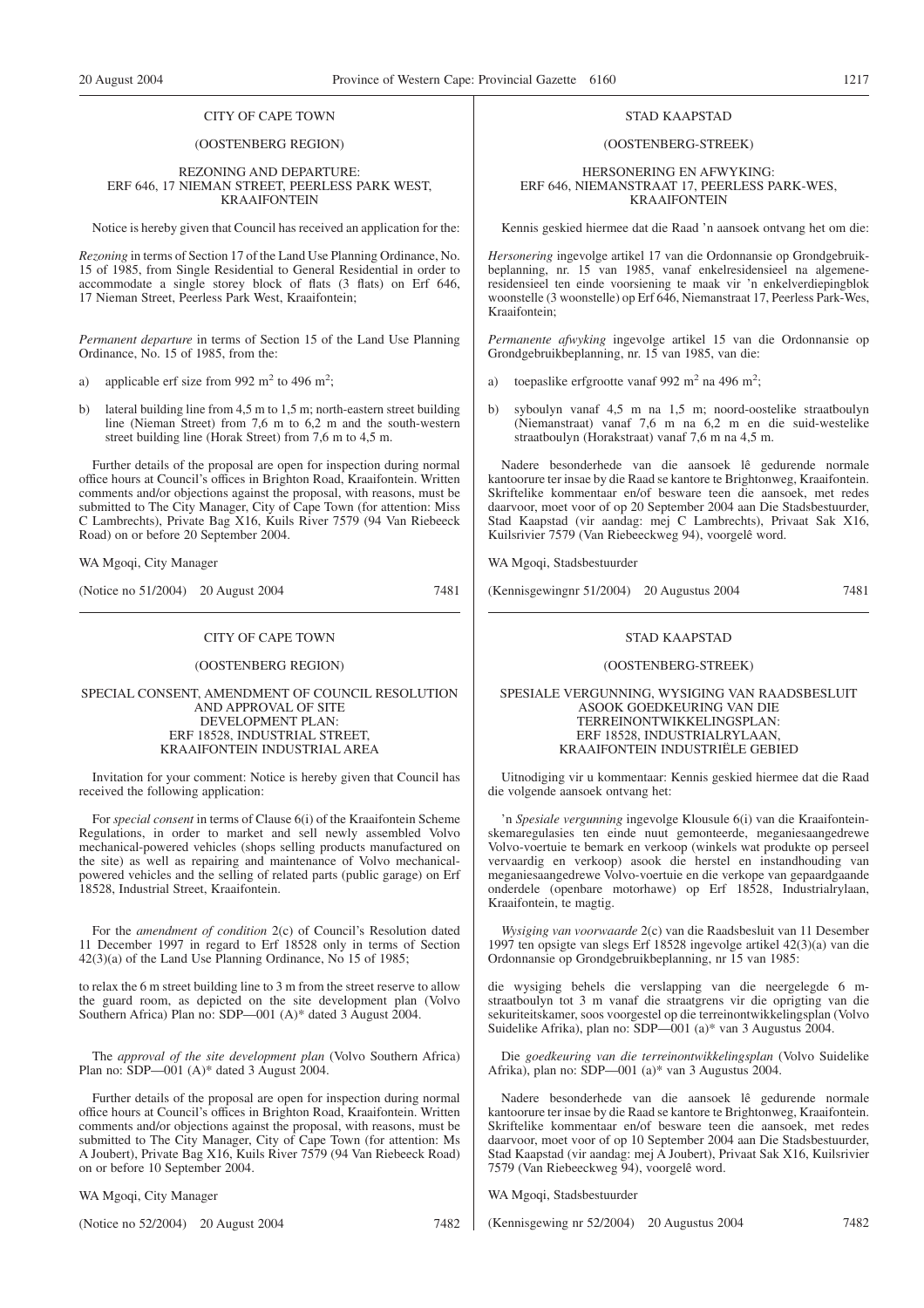#### CITY OF CAPE TOWN

#### (TYGERBERG REGION)

#### PAROW ZONING SCHEME: REZONING: ERF 7242, 48 MCINTYRE STREET, GLENLILY, PAROW

Notice is hereby given in terms of the Land Use Planning Ordinance, 1985 (No 15 of 1985) that an application has been received for a rezoning. The proposal entails the rezoning of Erf 7242, Parow from Single Residential to Local Business to permit professional offices on the property. Further particulars are available on appointment from Ms T Kotze, 3rd Floor, Municipal Offices, Voortrekker Road, Parow (tel. (021) 938-8436) during normal office hours. Any objection to the proposed rezoning should be lodged in writing with the undersigned by no later than 22 September 2004.

Kindly note that this office must refer all objections to the applicant for comments before the application can be submitted to Council for a decision. (T/CE 18/6/16/18)

WA Mgoqi, City Manager

20 August 2004 7483

#### GEORGE MUNICIPALITY

#### NOTICE NO: 215/2004

#### PROPOSED CONSOLIDATION AND DEPARTURE: ERVEN 1280-1285, 3064 AND 4281-4284, C/O YORK AND VICTORIA STREETS, GEORGE

Notice is hereby given that Council has received the following application on the abovementioned properties:

- 1. The consolidation of erven 1280-1285, 3064 and 4281-4284, George.
- 2. Departure in terms of Section 15 of Ordinance 15 of 1985 with regards to:
- (1) Height: to allow a 7 storey building
- (2) Building Lines: Side building line relaxation from 13,45 m to 9,75 m, 13,45 m to 10,80 m and 13,45 m to 12,00 m with regards to the 7th floor of the proposed addition.

Details of the proposal are available for inspection at the Council's office at Bloemhof Centre, York Street, George, during normal office hours, Monday to Friday.

Enquiries: Keith Meyer, Reference: 2/4

Motivated objections, if any, must be lodged in writing with the Deputy Director: Planning, by not later than 20 September 2004.

Any person, who is unable to write, can submit their objection verbally to the Council's office where they will be assisted by a staff member to put their comments in writing.

G W Louw, Acting Municipal Manager

Civic Centre, York Street, George, 6530

20 August 2004 7484

#### STAD KAAPSTAD

#### (TYGERBERG-STREEK)

#### PAROW-SONERINGSKEMA: HERSONERING: ERF 7242, MCINTYRESTRAAT 48, GLENLILY, PAROW

Kennis geskied hiermee ingevolge die Ordonnansie op Grondgebruikbeplanning, 1985 (nr 15 van 1985), dat 'n aansoek ontvang is om 'n hersonering. Die voorstel behels die hersonering van erf 7242, Parow vanaf enkelresidensieel na plaaslike sake om professionele kantore op die eiendom toe te laat. Nadere besonderhede is gedurende kantoorure volgens afspraak by me T Kotze, 3de Verdieping, Munisipale Kantore, Voortrekkerweg, Parow (tel. (021) 938-8436) verkrygbaar. Enige besware teen die voorgestelde hersonering kan skriftelik by die ondergetekende ingedien word voor of op 22 September 2004.

Neem asseblief kennis dat hierdie kantoor enige besware wat ontvang word na die aansoeker vir kommentaar moet verwys alvorens die aansoek aan die Raad vir 'n beslissing voorgelê kan word. (T/CE 18/6/16/18)

WA Mgoqi, Stadsbestuurder

20 Augustus 2004 7483

#### MUNISIPALITEIT GEORGE

#### KENNISGEWING NR: 215/2004

#### VOORGESTELDE KONSOLIDASIE EN AFWYKING: ERWE 1280-1285, 3084 EN 4281-4284, H/V YORK- EN VICTORIASTRATE, GEORGE

Kennis geskied hiermee dat die Raad die volgende aansoek op bogenoemde eiendomme ontvang het:

- 1. Die konsolidasie van erwe 1280-1285, 3064 en 4281-4284 George;
- 2. Afwyking in terme van Artikel 15 van Ordonnansie 15 van 1985 ten opsigte van:
- (1) Hoogte: Om 'n 7 verdieping gebou toe te laat;
- (2) Boulyne: Sygrensboulynverslapping vanaf 13,45 m tot 9,75 m, 13,45 m tot 10,80 m en 13,45 m tot 12,00 m ten opsigte van die 7de vloer van die voorgestelde aanbouing.

Volledige besonderhede van die voorstel sal gedurende gewone kantoorure, Maandag tot Vrydag, ter insae wees by die Raad se kantoor te Bloemhofsentrum, Yorkstraat, George.

Navrae: Keith Meyer, Verwysing: 2/4

Gemotiveerde besware, indien enige, moet skriftelik by die Adjunk Direkteur: Beplanning ingedien word nie later nie as 20 September 2004.

Indien 'n persoon nie kan skryf nie, kan sodanige persoon sy kommentaar mondelings by die Raad se kantoor aflê waar 'n personeellid sal help om die kommentaar/vertoë op skrif te stel.

G W Louw, Waarnemende Munisipale Bestuurder

Burgersentrum, Yorkstraat, George, 6530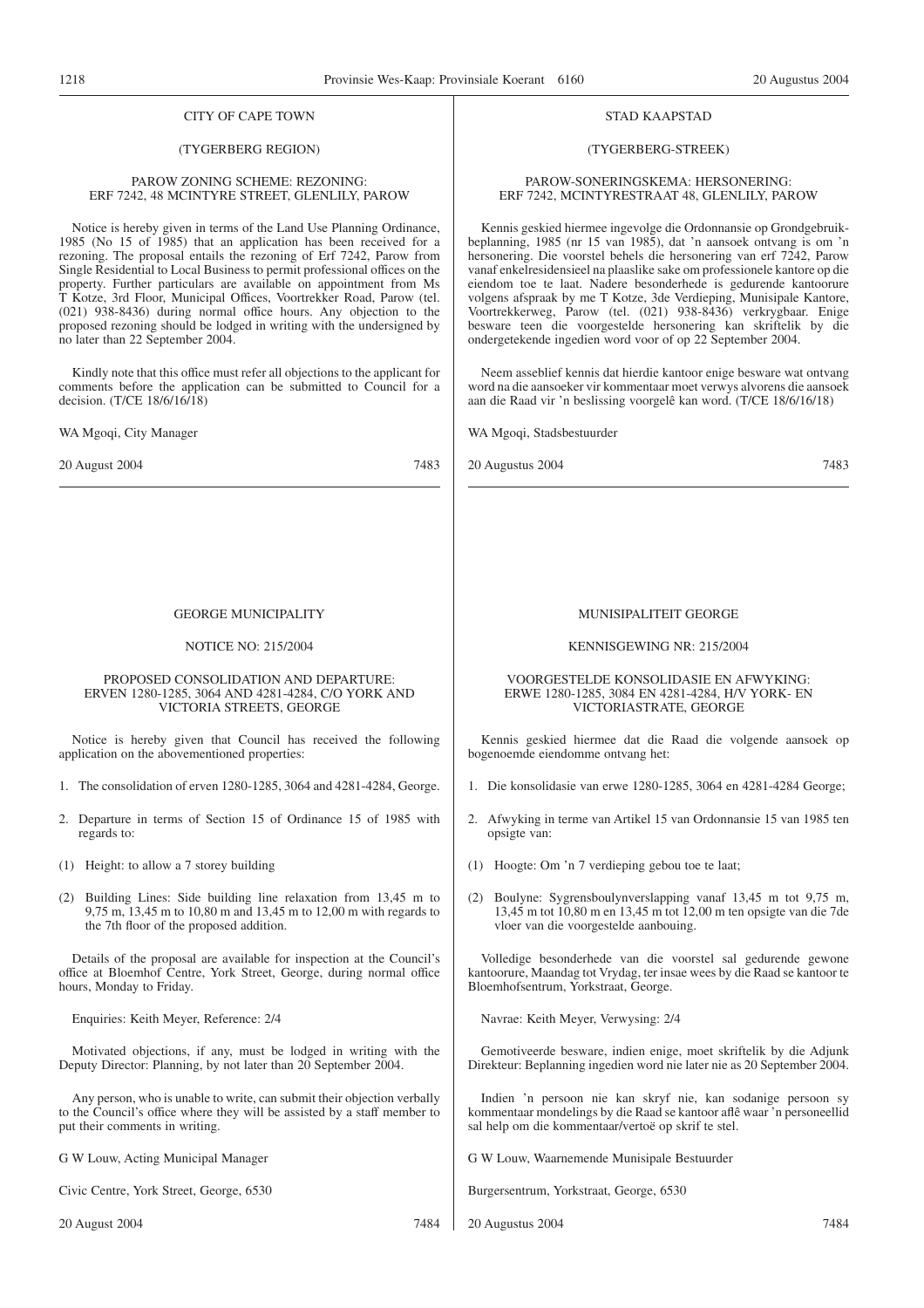#### GEORGE MUNICIPALITY

#### NOTICE NO: 214/2004

#### PROPOSED REZONING: EF2F 255, 36 FORTUIN STREET, BLANCO

Notice is hereby given, that Council has received an application for the rezoning in terms of Section 17(2)a of Ordinance 15/1985, of a portion of the abovementioned property from Single Residential to Business.

Details of the proposal are available for inspection at the Council's office at Bloemhof Centre, York Street, George, during normal office hours, Mondays to Fridays. Enquiries: Keith Meyer. Reference: Erf 255, Blanco.

Motivated objections, if any, must be lodged in writing with the Deputy Director: Planning, by not later than 20 September 2004.

Any person, who is unable to write, can submit their objection verbally to the Council's office where they will be assisted by a staff member to put their comments in writing.

GW Louw, Acting Municipal Manager

Civic Centre, York Street, George, 6530

20 August 2004 7485

#### MUNISIPALITEIT GEORGE

KENNISGEWING NR: 214/2004

VOORGESTELDE HERSONERING: ERF 255, FORTUINSTRAAT 36, BLANCO

Kennis geskied hiermee dat die Raad 'n aansoek ontvang het, vir die hersonering in terme van Artikel 17(2)a van Ordonnansie 15/1985, van 'n gedeelte van bogenoemde eiendom vanaf Enkelwoon na Sake.

Volledige besonderhede van die voorstel sal gedurende gewone kantoorure, Maandag tot Vrydag, ter insae wees by die Raad se kantoor te Bloemhofsentrum, Yorkstraat, George. Navrae: Keith Meyer. Verwysing: Erf 255, Blanco.

Gemotiveerde besware, indien enige, moet skriftelik by die Adjunk-Direkteur: Beplanning ingedien word nie later nie as 20 September 2004.

Indien 'n persoon nie kan skryf nie, kan sodanige persoon sy kommentaar mondelings by die Raad se kantoor aflê waar 'n personeellid sal help om die kommentaar/vertoë op skrif te stel.

GW Louw, Waarnemende Munisipale Bestuurder

Burgersentrum, Yorkstraat, George, 6530

20 Augustus 2004 7485

#### GEORGE MUNICIPALITY

#### NOTICE NO: 213/2004

#### PROPOSED REZONING: ERF 1316, C/O PROGRESS AND CROSS STREETS, DORMEHLSDRIFT, GEORGE

Notice is hereby given that Council has received an application, in terms of Section 17(2)a of Ordinance 15/1985, for the rezoning of abovementioned property from Single Residential to General Residential.

Details of the proposal are available for inspection at the Council's office at Bloemhof Centre, York Street, George, during normal office hours, Mondays to Fridays. Enquiries: Keith Meyer. Reference: Erf 1316, George.

Motivated objections, if any, must be lodged in writing with the Deputy Director: Planning, by not later than 20 September 2004.

Any person, who is unable to write, can submit their objection verbally to the Council's office where they will be assisted by a staff member to put their comments in writing.

G W Louw, Acting Municipal Manager

Civic Centre, York Street, George, 6530

MUNISIPALITEIT GEORGE

KENNISGEWING NR. 213/2004

VOORGESTELDE HERSONERING: ERF 1316, H/V PROGRESS- EN CROSS STRATE, DORMEHLSDRIFT, GEORGE

Kennis geskied hiermee dat die Raad 'n aansoek ontvang het, in terme van Artikel 17(2)a van Ordonnansie 15/1985, vir die hersonering van bogenoemde eiendom vanaf Enkelwoon na Algemene Woon.

Volledige besonderhede van die voorstel sal gedurende gewone kantoorure, Maandag tot Vrydag, ter insae wees by die Raad se kantoor te Bloemhofsentrum, Yorkstraat, George. Navrae: Keith Meyer. Verwysing: Erf 1316, George.

Gemotiveerde besware, indien enige, moet skriftelik by die Adjunk-Direkteur: Beplanning ingedien word nie later nie as 20 September 2004.

Indien 'n persoon nie kan skryf nie, kan sodanige persoon sy kommentaar mondelings by die Raad se kantoor aflê waar 'n personeellid sal help om die kommentaar/vertoë op skrif te stel.

GW Louw, Waarnemende Munisipale Bestuurder

Burgersentrum, Yorkstraat, George, 6530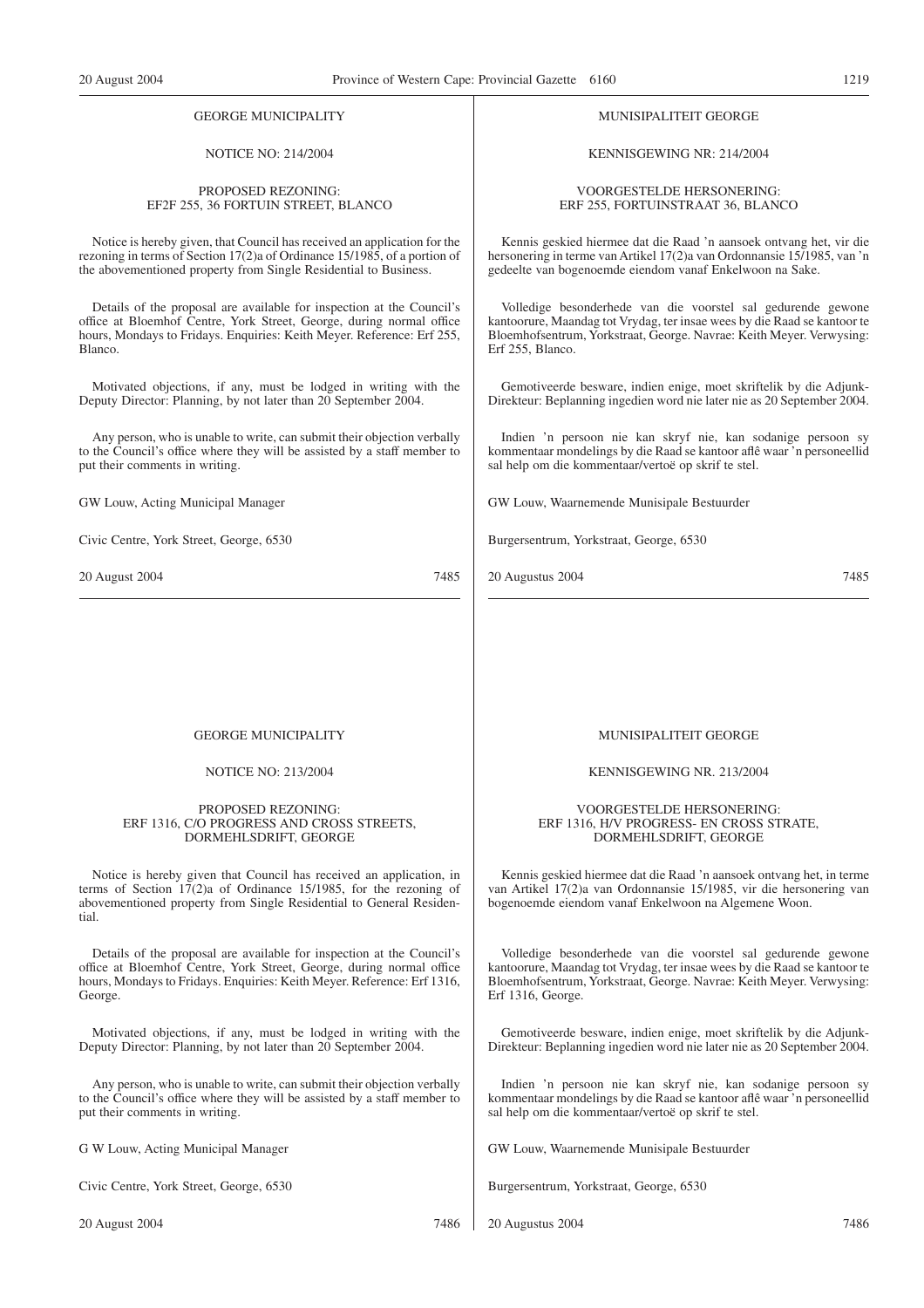#### KNYSNA MUNICIPALITY

LAND USE PLANNING ORDINANCE, 1985 (ORDINANCE 15 OF 1985)

#### LOCAL GOVERNMENT ACT: MUNICIPAL SYSTEMS, 2000 (ACT 32 OF 2000)

#### PROPOSED REGIONAL STRUCTURE PLAN AMENDMENT AND REZONING: PORTION 37 OF THE FARM UITZICHT NO. 216, DISTRICT KNYSNA

Notice is hereby given that the undermentioned application has been received by the Municipal Manager and is open for inspection at the Municipal Building, Clyde Street, Knysna. Any objections, with full reasons therefor, should be lodged in writing with the Municipal Manager, PO Box 21, Knysna, 6570 on or before Wednesday, 28 July 2004 quoting the above Ordinance and objector's erf number.

Notice is further given in terms of Section 21(4) of the Local Government Act: Municipal Systems 2000 (Act 32 of 2000) that people who cannot write can approach the Town Planning Section during normal office hours at the Municipal Offices where the Secretary will refer you to the responsible official whom will assist you in putting your comments or objections in writing.

#### *Applicant Nature of Application*

Tho Survey Partnership (on behalf of Albie Dot Burger Trust)

1. Amendment of the Knysna/Wilderness/ Plettenberg Bay Regional Structure Plan in respect of Portion 37 of the Farm Uitzicht No. 216 from ''Agriculture/ Forestry'' to ''Township Development'' Designation;

- 2. Rezoning to in terms of Section 17 the Land Use Planning Ordinance, 15 of 1985, from ''Agriculture Zone I'' to ''Subdivisional Area'' for the following uses:
	- (a) 68 Residential 1 (''Single Residential'') erven;
	- (b) 1 Residential II (''Group Housing'') erf to accommodate 22 group housing units;
	- (c) ''Open Space II'' (''Private Open Space'') and Private Road.

D. Daniels, Municipal Manager

File reference: KNY216/37 20 August 2004 7487

#### LANGEBERG MUNICIPALITY

#### APPLICATION FOR CONSENT USE ON PORTION OF ERF 569 MELKHOUTFONTEIN STILBAAI

Notice is hereby given in terms of Regulation 4.6 of P.K 1048/1988 that the Council received an application for consent use on a Portion of Erf 569 Melkhoutfontein Stilbaai to run a Place of Entertainment (Portion adjacent to Community Hall).

Details can be obtained from the undersigned during office hours and objections must be lodged in writing with the undersigned not later than 23 September 2004.

People who cannot write can approach the office of the undersigned during normal office hours, where the responsible official will assist you in putting your comments of objections in writing.

J.H. Veldsman, Municipal Manager, Langeberg Municipality, P.O. Box 2, Stilbaai, 6674.

#### KNYSNA MUNISIPALITEIT

ORDONNANSIE OP GRONDGEBRUIKBEPLANNING, 1985 (ORDONNANSIE 15 VAN 1985)

#### WET OP PLAASLIKE REGERING: MUNISIPALE STELSELS, 2000 (WET 32 VAN 2000)

#### VOORGESTELDE STREEKSTRUKTUURPLAN WYSIGING EN HERSONERING: GEDEELTE 37 VAN DIE PLAAS UITZICHT NO. 216, DISTRIK KNYSNA

Kennis geskied hiermee dat die onderstaande aansoek deur die Munisipale Bestuurder ontvang is en ter insae lê by die Munisipale Gebou, Clydestraat, Knysna. Enige besware met volledige redes daarvoor, moet skriftelik by die Munisipale Bestuurder, Posbus 21, Knysna, 6570 ingedien word op of voor Woensdag, 28 Julie 2004 met vermelding van bogenoemde Ordonnansie en beswaarmaker se erfnommer.

Ingevolge Artikel 21(4) van die Wet op Plaaslike Regering: Munisipale Stelsels 2000 (Wet 32 van 2000) word verder kennis gegee dat persone wat nie kan skryf nie die Stadsbeplanningsafdeling kan nader tydens normale kantoorure waar die Sekretaresse u sal verwys na die betrokke amptenaar wat u sal help om u kommentaar of besware op skrif te stel.

(namons Albie Dot Burger Trust)

#### *Aansoeker Aard van Aansoek*

The Survey Partnership 1. Wysiging van die Knysna/Wildernis/ Plettenbergbaai Streekstruktuurplan ten opsigte van Gedeelte 37 van die Plaas Uitzicht Nr. 216 vanaf ''Landbou/ Bosbou'' na ''Dorpsontwikkeling'' toewysing;

- 2. Ingevolge Artikel 17 van die Ordonnansie op Grondgebruiksbeplanning, 15 van 1985, die hersonering van die gemelde plaasgedeelte vanaf ''Landbousone I'', na Onderverdelingsgebied vir die volgende gebruike:
	- (a) 68 ''Residensieël I'' (Enkel Residensieël) erwe;
	- (b) 1 Residensieël II (''Groepsbehuising'') erf om 22 groepsbehuisingeenhede te akkommodeer;
	- (c) Oopruimte II (Privaat Oopruimte); en Privaatpad.

D. Daniels, Munisipale Bestuurder

Lêerverwysing: KNY216/37 20 Augustus 2004 7487

#### AANSOEK OM VERGUNNINGSGEBRUIK OP GEDEELTE VAN ERF 569 MELKHOUTFONTEIN STILBAAI

LANGEBERG MUNISIPALITEIT

Kennis geskied hiermee ingevolge Regulasie 4.6 van P.K. 1048/1988 dat die Raad 'n aansoek ontvang het om vergunningsgebruik vir die bedryf van 'n Vermaaklikheidsplek op 'n Sake I perseel, gedeelte van Erf 569 Melkhoutfontein (perseel aanliggend Gemeenskapsaal).

Besonderhede van die voorgestelde aansoek is ter insae by die kantoor van die ondergetekende gedurende kantoorure. Enige besware teen die voorgenome aansoek moet skriftelik by die kantoor van die ondergetekende ingedien word nie later as 23 September 2004.

Persone wat nie kan skryf nie, kan die onderstaande kantoor nader tydens normale kantoorure waar die betrokke amptenaar u sal help om u kommentaar of besware op skrif te stel.

J.H. Veldsman, Munisipale Bestuurder, Langeberg Munisipaliteit, Posbus 2, Stilbaai, 6674.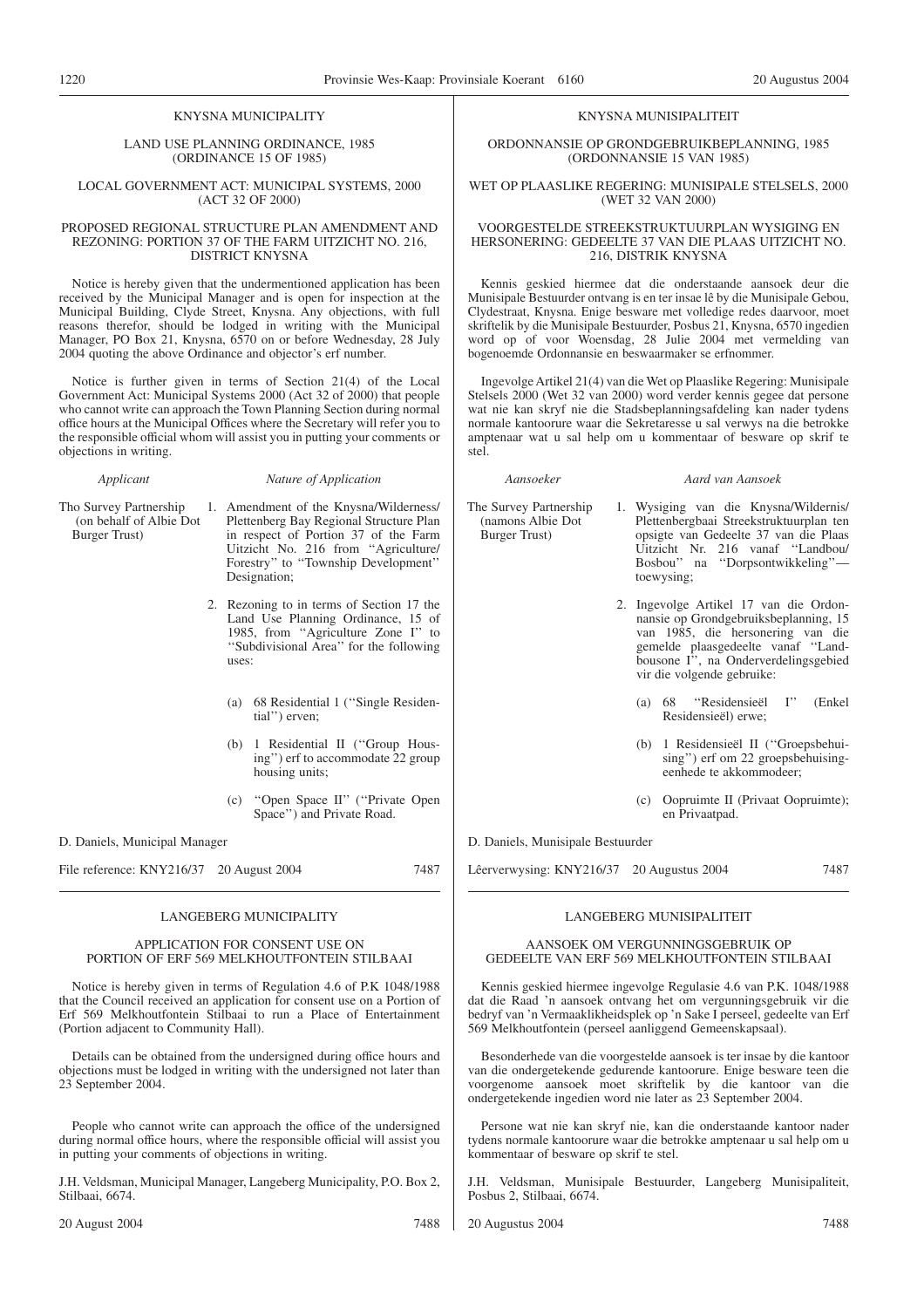#### MATZIKAMA MUNICIPALITY

#### NOTICE: APPLICATION FOR REZONING

Notice is hereby given in terms of section 17(2) of the Land Use Planning Ordinance, No 15 of 1985 that an application, as set out below, has been submitted to Matzikama Municipality:

*Owner:* ED Smith

*Applicant:* Roux on behalf of Matzikama Funeral Services

*Property:* Erf 262, Vredendal

*Locality:* Central Street, Vredendal

*Existing zoning:* Bussiness zone I

#### *Proposed development:*

Rezoning of a Erf 262, Vredendal to Business zone II for a service trade to run an undertaking services business and to erect a nisch wall on the corner of erf.

Full details can be obtained at the office of the Director: Administration during normal office hours. Motivated objections and/or comments, against the application, should be lodged in writing on or before Monday, 20 September 2004.

Please note that in terms of Section 21(4) of the Act on Local Government: Municipal Systems Act, No 32 of 2000 persons who cannot read or write be invited to visit the office of the Director: Administration where officials will assist them to formulate your objection and/or complete any relevant documentation.

DGI O'Neill, Acting Municipal Manager, Municipal Offices, 37 Church Street, P.O. Box 98, Vredendal, 8160.

Tel: 027-213 1045 Fax: 027-213 3238

Notice No: 72/2004 20 August 2004 7489

#### MOSSEL BAY MUNICIPALITY

ORDINANCE ON LAND USE PLANNING, 1985 (ORD. 15 OF 1985)

#### LOCAL GOVERNMENT ACT: MUNICIPAL SYSTEMS, 2000 (ACT 32 OF 2000)

#### PORTION 33 OF THE FARM KLIPHEUVEL 143

#### PROPOSED CONSENT USE

It is hereby notified in terms of Regulation 4.6 of GN 1048/1988 of the above Ordinance and Clause 2.5 of the Mossel Bay Zoning Scheme Regulations, 1984, that the undermentioned application has been received by the Municipal Manager and is open to inspection at the Department: Town Planning; 4th floor; Montagu Street, Mossel Bay. Any objections, with full reasons therefor, should be lodged in writing to the Municipal Manager, P.O. Box 24, Mossel Bay, 6500 on or before Monday, 20 September 2004 quoting the above Ordinance and objector's erf number. In terms of Section 21(4) of the Local Government Act: Municipal Systems, 2000 (Act 32 of 2000) notice is hereby given that people who cannot write can approach any one of the five Customer Care Manager of Council at Mossel Bay, D'Almeida, Kwanonqaba, Hartenbos and Great Brak River respectively whom will assist you in putting your comments or objections in writing.

*Applicant Nature of Application*

Kotze Attorneys Application for consent to use the property for the purposes of a restaurant and wine cellar.

C. Zietsman, Municipal Manager

File Reference: Klipheuvel 143/33 20 August 2004 7490

#### MUNISIPALITEIT MATZIKAMA

#### KENNISGEWING: AANSOEK OM HERSONERING

Kennis geskied hiermee ingevolge Artikel 17(2) van die Ordonnansie op Grondgebruikbeplanning, No 15 van 1985 saamgelees met Artikel 21 van die Wet op Plaaslike Regering: Munisipale Stelsels, No 32 van 2000, dat die raad die volgende aansoek ontvang het vir oorweging:

*Eienaar:* EM Smith

*Aansoeker:* M M Roux nms Matzikama Begrafnisdienste

*Eiendom:* Erf 262, Vredendal

*Ligging:* Sentraalstraat, Vredendal

*Huidige sonering:* Sakesone I

*Voorstel:*

Die hersonering van Erf 262, Vredendal na Sakesone II vir 'n diensgebruik ten einde 'n lykversorgingslokaal te bedryf asook 'n nismuur op hoek van eiendom op te rig.

Volledige besonderhede is verkrygbaar by die Direkteur Administrasie gedurende kantoorure en alle skriftelike, gemotiveerde besware, teen die voorstel, moet die ondergetekende bereik voor/op Maandag, 20 September 2004.

Geliewe kennis te neem dat persone ingevolge Artikel 21(4) van die Wet op Plaaslike Regering: Munisipale Stelsels, No 32 van 2000 genooi word om ingeval waar u nie kan lees of skryf die kantoor van die Direkteur Administrasie te besoek waar personeel u behulpsaam sal wees, gedurende genoemde ure, met of die formulering van persoon se beswaar en/of die voltooiing van enige tersaaklike dokumentasie.

DGI O'Neill, Wnde Munisipale Bestuurder, Munisipale Kantore, Kerkstraat 37, Posbus 98, Vredendal, 8160.

Tel: 027-213 1045 Faks: 027-213 3238

Kennisgewing No: 72/2004 20 Augustus 2004 7489

#### MOSSELBAAI MUNISIPALITEIT

#### ORDONNANSIE OP GRONDGEBRUIKBEPLANNING, 1985 (ORD. 15 VAN 1985)

#### WET OP PLAASLIKE REGERING: MUNISIPALE STELSELS, 2000 (WET 32 VAN 2000)

#### GEDEELTE 33 VAN DIE PLAAS KLIPHEUVEL 143

#### VOORGESTELDE VERGUNNINGSGEBRUIK

Kragtens Regulasie 4.6 van PK 1048/1988 van die bostaande Ordonnansie en Klousule 2.5 van die Mosselbaai Soneringskemaregulasies, 1984 word hiermee kennis gegee dat die onderstaande aansoek deur die Munisipale Bestuurder ontvang is en ter insae lê by die Departement: Stadsbeplanning; 4de vloer, Montagustraat, Mosselbaai. Enige besware met volledige redes daarvoor, moet skriftelik by die Munisipale Bestuurder, Posbus 25, Mosselbaai, 6500 ingedien word op of voor Maandag, 20 September 2004 met vermelding van bogenoemde Ordonnansie en Beswaarmaker se erfnommer. In gevalle waar kommentaar nie betyds ontvang word nie, sal daar voortgegaan word met die prosessering van die aansoek en laat kommentaar geïgnoreer word. Ingevolge Artikel 21(4) van die Wet op Plaaslike Regering: Munisipale Stelsels, 2000 (Wet 32 van 2000) word kennis gegee dat persone wat nie kan skryf nie enige van die vyf Klantediensbestuurders van die Raad te Mosselbaai, D'Almeida, Kwanonqaba, Hartenbos en Groot-Brakrivier onderskeidelik nader vir hulpverlening om u kommentaar of besware op skrif te stel.

# *Aansoeker Aard van Aansoek* Kotze Prokureurs Aansoek om Vergunning om die eiendom te gebruik vir 'n restaurant en wynkelder.

- C. Zietsman, Munisipale Bestuurder
- Lêer Verwysing: Klipheuvel 143/33 20 Augustus 2004 7490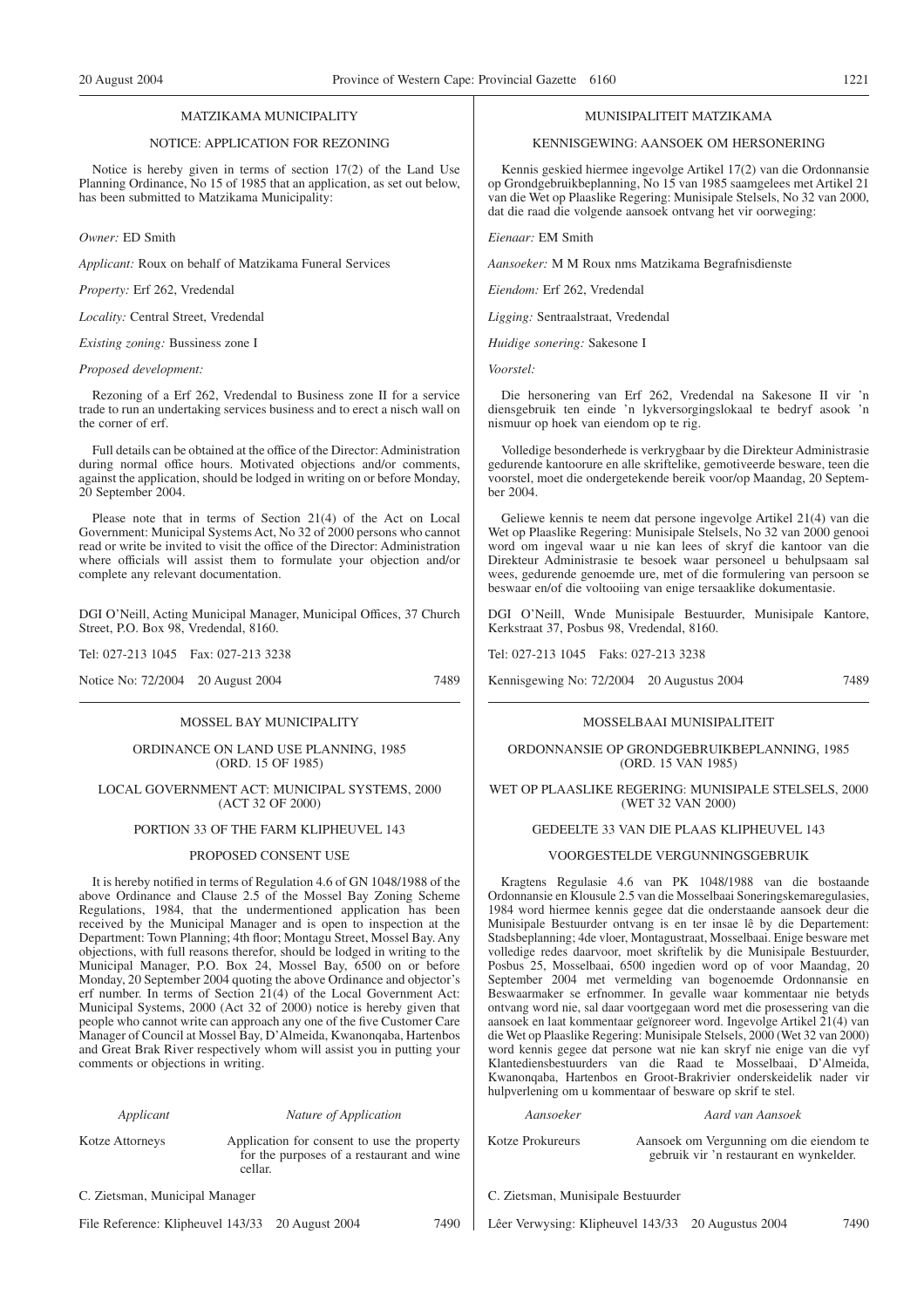#### MOSSEL BAY MUNICIPALITY

ORDINANCE ON LAND USE PLANNING, 1985 (ORD. 15 OF 1985)

LOCAL GOVERNMENT ACT: MUNICIPAL SYSTEMS, 2000 (ACT 32 OF 2000)

## ERF 247, 10 GALLIE MEYER STREET, GLENTANA

#### PROPOSED DEPARTURE

It is hereby notified in terms of Section 15 of the above Ordinance that Mossel Bay Zoning Scheme Regulations, 1984, that the undermentioned application has been received by the Municipal Manager and is open to inspection at the Department: Town Planning; 4th floor; Montagu Street, Mossel Bay. Any objections, with full reasons therefor, should be lodged in writing to the Municipal Manager, P.O. Box 24, Mossel Bay, 6500 on or before Monday, 20 September 2004 quoting the above Ordinance and objector's erf number. In terms of Section 21(4) of the Local Government Act: Municipal Systems, 2000 (Act 32 of 2000) notice is hereby given that people who cannot write can approach any one of the five Customer Care Manager of Council at Mossel Bay, D'Almeida, Kwanonqaba, Hartenbos and Great Brak River respectively whom will assist you in putting your comments or objections in writing.

*Applicant Nature of Application*

E.C. Fourie Departure from the land use Restrictions to operate a guest-house.

File Reference: 15/4/34/5

C. Zietsman, Municipal Manager

20 August 2004 7491

#### MOSSEL BAY MUNICIPALITY

ORDINANCE ON LAND USE PLANNING, 1985 (ORD. 15 OF 1985)

#### LOCAL GOVERNMENT ACT: MUNICIPAL SYSTEMS, 2000 (ACT 32 OF 2000)

PORTION 124 (PORTION OF PORTION 14) OF THE FARM VOORBURG 255, MOSSEL BAY

#### PROPOSED DEPARTURE

It is hereby notified in terms of Section 15 of the above Ordinance that the undermentioned application has been received by the Municipal Manager and is open to inspection at the Department: Townplanning; 4th floor; Montagu Street, Mossel Bay. Any objections, with full reasons therefor, should be lodged in writing to the Municipal Manager, P.O. Box 24, Mossel Bay, 6500 on or before Monday, 20 September 2004 quoting the above Ordinance and objector's erf number. In terms of Section 21(4) of the Local Government Act: Municipal Systems, 2000 (Act 32 of 2000) notice is hereby given that people who cannot write can approach any one of the five Customer Care Manager of Council at Mossel Bay, D'Almeida, KwaNonqaba, Hartenbos and Great Brak River respectively whom will assist you in putting your comments or objections in writing.

#### *Applicant Nature of Application*

operate a guest-house.

W.G.L. + A.M. Olivier Departure from the land use Restrictions to

File Reference: 15/4/34/5

C. Zietsman, Municipal Manager

20 August 2004 7492

## MOSSELBAAI MUNISIPALITEIT

ORDONNANSIE OP GRONDGEBRUIKBEPLANNING, 1985 (ORD. 15 VAN 1985)

#### WET OP PLAASLIKE REGERING: MUNISIPALE STELSELS, 2000 (WET 32 VAN 2000)

# ERF 247, GALLIE MEYERSTRAAT 10, GLENTANA

#### VOORGESTELDE AFWYKING

Kragtens Artikel 15 van die Ordonnansie word hiermee kennis gegee dat die onderstaande aansoek deur die Munisipale Bestuurder ontvang is en ter insae lê by die Departement: Stadsbeplanning; 4de vloer, Montagustraat, Mosselbaai. Enige besware met volledige redes daarvoor, moet skriftelik by die Munisipale Bestuurder, Posbus 25, Mosselbaai, 6500 ingedien word op of voor Maandag, 20 September 2004 met vermelding van bogenoemde Ordonnansie en Beswaarmaker se erfnommer. In gevalle waar kommentaar nie betyds ontvang word nie, sal daar voortgegaan word met die prosessering van die aansoek en laat kommentaar geïgnoreer word. Ingevolge Artikel 21(4) van die Wet op Plaaslike Regering: Munisipale Stelsels, 2000 (Wet 32 van 2000) word kennis gegee dat persone wat nie kan skryf nie enige van die vyf Klantediensbestuurders van die Raad te Mosselbaai, D'Almeida, Kwanonqaba, Hartenbos en Groot-Brakrivier onderskeidelik nader vir hulpverlening om u kommentaar of besware op skrif te stel.

*Aansoeker Aard van Aansoek*

E.C. Fourie Afwyking van die Grondgebruikbeperkings ten einde 'n gastehuis te bedryf.

Lêer Verwysing: 15/4/34/5

C. Zietsman, Munisipale Bestuurder

20 Augustus 2004 7491

#### MOSSELBAAI MUNISIPALITEIT

ORDONNANSIE OP GRONDGEBRUIKBEPLANNING, 1985 (ORD. 15 VAN 1985)

#### WET OP PLAASLIKE REGERING: MUNISIPALE STELSELS, 2000 (WET 32 VAN 2000)

#### GEDEELTE 124 (GEDEELTE VAN GEDEELTE 14) VAN DIE PLAAS VOORBURG 255, MOSSELBAAI

#### VOORGESTELDE AFWYKING

Kragtens Artikel 15 van die bostaande Ordonnansie word hiermee kennis gegee dat die onderstaande aansoek deur die Munisipale Bestuurder ontvang is en ter insae lê by die Departement: Stadsbeplanning; 4de vloer, Montagustraat, Mosselbaai. Enige besware met volledige redes daarvoor, moet skriftelik by die Munisipale Bestuurder, Posbus 25, Mosselbaai, 6500 ingedien word op of voor Maandag, 20 September 2004 met vermelding van bogenoemde Ordonnansie en Beswaarmaker se erfnommer. In gevalle waar kommentaar nie betyds ontvang word nie, sal daar voortgegaan word met die prosessering van die aansoek en laat kommentaar geïgnoreer word. Ingevolge Artikel 21(4) van die Wet op Plaaslike Regering: Munisipale Stelsels, 2000 (Wet 32 van 2000) word kennis gegee dat persone wat nie kan skryf nie enige van die vyf Klantediensbestuurders van die Raad te Mosselbaai, D'Almeida, KwaNonqaba, Hartenbos en Groot-Brakrivier onderskeidelik nader vir hulpverlening om u kommentaar of besware op skrif te stel.

*Aansoeker Aard van Aansoek* W.G.L. + M.M. Olivier Afwyking van die grondgebruiksbeperkings om die eiendom vir die bedryf van 'n gastehuis te gebruik.

Lêer Verwysing: 15/4/34/5

- C. Zietsman, Munisipale Bestuurder
- 20 Augustus 2004 7492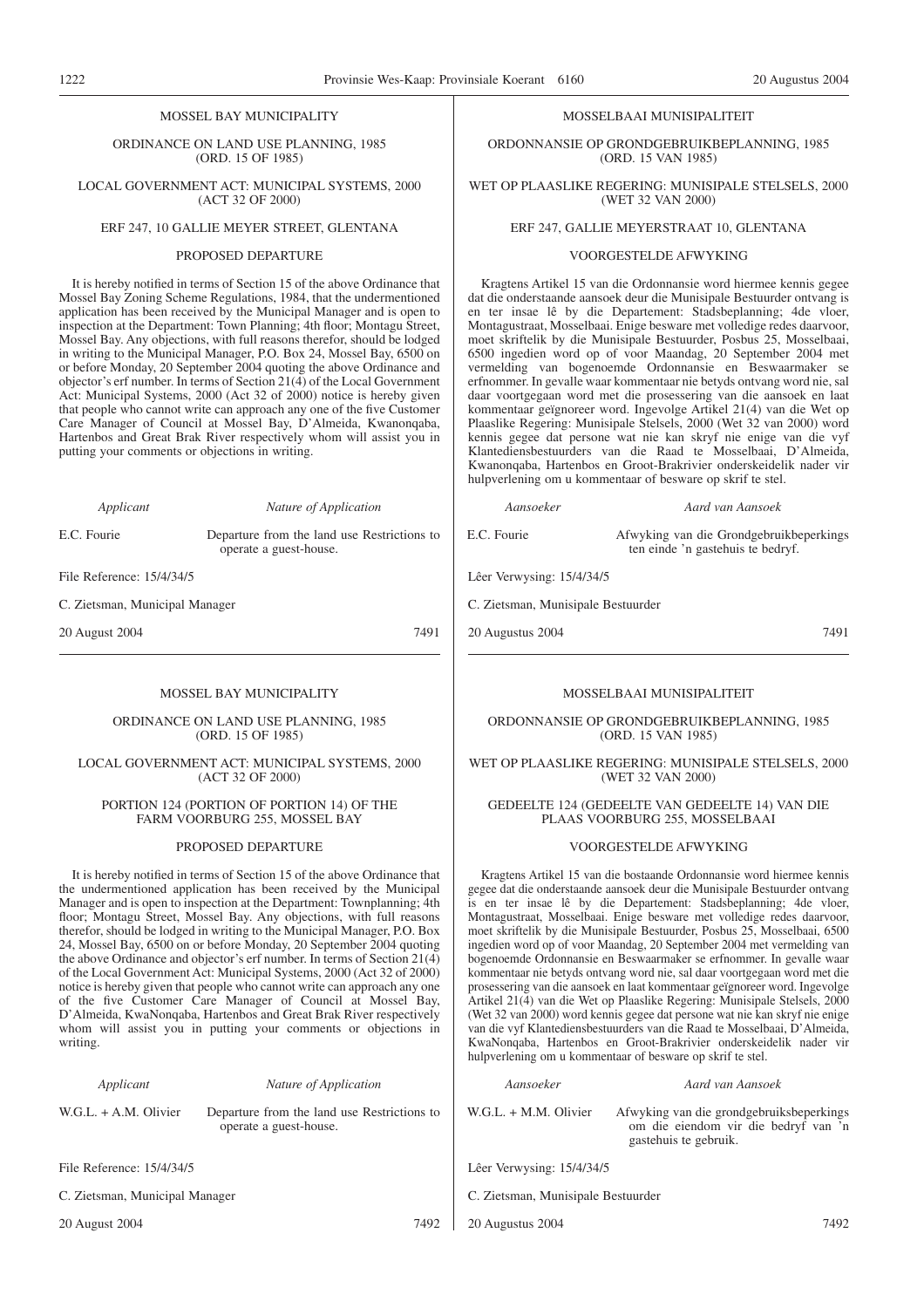#### MUNICIPALITY OF OUDTSHOORN

#### NOTICE NO. 112 OF 2004

#### PROPOSED ALIENATION OF MUNICIPAL PROPERTY: ERF 3126, OUDTSHOORN AND AN UNBUILT PORTION OF STREET TO THE WEST THEREOF (SITUATED TO THE WEST OF THE CPA CONSTRUCTION CAMP AND TO THE NORTH AND ADJACENT TO VOORTREKKER ROAD)

Notice is hereby given in terms of Section 124(2)(a) of Ordinance 20 of 1974 that it is the intention of the Municipal Council of Oudtshoorn to alienate Erf 3126, Oudtshoorn (Voortrekker Road) and unbuilt portion of street to the east thereof.

The involved property and adjacent unbuilt street are proposed for any development reconcilable with the environment and tenders thus has to be accompanied by development proposals which include full details of:

i) Description of proposal

ii) Site development plans

Full details are available at the Office of the Town Planner during normal office hours.

Tenders duly marked, ''Erf 3126, Oudtshoorn and an unbuilt portion street'' are hereby invited and must be placed in the tender box at the Civic Centre, Voortrekker Road, Oudtshoorn, before 12:00, Friday, 27 September 2004.

Tenders will be opened in public in the Committee Room, Civic Centre, Voortrekker Road, Oudtshoorn at 12:00 on the closing date. The Municipal Council of Oudtshoorn is not bound to accept the highest or any tender. If a tender is accepted, the Municipal Council of Oudtshoorn reserves the right to lay down any conditions. The successful tenderer will be responsible for inter alia the cost in respect of formal closure of the unbuilt portion street.

Any objection against the aforesaid proposed sale of Municipal Property must be lodged in writing, with reasons, and will be received by the Municipal Manager up to 12:00 on Friday, 27 September 2004.

M.P. May, Municipal Manager

Civic Centre, Oudtshoorn

20 August 2004 7493

#### MUNICIPALITY OF OUDTSHOORN

#### NOTICE NO 111 OF 2004

#### PROPOSED REZONING AND SUBDIVISION OF ERF 4072, OUDTSHOORN (PORTIONS OF THE RIEMPIE ESTATE PROTEA HOTEL) FOR THE PURPOSES OF A SECURITY VILLAGE AND 7 SINGLE RESIDENTIAL ERVEN

Notice is hereby given, that the Oudtshoorn Municipality has received an application for the rezoning and subdivision of (respectively in terms of Section 17(1) and 24(1) of Ordinance 15 of 1985) for the purposes of a security village (consisting of  $\pm$  40 high density residential erven) and 7 single residential erven.

Full details are available in the office of the Town Planner during normal office hours and any objections thereto, if any, must be lodged in writing (with reasons) and received by the Town Planner before or on Friday, 27 September 2004.

M.P. May, Municipal Manager

Civic Centre, Oudtshoorn

20 August 2004 7494

#### MUNISIPALITEIT VAN OUDTSHOORN

#### KENNISGEWING NR. 112 VAN 2004

#### VOORGESTELDE VERVREEMDING VAN RAADSEIENDOM: ERF 3126, OUDTSHOORN EN 'N GEDEELTE ONGEBOUDE STRAAT TEN OOSTE DAARVAN (GELEË TEN WESTE VAN DIE KPA PADKAMP EN TEN NOORDE EN AANLIGGEND TOT VOORTREKKERWEG)

Kennis geskied hiermee dat die Munisipale Raad van Oudtshoorn van voorneme is om ingevolge Artikel 124(2)(a) van Ordonnansie 20 van 1974, Erf 3126, Oudtshoorn (Voortrekkerweg) en 'n ongeboude gedeelte straat ten ooste daarvan, te vervreem.

Die betrokke eiendom en aangrensende gedeelte ongeboude straat word vir die doeleindes van enige ontwikkeling, wat versoenbaar is met die omgewing, aangebied en dus moet tenders ook vergesel word deur ontwikkelingsvoorstelle wat volle detail van die volgende insluit:

i) Omskrywing van die voorstel;

ii) Terreinontwikkelingsplan

Volledige besonderhede is beskikbaar in die kantoor van die Stadsbeplanner, gedurende normale kantoorure.

Tenders, duidelik gemerk ''Erf 3126, Oudtshoorn en ongeboude gedeelte straat'', word hiermee ingewag. Tenders moet voor 12:00 Vrydag, 27 September 2004 in die tenderkas by die Burgersentrum te Voortrekkerweg, Oudtshoorn geplaas word.

Tenders sal in die openbaar oopgemaak word in die Komiteekamer, Burgersentrum, Oudtshoorn om 12:00 op die sluitingsdatum. Die Munisipale Raad van Oudtshoorn is nie gebonde om die hoogste of enige tender te aanvaar nie. Indien 'n tender wel aanvaar word behou die Munisipale Raad van Oudtshoorn die reg voor om enige voorwaardes op te lê. Die suksesvolle tenderaar sal onder andere verantwoordelik wees vir die koste met betrekking tot die formele sluiting van die ongeboude gedeelte straat.

Enige besware teen bogenoemde voorgestelde verkoop van munisipale eiendom moet skriftelik, met redes, ingedien word en nie later as 12:00, Vrydag, 27 September 2004 ontvang word deur die Munisipale Bestuurder nie.

M.P. May, Munisipale Bestuurder

Burgersentrum, Oudtshoorn

20 Augustus 2004 7493

#### MUNISIPALITEIT VAN OUDTSHOORN

#### KENNISGEWING NR. 111 VAN 2004

#### VOORGESTELDE HERSONERING EN ONDERVERDELING VAN ERF 4072, OUDTSHOORN (GEDEELTE VAN DIE ''RIEMPIE ESTATE PROTEA HOTEL'') VIR DIE DOELEINDES VAN 'N SEKURITEITSDORP EN 7 ENKELWOON ERWE

Kennis geskied hiermee dat Oudtshoorn Munisipaliteit 'n aansoek ontvang het vir die hersonering en onderverdeling van Erf 4072, Oudtshoorn (respektiewelik ingevolge Artikel 17(1) en 24(1) van Ordonnansie 15 van 1985) vir die doeleindes van sekuriteitsdorp (bestaande uit ± 40 hoë digtheid residensiële erwe), sowel as 7 enkelwoon erwe.

Volle besonderhede van hierdie voorstel sal ter insae lê in die kantoor van die Stadsbeplanner gedurende normale kantoorure en enige besware daarteen moet skriftelik (met redes) gerig word aan en ontvang word deur die Stadsbeplanner voor of op Vrydag, 27 September 2004.

M.P. May, Munisipale Bestuurder

Burgersentrum, Oudtshoorn.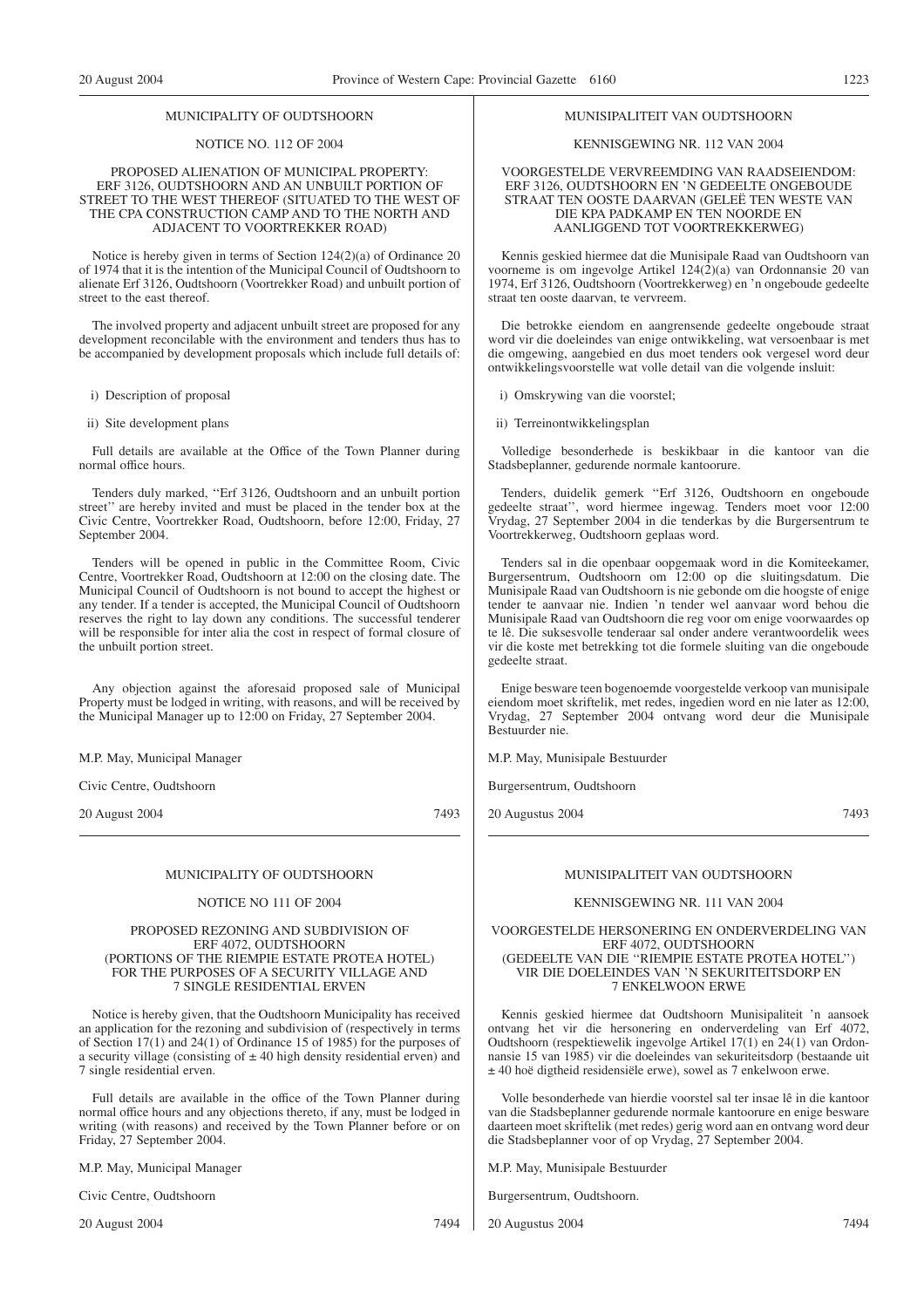#### SALDANHA BAY MUNICIPALITY

#### APPLICATION FOR DEPARTURE ON ERF 3762, SALDANHA (4 BEACH ROAD)

Notice is hereby given that Council received an application for:

i) a departure, in terms of Section  $15(1)(a)(ii)$  of the Land Use Planning Ordinance (No 15 of 1985), from Council's Scheme Regulations on Erf 3762, Saldanha, in order to convert the dwelling on the residential premises into two self-catering units for rental purposes.

Details are available for scrutiny at the Municipal Manager's office, Buller Centre, Main Street, Vredenburg, during the hours 08:00-13:00 and 13:30-16:30, Mondays to Fridays. Enquiries: N Colyn (Tel: 022-701 7107).

Objections/comment to the proposal, with relevant reasons, must be lodged in writing, with the Municipal Manager, Private Bag X12, Vredenburg, 7380, before 20 September 2004.

Municipal Manager

20 August 2004 7495

#### STELLENBOSCH MUNICIPALITY

#### OFFICIAL NOTICE

#### APPLICATION FOR REZONING: FARM 211/10, STELLENBOSCH DIVISION

Notice is hereby given in terms of Section 17 of the Land Use Planning Ordinance, 1985 (Ordinance 15 of 1985) that an application for a rezoning as set out below has been submitted to the Stellenbosch Municipality and that it can be viewed at the Municipal Offices at Plein Street, Stellenbosch (Telephone: 021-808 8690) during office hours from 8:00 till 13:00.

*Property:* Farm No 211/10, Stellenbosch Division

*Applicant:* Duxburys

*Owner:* Claytile (Pty) Ltd

*Location:* Situated on Main Road No 187 (Bottelary Road), approximately 3 km west of its intersection with the Stellenbosch/Klipheuwel Road (R304).

*In Extent:* 34,6068 ha

*Proposal:* Application is made for the Rezoning of 6 portions ( $\pm$  4 000 m<sup>2</sup>) each), of the farm from Agricultural Zone I to Resort Zone I, to allow the erection of 6 separate dwellings.

Motivated objections and/or comments can be lodged in writing to the Municipal Manager, Stellenbosch Municipality, P O Box 17, Stellenbosch, 7599 before or on 20 September 2004.

Notice Number 118

#### MUNISIPALITEIT SALDANHABAAI

#### AANSOEK OM AFWYKING OP ERF 3762, SALDANHA (KUSWEG 4)

Kennis geskied hiermee dat die Raad 'n aansoek ontvang het vir:

i) 'n afwyking, ingevolge Artikel 15(1)(a)(ii) van die Ordonnansie op Grondgebruikbeplanning (Nr 15 van 1985), van die Raad se Skemaregulasies op Erf 3762, Saldanha, ten einde die woonhuis op die residensiële perseel in twee selfsorgeenhede te omskep en te bedryf.

Nadere besonderhede lê ter insae by die Munisipale Bestuurder se kantoor, Bullersentrum, Hoofstraat, Vredenburg, gedurende die ure 08:00-13:00 en 13:30-16:30, Maandae tot Vrydae. Navrae: N Colyn (Tel: 022-701 7107).

Besware/kommentare ten opsigte van die aansoek, tesame met betrokke redes, moet skriftelik voor 20 September 2004 by die Munisipale Bestuurder, Privaatsak X12, Vredenburg, 7380, ingedien word.

Munisipale Bestuurder

20 Augustus 2004 7495

#### MUNISIPALITEIT STELLENBOSCH

#### AMPTELIKE KENNISGEWING

#### AANSOEK OM HERSONERING: PLAAS 211/10, AFDELING STELLENBOSCH

Kennis geskied hiermee ingevolge Artikel 17 van die Ordonnansie op Grondgebruikbeplanning 1985 (Ordonnansie 15 van 1985) dat 'n aansoek vir 'n hersonering soos hieronder uiteengesit by die Munisipaliteit Stellenbosch ingedien is en dat dit gedurende kantoorure vanaf 8:00 tot 13:00 ter insae is by die Munisipale kantore te Pleinstraat, Stellenbosch (Telefoon: 021-808 8690).

*Eiendom:* Plaas Nr 211/10, Afdeling Stellenbosch

*Aansoeker:* Duxburys

*Eienaar:* Claytile (Pty) Ltd

*Ligging:* Geleë langs Hoofpad No 187 (Bottelary Pad) ± 3 km wes van die kruising met die Stellenbosch/Klipheuwel Pad (R304).

*Grootte:* 34,6068 ha

*Voorstel:* Aansoek vir die Hersonering van 6 gedeeltes ( $\pm$  4 000 m<sup>2</sup> elk) van die plaas vanaf Landbou Sone I na Oord Sone I met die doel om 6 aparte wonings op te rig.

Gemotiveerde besware en/of kommentaar kan skriftelik by die Munisipale Bestuurder, Munisipaliteit Stellenbosch, Posbus 17, Stellenbosch, 7599 voor of op 20 September 2004 ingedien word.

Kennisgewingnommer 118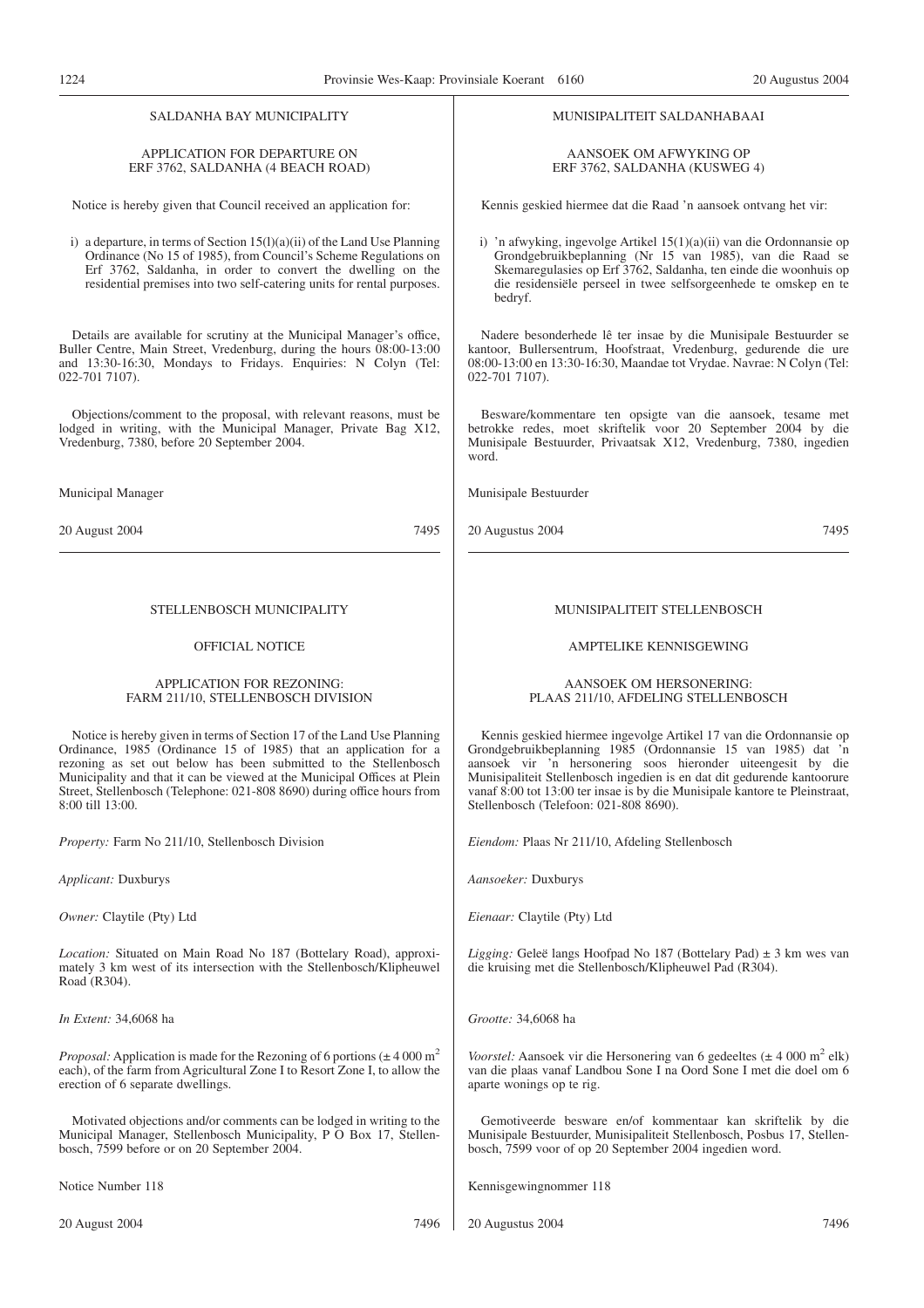#### STELLENBOSCH MUNICIPALITY

#### CLOSURE OF WALKWAY ADJACENT TO ERVEN 1054, 1055, 1067 AND 1068, STELLENBOSCH

Notice is herewith given in terms of Section 137(1) of Ordinance 20 of 1974 that the walkway adjacent to erven 1054, 1055, 1067 and 1068, Stellenbosch has been closed. (Surveyor-General's reference S/12134/3 v2. p. 308).

SWARTLAND MUNICIPALITY NOTICE 27/04/05 PROPOSED REZONING AND SUBDIVISION OF FARM ROZENBURG NO. 771, DIVISION MALMESBURY Notice is hereby given in terms of section 17 and 24 of Ordinance 15 of 1985 that an application has been received for the rezoning of a portion of Farm Rozenburg No. 771, in extent  $\pm$  1,7 ha to business zone IV and

Further particulars are available during office hours (weekdays) at the office of the Chief: Planning and Development, Department Corporate

Any comments may be lodged in writing with the undersigned not later

also the subdivision from the remainder of the Farm.

Services, Municipal Office, Church Street, Malmesbury.

Acting Municipal Manager

Notice Number 117

than 20 September 2004.

C F J van Rensburg, Municipal Manager

Municipal Office, Private Bag X52, Malmesbury

File 6/2/2/5 14/3/2/7 20 August 2004 7497

#### MUNISIPALITEIT STELLENBOSCH

SLUITING VAN WANDELLAAN GRENSEND AAN ERWE 1054, 1055, 1067 EN 1068, STELLENBOSCH

Kennis geskied hiermee ingevolge Artikel 137(1) van Ordonnansie 20 van 1974 dat die wandellaan grensend aan erwe 1054, 1055, 1067 en 1068, Stellenbosch gesluit is. (Landmeter-Generaal verwysing S/12134/3 v2. p. 308).

Warnemende Munisipale Bestuurder

Kennisgewingnommer 117

Lêer 6/2/2/5 14/3/2/7 20 Augustus 2004 7497

#### MUNISIPALITEIT SWARTLAND

#### KENNISGEWING 27/04/05

#### VOORGESTELDE HERSONERING EN ONDERVERDELING VAN PLAAS ROZENBURG NO. 771, DISTRIK MALMESBURY

Kennis geskied hiermee ingevolge artikel 17 en 24 van Ordonnansie 15 van 1985 dat 'n aansoek ontvang is vir die hersonering van 'n gedeelte van Plaas Rozenburg No. 771, groot ± 1,7 ha na sakesone IV asook vir onderverdeling van restant van die plaas.

Verdere besonderhede is gedurende gewone kantoorure (weeksdae) by die kantoor van die Hoof: Beplanning en Ontwikkeling, Departement Korporatiewe Dienste, Munisipale Kantoor, Kerkstraat, Malmesbury beskikbaar.

Enige kommentaar kan skriftelik by die ondergetekende ingedien word nie later nie as 20 September 2004.

C F J van Rensburg, Munisipale Bestuurder

Munisipale Kantoor, Privaatsak X52, Malmesbury

20 Augustus 2004 7498

#### MUNISIPALITEIT SWARTLAND

#### KENNISGEWING 31/04/05

#### VOORGESTELDE HERSONERING VAN ERF 1073, MALMESBURY

Kennis geskied hiermee ingevolge artikel 17 van Ordonnansie 15 van 1985 dat 'n aansoek ontvang is vir die hersonering van Erf 1073, groot 4 085 m<sup>2</sup>, geleë h/v Wandel- en Langstraat, Malmesbury vanaf enkelwoningsone na algemene woonsone vir doeleindes van 'n gastehuis met 5 slaapkamers. Op-perseel parkering sal voorsien word.

Verdere besonderhede is gedurende gewone kantoorure (weeksdae) by die kantoor van die Hoof: Beplanning en Ontwikkeling, Departement Korporatiewe Dienste, Munisipale Kantoor, Kerkstraat, Malmesbury beskikbaar.

Enige kommentaar kan skriftelik by die ondergetekende ingedien word nie later nie as 20 September 2004.

C F J van Rensburg, Munisipale Bestuurder

Munisipale Kantoor, Privaatsak X52, Malmesbury

20 Augustus 2004 7499

#### SWARTLAND MUNICIPALITY

20 August 2004 7498

#### NOTICE 31/04/05

#### PROPOSED REZONING OF ERF 1073, MALMESBURY

Notice is hereby given in terms of Section 17 of Ordinance 15 of 1985 that an application has been received for the rezoning of Erf 1073, in extent 4 085 m<sup>2</sup>, situated at c/o Wandel and Long Streets, Malmesbury from single residential zone to General residential zone for purposes of a guest-house with 5 bedrooms. On-site parking will be provided.

Further particulars are available during office hours (weekdays) at the office of the Chief: Planning and Development, Department Corporate Services, Municipal Office, Church Street, Malmesbury.

Any comments may be lodged in writing with the undersigned not later than 20 September 2004.

C F J van Rensburg, Municipal Manager

Municipal Office, Private Bag X52, Malmesbury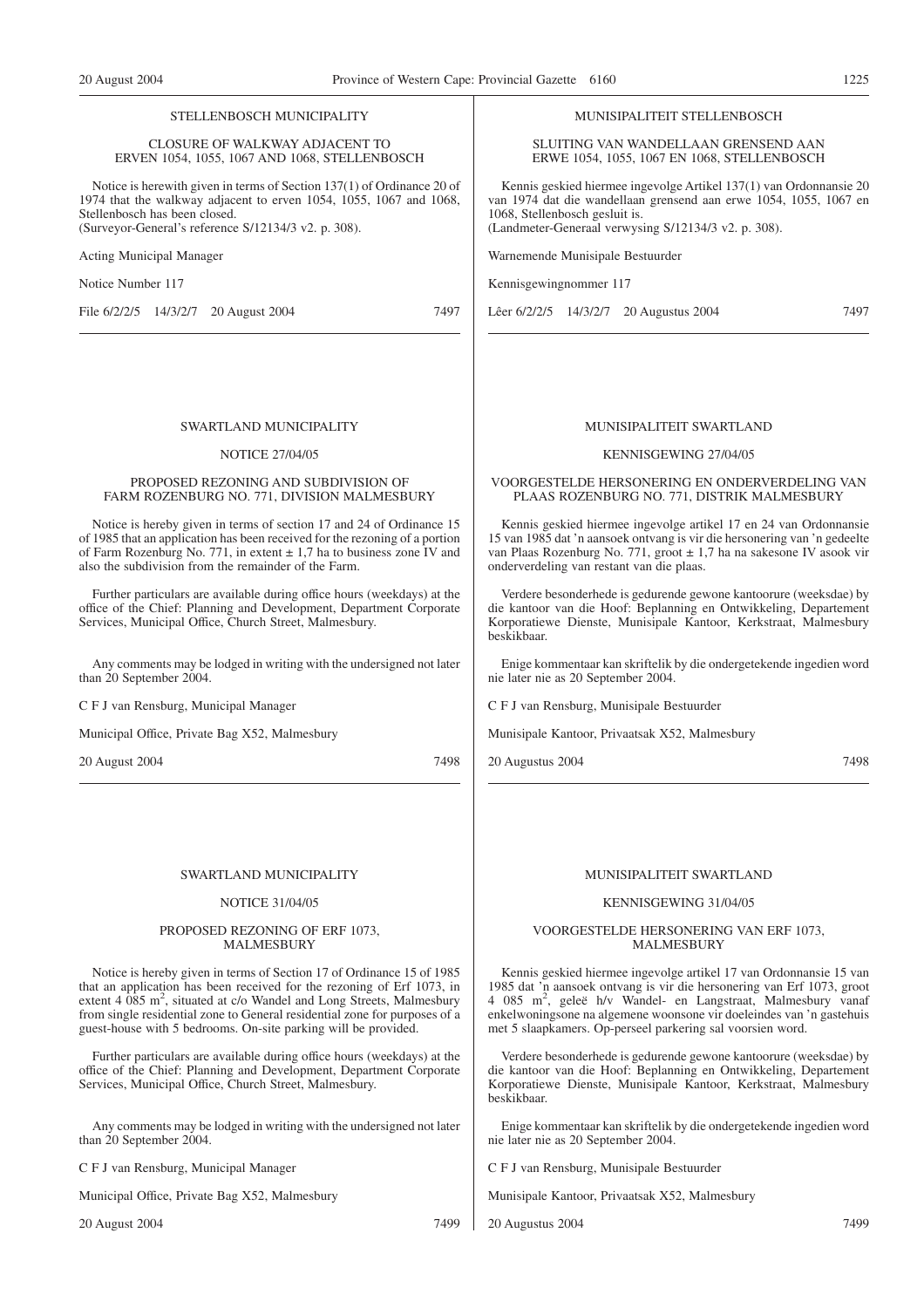SWARTLAND MUNICIPALITY

MUNISIPALITEIT SWARTLAND

| <b>NOTICE 26/04/05</b>                                                                                                                                                                                   | KENNISGEWING 26/04/05                                                                                                                                                                                                     |  |
|----------------------------------------------------------------------------------------------------------------------------------------------------------------------------------------------------------|---------------------------------------------------------------------------------------------------------------------------------------------------------------------------------------------------------------------------|--|
| PROPOSED SUBDIVISION OF ERF 9,                                                                                                                                                                           | VOORGESTELDE ONDERVERDELING VAN ERF 9,                                                                                                                                                                                    |  |
| <b>ABBOTSDALE</b>                                                                                                                                                                                        | <b>ABBOTSDALE</b>                                                                                                                                                                                                         |  |
| Notice is hereby given in terms of section 24 of Ordinance 15 of 1985                                                                                                                                    | Kennis geskied hiermee ingevolge artikel 24 van Ordonnansie 15 van                                                                                                                                                        |  |
| that an application has been received for the subdivision of Erf 9, in                                                                                                                                   | 1985 dat 'n aansoek ontvang is vir die onderverdeling van Erf 9, groot                                                                                                                                                    |  |
| extent 2 538 m <sup>2</sup> , situated in Boltney Street, Abbotsdale into remainder                                                                                                                      | 2 538 m <sup>2</sup> , geleë te Boltneystraat, Abbotsdale in 'n restant ( $\pm$ 1 053 m <sup>2</sup> ) en                                                                                                                 |  |
| $(\pm 1.053 \text{ m}^2)$ and portion A $(\pm 1.485 \text{ m}^2)$ .                                                                                                                                      | gedeelte A $(\pm 1.485 \text{ m}^2)$ .                                                                                                                                                                                    |  |
| Further particulars are available during office hours (weekdays) at the<br>office of the Chief: Planning and Development, Department Corporate<br>Services, Municipal Office, Church Street, Malmesbury. | Verdere besonderhede is gedurende gewone kantoorure (weeksdae) by<br>die kantoor van die Hoof: Beplanning en Ontwikkeling, Departement<br>Korporatiewe Dienste, Munisipale Kantoor, Kerkstraat, Malmesbury<br>beskikbaar. |  |
| Any comments may be lodged in writing with the undersigned not later                                                                                                                                     | Enige kommentaar kan skriftelik by die ondergetekende ingedien word                                                                                                                                                       |  |
| than 20 September 2004.                                                                                                                                                                                  | nie later nie as 20 September 2004.                                                                                                                                                                                       |  |
| C F J van Rensburg, Municipal Manager                                                                                                                                                                    | C F J van Rensburg, Munisipale Bestuurder                                                                                                                                                                                 |  |
| Municipal Office, Private Bag X52, Malmesbury                                                                                                                                                            | Munisipale Kantoor, Privaatsak X52, Malmesbury                                                                                                                                                                            |  |
| 20 August 2004                                                                                                                                                                                           | 20 Augustus 2004                                                                                                                                                                                                          |  |
| 7500                                                                                                                                                                                                     | 7500                                                                                                                                                                                                                      |  |
| THEEWATERSKLOOF MUNICIPALITY                                                                                                                                                                             | MUNISIPALITEIT THEEWATERSKLOOF                                                                                                                                                                                            |  |
| PROPOSED DEPARTURE, SUBDIVISION AND                                                                                                                                                                      | VOORGESTELDE AFWYKING, ONDERVERDELING EN                                                                                                                                                                                  |  |
| CONSOLIDATION OF ERF 116, VILLIERSDORP                                                                                                                                                                   | KONSOLIDASIE VAN ERF 116, VILLIERSDORP                                                                                                                                                                                    |  |
| Notice is hereby given in terms of the provisions of section 15 and 24                                                                                                                                   | Kennis geskied hiermee ingevolge die bepalings van artikel 24 van die                                                                                                                                                     |  |
| of the Land Use Planning Ordinance, 1985 (Ordinance 15 of 1985) that                                                                                                                                     | Ordonnansie op Grondgebruikbeplanning, 1985 (Ordonnansie 15 van                                                                                                                                                           |  |
| the Municipal Manager has received the undermentioned application,                                                                                                                                       | 1985), dat die onderstaande aansoek deur die Munisipale Bestuurder                                                                                                                                                        |  |
| which is available for inspection during office hours $(08:00-13:00$ and                                                                                                                                 | ontvang is, wat gedurende kantoorure (08:00-13:00 en 14:00-16:00) by                                                                                                                                                      |  |
| 14:00-16:00) at the Greyton Municipal Office. Written objections, if any,                                                                                                                                | die Munisipale Kantoor, Greyton ter insae lê. Skriftelike besware, indien                                                                                                                                                 |  |
| stating reasons and directed to the Municipal Manager, P.O. Box 24,                                                                                                                                      | enige, met volledige redes daarvoor en gerig aan die Munisipale                                                                                                                                                           |  |
| Caledon, 7230, quoting the stated reference number, will be received                                                                                                                                     | Bestuurder, Posbus 24, Caledon, 7230, met vermelding van die verwy-                                                                                                                                                       |  |
| from 20 August 2004 up to 20 September 2004.                                                                                                                                                             | singsnommer, word ingewag vanaf 20 Augustus 2004 tot 20 September<br>2004.                                                                                                                                                |  |
| Applicants                                                                                                                                                                                               | Aansoekers                                                                                                                                                                                                                |  |
| Nature of Application                                                                                                                                                                                    | Aard van Aansoek                                                                                                                                                                                                          |  |
| Toerien & Burger                                                                                                                                                                                         | Toerien & Burger                                                                                                                                                                                                          |  |
| 1. The Subdivision of Erf 116, Villiersdorp                                                                                                                                                              | 1. Die Onderverdeling van Erf 116,                                                                                                                                                                                        |  |
| Professional Land                                                                                                                                                                                        | Professionele                                                                                                                                                                                                             |  |
| into two portions namely:                                                                                                                                                                                | Greyton in twee gedeeltes nl.:                                                                                                                                                                                            |  |
| Portion A: $(\pm 338 \text{ m}^2)$                                                                                                                                                                       | Gedeelte A: $(\pm 338 \text{ m}^2)$                                                                                                                                                                                       |  |
| Surveyors                                                                                                                                                                                                | Landmeters                                                                                                                                                                                                                |  |
| Remainder: $(\pm 3.521 \text{ m}^2)$                                                                                                                                                                     | Restant: $(\pm 3.521 \text{ m}^2)$                                                                                                                                                                                        |  |
| 2. Consolidation of Portion A with Erf 114,                                                                                                                                                              | 2. Konsolidasie van Gedeelte A met Erf                                                                                                                                                                                    |  |
| Villiersdorp                                                                                                                                                                                             | 114, Villiersdorp.                                                                                                                                                                                                        |  |
| 3. Departure for a rear building line relax-                                                                                                                                                             | 3. Afwyking vir agterboulynverslapping                                                                                                                                                                                    |  |
| ation from $4 \text{ m}$ to $0 \text{ m}$ .                                                                                                                                                              | vanaf 4 m na 0 m.                                                                                                                                                                                                         |  |
| Notice is further given in terms of section $21(4)$ of the Local                                                                                                                                         | Kennis geskied ook ingevolge Artikel 21(4) van die Wet op Plaaslike                                                                                                                                                       |  |
| Government Act: Municipal Systems, 2000 (Act 32 of 2000) that persons                                                                                                                                    | Regering: Munisipale Stelsels, 2000 (Wet 32 van 2000) dat persone wat                                                                                                                                                     |  |
| who cannot write can approach the Town Planning Section during normal                                                                                                                                    | nie kan skryf nie die Stadsbeplanningsafdeling kan nader tydens normale                                                                                                                                                   |  |
| office hours where the Secretary will refer you to the responsible official                                                                                                                              | kantoorure waar die Sekretaresse u sal verwys na die betrokke amptenaar                                                                                                                                                   |  |
| whom will assist you in putting your comments or objections in writing.                                                                                                                                  | wat u sal help om u kommentaar of besware op skrif te stel.                                                                                                                                                               |  |
| D.J. Adonis, Acting Municipal Manager                                                                                                                                                                    | D.J. Adonis, Waarnemende Munisipale Bestuurder                                                                                                                                                                            |  |
| File reference: V/116 (Villiersdorp)                                                                                                                                                                     | Lêerverwysing: V/116 (Villiersdorp)                                                                                                                                                                                       |  |

Notice No: KOR. 108

ysing: V/116 (Villiersdorp)

Kennisgewing Nr.: KOR. 108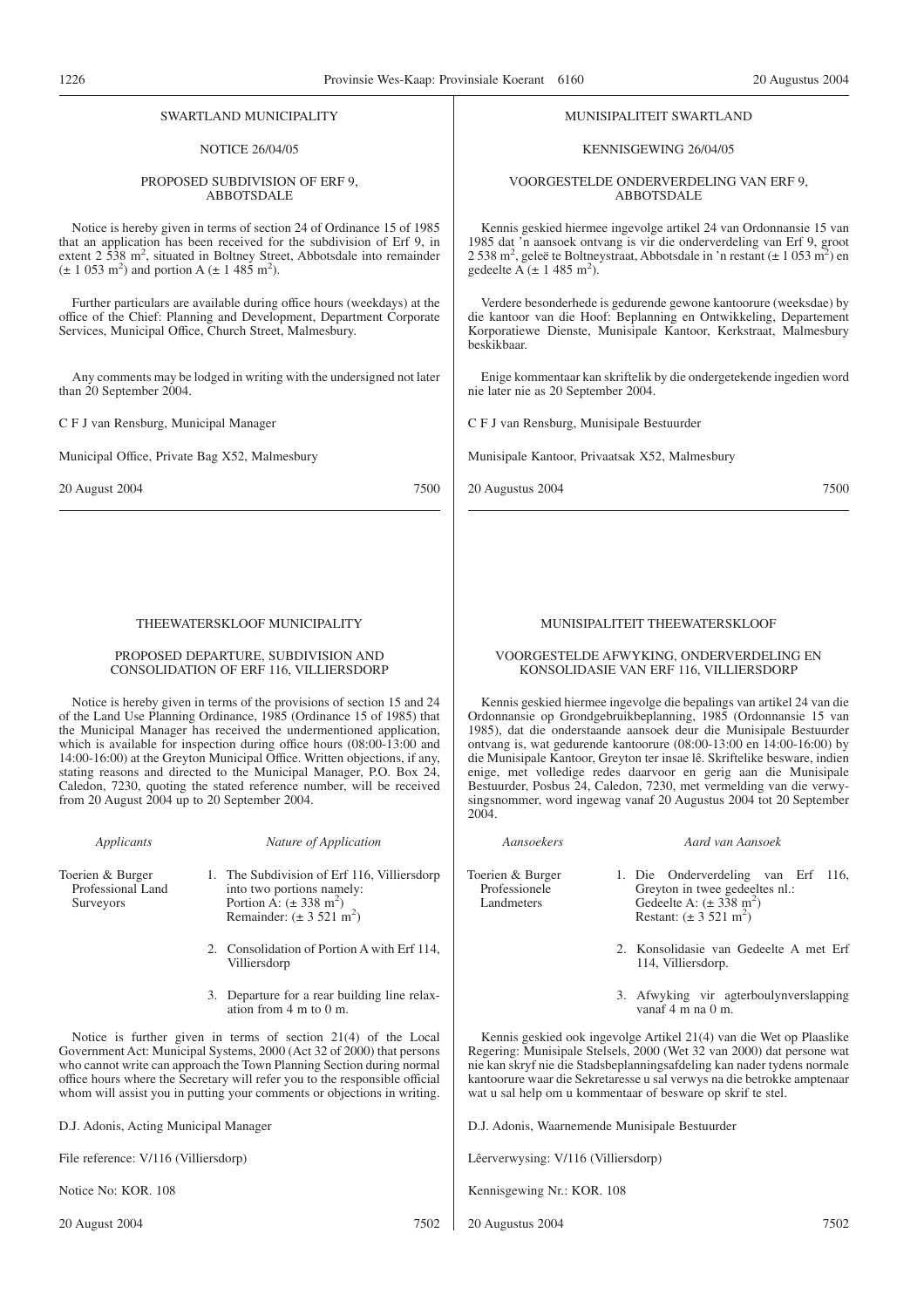#### MUNICIPALITY SWELLENDAM

#### CONSENT USE: ERF 1178, SWELLENDAM

Notice is hereby given in terms of the Swellendam Zoning Scheme that Council has received an application for consent use for tourism business on Erf 1178, 23 Swellengrebel Street, Swellendam.

Further particulars regarding the proposal are available for inspection at the Municipal Offices at Swellendam during office hours. Objections to the proposal, if any, must reach the undermentioned on or before 20 September 2004. Persons who are unable to write will be assisted during office hours, at the Municipal Offices, Swellendam, to write down their objections.

T. Botha, Municipal Manager

Municipal Office, Swellendam

Notice 105/2004

20 August 2004 7501

#### THEEWATERSKLOOF MUNICIPALITY

PROPOSED SUBDIVISION OF PORTION 1 OF THE FARM KRABBE FONTEYN NO. 464, DISTRICT CALEDON

Notice is hereby given, in terms of the provisions of section 24 of the Land Use Planning Ordinance, 1985 (No. 15 of 1985), that the Municipal Manager has received the undermentioned application, which is available for inspection during office hours (08:00-13:00 and 14:00-16:00) at the Municipal Offices, Plein Street, Caledon.

John Groenewald Professional Land Surveyors

*Applicant Nature of Application*

The Subdivision of Portion 1 of the Farm Krabbe Fonteyn No. 464, Caledon into three portions, namely:

- Portion  $X (\pm 38.3$  ha)
- Portion Y  $(\pm 37.0 \text{ ha})$
- Remainder  $(\pm 46, 4 \text{ ha})$

Written comments or objections, if any, stating reasons and directed to the Municipal Manager, P.O. Box 24, Caledon, 7230, quoting the notice number, will be received from 20 August 2004 to 20 September 2004.

In the event of a person not being able to write, the person may verbally state his/her comment or objection at the Municipal Offices, Plein Street, Caledon, where a personal member will assist in formulating his/her comment or objections in writing.

D.J. Adonis, Acting Municipal Manager

File Reference Number: L/190

Notice Number: KOR 107

20 August 2004 7503

#### MUNISIPALITEIT SWELLENDAM

#### VERGUNNINGSGEBRUIK ERF 1178, SWELLENDAM

Kennisgewing geskied hiermee ingevolge Swellendam Skema Regulasies dat die Raad 'n aansoek ontvang het vir 'n vergunningsgebruik ten einde toerisme sake op die eiendom Erf 1178, Swellengrebelstraat 23, Swellendam te bedryf.

Verdere besonderhede van die voorstel lê gedurende kantoorure by die Munisipale kantoor, Swellendam, ter insae. Skriftelike besware teen die voorstel, indien enige, moet die ondergetekende voor of op 20 September 2004 bereik. Persone wat nie kan skryf nie, sal gedurende kantoorure by die Munisipale Kantoor, Swellendam gehelp word om hulle besware neer te skryf.

T. Botha, Munisipale Bestuurder

Munisipale Kantoor, Swellendam

Kennisgewing 105/2004

20 Augustus 2004 7501

### MUNISIPALITEIT THEEWATERSKLOOF

#### VOORGESTELDE ONDERVERDELING VAN GEDEELTE 1 VAN DIE PLAAS KRABBE FONTEYN NR. 464, DISTRIK CALEDON

Kennis geskied hiermee ingevolge die bepalings van artikel 24 van die Ordonnansie op Grondgebruikbeplanning, 1985 (Nr. 15 van 1985) dat die onderstaande aansoek deur die Munisipale Bestuurder ontvang is, wat gedurende kantoorure (08:00-13:00 en 14:00-16:00) by die Munisipale Kantore te Pleinstraat, Caledon ter insae lê.

*Aansoeker Aard van Aansoek*

John Groenewald Professionele **Landmeters** 

Die Onderverdeling Gedeelte 1 van die Plaas Krabbe Fonteyn Nr. 464 in drie gedeeltes naamlik:

- Gedeelte  $X (\pm 38.3 \text{ ha})$
- Gedeelte Y  $(\pm 37,0 \text{ ha})$
- Restant  $(\pm 46, 4 \text{ ha})$

Skriftelike besware of kommentare, indien enige, met volledige redes daarvoor en gerig aan die Munisipale Bestuurder, Posbus 24, Caledon, 7230, met vermelding van die kennisgewingnommer, word ingewag vanaf 20 Augustus 2004 tot 20 September 2004.

Indien 'n persoon nie kan lees of skryf nie, kan so 'n persoon sy kommentare of besware mondelings by die Munisipale Kantore, Pleinstraat, Caledon, aflê waar 'n personeellid sal help om sy/haar kommentaar of besware op skrif te stel.

D.J. Adonis, Waarnemende Munisipale Bestuurder

Verwysingsnommer: L/190

Kennisgewingnommer: KOR 107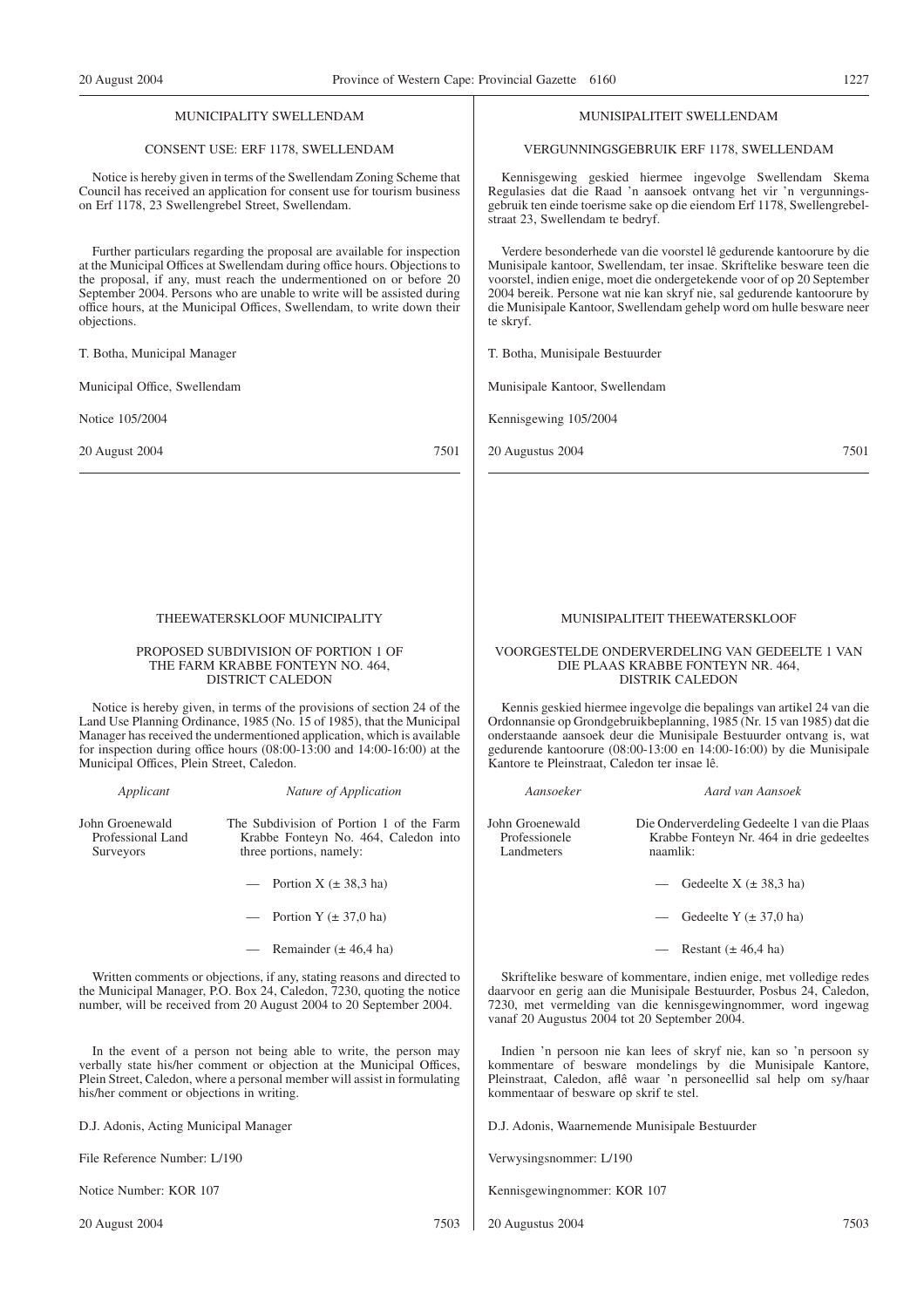| THEEWATERSKLOOF MUNICIPALITY                                                                                                                                                                                                                                                                                                                                               | MUNISIPALITEIT THEEWATERSKLOOF                                                                                                                                                                                                                                                                                                                                               |  |
|----------------------------------------------------------------------------------------------------------------------------------------------------------------------------------------------------------------------------------------------------------------------------------------------------------------------------------------------------------------------------|------------------------------------------------------------------------------------------------------------------------------------------------------------------------------------------------------------------------------------------------------------------------------------------------------------------------------------------------------------------------------|--|
| <b>PROPOSED SUBDIVISION:</b><br><b>GREYTON ERF 885</b>                                                                                                                                                                                                                                                                                                                     | VOORGESTELDE ONDERVERDELING:<br><b>GREYTON ERF 885</b>                                                                                                                                                                                                                                                                                                                       |  |
| Notice is hereby given, in terms of the provisions of section 24 of the<br>Land Use Planning Ordinance, 1985 (No. 15 of 1985), that the Municipal<br>Manager has received the undermentioned application, which is available<br>for inspection during office hours $(08:00-13:00$ and $14:00-16:00)$ at the<br>Municipal Offices, Greyton.                                 | Kennis geskied hiermee ingevolge die bepalings van artikel 24 van die<br>Ordonnansie op Grondgebruikbeplanning, 1985 (Nr. 15 van 1985) dat die<br>onderstaande aansoek deur die Munisipale Bestuurder ontvang is, wat<br>gedurende kantoorure (08:00-13:00 en 14:00-16:00) by die Munisipale<br>Kantore Greyton ter insae lê.                                                |  |
| Applicant<br>Nature of Application                                                                                                                                                                                                                                                                                                                                         | Aansoeker<br>Aard van Aansoek                                                                                                                                                                                                                                                                                                                                                |  |
| Spronk & Associates<br>The Subdivision of Erf 885 Greyton into two<br>Professional Land<br>portions namely:<br>Surveyors on behalf of<br>— Portion A: $1819 \text{ m}^2$<br>— Remainder: $1750 \text{ m}^2$<br>Greyton Central CC                                                                                                                                          | Spronk & Medewerkers<br>Die Onderverdeling van Erf 885 Greyton in<br>Professionele<br>twee gedeeltes naamlik:<br>— Gedeelte A: 1 819 m <sup>2</sup><br>Landmeters namens<br>— Restant: $1750 \text{ m}^2$<br>Greyton Central BK                                                                                                                                              |  |
| Written comments or objections, if any, stating reasons and directed to<br>the Municipal Manager, P.O. Box 24, Caledon, 7230, quoting the notice<br>number, will be received from 20 August 2004 to 20 September 2004.                                                                                                                                                     | Skriftelike besware of kommentare, indien enige, met volledige redes<br>daarvoor en gerig aan die Munisipale Bestuurder, Posbus 24, Caledon,<br>7230, met vermelding van die kennisgewingnommer, word ingewag<br>vanaf 20 Augustus 2004 tot 20 September 2004.                                                                                                               |  |
| In the event of a person not being able to write, the person may<br>verbally state his/her comment or objection at the Municipal Offices,<br>Greyton, where a personal member will assist in formulating his/her<br>comment or objections in writing.                                                                                                                      | Indien 'n persoon nie kan lees of skryf nie, kan so 'n persoon sy<br>kommentare of besware mondelings by die Munisipale Kantore,<br>Greyton, aflê waar 'n personeellid sal help om sy/haar kommentaar of<br>besware op skrif te stel.                                                                                                                                        |  |
| D.J. Adonis, Acting Municipal Manager                                                                                                                                                                                                                                                                                                                                      | D.J. Adonis, Waarnemende Munisipale Bestuurder                                                                                                                                                                                                                                                                                                                               |  |
| File Reference Number: G/885                                                                                                                                                                                                                                                                                                                                               | Verwysingsnommer: G/885                                                                                                                                                                                                                                                                                                                                                      |  |
| Notice Number: KOR 105                                                                                                                                                                                                                                                                                                                                                     | Kennisgewingnommer: KOR. 105                                                                                                                                                                                                                                                                                                                                                 |  |
| 7504<br>20 August 2004                                                                                                                                                                                                                                                                                                                                                     | 20 Augustus 2004<br>7504                                                                                                                                                                                                                                                                                                                                                     |  |
| BREEDE RIVER/WINELANDS MUNICIPALITY                                                                                                                                                                                                                                                                                                                                        | MUNISIPALITEIT BREËRIVIER/WYNLAND                                                                                                                                                                                                                                                                                                                                            |  |
| <b>MONTAGU OFFICE</b>                                                                                                                                                                                                                                                                                                                                                      | <b>MONTAGU KANTOOR</b>                                                                                                                                                                                                                                                                                                                                                       |  |
| MN NR. 70/2004                                                                                                                                                                                                                                                                                                                                                             | MK NR. 70/2004                                                                                                                                                                                                                                                                                                                                                               |  |
| PROPOSED CONSOLIDATION AND SUBDIVISION OF<br>ERVEN 64 & 65, VAN RIEBEECK STREET, MONTAGU                                                                                                                                                                                                                                                                                   | VOORGESTELDE KONSOLIDASIE EN ONDERVERDELING VAN<br>ERWE 64 & 65, VAN RIEBEECKSTRAAT, MONTAGU                                                                                                                                                                                                                                                                                 |  |
| (Montagu Zoning Scheme Regulations)                                                                                                                                                                                                                                                                                                                                        | (Montagu Sonering Skemaregulasies)                                                                                                                                                                                                                                                                                                                                           |  |
| Notice is hereby given in terms of section $24(1)$ of the Land Use<br>Planning Ordinance, 1985 (Ordinance 15 of 1985), that the Council has<br>received an application from TPS on behalf of Mr JW Joubert for the<br>consolidation and subdivision of Erven 64 and 65, Montagu, in two<br>portions of $\pm$ 0,5796 each.                                                  | Kennis geskied hiermee ingevolge Artikel 24(1) van die Ordonnansie<br>op Grondgebruikbeplanning, 1985 (Ordonnansie 15 van 1985) dat 'n<br>aansoek ontvang is van TPS namens mnr JW Joubert vir die konsolidasie<br>en onderverdeling van Erwe 64 en 65, Montagu, in twee dele van<br>$\pm$ 0,5796 elk.                                                                       |  |
| The application will be open for inspection at the Montagu Office<br>during normal office hours. Written legal and fully motivated objections/<br>comments, if any, must be lodged with the Municipal Manager, Private<br>Bag X2, Ashton, 6715, before or on 13 September 2004. Further details<br>are obtainable from Mr Jack van Zyl (023-614 8000) during office hours. | Die aansoek lê ter insae gedurende kantoorure in die Montagu Kantoor<br>en skriftelike regsgeldige en goed gemotiveerde besware/kommentaar,<br>indien enige moet nie later as 13 September 2004 skriftelik by die<br>Munisipale Bestuurder, Privaatsak X2, Ashton, 6715, ingedien word nie.<br>Navrae kan gerig word aan mnr Jack van Zyl by telefoonnommer<br>023-614 8000. |  |
| Any person who cannot write may come to the office mentioned above,<br>during office hours where a staff member of the municipality will assist<br>that person to transcribe his/her comments or representations.                                                                                                                                                          | 'n Persoon wat nie kan skryf nie kan gedurende kantoorure na<br>bogenoemde kantoor kom waar 'n personeellid van die Munisipaliteit<br>daardie persoon sal help om sy/haar kommentaar of vertoë af te skryf.                                                                                                                                                                  |  |
| N Nel, Municipal Manager                                                                                                                                                                                                                                                                                                                                                   | N Nel, Munisipale Bestuurder                                                                                                                                                                                                                                                                                                                                                 |  |
|                                                                                                                                                                                                                                                                                                                                                                            |                                                                                                                                                                                                                                                                                                                                                                              |  |

 $\overline{\phantom{a}}$ 

20 Augustus 2004 7505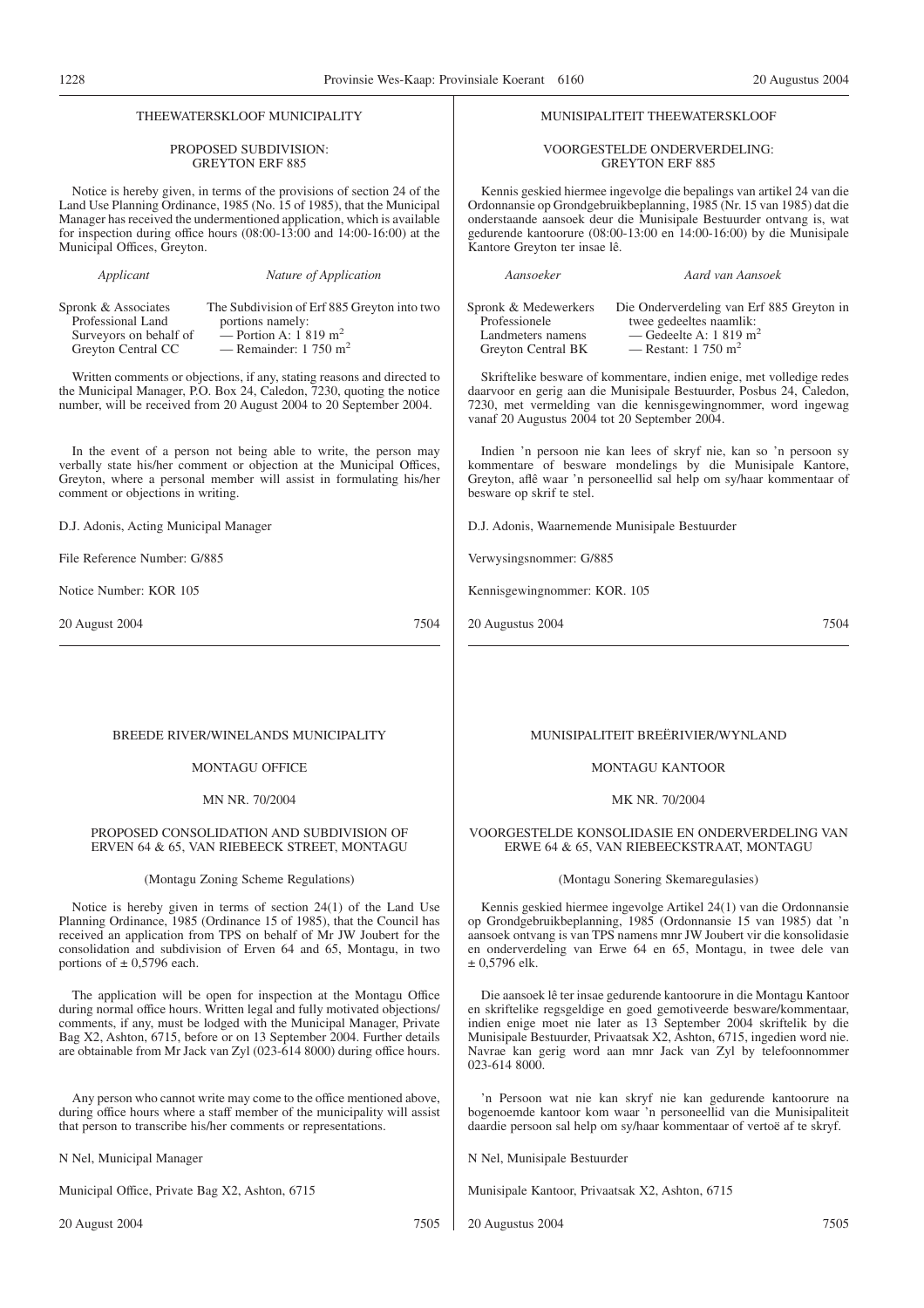#### THE DEPARTMENT OF HEALTH OF THE PROVINCIAL GOVERNMENT OF THE WESTERN CAPE

#### REQUEST FOR QUALIFICATION: PUBLIC PRIVATE PARTNERSHIP FOR SOFT AND HARD FACILITIES MANAGEMENT SERVICES AND THE PROCUREMENT AND MAINTENANCE OF SELECTIVE REHABILITATION MEDICAL DEVICES

The Department of Health of the Provincial Government of the Western Cape (DoH) wishes to obtain the services of a private partner to provide soft and hard facilities management services at the Western Cape Rehabilitation Centre and the Lentegeur psychiatric hospital located at the Lentegeur hospital site in Mitchells Plain.

It is envisaged that only certain soft facilities management services will be provided at the Lentegeur psychiatric hospital. In addition DoH requires the private partner to procure and maintain selective rehabilitation medical devices. DoH seeks to obtain the above objectives through a public private partnership as contemplated under the Treasury Regulations 16 of the Public Finance Management Act, 1999.

Interested parties are hereby invited to make a non-binding submission in response to the Request for Qualification. DoH will use the submissions to short list parties for further participation in the Request for Proposal stage.

The Request for Qualification can be obtained upon receipt of a non-refundable cash payment of R250,00.

Payment and collection details are as follows:

| Payment and collection details are as follows:                                                                                                                                                                                                                                                                      | Besonderhede vir die betaling en athaal is soos volg:                                                                                                                                                                                                                                        |
|---------------------------------------------------------------------------------------------------------------------------------------------------------------------------------------------------------------------------------------------------------------------------------------------------------------------|----------------------------------------------------------------------------------------------------------------------------------------------------------------------------------------------------------------------------------------------------------------------------------------------|
| • Payment:<br>All ABSA bank branches:<br>Name of Account: Department of Health<br>Account number: 405 462 4503<br>Branch Code: 63-89-09                                                                                                                                                                             | Betaling word eers soos volg gedoen:<br>Alle ABSA bank takke:<br>Naam van Rekening: Department of Health<br>Rekening Nommer: 405 462 4503<br>Tak Kode: 63-89-09                                                                                                                              |
| Payment reference: 30/Busdev/RFQ<br>$\bullet$                                                                                                                                                                                                                                                                       | Verwysing vir die betaling: 30/Busdev/RFQ<br>٠                                                                                                                                                                                                                                               |
| The Request for Qualification is to be collected from 16 August 2004<br>$\bullet$<br>from:<br>Room 10:02 (10th Floor)<br>Western Cape Department of Health<br>4 Dorp Street, Tower Block, Cape Town<br>8001<br>Upon completion of contact details in the register provided and<br>presentation of proof of payment. | Die dokumente vir die Uitnodiging vir Kwalifisering kan na<br>voltooiing van die register van kontakinligting afgehaal word by:<br>Wes-Kaapse Departement van Gesondheid<br>Kamer 10:02.<br>Dorpstraat 4, Tower Block, Kaapstad<br>8001<br>U sal versoek word om bewys van betaling te lewer |
| Any queries regarding the Request for Qualification must be directed<br>in writing via e-mail or fax to Dr J du Toit:                                                                                                                                                                                               | Enige skriftelike navrae ivm hierdie Uitnodiging vir Kwalifisering kan<br>per e-pos of per faks aan dr J du Toit gerig word:                                                                                                                                                                 |
| • E-mail: jidutoit@pgwc.gov.za; or                                                                                                                                                                                                                                                                                  | E-pos: jidutoit@pgwc.gov.za; of                                                                                                                                                                                                                                                              |
| Fax number: $+27(21)0214836155$ ;<br>$\bullet$                                                                                                                                                                                                                                                                      | Faksnommer: +27 (21) 021 483 6155;                                                                                                                                                                                                                                                           |
| Subject: DoH-Rehab PPP.<br>$\bullet$                                                                                                                                                                                                                                                                                | Onderwerp: DoH-Rehab PPP.                                                                                                                                                                                                                                                                    |
| All submissions must be received by no later than 12:00 in response to<br>the Request for Qualification on 6 September 2004 in accordance with<br>provisions of the Request for Qualification.                                                                                                                      | Alle voorleggings moet ontvang word voor 12:00 op 6 September<br>2004 soos voorgeskryf in die Uitnodiging vir Kwalifisering dokument.                                                                                                                                                        |
| 7506<br>20 August 2004                                                                                                                                                                                                                                                                                              | 7506<br>20 Augustus 2004                                                                                                                                                                                                                                                                     |

#### DIE WES-KAAPSE DEPARTEMENT VAN GESONDHEID

UITNODGING VIR KWALIFISERING: PUBLIEKE PRIVATE VENNOOTSKAP VIR FASILITEITSBESTUUR EN DIE AANKOOP EN ONDERHOUD VAN GESELEKTEERDE REHABILITASIE MEDIESE TOERUSTING

Die Wes-Kaapse Departement van Gesondheid (DvG) met 'n vennoot uit die Privaatsektor vir onderhoud en fasiliteitsbestuur van die Lentegeur Psigiatriese hospitaal asook die Wes-Kaapse Rehabilitasie Sentrum op die perseel van die Lentegeur hospitaal (te Mitchells Plain).

Die Lentegeur psigiatriese hospitaal benodig slegs sekere fasiliteitsbestuursdienste. DvG benodig verder die dienste van die vennoot om selektiewe rehabilitasie mediese toerusting aan te koop en te onderhou. DvG beoog om die bogenoemde dienste te bekom deur die sluiting van 'n Publieke Private Vennootskap soos beskryf in Tesourie Regulasie 16, uitgereik in terme van die Wet op die Bestuur van Publieke Finansies, 1999.

Hierdie is 'n uitnodiging aan geïnteresseerde partye om 'n niebindende voorlegging in te dien. DvG gaan die voorleggings gebruik om 'n kortlys saam te stel vir verdere deelname aan die proses om 'n geskikte vennoot te vind.

Die dokumente vir Aansoek om Kwalifisering kan bekom word deur 'n nie-terugbetaalbare kontantbetaling van R250,00 te maak.

Besonderhede vir die betaling en afhaal is soos volg: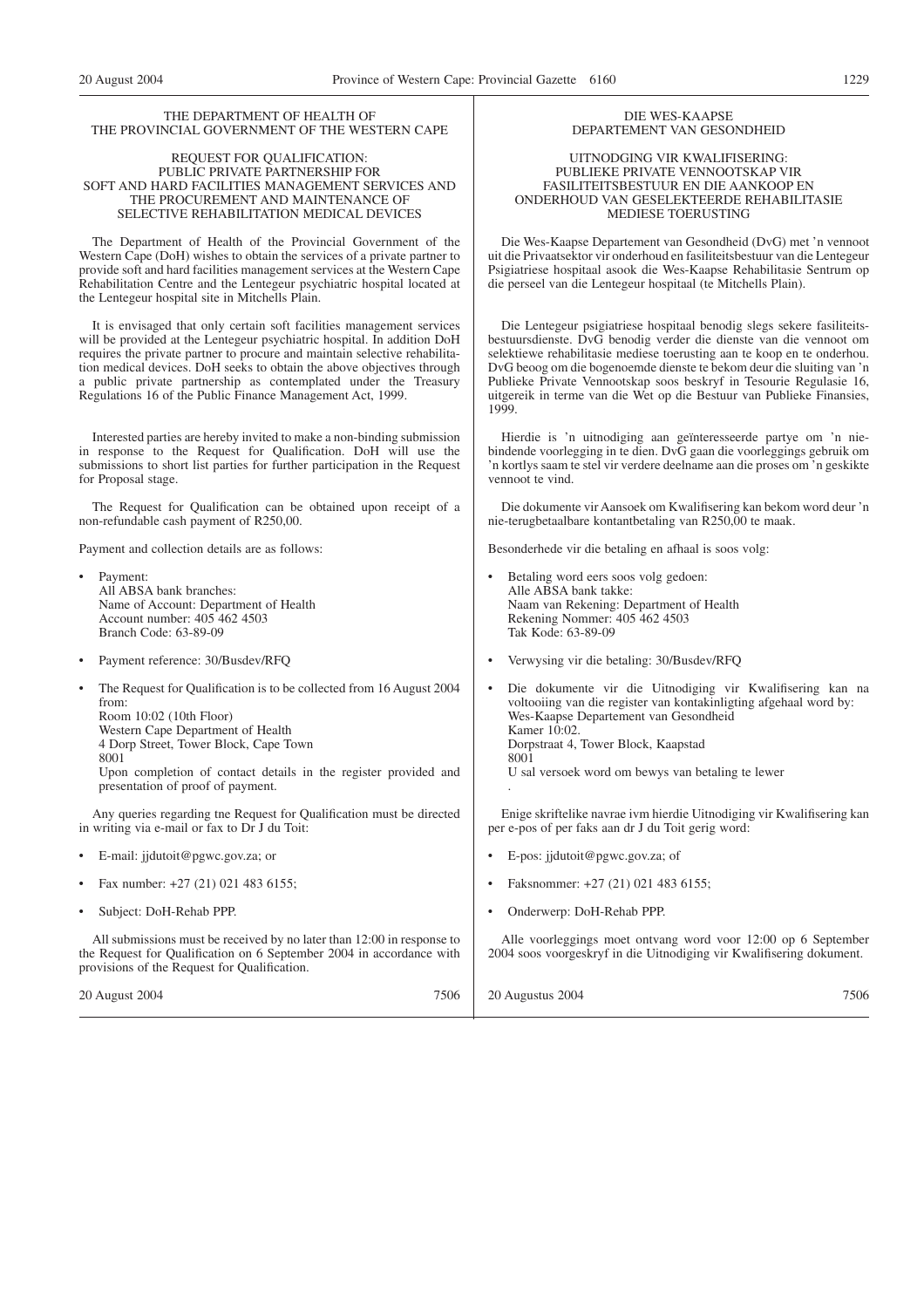# *SUID-AFRIKA EERSTE –* KOOP SUID-AFRIKAANS VERVAARDIGDE GOEDERE

# *SOUTH AFRICA FIRST –* BUY SOUTH AFRICAN MANUFACTURED GOODS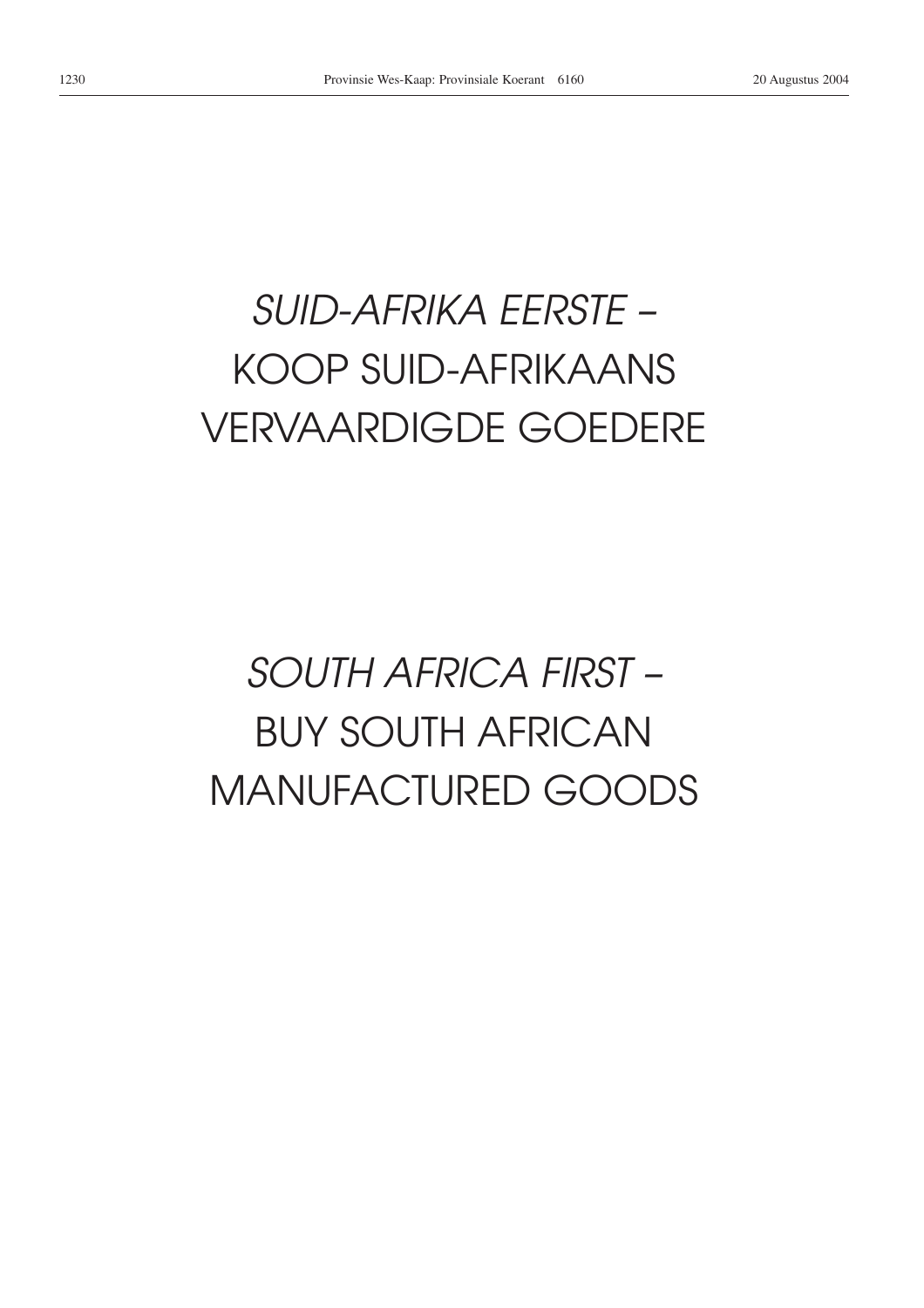| The "Provincial Gazette" of the<br><b>Western Cape</b>                                                                                                                                                                              | Die "Provinsiale Koerant" van die<br><b>Wes-Kaap</b>                                                                                                                                                                                                                |
|-------------------------------------------------------------------------------------------------------------------------------------------------------------------------------------------------------------------------------------|---------------------------------------------------------------------------------------------------------------------------------------------------------------------------------------------------------------------------------------------------------------------|
| appears every Friday, or if that day is a public holiday, on the last preceding<br>working day.                                                                                                                                     | verskyn elke Vrydag of, as die dag 'n openbare vakansiedag is, op die laaste vorige<br>werkdag.                                                                                                                                                                     |
|                                                                                                                                                                                                                                     |                                                                                                                                                                                                                                                                     |
| <b>Subscription Rates</b>                                                                                                                                                                                                           | Tarief van Intekengelde                                                                                                                                                                                                                                             |
| R112,25 per annum, throughout the Republic of South Africa.                                                                                                                                                                         | R112,25 per jaar, in die Republiek van Suid-Afrika.                                                                                                                                                                                                                 |
| R112,25 + postage per annum, Foreign Countries.                                                                                                                                                                                     | R112,25 + posgeld per jaar, Buiteland.                                                                                                                                                                                                                              |
| Subscriptions are payable in advance.                                                                                                                                                                                               | Intekengeld moet vooruitbetaal word.                                                                                                                                                                                                                                |
| Single copies are obtainable at Room 9-06, Provincial Building, 4 Dorp Street,<br>Cape Town 8001, at R3,00 per copy.                                                                                                                | Los eksemplare is verkrygbaar by Kamer 9-06, Provinsiale-gebou,<br>Dorpstraat 4, Kaapstad 8001, teen R3,00 per eksemplaar.                                                                                                                                          |
|                                                                                                                                                                                                                                     |                                                                                                                                                                                                                                                                     |
| Advertisement Tariff                                                                                                                                                                                                                | Advertensietarief                                                                                                                                                                                                                                                   |
| First insertion, R15,85 per cm, double column.                                                                                                                                                                                      | Eerste plasing, R15,85 per cm, dubbelkolom.                                                                                                                                                                                                                         |
| Fractions of cm are reckoned as a cm.                                                                                                                                                                                               | Gedeeltes van 'n cm word as een cm beskou.                                                                                                                                                                                                                          |
|                                                                                                                                                                                                                                     |                                                                                                                                                                                                                                                                     |
| Notices must reach the Director-General not later than 10:00 on the last working<br>day but one before the issue of the Gazette.                                                                                                    | Kennisgewings moet die Direkteur-generaal uiterlik om 10:00 op die voorlaaste<br>werkdag voor die uitgawe van die Koerant bereik.                                                                                                                                   |
| Whilst every effort will be made to ensure that notices are published as submitted<br>and on the date desired, the Administration does not accept responsibility for<br>errors, omissions, late publications or failure to publish. | Hoewel alle pogings aangewend sal word om te sorg dat kennisgewings soos<br>ingedien en op die verlange datum gepubliseer word, aanvaar die Administrasie nie<br>verantwoordelikheid vir foute, weglatings, laat publikasies of versuim om dit te<br>publiseer nie. |
| All correspondence must be addressed to the Director-General, P.O. Box 659,<br>Cape Town 8000, and cheques, bank drafts, postal orders and money orders must<br>be made payable to the Provincial Administration Western Cape.      | Alle briefwisseling moet aan die Direkteur-generaal, Posbus 659, Kaapstad<br>8000, gerig word en tjeks, bankwissels, posorders en poswissels moet aan die<br>Provinsiale Administrasie Wes-Kaap.                                                                    |
|                                                                                                                                                                                                                                     |                                                                                                                                                                                                                                                                     |
|                                                                                                                                                                                                                                     |                                                                                                                                                                                                                                                                     |